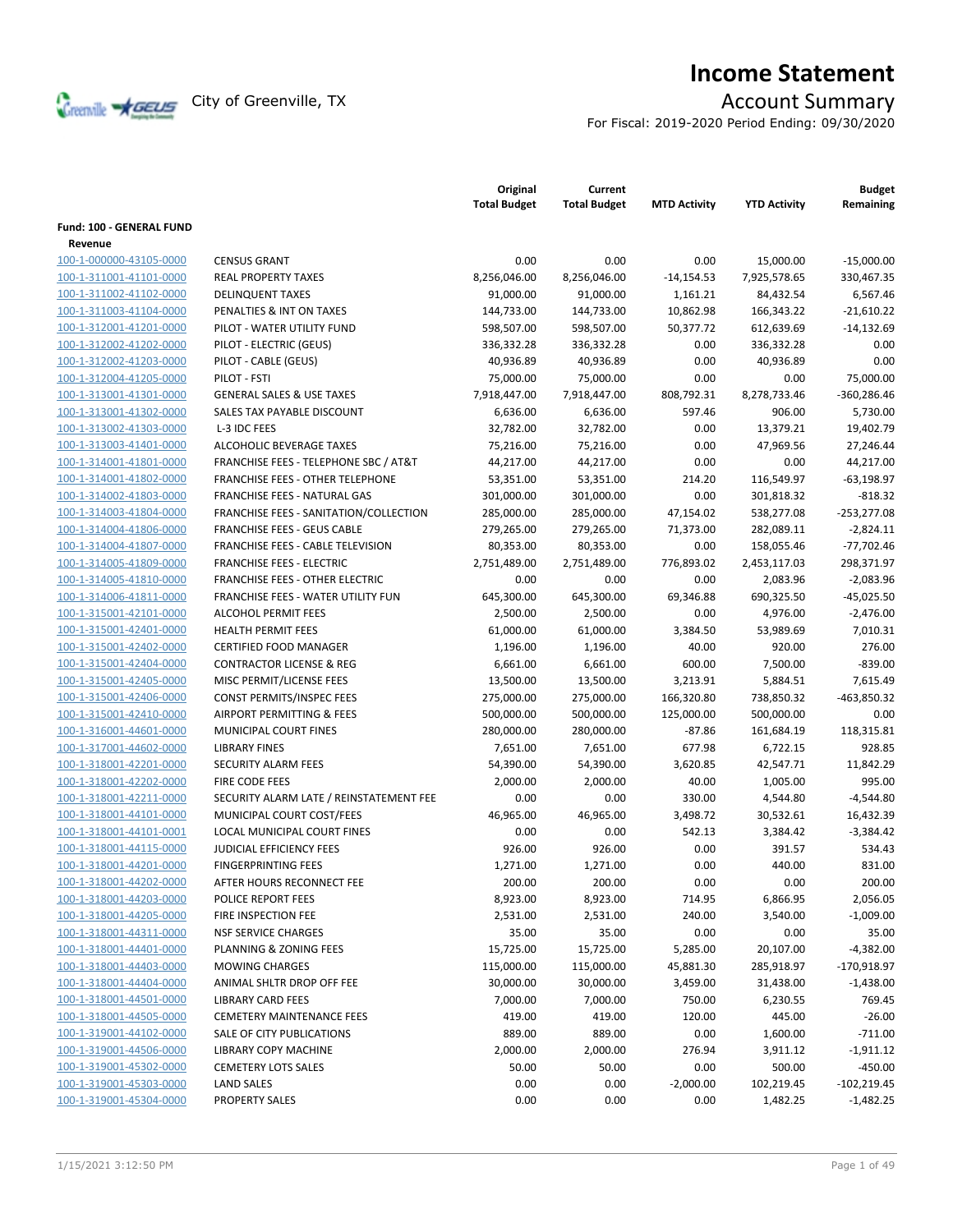|                                                    |                                       | Original<br><b>Total Budget</b> | Current<br><b>Total Budget</b> | <b>MTD Activity</b> | <b>YTD Activity</b> | <b>Budget</b><br>Remaining |
|----------------------------------------------------|---------------------------------------|---------------------------------|--------------------------------|---------------------|---------------------|----------------------------|
| 100-1-319001-45305-0000                            | <b>AUCTION PROCEEDS</b>               | 3,244.00                        | 3,244.00                       | 0.00                | 0.00                | 3,244.00                   |
| 100-1-319001-45401-0000                            | <b>INTEREST REVENUES</b>              | 73,771.00                       | 73,771.00                      | 3,992.82            | 44,794.81           | 28,976.19                  |
| 100-1-319001-45501-0000                            | LIBRARY MTG ROOM RENTAL               | 1,597.00                        | 1,597.00                       | 0.00                | 330.00              | 1,267.00                   |
| 100-1-319001-45503-0000                            | <b>PAVILION RENTALS</b>               | 9,138.00                        | 9,138.00                       | 0.00                | 1,656.95            | 7,481.05                   |
| 100-1-319001-45601-0000                            | MISCELLANEOUS REVENUES                | 73,278.00                       | 73,278.00                      | 94.82               | 430,777.49          | -357,499.49                |
| 100-1-319001-45604-0000                            | OTHER REVENUE / OVER/SHORT            | 0.00                            | 0.00                           | $-8.69$             | 44.59               | -44.59                     |
| 100-1-322001-43002-0000                            | ANIMAL SHELTER CONTRIB                | 100,000.00                      | 100,000.00                     | 0.00                | 50,000.00           | 50,000.00                  |
| 100-1-322001-43003-0000                            | <b>HUNT CO CONTRIB - FIRE</b>         | 28,800.00                       | 28,800.00                      | 2,400.00            | 28,800.00           | 0.00                       |
| 100-1-322001-43004-0000                            | HUNT CO MEM HOSP REIM                 | 22,400.00                       | 22,400.00                      | 4,106.00            | 28,576.00           | $-6,176.00$                |
| 100-1-323001-46008-0000                            | <b>XFR - TOURISM FUND</b>             | 145,000.00                      | 145,000.00                     | 12,083.33           | 144,999.96          | 0.04                       |
| 100-1-323001-46015-0000                            | XFR - DEBT SERVICE FUND               | 464,592.00                      | 464,592.00                     | 38,716.00           | 464,592.00          | 0.00                       |
| 100-1-324001-46506-0000                            | CA - RECREATION FUND                  | 9,613.00                        | 9,613.00                       | 801.08              | 9,612.96            | 0.04                       |
| 100-1-324001-46509-0000                            | CA - VENUE MGMT FUND                  | 3,004.00                        | 3,004.00                       | 250.33              | 3,003.96            | 0.04                       |
| 100-1-324001-46537-0000                            | CA - MAIL MACHINE LEASE               | 3,132.00                        | 3,132.00                       | 269.28              | 2,962.08            | 169.92                     |
| 100-1-324001-46614-0000                            | CA - SANITATION FUND COLLECTION       | 33,493.00                       | 33,493.00                      | 2,791.08            | 33,492.96           | 0.04                       |
| 100-1-324001-46650-0000                            | CA - UTILITY FUND TO GENERAL GOVERNME | 408,115.00                      | 408,115.00                     | 34,009.58           | 408,114.96          | 0.04                       |
| 100-1-324001-46651-0000                            | CA - UTILITY FUND TO PUBLIC WORKS     | 160,063.00                      | 160,063.00                     | 13,338.58           | 160,062.96          | 0.04                       |
| 100-1-324001-46801-0000                            | <b>CA - SPENCE FUND</b>               | 600.00                          | 600.00                         | 50.00               | 600.00              | 0.00                       |
| 100-1-324009-46901-0000                            | CA - ELECTRIC UTILITY                 | 358,026.00                      | 358,026.00                     | 29,835.50           | 358,026.00          | 0.00                       |
| 100-1-324009-46906-0000                            | <b>CA - CABLE UTILITY</b>             | 52,638.00                       | 52,638.00                      | 4,386.50            | 52,638.00           | 0.00                       |
|                                                    | <b>Revenue Total:</b>                 | 25,401,947.17                   | 25,401,947.17                  | 2,331,642.70        | 26,315,285.87       | -913,338.70                |
| <b>Expense</b>                                     |                                       |                                 |                                |                     |                     |                            |
| 100-1-000000-43105-0001                            | <b>CENSUS GRANT MANAGEMENT</b>        | 0.00                            | 0.00                           | 2,070.89            | 6,089.04            | $-6,089.04$                |
| 100-1-000000-52103-0000                            | <b>ESSENTIAL EMPLOYEE MEALS</b>       | 0.00                            | 0.00                           | 0.00                | 22,389.65           | $-22,389.65$               |
| 100-1-000000-96119-0000                            | PANDEMIC EXPENSES                     | 0.00                            | 0.00                           | 2,569.26            | 139,202.68          | $-139,202.68$              |
| 100-1-411000-52001-0000                            | <b>OFFICE SUPPLIES</b>                | 60.00                           | 60.00                          | 0.00                | 0.00                | 60.00                      |
| 100-1-411000-52005-0000                            | PRINTED MATERIALS                     | 96.00                           | 96.00                          | 0.00                | 0.00                | 96.00                      |
| 100-1-411000-52103-0000                            | <b>MEETING SUPPLIES</b>               | 2,150.00                        | 2,150.00                       | 95.60               | 1,012.52            | 1,137.48                   |
| 100-1-411000-54001-0000                            | <b>TELEPHONE CHARGES</b>              | 1,460.44                        | 1,460.44                       | 934.84              | 2,922.39            | $-1,461.95$                |
| 100-1-411000-54101-0000                            | PROFESSIONAL SERVICES                 | 0.00                            | 4,000.00                       | 4,000.00            | 8,000.00            | $-4,000.00$                |
| 100-1-411000-54201-0000                            | MEMBERSHIPS & SUBSCRIPTIONS           | 6,550.00                        | 6,550.00                       | 0.00                | 6,363.00            | 187.00                     |
| 100-1-411000-54204-0000                            | <b>PUBLIC RELATIONS</b>               | 1,500.00                        | 1,500.00                       | 0.00                | 1,600.00            | $-100.00$                  |
| 100-1-411000-54213-0000                            | PLAQUES AND AWARDS                    | 750.00                          | 750.00                         | 0.00                | 0.00                | 750.00                     |
| 100-1-411000-54214-0000                            | <b>TRAVEL &amp; TRAINING</b>          | 15,075.00                       | 15,075.00                      | 500.00              | 8,299.98            | 6,775.02                   |
| 100-1-411400-51001-0000                            | <b>REGULAR SALARIES</b>               | 85,583.22                       | 85,583.22                      | 9,681.36            | 87,132.26           | $-1,549.04$                |
| 100-1-411400-51021-0000<br>100-1-411400-51116-0000 | LONGEVITY<br><b>CAR ALLOWANCE</b>     | 1,656.00                        | 1,656.00                       | 0.00                | 1,656.00            | 0.00                       |
| 100-1-411400-51117-0000                            | <b>CELL PHONE ALLOWANCE</b>           | 4,200.00<br>1,170.00            | 4,200.00                       | 484.62<br>120.00    | 4,361.58            | $-161.58$                  |
| 100-1-411400-51201-0000                            | <b>FICA</b>                           | 5,741.77                        | 1,170.00<br>5,741.77           | 606.87              | 836.77<br>5,574.10  | 333.23<br>167.67           |
| 100-1-411400-51202-0000                            | MEDICARE                              | 1,342.83                        | 1,342.83                       | 141.92              | 1,303.56            | 39.27                      |
| 100-1-411400-51203-0000                            | <b>HEALTH INSURANCE</b>               | 10,991.00                       | 10,991.00                      | 915.92              | 10,991.04           | $-0.04$                    |
| 100-1-411400-51204-0000                            | <b>WORKERS COMPENSATION</b>           | 240.04                          | 240.04                         | 20.19               | 242.28              | $-2.24$                    |
| 100-1-411400-51205-0000                            | STATE UNEMPLOYMENT                    | 64.35                           | 64.35                          | 0.00                | 9.00                | 55.35                      |
| 100-1-411400-51301-0000                            | TMRS                                  | 10,374.55                       | 10,374.55                      | 1,157.18            | 10,524.88           | $-150.33$                  |
| 100-1-411400-52001-0000                            | <b>OFFICE SUPPLIES</b>                | 90.00                           | 90.00                          | 0.00                | 101.00              | $-11.00$                   |
| 100-1-411400-52002-0000                            | POSTAGE / FREIGHT                     | 150.00                          | 150.00                         | 8.99                | 84.26               | 65.74                      |
| 100-1-411400-52005-0000                            | PRINTED MATERIALS                     | 225.00                          | 225.00                         | 4,005.00            | 4,205.50            | $-3,980.50$                |
| 100-1-411400-54001-0000                            | <b>TELEPHONE CHARGES</b>              | 1,046.56                        | 1,046.56                       | 116.31              | 938.92              | 107.64                     |
| 100-1-411400-54101-0000                            | PROFESSIONAL SERVICES                 | 1,275.00                        | 1,275.00                       | 12.80               | 1,232.80            | 42.20                      |
| 100-1-411400-54201-0000                            | MEMBERSHIPS & SUBSCRIPTIONS           | 135.00                          | 135.00                         | 0.00                | 125.00              | 10.00                      |
| 100-1-411400-54206-0000                            | <b>ELECTION EXPENSE</b>               | 103,500.00                      | 103,500.00                     | 2,586.25            | 24,414.49           | 79,085.51                  |
| 100-1-411400-54212-0000                            | PRINTING                              | 5,000.00                        | 5,000.00                       | 0.00                | 1,811.50            | 3,188.50                   |
| 100-1-411400-54214-0000                            | <b>TRAVEL &amp; TRAINING</b>          | 2,550.00                        | 2,550.00                       | 220.00              | 1,291.69            | 1,258.31                   |
| 100-1-412100-51001-0000                            | <b>REGULAR SALARIES</b>               | 186,917.28                      | 186,917.28                     | 18,552.34           | 160,671.02          | 26,246.26                  |
| 100-1-412100-51020-0000                            | <b>OVERTIME</b>                       | 7,263.94                        | 7,263.94                       | 302.11              | 1,978.67            | 5,285.27                   |
| 100-1-412100-51021-0000                            | LONGEVITY                             | 6,002.00                        | 6,002.00                       | 0.00                | 3,890.00            | 2,112.00                   |
| 100-1-412100-51101-0000                            | <b>CERTIFICATION PAY</b>              | 3,600.00                        | 3,600.00                       | 346.17              | 3,000.13            | 599.87                     |
| 100-1-412100-51201-0000                            | <b>FICA</b>                           | 12,634.56                       | 12,634.56                      | 1,078.18            | 9,593.22            | 3,041.34                   |
| 100-1-412100-51202-0000                            | MEDICARE                              | 2,954.86                        | 2,954.86                       | 252.16              | 2,243.89            | 710.97                     |
|                                                    |                                       |                                 |                                |                     |                     |                            |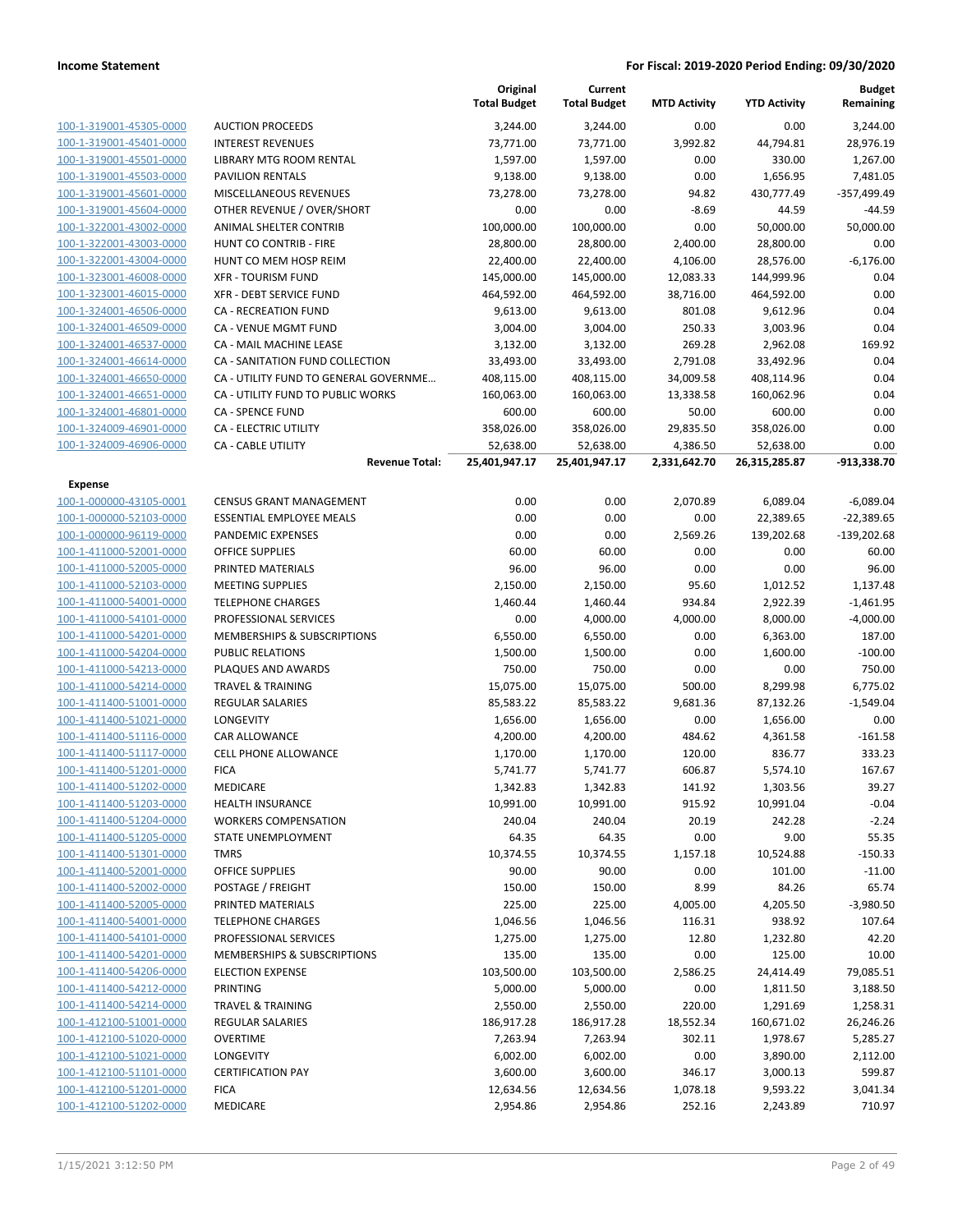| 100-1-412100-51203-0000        |
|--------------------------------|
| 100-1-412100-51204-0000        |
| 100-1-412100-51205-0000        |
| 100-1-412100-51301-0000        |
| 100-1-412100-51401-0000        |
| 100-1-412100-52001-0000        |
| 100-1-412100-52002-0000        |
| 100-1-412100-52005-0000        |
| 100-1-412100-52102-0000        |
| 100-1-412100-52110-0000        |
| 100-1-412100-53201-0000        |
| 100-1-412100-54001-0000        |
| 100-1-412100-54101-0000        |
|                                |
| 100-1-412100-54201-0000        |
| 100-1-412100-54207-0000        |
| 100-1-412100-54214-0000        |
| 100-1-413200-51001-0000        |
| 100-1-413200-51020-0000        |
| 100-1-413200-51021-0000        |
| 100-1-413200-51116-0000        |
| 100-1-413200-51117-0000        |
| 100-1-413200-51201-0000        |
| 100-1-413200-51202-0000        |
| 100-1-413200-51203-0000        |
| <u>100-1-413200-51204-0000</u> |
| 100-1-413200-51205-0000        |
| 100-1-413200-51301-0000        |
|                                |
| 100-1-413200-51303-0000        |
| 100-1-413200-52001-0000        |
| 100-1-413200-52002-0000        |
| 100-1-413200-52103-0000        |
| 100-1-413200-54001-0000        |
| 100-1-413200-54101-0000        |
| 100-1-413200-54201-0000        |
| 100-1-413200-54205-0000        |
| 100-1-413200-54212-0000        |
| 100-1-413200-54214-0000        |
| 100-1-415100-51001-0000        |
| 100-1-415100-51020-0000        |
| 100-1-415100-51021-0000        |
| 100-1-415100-51116-0000        |
| <u>100-1-415100-51117-0000</u> |
| 100-1-415100-51201-0000        |
|                                |
| <u>100-1-415100-51202-0000</u> |
| <u>100-1-415100-51203-0000</u> |
| 100-1-415100-51204-0000        |
| 100-1-415100-51205-0000        |
| 100-1-415100-51301-0000        |
| 100-1-415100-52001-0000        |
| <u>100-1-415100-52002-0000</u> |
| <u>100-1-415100-52005-0000</u> |
| 100-1-415100-54001-0000        |
| 100-1-415100-54110-0000        |
| <u>100-1-415100-54201-0000</u> |
| <u>100-1-415100-54211-0000</u> |
| <u>100-1-415100-54214-0000</u> |
| <u>100-1-415150-54401-0000</u> |
| 100-1-415150-54402-0000        |
|                                |
| 100-1-415300-54106-0000        |

|                                                    |                                         | Original<br><b>Total Budget</b> | Current<br><b>Total Budget</b> | <b>MTD Activity</b> | <b>YTD Activity</b>   | <b>Budget</b><br>Remaining |
|----------------------------------------------------|-----------------------------------------|---------------------------------|--------------------------------|---------------------|-----------------------|----------------------------|
| 100-1-412100-51203-0000                            | <b>HEALTH INSURANCE</b>                 | 43,964.00                       | 43,964.00                      | 3,663.67            | 43,964.04             | $-0.04$                    |
| 100-1-412100-51204-0000                            | <b>WORKERS COMPENSATION</b>             | 528.21                          | 528.21                         | 43.46               | 521.52                | 6.69                       |
| 100-1-412100-51205-0000                            | STATE UNEMPLOYMENT                      | 386.10                          | 386.10                         | 17.36               | 192.59                | 193.51                     |
| 100-1-412100-51301-0000                            | <b>TMRS</b>                             | 21,527.76                       | 21,527.76                      | 2,038.01            | 18,257.71             | 3,270.05                   |
| 100-1-412100-51401-0000                            | <b>CONTRA - SALARIES</b>                | 0.00                            | 0.00                           | 0.00                | 750.00                | $-750.00$                  |
| 100-1-412100-52001-0000                            | <b>OFFICE SUPPLIES</b>                  | 900.00                          | 900.00                         | 202.33              | 597.44                | 302.56                     |
| 100-1-412100-52002-0000                            | POSTAGE / FREIGHT                       | 2,750.00                        | 2,750.00                       | 156.28              | 2,209.68              | 540.32                     |
| 100-1-412100-52005-0000                            | PRINTED MATERIALS                       | 800.00                          | 800.00                         | 0.00                | 596.60                | 203.40                     |
| 100-1-412100-52102-0000                            | <b>BOOKS / REF SUPPLIES</b>             | 120.00                          | 120.00                         | 0.00                | 0.00                  | 120.00                     |
| 100-1-412100-52110-0000                            | <b>TICKET WRITER SUPPLIES</b>           | 7,500.00                        | 7,500.00                       | 0.00                | 304.00                | 7,196.00                   |
| 100-1-412100-53201-0000                            | <b>FURNITURE &amp; OFFICE EQUIPMENT</b> | 2,112.00                        | 2,112.00                       | 0.00                | 2,392.61              | $-280.61$                  |
| 100-1-412100-54001-0000                            | <b>TELEPHONE CHARGES</b>                | 5,020.36                        | 5,020.36                       | 596.55              | 4,371.46              | 648.90                     |
| 100-1-412100-54101-0000                            | PROFESSIONAL SERVICES                   | 28,000.00                       | 28,000.00                      | 50.00               | 2,045.30              | 25,954.70                  |
| 100-1-412100-54201-0000                            | MEMBERSHIPS & SUBSCRIPTIONS             | 550.00                          | 550.00                         | 0.00                | 359.29                | 190.71                     |
| 100-1-412100-54207-0000                            | COURT COSTS, JURY, WIT FEES             | 360.00                          | 360.00                         | 0.00                | 36.00                 | 324.00                     |
| 100-1-412100-54214-0000                            | <b>TRAVEL &amp; TRAINING</b>            | 5,500.00                        | 5,500.00                       | $-50.00$            | 1,439.88              | 4,060.12                   |
| 100-1-413200-51001-0000                            | REGULAR SALARIES                        | 245,250.47                      | 245,250.47                     | 28,296.44           | 251,276.48            | $-6,026.01$                |
| 100-1-413200-51020-0000                            | <b>OVERTIME</b>                         | 142.64                          | 142.64                         | 0.00                | 58.23                 | 84.41                      |
| 100-1-413200-51021-0000                            | LONGEVITY                               | 618.00                          | 618.00                         | 0.00                | 576.00                | 42.00                      |
| 100-1-413200-51116-0000                            | CAR ALLOWANCE                           | 7,200.00                        | 7,200.00                       | 830.76              | 7,476.84              | $-276.84$                  |
| 100-1-413200-51117-0000                            | <b>CELL PHONE ALLOWANCE</b>             | 1,170.00                        | 1,170.00                       | 135.00              | 1,206.92              | $-36.92$                   |
| 100-1-413200-51201-0000                            | <b>FICA</b>                             | 11,737.30                       | 11,737.30                      | 1,374.31            | 11,318.82             | 418.48                     |
| 100-1-413200-51202-0000                            | MEDICARE                                | 3,688.53                        | 3,688.53                       | 389.19              | 3,464.99              | 223.54                     |
| 100-1-413200-51203-0000                            | <b>HEALTH INSURANCE</b>                 | 27,477.50                       | 27,477.50                      | 2,289.79            | 27,477.48             | 0.02                       |
| 100-1-413200-51204-0000                            | <b>WORKERS COMPENSATION</b>             | 659.36                          | 659.36                         | 55.53               | 666.36                | $-7.00$                    |
| 100-1-413200-51205-0000                            | STATE UNEMPLOYMENT                      | 160.88                          | 160.88                         | 0.00                | 92.63                 | 68.25                      |
| 100-1-413200-51301-0000                            | <b>TMRS</b>                             | 28,497.04                       | 28,497.04                      | 3,291.99            | 28,746.08             | $-249.04$                  |
| 100-1-413200-51303-0000                            | SUP 457 COMP PLAN                       | 22,230.00                       | 22,230.00                      | 2,542.86            | 22,885.74             | $-655.74$                  |
| 100-1-413200-52001-0000                            | <b>OFFICE SUPPLIES</b>                  | 300.00                          | 300.00                         | 9.68                | 397.76                | $-97.76$                   |
| 100-1-413200-52002-0000                            | POSTAGE / FREIGHT                       | 150.00                          | 150.00                         | 0.81                | 5.35                  | 144.65                     |
| 100-1-413200-52103-0000                            | <b>MEETING SUPPLIES</b>                 | 850.00                          | 850.00                         | 101.10              | 844.79                | 5.21                       |
| 100-1-413200-54001-0000                            | <b>TELEPHONE CHARGES</b>                | 4,206.28                        | 4,206.28                       | 518.74              | 4,137.99              | 68.29                      |
| 100-1-413200-54101-0000                            | PROFESSIONAL SERVICES                   | 100.00                          | 100.00                         | 0.00                | 0.00                  | 100.00                     |
| 100-1-413200-54201-0000                            | MEMBERSHIPS & SUBSCRIPTIONS             | 1,400.00                        | 1,400.00                       | 363.91              | 1,050.27              | 349.73                     |
| 100-1-413200-54205-0000                            | <b>BUSINESS MEALS</b>                   | 1,000.00                        | 1,000.00                       | 110.56              | 390.76                | 609.24                     |
| 100-1-413200-54212-0000                            | PRINTING                                | 100.00                          | 100.00                         | 0.00                | 111.44                | $-11.44$                   |
| 100-1-413200-54214-0000                            | <b>TRAVEL &amp; TRAINING</b>            | 7,000.00                        | 7,000.00                       | 220.00              | 1,877.01              | 5,122.99                   |
| 100-1-415100-51001-0000                            | <b>REGULAR SALARIES</b>                 | 289,437.16                      | 289,437.16                     | 33,124.37           | 288,156.41            | 1,280.75                   |
| 100-1-415100-51020-0000                            | <b>OVERTIME</b>                         | 1,447.50                        | 1,447.50                       | 0.00                | 119.57                | 1,327.93                   |
| 100-1-415100-51021-0000                            | LONGEVITY                               | 3,322.00                        | 3,322.00                       | 0.00                | 3,208.00              | 114.00                     |
| 100-1-415100-51116-0000                            | CAR ALLOWANCE                           | 4,200.00                        | 4,200.00                       | 484.62              | 4,361.58              | $-161.58$                  |
| 100-1-415100-51117-0000                            | <b>CELL PHONE ALLOWANCE</b>             | 2,130.00                        | 2,130.00                       | 245.76              | 1,576.12              | 553.88<br>1,544.46         |
| 100-1-415100-51201-0000<br>100-1-415100-51202-0000 | <b>FICA</b>                             | 18,633.27                       | 18,633.27                      | 1,925.00            | 17,088.81             |                            |
| 100-1-415100-51203-0000                            | MEDICARE<br><b>HEALTH INSURANCE</b>     | 4,357.78<br>60,450.50           | 4,357.78<br>60,450.50          | 450.20<br>5,037.54  | 3,996.58<br>60,450.48 | 361.20<br>0.02             |
| 100-1-415100-51204-0000                            | <b>WORKERS COMPENSATION</b>             | 778.99                          | 778.99                         | 65.53               | 786.36                | $-7.37$                    |
| 100-1-415100-51205-0000                            | STATE UNEMPLOYMENT                      | 353.93                          | 353.93                         | 0.00                | 148.03                | 205.90                     |
| 100-1-415100-51301-0000                            | <b>TMRS</b>                             | 33,667.62                       | 33,667.62                      | 3,808.65            | 33,312.70             | 354.92                     |
| 100-1-415100-52001-0000                            | OFFICE SUPPLIES                         | 2,700.00                        | 2,700.00                       | 189.58              | 2,204.46              | 495.54                     |
| 100-1-415100-52002-0000                            | POSTAGE / FREIGHT                       | 4,150.00                        | 4,150.00                       | 295.17              | 4,142.76              | 7.24                       |
| 100-1-415100-52005-0000                            | PRINTED MATERIALS                       | 150.00                          | 150.00                         | 0.00                | 0.00                  | 150.00                     |
| 100-1-415100-54001-0000                            | <b>TELEPHONE CHARGES</b>                | 2,962.23                        | 2,962.23                       | 396.56              | 3,083.68              | $-121.45$                  |
| 100-1-415100-54110-0000                            | <b>AUDIT</b>                            | 59,750.00                       | 59,750.00                      | 0.00                | 64,750.00             | $-5,000.00$                |
| 100-1-415100-54201-0000                            | MEMBERSHIPS & SUBSCRIPTIONS             | 2,139.00                        | 2,139.00                       | 0.00                | 1,574.29              | 564.71                     |
| 100-1-415100-54211-0000                            | ADVERTISING                             | 35,000.00                       | 35,000.00                      | 747.00              | 36,667.08             | $-1,667.08$                |
| 100-1-415100-54214-0000                            | <b>TRAVEL &amp; TRAINING</b>            | 5,020.00                        | 5,020.00                       | 375.00              | 2,907.69              | 2,112.31                   |
| 100-1-415150-54401-0000                            | <b>APPRAISER</b>                        | 267,339.69                      | 267,339.69                     | 66,834.92           | 267,339.68            | 0.01                       |
| 100-1-415150-54402-0000                            | <b>COLLECTOR</b>                        | 16,000.00                       | 16,000.00                      | 0.00                | 15,978.59             | 21.41                      |
| 100-1-415300-54106-0000                            |                                         |                                 |                                |                     |                       |                            |
|                                                    | <b>ATTORNEY FEES</b>                    | 200,000.00                      | 200,000.00                     | 32,336.10           | 192,261.24            | 7,738.76                   |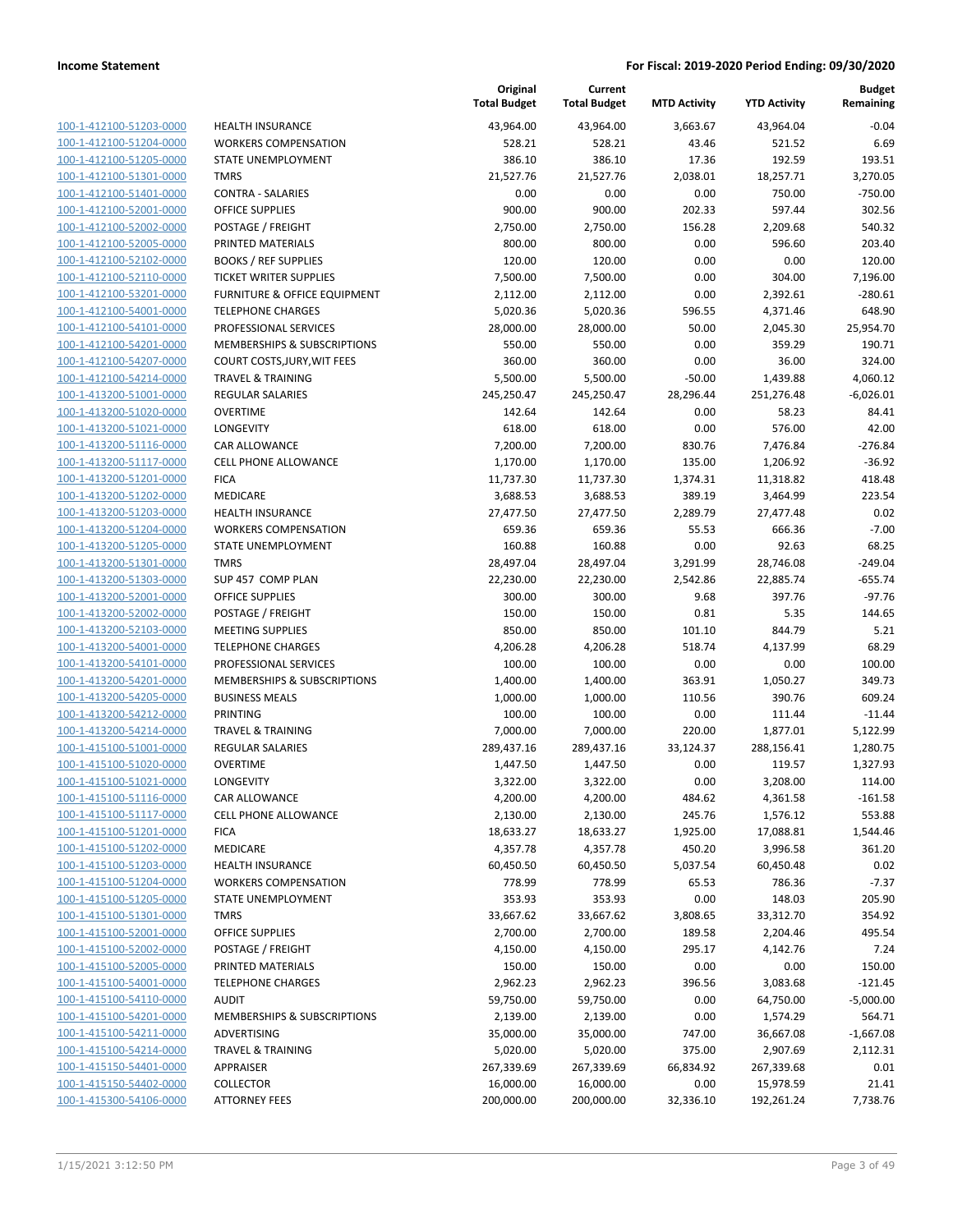| 100-1-415500-51001-0000        |
|--------------------------------|
| 100-1-415500-51020-0000        |
| 100-1-415500-51021-0000        |
| <u>100-1-415500-51116-0000</u> |
| 100-1-415500-51117-0000        |
| 100-1-415500-51201-0000        |
| 100-1-415500-51202-0000        |
| 100-1-415500-51203-0000        |
| <u>100-1-415500-51204-0000</u> |
| 100-1-415500-51205-0000        |
|                                |
| 100-1-415500-51301-<br>-0000   |
| 100-1-415500-52001-0000        |
| 100-1-415500-52002-0000        |
| <u>100-1-415500-52303-0000</u> |
| 100-1-415500-54001-0000        |
| 100-1-415500-54102-0000        |
| 100-1-415500-54107-0000        |
| 100-1-415500-54118-0000        |
| <u>100-1-415500-54119-0000</u> |
| 100-1-415500-54201-0000        |
| 100-1-415500-54213-0000        |
| 100-1-415500-54214-0000        |
| 100-1-421100-51001-0000        |
| <u>100-1-421100-51020-0000</u> |
| 100-1-421100-51021-0000        |
|                                |
| 100-1-421100-51101-0000        |
| 100-1-421100-51115-0000        |
| 100-1-421100-51117-0000        |
| <u>100-1-421100-51201-0000</u> |
| 100-1-421100-51202-0000        |
| 100-1-421100-51203-0000        |
| 100-1-421100-51204-0000        |
| 100-1-421100-51205-0000        |
| <u>100-1-421100-51301-0000</u> |
| 100-1-421100-52001-0000        |
| 100-1-421100-52002-0000        |
| 100-1-421100-52004-0000        |
| 100-1-421100-52005-0000        |
| 100-1-421100-52103-0000        |
| 100-1-421100-52104-0000        |
| 100-1-421100-52201-0000        |
| <u>100-1-421100-52203-0000</u> |
|                                |
| <u>100-1-421100-52302-0000</u> |
| <u>100-1-421100-52304-0000</u> |
| 100-1-421100-52305-0000        |
| 100-1-421100-53202-0000        |
| 100-1-421100-53205-0000        |
| 100-1-421100-54001-0000        |
| <u>100-1-421100-54002-0000</u> |
| <u>100-1-421100-54201-0000</u> |
| 100-1-421100-54205-0000        |
| 100-1-421100-54212-0000        |
| 100-1-421100-54213-0000        |
| <u>100-1-421100-54214-0000</u> |
| 100-1-421210-51001-0000        |
| <u>100-1-421210-51020-0000</u> |
| <u>100-1-421210-51021-0000</u> |
|                                |
| 100-1-421210-51101-0000        |
| <u>100-1-421210-51115-0000</u> |

| EGULAR SALARIES<br>VERTIME<br>ONGEVITY                |
|-------------------------------------------------------|
| AR ALLOWANCE                                          |
| ELL PHONE ALLOWANCE<br>ICA                            |
| 1EDICARE                                              |
| <b>EALTH INSURANCE</b>                                |
| VORKERS COMPENSATION                                  |
| TATE UNEMPLOYMENT                                     |
| MRS                                                   |
| <b>FFICE SUPPLIES</b>                                 |
| OSTAGE / FREIGHT                                      |
| RAINING SUPPLIES                                      |
| ELEPHONE CHARGES                                      |
| <b>IVR CHECKS</b>                                     |
| 1EDICAL                                               |
| 1EDICAL - POLICE                                      |
| 1EDICAL - FIRE                                        |
| 1EMBERSHIPS & SUBSCRIPTIONS                           |
| LAQUES AND AWARDS                                     |
| RAVEL & TRAINING                                      |
| EGULAR SALARIES                                       |
| VERTIME                                               |
| ONGEVITY                                              |
| ERTIFICATION PAY                                      |
| LOTHING ALLOWANCE                                     |
| ELL PHONE ALLOWANCE                                   |
| ICA                                                   |
| 1EDICARE                                              |
| <b>EALTH INSURANCE</b><br><b>VORKERS COMPENSATION</b> |
| TATE UNEMPLOYMENT                                     |
| MRS                                                   |
| <b>FFICE SUPPLIES</b>                                 |
| OSTAGE / FREIGHT                                      |
| OMPUTER SUPPLIES                                      |
| RINTED MATERIALS                                      |
| <b>IEETING SUPPLIES</b>                               |
| VEARING APPAREL                                       |
| 1INOR TOOLS & EQUIPMENT                               |
| <b>1OTOR VEHICLE FUEL</b>                             |
| <b>IEDICAL SUPPLIES</b>                               |
| RONE PROGRAM                                          |
| <b>UBLIC EDUCATION</b>                                |
| <b>IACHINE, TOOLS &amp; IMPLMNTS</b>                  |
| <b>IOTOR VEHICLES</b>                                 |
| ELEPHONE CHARGES                                      |
| <b>TILITY CHARGES</b>                                 |
| <b>IEMBERSHIPS &amp; SUBSCRIPTIONS</b>                |
| <b>USINESS MEALS</b>                                  |
| RINTING                                               |
| LAQUES AND AWARDS<br>RAVEL & TRAINING                 |
| <b>EGULAR SALARIES</b>                                |
| VERTIME                                               |
| ONGEVITY                                              |
| <b>ERTIFICATION PAY</b>                               |
|                                                       |

|                         |                              | Original<br><b>Total Budget</b> | Current<br><b>Total Budget</b> | <b>MTD Activity</b> | <b>YTD Activity</b> | <b>Budget</b><br>Remaining |
|-------------------------|------------------------------|---------------------------------|--------------------------------|---------------------|---------------------|----------------------------|
| 100-1-415500-51001-0000 | REGULAR SALARIES             | 188,255.93                      | 188,255.93                     | 21,398.17           | 191,029.46          | $-2,773.53$                |
| 100-1-415500-51020-0000 | <b>OVERTIME</b>              | 0.00                            | 0.00                           | 0.00                | 2,054.05            | $-2,054.05$                |
| 100-1-415500-51021-0000 | <b>LONGEVITY</b>             | 3,894.00                        | 3,894.00                       | 0.00                | 3,840.00            | 54.00                      |
| 100-1-415500-51116-0000 | CAR ALLOWANCE                | 4,200.00                        | 4,200.00                       | 484.62              | 4,361.58            | $-161.58$                  |
| 100-1-415500-51117-0000 | <b>CELL PHONE ALLOWANCE</b>  | 1,170.00                        | 1,170.00                       | 135.00              | 1,206.92            | $-36.92$                   |
| 100-1-415500-51201-0000 | <b>FICA</b>                  | 12,246.24                       | 12,246.24                      | 1,225.71            | 11,422.14           | 824.10                     |
| 100-1-415500-51202-0000 | MEDICARE                     | 2,864.04                        | 2,864.04                       | 286.65              | 2,671.28            | 192.76                     |
| 100-1-415500-51203-0000 | <b>HEALTH INSURANCE</b>      | 32,973.00                       | 32,973.00                      | 2,747.75            | 32,973.00           | 0.00                       |
| 100-1-415500-51204-0000 | <b>WORKERS COMPENSATION</b>  | 511.97                          | 511.97                         | 43.06               | 516.72              | $-4.75$                    |
| 100-1-415500-51205-0000 | STATE UNEMPLOYMENT           | 193.05                          | 193.05                         | 0.00                | 32.40               | 160.65                     |
| 100-1-415500-51301-0000 | <b>TMRS</b>                  | 22,127.17                       | 22,127.17                      | 2,477.04            | 22,676.64           | $-549.47$                  |
| 100-1-415500-52001-0000 | <b>OFFICE SUPPLIES</b>       | 2,000.00                        | 2,000.00                       | 487.37              | 1,652.46            | 347.54                     |
| 100-1-415500-52002-0000 | POSTAGE / FREIGHT            | 1,200.00                        | 1,200.00                       | 73.15               | 1,361.85            | $-161.85$                  |
| 100-1-415500-52303-0000 | <b>TRAINING SUPPLIES</b>     | 750.00                          | 750.00                         | 0.00                | 275.25              | 474.75                     |
| 100-1-415500-54001-0000 | <b>TELEPHONE CHARGES</b>     | 2,188.06                        | 2,188.06                       | 304.36              | 2,280.40            | $-92.34$                   |
| 100-1-415500-54102-0000 | <b>MVR CHECKS</b>            | 500.00                          | 500.00                         | 0.00                | 34.79               | 465.21                     |
| 100-1-415500-54107-0000 | <b>MEDICAL</b>               | 6,000.00                        | 6,000.00                       | 1,320.00            | 9,010.03            | $-3,010.03$                |
| 100-1-415500-54118-0000 | <b>MEDICAL - POLICE</b>      | 2,500.00                        | 2,500.00                       | 112.00              | 1,000.00            | 1,500.00                   |
| 100-1-415500-54119-0000 | <b>MEDICAL - FIRE</b>        | 2,500.00                        | 2,500.00                       | 323.00              | 1,038.00            | 1,462.00                   |
| 100-1-415500-54201-0000 | MEMBERSHIPS & SUBSCRIPTIONS  | 4,500.00                        | 4,500.00                       | 505.58              | 2,017.43            | 2,482.57                   |
| 100-1-415500-54213-0000 | PLAQUES AND AWARDS           | 23,400.00                       | 23,400.00                      | 1,951.00            | 17,215.71           | 6,184.29                   |
| 100-1-415500-54214-0000 | <b>TRAVEL &amp; TRAINING</b> | 6,000.00                        | 6,000.00                       | 200.00              | 2,435.69            | 3,564.31                   |
| 100-1-421100-51001-0000 | REGULAR SALARIES             | 311,262.06                      | 311,262.06                     | 48,898.33           | 422,169.66          | $-110,907.60$              |
| 100-1-421100-51020-0000 | <b>OVERTIME</b>              | 1,761.12                        | 1,761.12                       | 319.16              | 6,529.82            | $-4,768.70$                |
| 100-1-421100-51021-0000 | <b>LONGEVITY</b>             | 6,796.00                        | 6,796.00                       | 373.86              | 9,726.82            | $-2,930.82$                |
| 100-1-421100-51101-0000 | <b>CERTIFICATION PAY</b>     | 3,600.00                        | 3,600.00                       | 623.07              | 5,399.94            | $-1,799.94$                |
| 100-1-421100-51115-0000 | <b>CLOTHING ALLOWANCE</b>    | 840.00                          | 840.00                         | 41.58               | 2,460.36            | $-1,620.36$                |
| 100-1-421100-51117-0000 | CELL PHONE ALLOWANCE         | 1,950.00                        | 1,950.00                       | 335.76              | 2,896.08            | $-946.08$                  |
| 100-1-421100-51201-0000 | <b>FICA</b>                  | 20,224.97                       | 20,224.97                      | 3,097.11            | 27,101.39           | $-6,876.42$                |
| 100-1-421100-51202-0000 | MEDICARE                     | 4,730.03                        | 4,730.03                       | 724.32              | 6,422.04            | $-1,692.01$                |
| 100-1-421100-51203-0000 | <b>HEALTH INSURANCE</b>      | 43,964.00                       | 43,964.00                      | 3,663.67            | 43,964.04           | $-0.04$                    |
| 100-1-421100-51204-0000 | <b>WORKERS COMPENSATION</b>  | 6,209.51                        | 6,209.51                       | 522.31              | 6,267.72            | $-58.21$                   |
| 100-1-421100-51205-0000 | STATE UNEMPLOYMENT           | 257.40                          | 257.40                         | 0.00                | 75.60               | 181.80                     |
| 100-1-421100-51301-0000 | <b>TMRS</b>                  | 36,543.58                       | 36,543.58                      | 5,691.60            | 50,318.05           | $-13,774.47$               |
| 100-1-421100-52001-0000 | <b>OFFICE SUPPLIES</b>       | 1,000.00                        | 1,050.00                       | 0.00                | 1,035.17            | 14.83                      |
| 100-1-421100-52002-0000 | POSTAGE / FREIGHT            | 300.00                          | 300.00                         | 2.59                | 62.71               | 237.29                     |
| 100-1-421100-52004-0000 | <b>COMPUTER SUPPLIES</b>     | 300.00                          | 300.00                         | 0.00                | 539.02              | $-239.02$                  |
| 100-1-421100-52005-0000 | PRINTED MATERIALS            | 300.00                          | 300.00                         | 192.73              | 290.68              | 9.32                       |
| 100-1-421100-52103-0000 | <b>MEETING SUPPLIES</b>      | 2,080.00                        | 2,080.00                       | 315.08              | 1,971.81            | 108.19                     |
| 100-1-421100-52104-0000 | <b>WEARING APPAREL</b>       | 398.00                          | 398.00                         | 209.80              | 327.07              | 70.93                      |
| 100-1-421100-52201-0000 | MINOR TOOLS & EQUIPMENT      | 600.00                          | 900.00                         | 447.24              | 927.24              | $-27.24$                   |
| 100-1-421100-52203-0000 | <b>MOTOR VEHICLE FUEL</b>    | 3,077.94                        | 3,077.94                       | 217.12              | 1,587.04            | 1,490.90                   |
| 100-1-421100-52302-0000 | <b>MEDICAL SUPPLIES</b>      | 300.00                          | 300.00                         | 50.75               | 298.17              | 1.83                       |
| 100-1-421100-52304-0000 | <b>DRONE PROGRAM</b>         | 2,150.00                        | 2,150.00                       | 1,845.72            | 1,845.72            | 304.28                     |
| 100-1-421100-52305-0000 | PUBLIC EDUCATION             | 4,200.00                        | 4,200.00                       | 814.02              | 2,314.16            | 1,885.84                   |
| 100-1-421100-53202-0000 | MACHINE, TOOLS & IMPLMNTS    | 150.00                          | 150.00                         | 62.32               | 75.96               | 74.04                      |
| 100-1-421100-53205-0000 | <b>MOTOR VEHICLES</b>        | 2,245.00                        | 2,245.00                       | 0.00                | 1,442.32            | 802.68                     |
| 100-1-421100-54001-0000 | <b>TELEPHONE CHARGES</b>     | 23,602.28                       | 23,602.28                      | 568.27              | 8,467.31            | 15,134.97                  |
| 100-1-421100-54002-0000 | UTILITY CHARGES              | 78,415.14                       | 78,415.14                      | 6,847.24            | 76,085.35           | 2,329.79                   |
| 100-1-421100-54201-0000 | MEMBERSHIPS & SUBSCRIPTIONS  | 2,724.00                        | 2,724.00                       | 0.00                | 489.00              | 2,235.00                   |
| 100-1-421100-54205-0000 | <b>BUSINESS MEALS</b>        | 150.00                          | 150.00                         | 0.00                | 20.00               | 130.00                     |
| 100-1-421100-54212-0000 | PRINTING                     | 198.00                          | 48.00                          | 15.82               | 20.81               | 27.19                      |
| 100-1-421100-54213-0000 | PLAQUES AND AWARDS           | 200.00                          | 200.00                         | 44.99               | 44.99               | 155.01                     |
| 100-1-421100-54214-0000 | <b>TRAVEL &amp; TRAINING</b> | 6,159.00                        | 5,959.00                       | $-49.09$            | 3,332.78            | 2,626.22                   |
| 100-1-421210-51001-0000 | REGULAR SALARIES             | 869,004.49                      | 869,004.49                     | 80,011.22           | 679,529.41          | 189,475.08                 |
| 100-1-421210-51020-0000 | <b>OVERTIME</b>              | 47,009.94                       | 47,009.94                      | 3,795.23            | 46,696.32           | 313.62                     |
| 100-1-421210-51021-0000 | <b>LONGEVITY</b>             | 14,758.00                       | 14,758.00                      | 249.24              | 14,384.28           | 373.72                     |
| 100-1-421210-51101-0000 | <b>CERTIFICATION PAY</b>     | 16,920.00                       | 16,920.00                      | 1,707.67            | 14,792.12           | 2,127.88                   |
| 100-1-421210-51115-0000 | <b>CLOTHING ALLOWANCE</b>    | 8,646.00                        | 8,646.00                       | 115.50              | 6,097.92            | 2,548.08                   |
|                         |                              |                                 |                                |                     |                     |                            |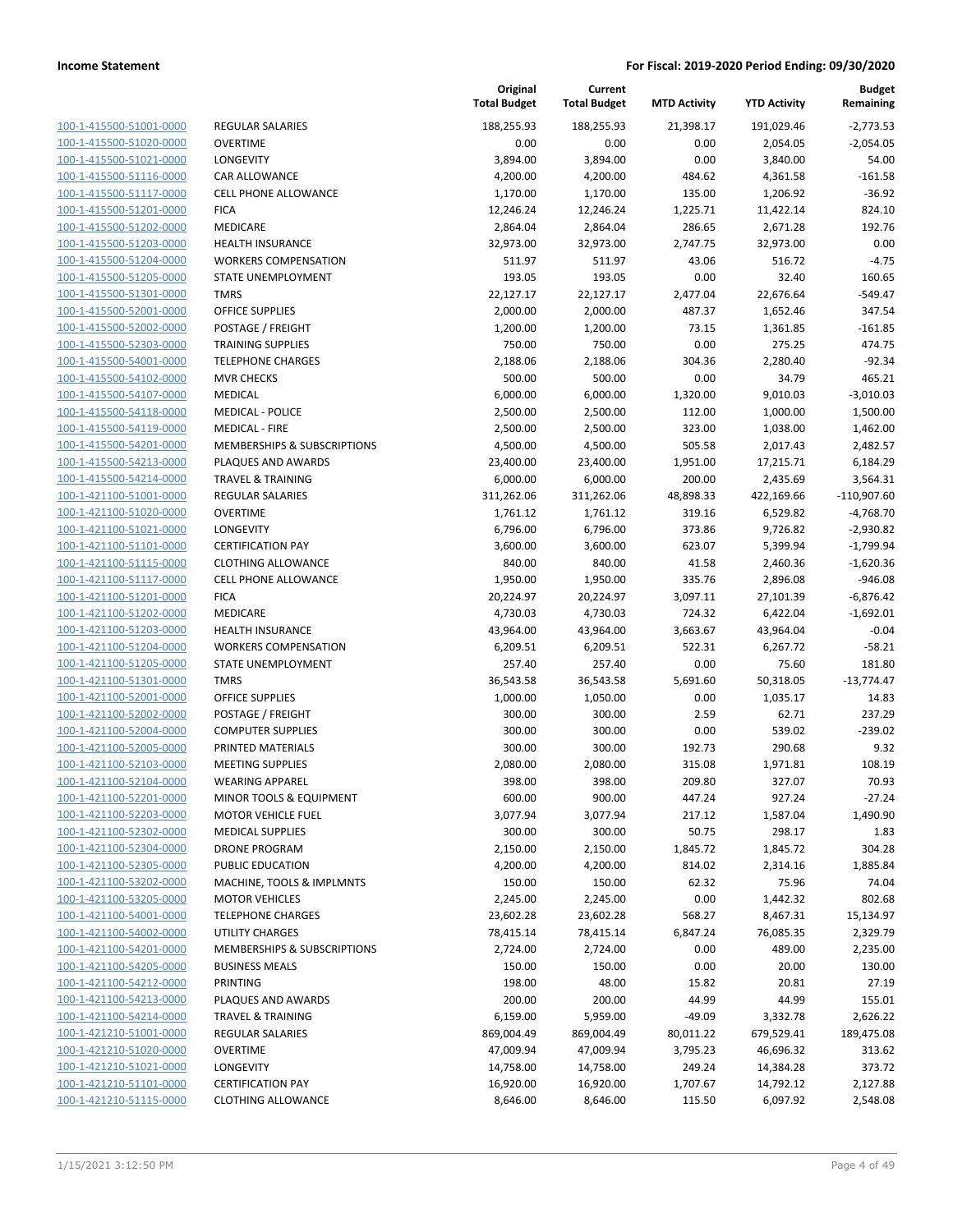| 100-1-421210-51117-0000        | <b>CELL PHONE A</b>     |
|--------------------------------|-------------------------|
| 100-1-421210-51201-0000        | <b>FICA</b>             |
| 100-1-421210-51202-0000        | MEDICARE                |
| 100-1-421210-51203-0000        | <b>HEALTH INSUR</b>     |
| 100-1-421210-51204-0000        | <b>WORKERS CON</b>      |
| 100-1-421210-51205-0000        | STATE UNEMP             |
|                                | <b>TMRS</b>             |
| 100-1-421210-51301-0000        | <b>CONTRA - SAL</b>     |
| 100-1-421210-51401-0000        |                         |
| 100-1-421210-52001-0000        | OFFICE SUPPLI           |
| 100-1-421210-52002-0000        | POSTAGE / FRI           |
| 100-1-421210-52004-0000        | COMPUTER SU             |
| 100-1-421210-52005-0000        | PRINTED MATI            |
| 100-1-421210-52102-0000        | <b>BOOKS / REF S</b>    |
| 100-1-421210-52201-0000        | <b>MINOR TOOLS</b>      |
| 100-1-421210-52203-0000        | <b>MOTOR VEHIC</b>      |
| 100-1-421210-53203-0000        | INSTRUMENTS             |
| 100-1-421210-53205-0000        | <b>MOTOR VEHIC</b>      |
| 100-1-421210-54001-0000        | <b>TELEPHONE CH</b>     |
| 100-1-421210-54201-0000        | <b>MEMBERSHIPS</b>      |
| 100-1-421210-54208-0000        | LABORATORY <sup>'</sup> |
| 100-1-421210-54214-0000        | TRAVEL & TRA            |
| 100-1-421210-54215-0000        | <b>EVIDENCE PUR</b>     |
| 100-1-421210-54216-0000        | <b>INFORMANT E</b>      |
| 100-1-421230-51001-0000        | REGULAR SALA            |
| 100-1-421230-51020-0000        | <b>OVERTIME</b>         |
| 100-1-421230-51021-0000        | LONGEVITY               |
| 100-1-421230-51101-0000        | <b>CERTIFICATION</b>    |
| 100-1-421230-51102-0000        | <b>BILINGUAL PAY</b>    |
| 100-1-421230-51115-0000        | <b>CLOTHING ALL</b>     |
| 100-1-421230-51117-0000        | <b>CELL PHONE A</b>     |
| 100-1-421230-51201-0000        | <b>FICA</b>             |
| 100-1-421230-51202-0000        | MEDICARE                |
| 100-1-421230-51203-0000        | <b>HEALTH INSUR</b>     |
| 100-1-421230-51204-0000        | <b>WORKERS CON</b>      |
| 100-1-421230-51205-0000        | <b>STATE UNEMP</b>      |
| 100-1-421230-51301-0000        | TMRS                    |
| 100-1-421230-51401-0000        | CONTRA - SAL            |
| 100-1-421230-52001-0000        | <b>OFFICE SUPPLI</b>    |
| 100-1-421230-52002-0000        | POSTAGE / FRI           |
| 100-1-421230-52004-0000        | <b>COMPUTER SL</b>      |
| 100-1-421230-52005-0000        | PRINTED MATI            |
| 100-1-421230-52006-0000        | OFFICE SUPPLI           |
| <u>100-1-421230-52007-0000</u> | POSTAGE/FRIE            |
| 100-1-421230-52008-0000        | <b>COMPUTER SL</b>      |
| 100-1-421230-52009-0000        | PRINTED MATI            |
| 100-1-421230-52104-0000        | <b>WEARING APP</b>      |
| 100-1-421230-52105-0000        | <b>WEARING APP</b>      |
| 100-1-421230-52108-0000        | <b>MENAGERIE SI</b>     |
| 100-1-421230-52109-0000        | <b>SUPPORT OF P</b>     |
| 100-1-421230-52111-0000        | AMMUNITION              |
| 100-1-421230-52201-0000        | <b>MINOR TOOLS</b>      |
| 100-1-421230-52202-0000        | <b>MINOR TOOLS</b>      |
|                                |                         |
| 100-1-421230-52203-0000        | <b>MOTOR VEHIC</b>      |
| 100-1-421230-52309-0000        | <b>BODY ARMOR</b>       |
| 100-1-421230-53202-0000        | MACHINE, TO             |
| 100-1-421230-53205-0000        | <b>MOTOR VEHIC</b>      |
| 100-1-421230-54001-0000        | <b>TELEPHONE CH</b>     |
| <u>100-1-421230-54108-0000</u> | <b>VETERINARY S</b>     |
| 100-1-421230-54202-0000        | <b>MEMBERSHIPS</b>      |
|                                |                         |

|                                                    |                                                       | Original<br><b>Total Budget</b> | Current<br><b>Total Budget</b> | <b>MTD Activity</b> | <b>YTD Activity</b>     | <b>Budget</b><br>Remaining |
|----------------------------------------------------|-------------------------------------------------------|---------------------------------|--------------------------------|---------------------|-------------------------|----------------------------|
| 100-1-421210-51117-0000                            | <b>CELL PHONE ALLOWANCE</b>                           | 6,420.00                        | 6,420.00                       | 581.52              | 4,809.12                | 1,610.88                   |
| 100-1-421210-51201-0000                            | <b>FICA</b>                                           | 59,691.02                       | 59,691.02                      | 5,035.55            | 49,607.52               | 10,083.50                  |
| 100-1-421210-51202-0000                            | <b>MEDICARE</b>                                       | 13,960.00                       | 13,960.00                      | 1,177.67            | 11,601.77               | 2,358.23                   |
| 100-1-421210-51203-0000                            | <b>HEALTH INSURANCE</b>                               | 131,892.00                      | 131,892.00                     | 10,991.00           | 131,892.00              | 0.00                       |
| 100-1-421210-51204-0000                            | <b>WORKERS COMPENSATION</b>                           | 23,456.68                       | 23,456.68                      | 1,972.11            | 23,665.31               | $-208.63$                  |
| 100-1-421210-51205-0000                            | STATE UNEMPLOYMENT                                    | 772.20                          | 772.20                         | 0.00                | 139.42                  | 632.78                     |
| 100-1-421210-51301-0000                            | <b>TMRS</b>                                           | 107,853.01                      | 107,853.01                     | 9,726.76            | 94,198.06               | 13,654.95                  |
| 100-1-421210-51401-0000                            | <b>CONTRA - SALARIES</b>                              | 0.00                            | 0.00                           | 0.00                | $-6,430.67$             | 6,430.67                   |
| 100-1-421210-52001-0000                            | <b>OFFICE SUPPLIES</b>                                | 1,110.00                        | 1,110.00                       | 340.93              | 1,048.09                | 61.91                      |
| 100-1-421210-52002-0000                            | POSTAGE / FREIGHT                                     | 150.00                          | 150.00                         | 179.02              | 392.70                  | $-242.70$                  |
| 100-1-421210-52004-0000                            | <b>COMPUTER SUPPLIES</b>                              | 1,450.00                        | 1,450.00                       | 94.76               | 702.50                  | 747.50                     |
| 100-1-421210-52005-0000                            | PRINTED MATERIALS                                     | 100.00                          | 100.00                         | 0.00                | 48.00                   | 52.00                      |
| 100-1-421210-52102-0000                            | <b>BOOKS / REF SUPPLIES</b>                           | 120.00                          | 120.00                         | 0.00                | 0.00                    | 120.00                     |
| 100-1-421210-52201-0000                            | MINOR TOOLS & EQUIPMENT                               | 2,409.00                        | 2,409.00                       | 0.00                | 1,372.03                | 1,036.97                   |
| 100-1-421210-52203-0000                            | <b>MOTOR VEHICLE FUEL</b>                             | 4,646.01                        | 4,646.01                       | 257.03              | 3,171.74                | 1,474.27                   |
| 100-1-421210-53203-0000                            | <b>INSTRUMENTS &amp; APPARATUS</b>                    | 300.00                          | 300.00                         | 339.00              | 362.24                  | $-62.24$                   |
| 100-1-421210-53205-0000                            | <b>MOTOR VEHICLES</b>                                 | 1,000.00                        | 1,000.00                       | 177.85              | 4,073.46                | $-3,073.46$                |
| 100-1-421210-54001-0000<br>100-1-421210-54201-0000 | <b>TELEPHONE CHARGES</b>                              | 30,927.21                       | 30,927.21                      | 1,021.22            | 12,029.31               | 18,897.90                  |
|                                                    | MEMBERSHIPS & SUBSCRIPTIONS<br><b>LABORATORY WORK</b> | 8,571.00                        | 8,571.00                       | 2,818.80            | 9,781.10                | $-1,210.10$                |
| 100-1-421210-54208-0000                            | <b>TRAVEL &amp; TRAINING</b>                          | 6,500.00                        | 6,500.00<br>10,900.00          | 0.00                | 0.00                    | 6,500.00                   |
| 100-1-421210-54214-0000                            | <b>EVIDENCE PURCHASES</b>                             | 10,900.00                       | 2,000.00                       | 0.00                | 833.00                  | 10,067.00<br>0.00          |
| 100-1-421210-54215-0000<br>100-1-421210-54216-0000 | <b>INFORMANT EXPENSES</b>                             | 2,000.00                        |                                | 0.00                | 2,000.00                | 0.00                       |
|                                                    |                                                       | 1,000.00                        | 1,000.00                       | 0.00                | 1,000.00                |                            |
| 100-1-421230-51001-0000                            | REGULAR SALARIES<br><b>OVERTIME</b>                   | 2,948,028.97                    | 2,948,028.97                   | 336,434.91          | 3,064,135.50            | $-116, 106.53$             |
| 100-1-421230-51020-0000<br>100-1-421230-51021-0000 | LONGEVITY                                             | 217,133.39<br>35,200.00         | 217,133.39<br>35,200.00        | 30,576.94<br>328.14 | 398,001.23<br>32,285.77 | $-180,867.84$<br>2,914.23  |
| 100-1-421230-51101-0000                            | <b>CERTIFICATION PAY</b>                              | 61,560.00                       | 61,560.00                      | 4,638.39            | 40,660.96               | 20,899.04                  |
| 100-1-421230-51102-0000                            | <b>BILINGUAL PAY</b>                                  | 1,500.00                        | 1,500.00                       | 138.48              | 1,500.20                | $-0.20$                    |
| 100-1-421230-51115-0000                            | <b>CLOTHING ALLOWANCE</b>                             | 4,921.00                        | 4,921.00                       | 559.02              | 5,095.86                | $-174.86$                  |
| 100-1-421230-51117-0000                            | <b>CELL PHONE ALLOWANCE</b>                           | 1,920.00                        | 1,920.00                       | 311.52              | 2,584.48                | $-664.48$                  |
| 100-1-421230-51201-0000                            | <b>FICA</b>                                           | 202,756.33                      | 202,756.33                     | 23,064.65           | 212,149.42              | $-9,393.09$                |
| 100-1-421230-51202-0000                            | MEDICARE                                              | 47,418.82                       | 47,418.82                      | 5,394.15            | 49,615.60               | $-2,196.78$                |
| 100-1-421230-51203-0000                            | <b>HEALTH INSURANCE</b>                               | 456,126.50                      | 456,126.50                     | 38,010.52           | 456,126.35              | 0.15                       |
| 100-1-421230-51204-0000                            | <b>WORKERS COMPENSATION</b>                           | 81,939.72                       | 81,939.72                      | 6,888.66            | 82,663.82               | $-724.10$                  |
| 100-1-421230-51205-0000                            | STATE UNEMPLOYMENT                                    | 2,670.53                        | 2,670.53                       | 41.73               | 742.00                  | 1,928.53                   |
| 100-1-421230-51301-0000                            | <b>TMRS</b>                                           | 366,351.25                      | 366,351.25                     | 44,169.46           | 401,319.25              | $-34,968.00$               |
| 100-1-421230-51401-0000                            | <b>CONTRA - SALARIES</b>                              | $-100,200.00$                   | $-100,200.00$                  | 0.00                | $-53,666.93$            | $-46,533.07$               |
| 100-1-421230-52001-0000                            | <b>OFFICE SUPPLIES (PATROL)</b>                       | 600.00                          | 600.00                         | 154.91              | 605.17                  | $-5.17$                    |
| 100-1-421230-52002-0000                            | POSTAGE / FREIGHT (PATROL)                            | 390.00                          | 390.00                         | 13.65               | 98.30                   | 291.70                     |
| 100-1-421230-52004-0000                            | <b>COMPUTER SUPPLIES (PATROL)</b>                     | 400.00                          | 400.00                         | 359.25              | 391.89                  | 8.11                       |
| 100-1-421230-52005-0000                            | PRINTED MATERIALS (PATROL)                            | 1,024.00                        | 1,024.00                       | 120.00              | 756.17                  | 267.83                     |
| 100-1-421230-52006-0000                            | OFFICE SUPPLIES (OPERATIONS)                          | 330.00                          | 330.00                         | 0.00                | 238.88                  | 91.12                      |
| 100-1-421230-52007-0000                            | POSTAGE/FRIEGHT (OPERATIONS)                          | 40.00                           | 40.00                          | 0.00                | 19.90                   | 20.10                      |
| 100-1-421230-52008-0000                            | <b>COMPUTER SUPPLIES (OPERATIONS)</b>                 | 820.00                          | 820.00                         | 0.00                | 791.96                  | 28.04                      |
| 100-1-421230-52009-0000                            | PRINTED MATERIALS (OPERATIONS)                        | 1,150.00                        | 1,150.00                       | 0.00                | 201.25                  | 948.75                     |
| 100-1-421230-52104-0000                            | WEARING APPAREL (PATROL)                              | 46,088.00                       | 46,688.00                      | 19,479.04           | 44,540.08               | 2,147.92                   |
| 100-1-421230-52105-0000                            | <b>WEARING APPAREL (OPERATIONS)</b>                   | 3,730.00                        | 3,730.00                       | 195.00              | 2,094.95                | 1,635.05                   |
| 100-1-421230-52108-0000                            | <b>MENAGERIE SUPPLIES</b>                             | 1,255.00                        | 1,255.00                       | 148.29              | 1,356.49                | $-101.49$                  |
| 100-1-421230-52109-0000                            | <b>SUPPORT OF PRISONERS</b>                           | 2,440.00                        | 2,440.00                       | 1,380.95            | 2,270.88                | 169.12                     |
| 100-1-421230-52111-0000                            | AMMUNITION                                            | 15,235.26                       | 13,953.33                      | 0.00                | 13,953.33               | 0.00                       |
| 100-1-421230-52201-0000                            | MINOR TOOLS & EQUIPMENT (PATROL)                      | 9,885.00                        | 8,085.00                       | 3,537.13            | 4,950.64                | 3,134.36                   |
| 100-1-421230-52202-0000                            | MINOR TOOLS AND EQUIPMENT (OPERATION                  | 3,264.00                        | 8,064.00                       | 4,830.99            | 8,387.34                | $-323.34$                  |
| 100-1-421230-52203-0000                            | <b>MOTOR VEHICLE FUEL</b>                             | 91,277.27                       | 91,277.27                      | 5,997.44            | 70,280.41               | 20,996.86                  |
| 100-1-421230-52309-0000                            | <b>BODY ARMOR</b>                                     | 11,700.00                       | 12,900.00                      | 9.00                | 2,700.00                | 10,200.00                  |
| 100-1-421230-53202-0000                            | MACHINE, TOOLS & IMPLMNTS                             | 1,500.00                        | 1,500.00                       | 0.00                | 1,196.61                | 303.39                     |
| 100-1-421230-53205-0000                            | <b>MOTOR VEHICLES</b>                                 | 22,000.00                       | 22,000.00                      | 6,060.65            | 33,097.33               | $-11,097.33$               |
| 100-1-421230-54001-0000                            | <b>TELEPHONE CHARGES</b>                              | 49,872.20                       | 49,872.20                      | 3,327.03            | 30,470.08               | 19,402.12                  |
| 100-1-421230-54108-0000                            | <b>VETERINARY SERVICES</b>                            | 650.00                          | 650.00                         | 0.00                | 634.06                  | 15.94                      |
| 100-1-421230-54202-0000                            | MEMBERSHIPS & SUBSCRIPTIONS (OPERATIO                 | 210.00                          | 210.00                         | 0.00                | 145.00                  | 65.00                      |
|                                                    |                                                       |                                 |                                |                     |                         |                            |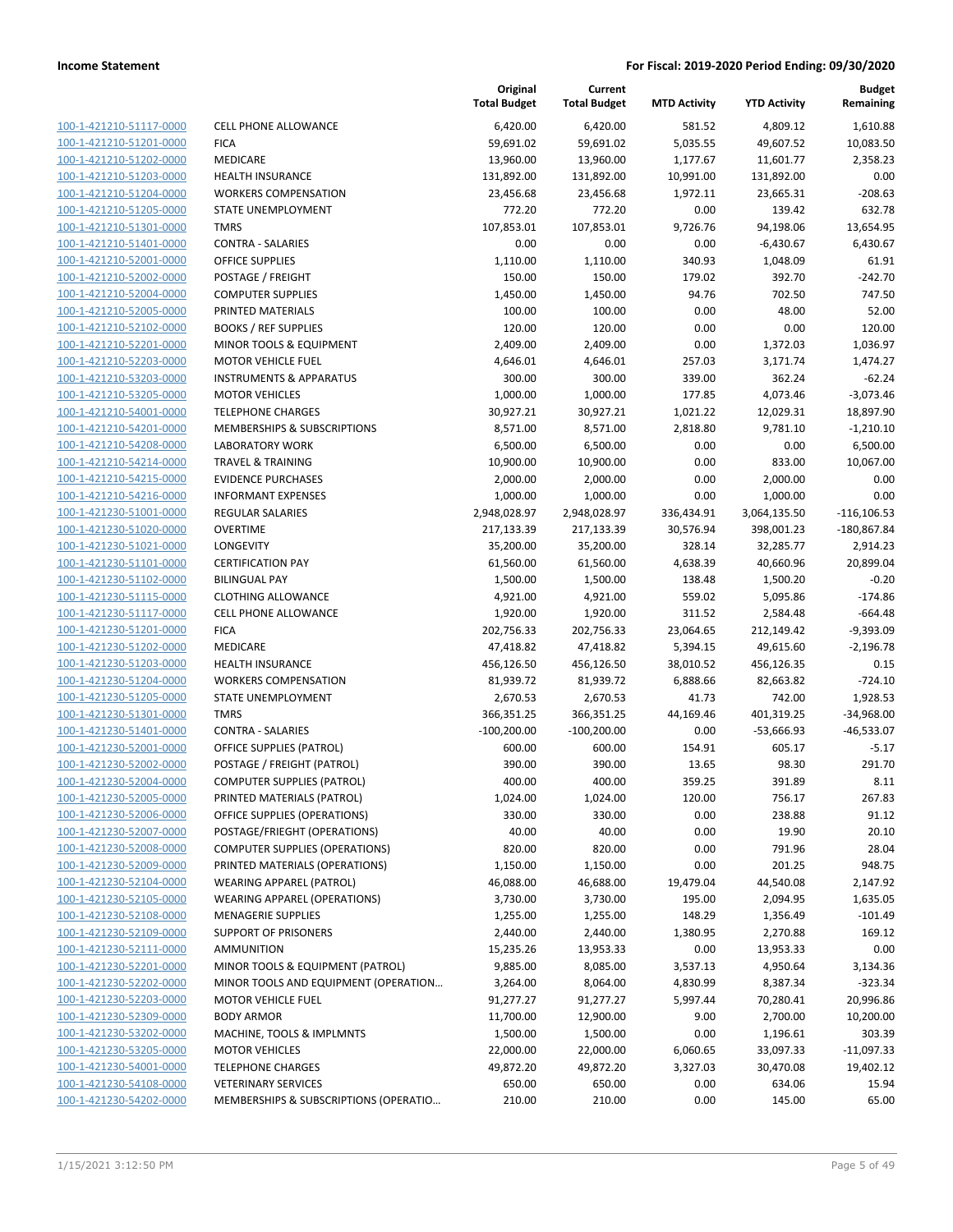| 100-1-421230-54214-0000        |
|--------------------------------|
| 100-1-421230-54215-0000        |
| <u>100-1-421240-51001-0000</u> |
| <u>100-1-421240-51020-0000</u> |
| 100-1-421240-51021-0000        |
| 100-1-421240-51101-0000        |
| 100-1-421240-51102-0000        |
| 100-1-421240-51115-0000        |
| <u>100-1-421240-51117-0000</u> |
| 100-1-421240-51201-0000        |
| 100-1-421240-51202-0000        |
| 100-1-421240-51203-0000        |
| <u>100-1-421240-51204-0000</u> |
| <u>100-1-421240-51205-0000</u> |
| 100-1-421240-51301-0000        |
| 100-1-421240-51302-0000        |
|                                |
| 100-1-421240-52001-0000        |
| 100-1-421240-52002-0000        |
| 100-1-421240-52004-0000        |
| 100-1-421240-52005-0000        |
| 100-1-421240-52102-0000        |
| 100-1-421240-52104-0000        |
| 100-1-421240-52201-0000        |
| <u>100-1-421240-52203-0000</u> |
| 100-1-421240-52303-0000        |
| 100-1-421240-53202-0000        |
| 100-1-421240-53205-0000        |
| <u>100-1-421240-53207-0000</u> |
| <u>100-1-421240-54001-0000</u> |
| 100-1-421240-54101-0000        |
| 100-1-421240-54201-0000        |
| 100-1-421240-54212-0000        |
| <u>100-1-421240-54214-0000</u> |
| <u>100-1-421240-55231-0000</u> |
| 100-1-421240-55232-0000        |
| 100-1-421600-52104-0000        |
| 100-1-421600-52111-0000        |
| 100-1-421600-52201-0000        |
|                                |
| <u>100-1-421600-52206-0000</u> |
| 100-1-421600-53202-0000        |
| 100-1-421600-54201-0000        |
| 100-1-421600-54214-0000        |
| <u>100-1-421600-55201-0000</u> |
| 100-1-422100-51001-0000        |
| <u>100-1-422100-51020-0000</u> |
| 100-1-422100-51021-0000        |
| 100-1-422100-51101-0000        |
| 100-1-422100-51116-0000        |
| <u>100-1-422100-51117-0000</u> |
| <u>100-1-422100-51201-0000</u> |
| 100-1-422100-51202-0000        |
| 100-1-422100-51203-0000        |
| <u>100-1-422100-51204-0000</u> |
| 100-1-422100-51205-0000        |
| <u>100-1-422100-51301-0000</u> |
| <u>100-1-422100-51302-0000</u> |
| 100-1-422100-52001-0000        |
| <u>100-1-422100-52002-0000</u> |
| <u>100-1-422100-52102-0000</u> |
|                                |

|                                                    |                                                  | Original<br><b>Total Budget</b> | Current<br><b>Total Budget</b> | <b>MTD Activity</b> | <b>YTD Activity</b>  | <b>Budget</b><br>Remaining |
|----------------------------------------------------|--------------------------------------------------|---------------------------------|--------------------------------|---------------------|----------------------|----------------------------|
| 100-1-421230-54214-0000                            | <b>TRAVEL &amp; TRAINING</b>                     | 4,750.00                        | 4,750.00                       | 1,000.00            | 4,677.40             | 72.60                      |
| 100-1-421230-54215-0000                            | TRAVEL & TRAINING (OPERATIONS)                   | 6,125.00                        | 1,325.00                       | 0.00                | 1,247.40             | 77.60                      |
| 100-1-421240-51001-0000                            | <b>REGULAR SALARIES</b>                          | 807,764.56                      | 807,764.56                     | 76,732.06           | 769,167.53           | 38,597.03                  |
| 100-1-421240-51020-0000                            | <b>OVERTIME</b>                                  | 42,231.26                       | 42,231.26                      | 12,469.60           | 103,829.56           | $-61,598.30$               |
| 100-1-421240-51021-0000                            | LONGEVITY                                        | 13,486.00                       | 13,486.00                      | 304.59              | 12,675.38            | 810.62                     |
| 100-1-421240-51101-0000                            | <b>CERTIFICATION PAY</b>                         | 18,480.00                       | 18,480.00                      | 1,800.00            | 16,938.73            | 1,541.27                   |
| 100-1-421240-51102-0000                            | <b>BILINGUAL PAY</b>                             | 1,500.00                        | 1,500.00                       | 69.24               | 877.04               | 622.96                     |
| 100-1-421240-51115-0000                            | <b>CLOTHING ALLOWANCE</b>                        | 120.00                          | 120.00                         | 13.86               | 124.74               | $-4.74$                    |
| 100-1-421240-51117-0000                            | <b>CELL PHONE ALLOWANCE</b>                      | 1,920.00                        | 1,920.00                       | 110.76              | 1,255.28             | 664.72                     |
| 100-1-421240-51201-0000                            | <b>FICA</b>                                      | 17,552.46                       | 17,552.46                      | 3,148.52            | 31,048.02            | $-13,495.56$               |
| 100-1-421240-51202-0000                            | MEDICARE                                         | 12,839.78                       | 12,839.78                      | 1,244.73            | 12,438.54            | 401.24                     |
| 100-1-421240-51203-0000                            | <b>HEALTH INSURANCE</b>                          | 197,838.00                      | 197,838.00                     | 16,486.50           | 197,838.00           | 0.00                       |
| 100-1-421240-51204-0000                            | <b>WORKERS COMPENSATION</b>                      | 5,361.38                        | 5,361.38                       | 450.72              | 5,408.64             | $-47.26$                   |
| 100-1-421240-51205-0000                            | STATE UNEMPLOYMENT                               | 1,222.65                        | 1,222.65                       | 20.48               | 625.01               | 597.64                     |
| 100-1-421240-51301-0000                            | <b>TMRS</b>                                      | 42,809.00                       | 42,809.00                      | 6,042.40            | 59,277.81            | $-16,468.81$               |
| 100-1-421240-51302-0000                            | <b>FR&amp;R RETIREMENT</b>                       | 104,579.96                      | 104,579.96                     | 7,750.22            | 77,427.63            | 27,152.33                  |
| 100-1-421240-52001-0000                            | <b>OFFICE SUPPLIES</b>                           | 2,247.00                        | 2,247.00                       | 1,020.94            | 2,352.98             | $-105.98$                  |
| 100-1-421240-52002-0000                            | POSTAGE / FREIGHT                                | 2,290.00                        | 2,290.00                       | 129.35              | 1,325.63             | 964.37                     |
| 100-1-421240-52004-0000                            | <b>COMPUTER SUPPLIES</b>                         | 500.00                          | 500.00                         | 213.00              | 334.69               | 165.31                     |
| 100-1-421240-52005-0000                            | PRINTED MATERIALS                                | 535.50                          | 535.50                         | 0.00                | 48.00                | 487.50                     |
| 100-1-421240-52102-0000                            | <b>REFERENCE SUPPLIES</b>                        | 600.00                          | 600.00                         | 0.00                | 0.00                 | 600.00                     |
| 100-1-421240-52104-0000                            | <b>WEARING APPAREL</b>                           | 1,800.00                        | 1,800.00                       | 894.79              | 1,578.25             | 221.75                     |
| 100-1-421240-52201-0000                            | MINOR TOOLS & EQUIPMENT                          | 2,200.00                        | 3,481.93                       | 344.60              | 1,903.11             | 1,578.82                   |
| 100-1-421240-52203-0000                            | <b>MOTOR VEHICLE FUEL</b>                        | 942.91                          | 942.91                         | 45.06               | 447.08               | 495.83                     |
| 100-1-421240-52303-0000                            | <b>TRAINING SUPPLIES</b>                         | 970.00                          | 970.00                         | 0.00                | 548.48               | 421.52                     |
| 100-1-421240-53202-0000                            | MACHINE, TOOLS & IMPLMNTS                        | 194.00                          | 194.00                         | 0.00                | 0.00                 | 194.00                     |
| 100-1-421240-53205-0000                            | <b>MOTOR VEHICLES</b>                            | 840.00                          | 840.00                         | 183.59              | 351.02               | 488.98                     |
| 100-1-421240-53207-0000                            | RADIO/COMMUNICATIONS                             | 49,333.00                       | 49,333.00                      | 0.00                | 54,870.00            | $-5,537.00$                |
| 100-1-421240-54001-0000                            | <b>TELEPHONE CHARGES</b>                         | 31,451.88                       | 31,451.88                      | 1,111.77            | 15,187.71            | 16,264.17                  |
| 100-1-421240-54101-0000                            | PROFESSIONAL SERVICES                            | 15,846.00                       | 15,846.00                      | 650.00              | 10,269.49            | 5,576.51                   |
| 100-1-421240-54201-0000                            | MEMBERSHIPS & SUBSCRIPTIONS                      | 2,265.00                        | 2,265.00                       | 0.00                | 960.00               | 1,305.00                   |
| 100-1-421240-54212-0000                            | PRINTING                                         | 485.00                          | 485.00                         | 161.56              | 478.21               | 6.79                       |
| 100-1-421240-54214-0000                            | <b>TRAVEL &amp; TRAINING</b>                     | 24,890.00                       | 24,890.00                      | 1,254.28            | 11,401.21            | 13,488.79                  |
| 100-1-421240-55231-0000                            | LESS LETHAL PROGRAM                              | 24,291.00                       | 24,291.00                      | 695.24              | 24,291.00            | 0.00                       |
| 100-1-421240-55232-0000                            | <b>FIREARMS PROGRAM</b>                          | 22,323.00                       | 22,323.00                      | 0.00                | 23,497.49            | $-1,174.49$                |
| 100-1-421600-52104-0000                            | <b>WEARING APPAREL</b>                           | 3,300.00                        | 3,300.00                       | 215.76              | 1,344.13             | 1,955.87<br>2,498.81       |
| 100-1-421600-52111-0000                            | AMMUNITION                                       | 6,600.00                        | 4,470.60                       | 0.00                | 1,971.79             |                            |
| 100-1-421600-52201-0000<br>100-1-421600-52206-0000 | MINOR TOOLS & EQUIPMENT<br>SPECIAL OPS EQUIPMENT | 6,200.00<br>5,810.00            | 8,329.40<br>5,810.00           | 1,088.80<br>679.71  | 6,448.03<br>5,549.21 | 1,881.37<br>260.79         |
| 100-1-421600-53202-0000                            | MACHINE, TOOLS & IMPLMNTS                        | 50.00                           | 50.00                          | 0.00                | 0.00                 | 50.00                      |
| 100-1-421600-54201-0000                            | MEMBERSHIPS & SUBSCRIPTIONS                      | 440.00                          | 440.00                         | 0.00                | 0.00                 | 440.00                     |
| 100-1-421600-54214-0000                            | <b>TRAVEL &amp; TRAINING</b>                     | 7,200.00                        | 7,200.00                       | 345.00              | 4,548.63             | 2,651.37                   |
| 100-1-421600-55201-0000                            | <b>EQUIPMENT PURCHASES</b>                       | 6,400.00                        | 6,400.00                       | 126.29              | 35,549.71            | $-29,149.71$               |
| 100-1-422100-51001-0000                            | <b>REGULAR SALARIES</b>                          | 279,488.98                      | 279,488.98                     | 30,728.04           | 274,930.45           | 4,558.53                   |
| 100-1-422100-51020-0000                            | <b>OVERTIME</b>                                  | 5,514.15                        | 5,514.15                       | 407.78              | 876.18               | 4,637.97                   |
| 100-1-422100-51021-0000                            | LONGEVITY                                        | 4,288.00                        | 4,288.00                       | 193.86              | 4,319.44             | $-31.44$                   |
| 100-1-422100-51101-0000                            | <b>CERTIFICATION PAY</b>                         | 5,400.00                        | 5,400.00                       | 553.86              | 4,984.74             | 415.26                     |
| 100-1-422100-51116-0000                            | <b>CAR ALLOWANCE</b>                             | 6,600.00                        | 6,600.00                       | 761.52              | 6,853.68             | $-253.68$                  |
| 100-1-422100-51117-0000                            | <b>CELL PHONE ALLOWANCE</b>                      | 1,950.00                        | 1,950.00                       | 225.00              | 2,010.00             | $-60.00$                   |
| 100-1-422100-51201-0000                            | <b>FICA</b>                                      | 8,179.35                        | 8,179.35                       | 337.37              | 2,965.21             | 5,214.14                   |
| 100-1-422100-51202-0000                            | <b>MEDICARE</b>                                  | 4,397.00                        | 4,397.00                       | 462.96              | 4,151.16             | 245.84                     |
| 100-1-422100-51203-0000                            | <b>HEALTH INSURANCE</b>                          | 32,973.00                       | 32,973.00                      | 2,747.75            | 32,973.00            | 0.00                       |
| 100-1-422100-51204-0000                            | <b>WORKERS COMPENSATION</b>                      | 6,912.66                        | 6,912.66                       | 581.24              | 6,974.88             | $-62.22$                   |
| 100-1-422100-51205-0000                            | STATE UNEMPLOYMENT                               | 193.05                          | 193.05                         | 0.00                | 27.00                | 166.05                     |
| 100-1-422100-51301-0000                            | <b>TMRS</b>                                      | 6,009.00                        | 6,009.00                       | 698.34              | 6,077.13             | $-68.13$                   |
| 100-1-422100-51302-0000                            | <b>FR&amp;R RETIREMENT</b>                       | 53,164.00                       | 53,164.00                      | 5,679.15            | 50,885.85            | 2,278.15                   |
| 100-1-422100-52001-0000                            | OFFICE SUPPLIES                                  | 1,388.00                        | 1,388.00                       | 517.33              | 1,104.71             | 283.29                     |
| 100-1-422100-52002-0000                            | POSTAGE / FREIGHT                                | 300.00                          | 300.00                         | 0.00                | 85.85                | 214.15                     |
| 100-1-422100-52102-0000                            | REFERENCE SUPPLIES                               | 3,000.00                        | 3,000.00                       | 0.00                | 1,142.28             | 1,857.72                   |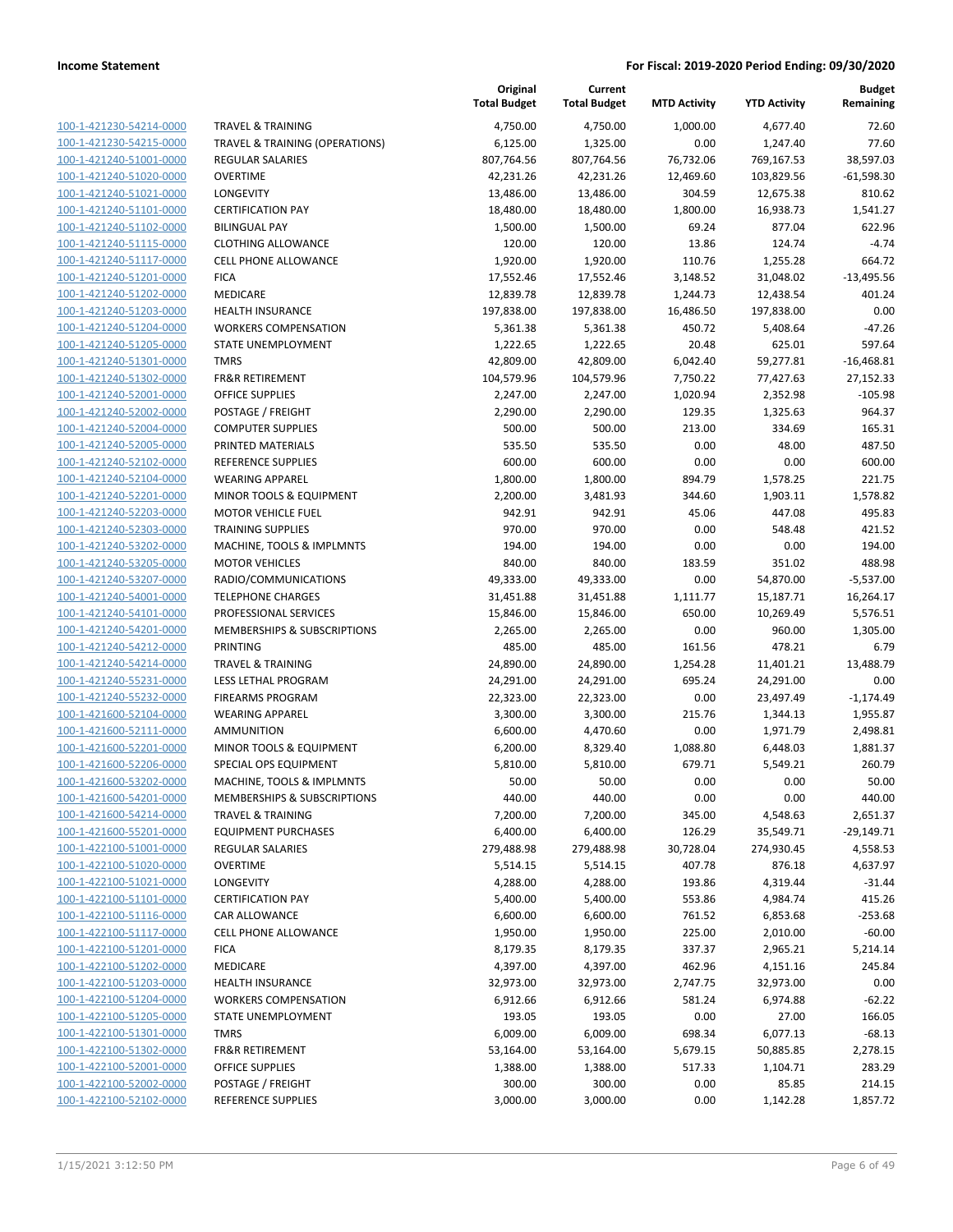| 100-1-422100-52103-0000<br>100-1-422100-52104-0000<br>100-1-422100-52201-0000<br>100-1-422100-53207-0000<br><b>TELEPH</b><br>100-1-422100-54001-0000<br>100-1-422100-54002-0000<br>UTILITY<br>100-1-422100-54101-0000<br>100-1-422100-54201-0000<br>100-1-422100-54214-0000<br><b>TRAVEI</b><br>100-1-422100-54217-0000<br>100-1-422200-51001-0000<br>100-1-422200-51020-0000<br>100-1-422200-51021-0000<br>100-1-422200-51101-0000<br>100-1-422200-51102-0000<br>100-1-422200-51117-0000<br>100-1-422200-51202-0000<br>100-1-422200-51203-0000<br>100-1-422200-51204-0000<br>100-1-422200-51205-0000<br>100-1-422200-51302-0000<br>100-1-422200-51401-0000<br>100-1-422200-52001-0000<br>100-1-422200-52002-0000<br>100-1-422200-52101-0000<br><b>JANITO</b><br>100-1-422200-52102-0000<br>100-1-422200-52104-0000<br>100-1-422200-52107-0000<br>100-1-422200-52201-0000<br>100-1-422200-52203-0000<br>100-1-422200-52205-0000<br>100-1-422200-52207-0000<br>100-1-422200-52208-0000<br>100-1-422200-52306-0000<br>100-1-422200-53202-0000<br>100-1-422200-53205-0000<br>100-1-422200-53208-0000<br>100-1-422200-53213-0000<br>100-1-422200-54001-0000<br>100-1-422200-54002-0000<br>100-1-422200-54109-0000<br><b>INSPEC</b><br>100-1-422200-54214-0000<br>100-1-422200-55201-0000<br><b>EQUIPI</b><br>100-1-422200-55207-0000<br>RADIO<br>100-1-422300-51001-0000<br>REGUL<br>100-1-422300-51020-0000<br><b>OVERT</b><br>100-1-422300-51021-0000<br>LONGE<br>100-1-422300-51101-0000<br><b>CERTIF</b><br>100-1-422300-51117-0000<br>CELL PI<br>100-1-422300-51201-0000<br><b>FICA</b><br>100-1-422300-51202-0000<br>MEDIC,<br><b>HEALTI</b><br>100-1-422300-51203-0000<br>100-1-422300-51204-0000<br><b>WORKE</b> | MEETIN<br>WEARI<br><b>MINOR</b><br>RADIO |
|----------------------------------------------------------------------------------------------------------------------------------------------------------------------------------------------------------------------------------------------------------------------------------------------------------------------------------------------------------------------------------------------------------------------------------------------------------------------------------------------------------------------------------------------------------------------------------------------------------------------------------------------------------------------------------------------------------------------------------------------------------------------------------------------------------------------------------------------------------------------------------------------------------------------------------------------------------------------------------------------------------------------------------------------------------------------------------------------------------------------------------------------------------------------------------------------------------------------------------------------------------------------------------------------------------------------------------------------------------------------------------------------------------------------------------------------------------------------------------------------------------------------------------------------------------------------------------------------------------------------------------------------------------------------------------------------------------------------|------------------------------------------|
|                                                                                                                                                                                                                                                                                                                                                                                                                                                                                                                                                                                                                                                                                                                                                                                                                                                                                                                                                                                                                                                                                                                                                                                                                                                                                                                                                                                                                                                                                                                                                                                                                                                                                                                      |                                          |
|                                                                                                                                                                                                                                                                                                                                                                                                                                                                                                                                                                                                                                                                                                                                                                                                                                                                                                                                                                                                                                                                                                                                                                                                                                                                                                                                                                                                                                                                                                                                                                                                                                                                                                                      |                                          |
|                                                                                                                                                                                                                                                                                                                                                                                                                                                                                                                                                                                                                                                                                                                                                                                                                                                                                                                                                                                                                                                                                                                                                                                                                                                                                                                                                                                                                                                                                                                                                                                                                                                                                                                      |                                          |
|                                                                                                                                                                                                                                                                                                                                                                                                                                                                                                                                                                                                                                                                                                                                                                                                                                                                                                                                                                                                                                                                                                                                                                                                                                                                                                                                                                                                                                                                                                                                                                                                                                                                                                                      |                                          |
|                                                                                                                                                                                                                                                                                                                                                                                                                                                                                                                                                                                                                                                                                                                                                                                                                                                                                                                                                                                                                                                                                                                                                                                                                                                                                                                                                                                                                                                                                                                                                                                                                                                                                                                      |                                          |
|                                                                                                                                                                                                                                                                                                                                                                                                                                                                                                                                                                                                                                                                                                                                                                                                                                                                                                                                                                                                                                                                                                                                                                                                                                                                                                                                                                                                                                                                                                                                                                                                                                                                                                                      |                                          |
|                                                                                                                                                                                                                                                                                                                                                                                                                                                                                                                                                                                                                                                                                                                                                                                                                                                                                                                                                                                                                                                                                                                                                                                                                                                                                                                                                                                                                                                                                                                                                                                                                                                                                                                      | PROFES                                   |
|                                                                                                                                                                                                                                                                                                                                                                                                                                                                                                                                                                                                                                                                                                                                                                                                                                                                                                                                                                                                                                                                                                                                                                                                                                                                                                                                                                                                                                                                                                                                                                                                                                                                                                                      | <b>MEMB</b>                              |
|                                                                                                                                                                                                                                                                                                                                                                                                                                                                                                                                                                                                                                                                                                                                                                                                                                                                                                                                                                                                                                                                                                                                                                                                                                                                                                                                                                                                                                                                                                                                                                                                                                                                                                                      |                                          |
|                                                                                                                                                                                                                                                                                                                                                                                                                                                                                                                                                                                                                                                                                                                                                                                                                                                                                                                                                                                                                                                                                                                                                                                                                                                                                                                                                                                                                                                                                                                                                                                                                                                                                                                      | AWARI                                    |
|                                                                                                                                                                                                                                                                                                                                                                                                                                                                                                                                                                                                                                                                                                                                                                                                                                                                                                                                                                                                                                                                                                                                                                                                                                                                                                                                                                                                                                                                                                                                                                                                                                                                                                                      | REGUL                                    |
|                                                                                                                                                                                                                                                                                                                                                                                                                                                                                                                                                                                                                                                                                                                                                                                                                                                                                                                                                                                                                                                                                                                                                                                                                                                                                                                                                                                                                                                                                                                                                                                                                                                                                                                      | <b>OVERT</b>                             |
|                                                                                                                                                                                                                                                                                                                                                                                                                                                                                                                                                                                                                                                                                                                                                                                                                                                                                                                                                                                                                                                                                                                                                                                                                                                                                                                                                                                                                                                                                                                                                                                                                                                                                                                      | LONGE                                    |
|                                                                                                                                                                                                                                                                                                                                                                                                                                                                                                                                                                                                                                                                                                                                                                                                                                                                                                                                                                                                                                                                                                                                                                                                                                                                                                                                                                                                                                                                                                                                                                                                                                                                                                                      | <b>CERTIF</b>                            |
|                                                                                                                                                                                                                                                                                                                                                                                                                                                                                                                                                                                                                                                                                                                                                                                                                                                                                                                                                                                                                                                                                                                                                                                                                                                                                                                                                                                                                                                                                                                                                                                                                                                                                                                      | <b>BILING</b>                            |
|                                                                                                                                                                                                                                                                                                                                                                                                                                                                                                                                                                                                                                                                                                                                                                                                                                                                                                                                                                                                                                                                                                                                                                                                                                                                                                                                                                                                                                                                                                                                                                                                                                                                                                                      | <b>CELL PI</b>                           |
|                                                                                                                                                                                                                                                                                                                                                                                                                                                                                                                                                                                                                                                                                                                                                                                                                                                                                                                                                                                                                                                                                                                                                                                                                                                                                                                                                                                                                                                                                                                                                                                                                                                                                                                      | <b>MEDIC</b>                             |
|                                                                                                                                                                                                                                                                                                                                                                                                                                                                                                                                                                                                                                                                                                                                                                                                                                                                                                                                                                                                                                                                                                                                                                                                                                                                                                                                                                                                                                                                                                                                                                                                                                                                                                                      | <b>HEALTI</b>                            |
|                                                                                                                                                                                                                                                                                                                                                                                                                                                                                                                                                                                                                                                                                                                                                                                                                                                                                                                                                                                                                                                                                                                                                                                                                                                                                                                                                                                                                                                                                                                                                                                                                                                                                                                      | <b>WORKE</b>                             |
|                                                                                                                                                                                                                                                                                                                                                                                                                                                                                                                                                                                                                                                                                                                                                                                                                                                                                                                                                                                                                                                                                                                                                                                                                                                                                                                                                                                                                                                                                                                                                                                                                                                                                                                      | STATE I                                  |
|                                                                                                                                                                                                                                                                                                                                                                                                                                                                                                                                                                                                                                                                                                                                                                                                                                                                                                                                                                                                                                                                                                                                                                                                                                                                                                                                                                                                                                                                                                                                                                                                                                                                                                                      | FR&R R                                   |
|                                                                                                                                                                                                                                                                                                                                                                                                                                                                                                                                                                                                                                                                                                                                                                                                                                                                                                                                                                                                                                                                                                                                                                                                                                                                                                                                                                                                                                                                                                                                                                                                                                                                                                                      | <b>CONTR</b>                             |
|                                                                                                                                                                                                                                                                                                                                                                                                                                                                                                                                                                                                                                                                                                                                                                                                                                                                                                                                                                                                                                                                                                                                                                                                                                                                                                                                                                                                                                                                                                                                                                                                                                                                                                                      | OFFICE                                   |
|                                                                                                                                                                                                                                                                                                                                                                                                                                                                                                                                                                                                                                                                                                                                                                                                                                                                                                                                                                                                                                                                                                                                                                                                                                                                                                                                                                                                                                                                                                                                                                                                                                                                                                                      | <b>POSTA</b>                             |
|                                                                                                                                                                                                                                                                                                                                                                                                                                                                                                                                                                                                                                                                                                                                                                                                                                                                                                                                                                                                                                                                                                                                                                                                                                                                                                                                                                                                                                                                                                                                                                                                                                                                                                                      |                                          |
|                                                                                                                                                                                                                                                                                                                                                                                                                                                                                                                                                                                                                                                                                                                                                                                                                                                                                                                                                                                                                                                                                                                                                                                                                                                                                                                                                                                                                                                                                                                                                                                                                                                                                                                      | REFERE                                   |
|                                                                                                                                                                                                                                                                                                                                                                                                                                                                                                                                                                                                                                                                                                                                                                                                                                                                                                                                                                                                                                                                                                                                                                                                                                                                                                                                                                                                                                                                                                                                                                                                                                                                                                                      | WEARI                                    |
|                                                                                                                                                                                                                                                                                                                                                                                                                                                                                                                                                                                                                                                                                                                                                                                                                                                                                                                                                                                                                                                                                                                                                                                                                                                                                                                                                                                                                                                                                                                                                                                                                                                                                                                      | <b>BOTAN</b>                             |
|                                                                                                                                                                                                                                                                                                                                                                                                                                                                                                                                                                                                                                                                                                                                                                                                                                                                                                                                                                                                                                                                                                                                                                                                                                                                                                                                                                                                                                                                                                                                                                                                                                                                                                                      | <b>MINOR</b>                             |
|                                                                                                                                                                                                                                                                                                                                                                                                                                                                                                                                                                                                                                                                                                                                                                                                                                                                                                                                                                                                                                                                                                                                                                                                                                                                                                                                                                                                                                                                                                                                                                                                                                                                                                                      | MOTOI                                    |
|                                                                                                                                                                                                                                                                                                                                                                                                                                                                                                                                                                                                                                                                                                                                                                                                                                                                                                                                                                                                                                                                                                                                                                                                                                                                                                                                                                                                                                                                                                                                                                                                                                                                                                                      | <b>FIRST R</b>                           |
|                                                                                                                                                                                                                                                                                                                                                                                                                                                                                                                                                                                                                                                                                                                                                                                                                                                                                                                                                                                                                                                                                                                                                                                                                                                                                                                                                                                                                                                                                                                                                                                                                                                                                                                      | <b>BUNKE</b>                             |
|                                                                                                                                                                                                                                                                                                                                                                                                                                                                                                                                                                                                                                                                                                                                                                                                                                                                                                                                                                                                                                                                                                                                                                                                                                                                                                                                                                                                                                                                                                                                                                                                                                                                                                                      | <b>RESCUI</b>                            |
|                                                                                                                                                                                                                                                                                                                                                                                                                                                                                                                                                                                                                                                                                                                                                                                                                                                                                                                                                                                                                                                                                                                                                                                                                                                                                                                                                                                                                                                                                                                                                                                                                                                                                                                      | HAZM/                                    |
|                                                                                                                                                                                                                                                                                                                                                                                                                                                                                                                                                                                                                                                                                                                                                                                                                                                                                                                                                                                                                                                                                                                                                                                                                                                                                                                                                                                                                                                                                                                                                                                                                                                                                                                      | MACHI                                    |
|                                                                                                                                                                                                                                                                                                                                                                                                                                                                                                                                                                                                                                                                                                                                                                                                                                                                                                                                                                                                                                                                                                                                                                                                                                                                                                                                                                                                                                                                                                                                                                                                                                                                                                                      | MOTOI                                    |
|                                                                                                                                                                                                                                                                                                                                                                                                                                                                                                                                                                                                                                                                                                                                                                                                                                                                                                                                                                                                                                                                                                                                                                                                                                                                                                                                                                                                                                                                                                                                                                                                                                                                                                                      | FIRE HO                                  |
|                                                                                                                                                                                                                                                                                                                                                                                                                                                                                                                                                                                                                                                                                                                                                                                                                                                                                                                                                                                                                                                                                                                                                                                                                                                                                                                                                                                                                                                                                                                                                                                                                                                                                                                      | SCBA <sub>N</sub>                        |
|                                                                                                                                                                                                                                                                                                                                                                                                                                                                                                                                                                                                                                                                                                                                                                                                                                                                                                                                                                                                                                                                                                                                                                                                                                                                                                                                                                                                                                                                                                                                                                                                                                                                                                                      | TELEPH                                   |
|                                                                                                                                                                                                                                                                                                                                                                                                                                                                                                                                                                                                                                                                                                                                                                                                                                                                                                                                                                                                                                                                                                                                                                                                                                                                                                                                                                                                                                                                                                                                                                                                                                                                                                                      | UTILITY                                  |
|                                                                                                                                                                                                                                                                                                                                                                                                                                                                                                                                                                                                                                                                                                                                                                                                                                                                                                                                                                                                                                                                                                                                                                                                                                                                                                                                                                                                                                                                                                                                                                                                                                                                                                                      |                                          |
|                                                                                                                                                                                                                                                                                                                                                                                                                                                                                                                                                                                                                                                                                                                                                                                                                                                                                                                                                                                                                                                                                                                                                                                                                                                                                                                                                                                                                                                                                                                                                                                                                                                                                                                      | TRAVEI                                   |
|                                                                                                                                                                                                                                                                                                                                                                                                                                                                                                                                                                                                                                                                                                                                                                                                                                                                                                                                                                                                                                                                                                                                                                                                                                                                                                                                                                                                                                                                                                                                                                                                                                                                                                                      |                                          |
|                                                                                                                                                                                                                                                                                                                                                                                                                                                                                                                                                                                                                                                                                                                                                                                                                                                                                                                                                                                                                                                                                                                                                                                                                                                                                                                                                                                                                                                                                                                                                                                                                                                                                                                      |                                          |
|                                                                                                                                                                                                                                                                                                                                                                                                                                                                                                                                                                                                                                                                                                                                                                                                                                                                                                                                                                                                                                                                                                                                                                                                                                                                                                                                                                                                                                                                                                                                                                                                                                                                                                                      |                                          |
|                                                                                                                                                                                                                                                                                                                                                                                                                                                                                                                                                                                                                                                                                                                                                                                                                                                                                                                                                                                                                                                                                                                                                                                                                                                                                                                                                                                                                                                                                                                                                                                                                                                                                                                      |                                          |
|                                                                                                                                                                                                                                                                                                                                                                                                                                                                                                                                                                                                                                                                                                                                                                                                                                                                                                                                                                                                                                                                                                                                                                                                                                                                                                                                                                                                                                                                                                                                                                                                                                                                                                                      |                                          |
|                                                                                                                                                                                                                                                                                                                                                                                                                                                                                                                                                                                                                                                                                                                                                                                                                                                                                                                                                                                                                                                                                                                                                                                                                                                                                                                                                                                                                                                                                                                                                                                                                                                                                                                      |                                          |
|                                                                                                                                                                                                                                                                                                                                                                                                                                                                                                                                                                                                                                                                                                                                                                                                                                                                                                                                                                                                                                                                                                                                                                                                                                                                                                                                                                                                                                                                                                                                                                                                                                                                                                                      |                                          |
|                                                                                                                                                                                                                                                                                                                                                                                                                                                                                                                                                                                                                                                                                                                                                                                                                                                                                                                                                                                                                                                                                                                                                                                                                                                                                                                                                                                                                                                                                                                                                                                                                                                                                                                      |                                          |
|                                                                                                                                                                                                                                                                                                                                                                                                                                                                                                                                                                                                                                                                                                                                                                                                                                                                                                                                                                                                                                                                                                                                                                                                                                                                                                                                                                                                                                                                                                                                                                                                                                                                                                                      |                                          |
|                                                                                                                                                                                                                                                                                                                                                                                                                                                                                                                                                                                                                                                                                                                                                                                                                                                                                                                                                                                                                                                                                                                                                                                                                                                                                                                                                                                                                                                                                                                                                                                                                                                                                                                      |                                          |
|                                                                                                                                                                                                                                                                                                                                                                                                                                                                                                                                                                                                                                                                                                                                                                                                                                                                                                                                                                                                                                                                                                                                                                                                                                                                                                                                                                                                                                                                                                                                                                                                                                                                                                                      |                                          |
| 100-1-422300-51205-0000                                                                                                                                                                                                                                                                                                                                                                                                                                                                                                                                                                                                                                                                                                                                                                                                                                                                                                                                                                                                                                                                                                                                                                                                                                                                                                                                                                                                                                                                                                                                                                                                                                                                                              | <b>STATE</b>                             |
| 100-1-422300-51302-0000                                                                                                                                                                                                                                                                                                                                                                                                                                                                                                                                                                                                                                                                                                                                                                                                                                                                                                                                                                                                                                                                                                                                                                                                                                                                                                                                                                                                                                                                                                                                                                                                                                                                                              | FR&R R                                   |
| <u>100-1-422300-52001-0000</u>                                                                                                                                                                                                                                                                                                                                                                                                                                                                                                                                                                                                                                                                                                                                                                                                                                                                                                                                                                                                                                                                                                                                                                                                                                                                                                                                                                                                                                                                                                                                                                                                                                                                                       | OFFICE                                   |
| 100-1-422300-52002-0000                                                                                                                                                                                                                                                                                                                                                                                                                                                                                                                                                                                                                                                                                                                                                                                                                                                                                                                                                                                                                                                                                                                                                                                                                                                                                                                                                                                                                                                                                                                                                                                                                                                                                              | <b>POSTA</b>                             |
|                                                                                                                                                                                                                                                                                                                                                                                                                                                                                                                                                                                                                                                                                                                                                                                                                                                                                                                                                                                                                                                                                                                                                                                                                                                                                                                                                                                                                                                                                                                                                                                                                                                                                                                      |                                          |
| 100-1-422300-52005-0000<br>PRINTE<br>100-1-422300-52104-0000                                                                                                                                                                                                                                                                                                                                                                                                                                                                                                                                                                                                                                                                                                                                                                                                                                                                                                                                                                                                                                                                                                                                                                                                                                                                                                                                                                                                                                                                                                                                                                                                                                                         | WEARI                                    |

|                         |                              | Original<br><b>Total Budget</b> | Current<br><b>Total Budget</b> | <b>MTD Activity</b> | <b>YTD Activity</b> | <b>Budget</b><br>Remaining |
|-------------------------|------------------------------|---------------------------------|--------------------------------|---------------------|---------------------|----------------------------|
| 100-1-422100-52103-0000 | <b>MEETING SUPPLIES</b>      | 1,050.00                        | 1,050.00                       | 0.00                | 981.94              | 68.06                      |
| 100-1-422100-52104-0000 | <b>WEARING APPAREL</b>       | 1,316.00                        | 1,316.00                       | 0.00                | 458.24              | 857.76                     |
| 100-1-422100-52201-0000 | MINOR TOOLS & EQUIPMENT      | 0.00                            | 0.00                           | 0.00                | 626.83              | $-626.83$                  |
| 100-1-422100-53207-0000 | RADIO/COMMUNICATIONS         | 8,000.00                        | 8,000.00                       | 0.00                | 6,000.00            | 2,000.00                   |
| 100-1-422100-54001-0000 | <b>TELEPHONE CHARGES</b>     | 3,343.89                        | 3,343.89                       | 462.57              | 3,403.01            | $-59.12$                   |
| 100-1-422100-54002-0000 | <b>UTILITY CHARGES</b>       | 5,550.44                        | 5,550.44                       | 527.79              | 5,270.06            | 280.38                     |
| 100-1-422100-54101-0000 | PROFESSIONAL SERVICES        | 7,500.00                        | 7,500.00                       | 0.00                | 3,344.05            | 4,155.95                   |
| 100-1-422100-54201-0000 | MEMBERSHIPS & SUBSCRIPTIONS  | 6,475.00                        | 6,475.00                       | 194.29              | 4,616.76            | 1,858.24                   |
| 100-1-422100-54214-0000 | <b>TRAVEL &amp; TRAINING</b> | 5,700.00                        | 5,700.00                       | 1,726.89            | 5,925.74            | $-225.74$                  |
| 100-1-422100-54217-0000 | <b>AWARDS PROGRAM</b>        | 500.00                          | 500.00                         | 0.00                | 0.00                | 500.00                     |
| 100-1-422200-51001-0000 | REGULAR SALARIES             | 3,211,436.63                    | 3,211,436.63                   | 369,827.02          | 3,345,679.91        | $-134,243.28$              |
| 100-1-422200-51020-0000 | <b>OVERTIME</b>              | 407,672.43                      | 407,672.43                     | 128,318.83          | 623,743.70          | $-216,071.27$              |
| 100-1-422200-51021-0000 | LONGEVITY                    | 53,900.00                       | 53,900.00                      | 437.52              | 56,932.72           | $-3,032.72$                |
| 100-1-422200-51101-0000 | <b>CERTIFICATION PAY</b>     | 111,360.00                      | 111,360.00                     | 8,197.11            | 73,847.63           | 37,512.37                  |
| 100-1-422200-51102-0000 | <b>BILINGUAL PAY</b>         | 600.00                          | 600.00                         | 138.48              | 1,246.32            | $-646.32$                  |
| 100-1-422200-51117-0000 | CELL PHONE ALLOWANCE         | 2,340.00                        | 2,340.00                       | 270.00              | 2,399.53            | $-59.53$                   |
| 100-1-422200-51202-0000 | MEDICARE                     | 54,136.00                       | 54,136.00                      | 6,981.51            | 57,796.52           | $-3,660.52$                |
| 100-1-422200-51203-0000 | <b>HEALTH INSURANCE</b>      | 527,568.00                      | 527,568.00                     | 43,964.00           | 527,567.91          | 0.09                       |
| 100-1-422200-51204-0000 | <b>WORKERS COMPENSATION</b>  | 100,858.72                      | 100,858.72                     | 8,474.72            | 101,696.79          | $-838.07$                  |
| 100-1-422200-51205-0000 | STATE UNEMPLOYMENT           | 3,181.46                        | 3,181.46                       | 434.83              | 1,339.78            | 1,841.68                   |
| 100-1-422200-51302-0000 | <b>FR&amp;R RETIREMENT</b>   | 806,696.83                      | 806,696.83                     | 108,031.24          | 872,596.87          | $-65,900.04$               |
| 100-1-422200-51401-0000 | <b>CONTRA - SALARIES</b>     | 0.00                            | 0.00                           | $-138.71$           | $-74,686.53$        | 74,686.53                  |
| 100-1-422200-52001-0000 | <b>OFFICE SUPPLIES</b>       | 1,266.00                        | 1,266.00                       | 56.73               | 553.17              | 712.83                     |
| 100-1-422200-52002-0000 | POSTAGE / FREIGHT            | 0.00                            | 0.00                           | 0.00                | 33.55               | $-33.55$                   |
| 100-1-422200-52101-0000 | <b>JANITORIAL SUPPLIES</b>   | 0.00                            | 0.00                           | 235.78              | 4,346.86            | $-4,346.86$                |
| 100-1-422200-52102-0000 | REFERENCE SUPPLIES           | 400.00                          | 400.00                         | 0.00                | 0.00                | 400.00                     |
| 100-1-422200-52104-0000 | <b>WEARING APPAREL</b>       | 21,460.00                       | 21,460.00                      | 10,639.79           | 21,540.29           | $-80.29$                   |
| 100-1-422200-52107-0000 | <b>BOTANICAL SUPPLIES</b>    | 1,000.00                        | 1,000.00                       | 758.35              | 758.35              | 241.65                     |
| 100-1-422200-52201-0000 | MINOR TOOLS & EQUIPMENT      | 13,900.00                       | 13,900.00                      | 288.56              | 13,784.81           | 115.19                     |
| 100-1-422200-52203-0000 | <b>MOTOR VEHICLE FUEL</b>    | 31,508.14                       | 31,508.14                      | 2,896.48            | 27,263.99           | 4,244.15                   |
| 100-1-422200-52205-0000 | FIRST RESPONDER SUPPLIES     | 19,500.00                       | 19,500.00                      | 8,359.17            | 18,020.13           | 1,479.87                   |
| 100-1-422200-52207-0000 | <b>BUNKER GEAR</b>           | 36,480.00                       | 36,480.00                      | 4,932.84            | 36,362.29           | 117.71                     |
| 100-1-422200-52208-0000 | <b>RESCUE EQUIPMENT</b>      | 5,025.00                        | 5,025.00                       | 3,450.00            | 3,450.00            | 1,575.00                   |
| 100-1-422200-52306-0000 | <b>HAZMAT SUPPLIES</b>       | 13,800.00                       | 13,800.00                      | 5,360.58            | 8,141.58            | 5,658.42                   |
| 100-1-422200-53202-0000 | MACHINE, TOOLS & IMPLMNTS    | 1,900.00                        | 1,900.00                       | 0.00                | 820.94              | 1,079.06                   |
| 100-1-422200-53205-0000 | <b>MOTOR VEHICLES</b>        | 50,000.00                       | 50,000.00                      | 5,905.50            | 51,596.98           | $-1,596.98$                |
| 100-1-422200-53208-0000 | FIRE HOSE/NOZZLES            | 9,200.00                        | 9,200.00                       | 6,724.36            | 9,046.21            | 153.79                     |
| 100-1-422200-53213-0000 | <b>SCBA MAINTENANCE</b>      | 2,000.00                        | 2,000.00                       | 0.00                | 1,006.89            | 993.11                     |
| 100-1-422200-54001-0000 | <b>TELEPHONE CHARGES</b>     | 8,894.61                        | 8,894.61                       | 1,125.17            | 10,688.85           | -1,794.24                  |
| 100-1-422200-54002-0000 | UTILITY CHARGES              | 57,994.78                       | 57,994.78                      | 5,136.01            | 65,913.85           | $-7,919.07$                |
| 100-1-422200-54109-0000 | INSPECTIONS/TESTING          | 9,820.00                        | 9,820.00                       | 2,730.15            | 9,377.10            | 442.90                     |
| 100-1-422200-54214-0000 | <b>TRAVEL &amp; TRAINING</b> | 20,400.00                       | 20,400.00                      | 5,235.20            | 23,723.25           | $-3,323.25$                |
| 100-1-422200-55201-0000 | <b>EQUIPMENT PURCHASES</b>   | 4,100.00                        | 4,100.00                       | 1,254.04            | 3,780.09            | 319.91                     |
| 100-1-422200-55207-0000 | RADIO COMMUNICATION EQUIP    | 7,000.00                        | 7,000.00                       | 0.00                | 6,741.35            | 258.65                     |
| 100-1-422300-51001-0000 | REGULAR SALARIES             | 111,259.76                      | 111,259.76                     | 12,528.61           | 110,237.10          | 1,022.66                   |
| 100-1-422300-51020-0000 | <b>OVERTIME</b>              | 15,015.96                       | 15,015.96                      | 4,394.28            | 15,478.91           | $-462.95$                  |
| 100-1-422300-51021-0000 | LONGEVITY                    | 1,744.00                        | 1,744.00                       | 0.00                | 1,744.00            | 0.00                       |
| 100-1-422300-51101-0000 | <b>CERTIFICATION PAY</b>     | 2,520.00                        | 2,520.00                       | 221.55              | 1,993.95            | 526.05                     |
| 100-1-422300-51117-0000 | <b>CELL PHONE ALLOWANCE</b>  | 780.00                          | 780.00                         | 90.00               | 803.08              | $-23.08$                   |
| 100-1-422300-51201-0000 | <b>FICA</b>                  | 8,141.82                        | 8,141.82                       | 0.00                | 0.00                | 8,141.82                   |
| 100-1-422300-51202-0000 | MEDICARE                     | 1,904.14                        | 1,904.14                       | 248.86              | 1,882.18            | 21.96                      |
| 100-1-422300-51203-0000 | <b>HEALTH INSURANCE</b>      | 10,991.00                       | 10,991.00                      | 915.92              | 10,991.04           | $-0.04$                    |
| 100-1-422300-51204-0000 | <b>WORKERS COMPENSATION</b>  | 3,547.52                        | 3,547.52                       | 298.08              | 3,576.96            | $-29.44$                   |
| 100-1-422300-51205-0000 | STATE UNEMPLOYMENT           | 64.35                           | 64.35                          | 0.00                | 9.00                | 55.35                      |
| 100-1-422300-51302-0000 | <b>FR&amp;R RETIREMENT</b>   | 27,971.10                       | 27,971.10                      | 3,670.94            | 27,663.95           | 307.15                     |
| 100-1-422300-52001-0000 | OFFICE SUPPLIES              | 981.00                          | 981.00                         | 0.00                | 101.80              | 879.20                     |
| 100-1-422300-52002-0000 | POSTAGE / FREIGHT            | 100.00                          | 100.00                         | 0.00                | 10.14               | 89.86                      |
| 100-1-422300-52005-0000 | PRINTED MATERIALS            | 455.00                          | 455.00                         | 0.00                | 366.47              | 88.53                      |
| 100-1-422300-52104-0000 | <b>WEARING APPAREL</b>       | 510.00                          | 510.00                         | 0.00                | 112.50              | 397.50                     |
|                         |                              |                                 |                                |                     |                     |                            |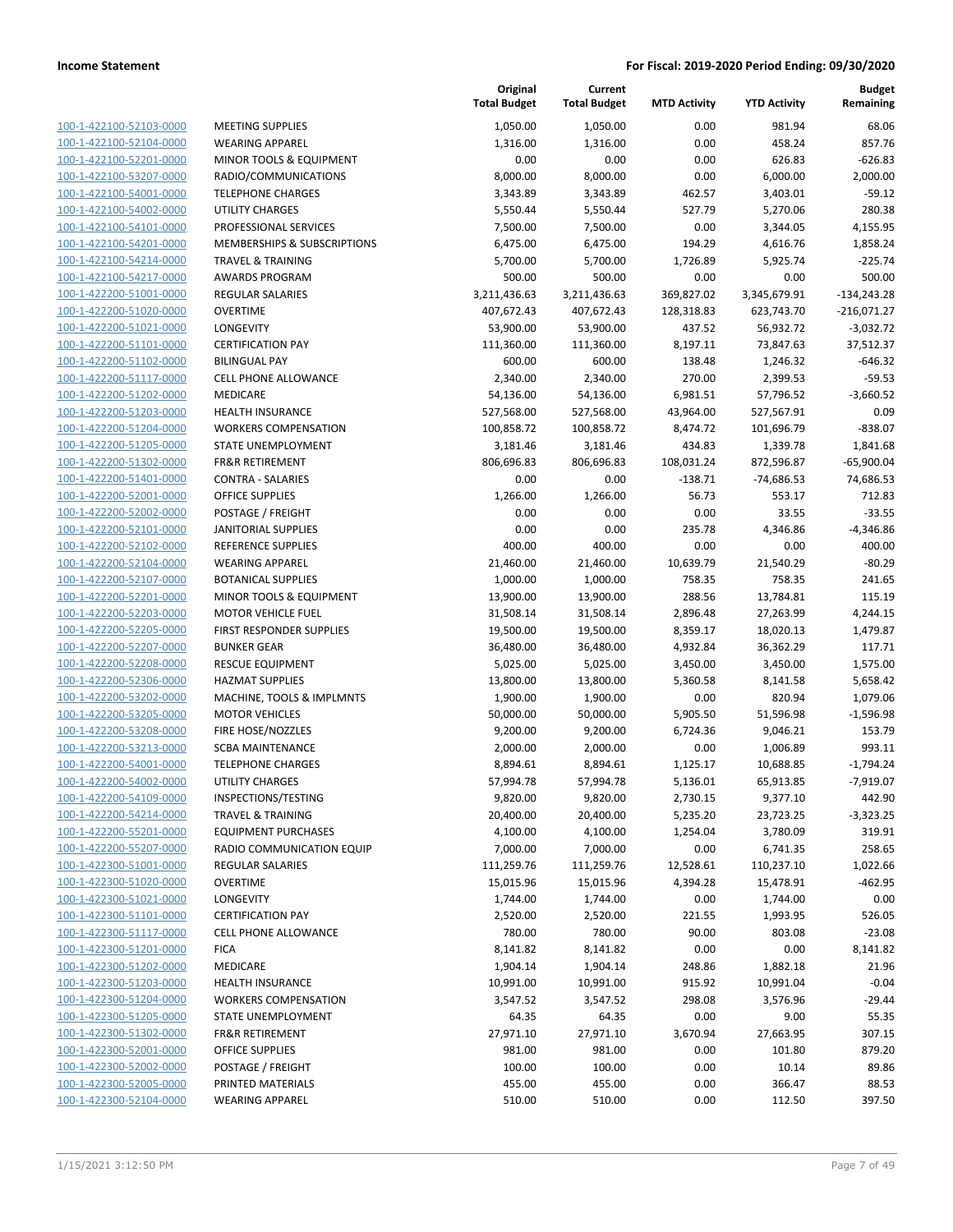| 100-1-422300-52201-0000        |
|--------------------------------|
| <u>100-1-422300-52203-0000</u> |
| 100-1-422300-52304-0000        |
|                                |
| 100-1-422300-53205-0000        |
| 100-1-422300-54001-0000        |
| 100-1-422300-54201-0000        |
| 100-1-422300-54208-0000        |
| 100-1-422300-54210-0000        |
| 100-1-422300-54214-0000        |
|                                |
| 100-1-422300-54217-0000        |
| 100-1-422400-53204-0000        |
| <u>100-1-422400-53209-0000</u> |
| 100-1-422400-53210-0000        |
| 100-1-422400-54001-0000        |
| 100-1-422400-54201-0000        |
| 100-1-422400-54214-0000        |
|                                |
| <u>100-1-431100-51001-0000</u> |
| 100-1-431100-51021-0000        |
| 100-1-431100-51116-0000        |
| 100-1-431100-51117-0000        |
| 100-1-431100-51201-0000        |
| <u>100-1-431100-51202-0000</u> |
|                                |
| 100-1-431100-51203-0000        |
| 100-1-431100-51204-0000        |
| 100-1-431100-51205-0000        |
| 100-1-431100-51301-0000        |
| <u>100-1-431100-52001-0000</u> |
| 100-1-431100-52002-0000        |
| 100-1-431100-52103-0000        |
| 100-1-431100-52203-0000        |
| 100-1-431100-53201-0000        |
| <u>100-1-431100-53205-0000</u> |
|                                |
| 100-1-431100-53207-0000        |
| 100-1-431100-54001-0000        |
| 100-1-431100-54002-0000        |
| 100-1-431100-54101-0000        |
| <u>100-1-431100-54201-0000</u> |
| 100-1-431100-54214-0000        |
| 100-1-431200-51001-0000        |
| 100-1-431200-51020-0000        |
| 100-1-431200-51021-0000        |
| <u>100-1-431200-51117-0000</u> |
|                                |
| <u>100-1-431200-51201-0000</u> |
| 100-1-431200-51202-0000        |
| 100-1-431200-51203-0000        |
| <u>100-1-431200-51204-0000</u> |
| <u>100-1-431200-51205-0000</u> |
| <u>100-1-431200-51301-0000</u> |
| 100-1-431200-51401-0000        |
| 100-1-431200-52001-0000        |
| 100-1-431200-52002-0000        |
|                                |
| 100-1-431200-52103-0000        |
| <u>100-1-431200-52104-0000</u> |
| 100-1-431200-52106-0000        |
| 100-1-431200-52107-0000        |
| <u>100-1-431200-52201-0000</u> |
|                                |
| <u>100-1-431200-52203-0000</u> |
| <u>100-1-431200-52302-0000</u> |
| 100-1-431200-52303-0000        |

|                                                    |                                                    | Original<br><b>Total Budget</b> | Current<br><b>Total Budget</b> | <b>MTD Activity</b> | <b>YTD Activity</b> | <b>Budget</b><br>Remaining |
|----------------------------------------------------|----------------------------------------------------|---------------------------------|--------------------------------|---------------------|---------------------|----------------------------|
| 100-1-422300-52201-0000                            | <b>MINOR TOOLS &amp; EQUIPMENT</b>                 | 505.00                          | 505.00                         | 0.00                | 211.46              | 293.54                     |
| 100-1-422300-52203-0000                            | <b>MOTOR VEHICLE FUEL</b>                          | 366.39                          | 366.39                         | 40.26               | 868.73              | $-502.34$                  |
| 100-1-422300-52304-0000                            | FIRE PREVENTION SUPPLIES                           | 8,946.50                        | 8,946.50                       | 5,221.74            | 8,958.30            | $-11.80$                   |
| 100-1-422300-53205-0000                            | <b>MOTOR VEHICLES</b>                              | 425.00                          | 425.00                         | 0.00                | 1,086.17            | $-661.17$                  |
| 100-1-422300-54001-0000                            | <b>TELEPHONE CHARGES</b>                           | 362.67                          | 362.67                         | 36.30               | 435.03              | $-72.36$                   |
| 100-1-422300-54201-0000                            | <b>MEMBERSHIPS &amp; SUBSCRIPTIONS</b>             | 1,902.00                        | 1,902.00                       | 1,727.00            | 1,902.00            | 0.00                       |
| 100-1-422300-54208-0000                            | <b>LABORATORY WORK</b>                             | 660.00                          | 660.00                         | 0.00                | 330.00              | 330.00                     |
| 100-1-422300-54210-0000                            | PHOTO PROCESSING                                   | 50.00                           | 50.00                          | 0.00                | 0.00                | 50.00                      |
| 100-1-422300-54214-0000                            | <b>TRAVEL &amp; TRAINING</b>                       | 4,035.00                        | 4,035.00                       | 276.25              | 2,029.25            | 2,005.75                   |
| 100-1-422300-54217-0000                            | <b>AWARDS PROGRAM</b>                              | 625.00                          | 625.00                         | 0.00                | 0.00                | 625.00                     |
| 100-1-422400-53204-0000                            | <b>SIREN MAINTENANCE</b>                           | 1,000.00                        | 1,000.00                       | 0.00                | 222.00              | 778.00                     |
| 100-1-422400-53209-0000                            | HARDWARE/SOFTWARE                                  | 12,500.00                       | 12,500.00                      | 0.00                | 10,000.00           | 2,500.00                   |
| 100-1-422400-53210-0000                            | <b>EMERGENCY EXPENSE TRACKING</b>                  | 0.00                            | 0.00                           | 0.00                | 3,192.39            | $-3,192.39$                |
| 100-1-422400-54001-0000                            | <b>TELEPHONE CHARGES</b>                           | 3,652.60                        | 3,652.60                       | 486.39              | 3,505.01            | 147.59                     |
| 100-1-422400-54201-0000                            | MEMBERSHIPS & SUBSCRIPTIONS                        | 3,150.00                        | 3,150.00                       | 0.00                | 3,000.00            | 150.00                     |
| 100-1-422400-54214-0000                            | <b>TRAVEL &amp; TRAINING</b>                       | 1,500.00                        | 1,500.00                       | 0.00                | 0.00                | 1,500.00                   |
| 100-1-431100-51001-0000                            | <b>REGULAR SALARIES</b>                            | 134,781.00                      | 134,781.00                     | 16,086.40           | 120,382.42          | 14,398.58                  |
| 100-1-431100-51021-0000                            | LONGEVITY                                          | 630.00                          | 630.00                         | 0.00                | 234.00              | 396.00                     |
| 100-1-431100-51116-0000                            | CAR ALLOWANCE                                      | 4,200.00                        | 4,200.00                       | 484.62              | 3,230.80            | 969.20                     |
| 100-1-431100-51117-0000                            | <b>CELL PHONE ALLOWANCE</b>                        | 780.00                          | 780.00                         | 225.00              | 1,696.15            | $-916.15$                  |
| 100-1-431100-51201-0000                            | <b>FICA</b>                                        | 8,919.32                        | 8,919.32                       | 1,003.04            | 7,079.96            | 1,839.36                   |
| 100-1-431100-51202-0000                            | MEDICARE                                           | 2,035.67                        | 2,035.67                       | 234.58              | 1,655.77            | 379.90                     |
| 100-1-431100-51203-0000                            | <b>HEALTH INSURANCE</b>                            | 21,982.00                       | 21,982.00                      | 1,831.83            | 21,981.96           | 0.04                       |
| 100-1-431100-51204-0000                            | <b>WORKERS COMPENSATION</b>                        | 363.89                          | 363.89                         | 30.61               | 367.32              | $-3.43$                    |
| 100-1-431100-51205-0000                            | STATE UNEMPLOYMENT                                 | 128.70                          | 128.70                         | 0.00                | 46.78               | 81.92                      |
| 100-1-431100-51301-0000                            | <b>TMRS</b>                                        | 15,727.30                       | 15,727.30                      | 1,889.58            | 13,429.57           | 2,297.73                   |
| 100-1-431100-52001-0000                            | <b>OFFICE SUPPLIES</b>                             | 600.00                          | 600.00                         | 114.10              | 427.24              | 172.76                     |
| 100-1-431100-52002-0000                            | POSTAGE / FREIGHT                                  | 100.00                          | 100.00                         | 0.00                | 2.16                | 97.84                      |
| 100-1-431100-52103-0000                            | <b>MEETING SUPPLIES</b>                            | 50.00                           | 50.00                          | 20.90               | 41.17               | 8.83                       |
| 100-1-431100-52203-0000                            | <b>MOTOR VEHICLE FUEL</b>                          | 26.29                           | 26.29                          | 0.00                | 0.00                | 26.29                      |
| 100-1-431100-53201-0000                            | FURNITURE & OFFICE EQUIPMENT                       | 100.00                          | 2,100.00                       | 359.59              | 2,167.08            | $-67.08$                   |
| 100-1-431100-53205-0000                            | <b>MOTOR VEHICLES</b>                              | 200.00                          | 200.00                         | 0.00                | 0.00                | 200.00                     |
| 100-1-431100-53207-0000                            | RADIO/COMMUNICATIONS                               | 200.00                          | 200.00                         | 0.00                | 0.00                | 200.00                     |
| 100-1-431100-54001-0000                            | <b>TELEPHONE CHARGES</b><br><b>UTILITY CHARGES</b> | 3,230.46                        | 3,230.46                       | 459.35              | 3,426.39            | $-195.93$                  |
| 100-1-431100-54002-0000<br>100-1-431100-54101-0000 | PROFESSIONAL SERVICES                              | 843.14<br>500.00                | 843.14<br>500.00               | 12.52<br>0.00       | 613.20<br>47.00     | 229.94<br>453.00           |
| 100-1-431100-54201-0000                            | MEMBERSHIPS & SUBSCRIPTIONS                        | 600.00                          | 600.00                         | 0.00                | 277.29              | 322.71                     |
| 100-1-431100-54214-0000                            | <b>TRAVEL &amp; TRAINING</b>                       | 2,000.00                        | 0.00                           | 0.00                | 0.00                | 0.00                       |
| 100-1-431200-51001-0000                            | <b>REGULAR SALARIES</b>                            | 402,927.91                      | 402,927.91                     | 39,505.66           | 386,995.62          | 15,932.29                  |
| 100-1-431200-51020-0000                            | <b>OVERTIME</b>                                    | 15,964.43                       | 15,964.43                      | 1,456.84            | 17,876.52           | $-1,912.09$                |
| 100-1-431200-51021-0000                            | <b>LONGEVITY</b>                                   | 7,634.00                        | 7,634.00                       | 0.00                | 8,487.85            | $-853.85$                  |
| 100-1-431200-51117-0000                            | <b>CELL PHONE ALLOWANCE</b>                        | 1,560.00                        | 1,560.00                       | 180.00              | 1,592.76            | $-32.76$                   |
| 100-1-431200-51201-0000                            | <b>FICA</b>                                        | 26,541.35                       | 26,541.35                      | 2,308.16            | 24,512.25           | 2,029.10                   |
| 100-1-431200-51202-0000                            | MEDICARE                                           | 6,207.25                        | 6,207.25                       | 539.81              | 5,732.71            | 474.54                     |
| 100-1-431200-51203-0000                            | HEALTH INSURANCE                                   | 120,901.00                      | 120,901.00                     | 10,075.08           | 120,900.96          | 0.04                       |
| 100-1-431200-51204-0000                            | <b>WORKERS COMPENSATION</b>                        | 22,093.36                       | 22,093.36                      | 1,858.10            | 22,297.19           | $-203.83$                  |
| 100-1-431200-51205-0000                            | <b>STATE UNEMPLOYMENT</b>                          | 707.85                          | 707.85                         | 0.00                | 354.47              | 353.38                     |
| 100-1-431200-51301-0000                            | <b>TMRS</b>                                        | 47,956.37                       | 47,956.37                      | 4,645.85            | 48,160.52           | $-204.15$                  |
| 100-1-431200-51401-0000                            | <b>CONTRA - SALARIES</b>                           | 0.00                            | 0.00                           | $-2,413.15$         | $-2,413.15$         | 2,413.15                   |
| 100-1-431200-52001-0000                            | <b>OFFICE SUPPLIES</b>                             | 382.50                          | 382.50                         | 68.78               | 68.78               | 313.72                     |
| 100-1-431200-52002-0000                            | POSTAGE / FREIGHT                                  | 20.00                           | 20.00                          | 0.00                | 7.69                | 12.31                      |
| 100-1-431200-52103-0000                            | <b>MEETING SUPPLIES</b>                            | 715.52                          | 715.52                         | 73.00               | 73.00               | 642.52                     |
| 100-1-431200-52104-0000                            | <b>WEARING APPAREL</b>                             | 8,160.00                        | 8,160.00                       | 0.00                | 8,866.45            | $-706.45$                  |
| 100-1-431200-52106-0000                            | <b>CHEMICAL SUPPLIES</b>                           | 2,018.02                        | 2,018.02                       | 0.00                | 604.79              | 1,413.23                   |
| 100-1-431200-52107-0000                            | <b>BOTANICAL SUPPLIES</b>                          | 449.99                          | 449.99                         | 0.00                | 289.06              | 160.93                     |
| 100-1-431200-52201-0000                            | MINOR TOOLS & EQUIPMENT                            | 7,959.76                        | 7,959.76                       | 363.82              | 5,694.81            | 2,264.95                   |
| 100-1-431200-52203-0000                            | <b>MOTOR VEHICLE FUEL</b>                          | 38,815.82                       | 38,815.82                      | 2,337.06            | 30,443.28           | 8,372.54                   |
| 100-1-431200-52302-0000                            | <b>MEDICAL SUPPLIES</b>                            | 150.00                          | 150.00                         | 0.00                | 0.00                | 150.00                     |
| 100-1-431200-52303-0000                            | <b>TRAINING SUPPLIES</b>                           | 212.99                          | 212.99                         | 0.00                | 109.00              | 103.99                     |
|                                                    |                                                    |                                 |                                |                     |                     |                            |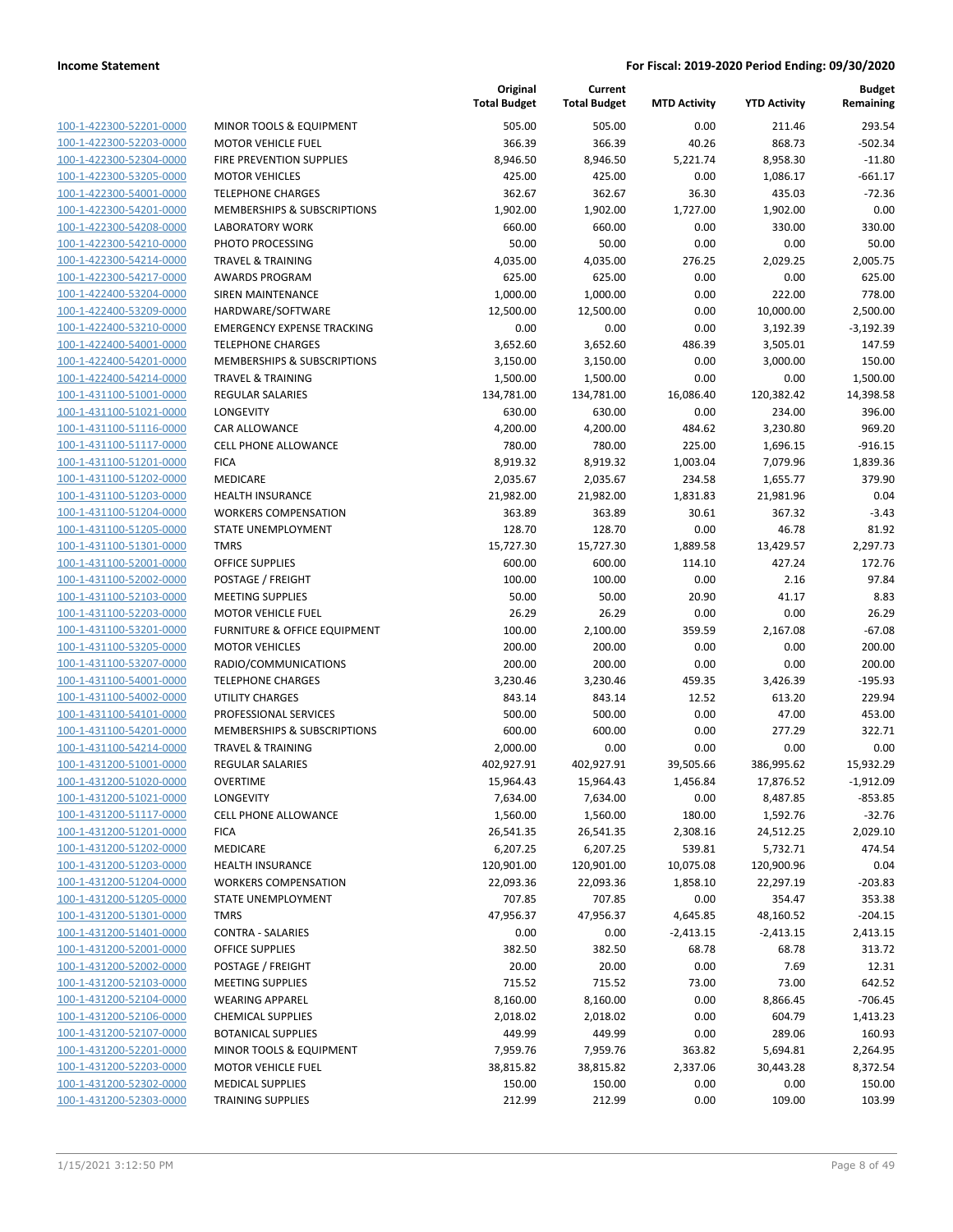| 100-1-431200-53202-0000        |
|--------------------------------|
| 100-1-431200-53205-0000        |
| 100-1-431200-53207-0000        |
| 100-1-431200-53301-0000        |
| 100-1-431200-53303-0000        |
| 100-1-431200-53305-0000        |
| 100-1-431200-53308-0000        |
| 100-1-431200-54001-0000        |
| 100-1-431200-54002-0000        |
| 100-1-431200-54201-0000        |
| 100-1-431200-54214-0000        |
| 100-1-431600-51001-0000        |
| <u>100-1-431600-51020-0000</u> |
| 100-1-431600-51021-0000        |
| 100-1-431600-51101-0000        |
| 100-1-431600-51201-0000        |
| 100-1-431600-51202-0000        |
| 100-1-431600-51203-0000        |
| 100-1-431600-51204-0000        |
| 100-1-431600-51205-0000        |
| 100-1-431600-51301-0000        |
| 100-1-431600-52001-0000        |
| 100-1-431600-52104-0000        |
| 100-1-431600-52106-0000        |
| 100-1-431600-52201-0000        |
| 100-1-431600-52203-0000        |
| 100-1-431600-53202-0000        |
| 100-1-431600-53205-0000        |
| 100-1-431600-53207-0000        |
| 100-1-431600-53303-0000        |
| 100-1-431600-54001-0000        |
| 100-1-431600-54002-0000        |
| <u>100-1-431600-54214-0000</u> |
| 100-1-431700-51001-0000        |
| 100-1-431700-51020-0000        |
| 100-1-431700-51021-0000        |
| 100-1-431700-51117-0000        |
| 100-1-431700-51201-0000        |
| 100-1-431700-51202-0000        |
| 100-1-431700-51203-0000        |
| 100-1-431700-51204-0000        |
| 100-1-431700-51205-0000        |
| <u>100-1-431700-51301-0000</u> |
| 100-1-431700-52001-0000        |
| 100-1-431700-52002-0000        |
| 100-1-431700-52104-0000        |
| 100-1-431700-52201-0000        |
| <u>100-1-431700-52203-0000</u> |
| 100-1-431700-52303-0000        |
| 100-1-431700-53201-0000        |
| 100-1-431700-53205-0000        |
| 100-1-431700-53207-0000        |
| <u>100-1-431700-54001-0000</u> |
| 100-1-431700-54002-0000        |
| 100-1-431700-54201-0000        |
| 100-1-431700-54212-0000        |
| <u>100-1-431700-54214-0000</u> |
| <u>100-1-431700-54410-0000</u> |
| 100-1-441100-51001-0000        |
|                                |

|                                                    |                                            | Original<br><b>Total Budget</b> | Current<br><b>Total Budget</b> | <b>MTD Activity</b> | <b>YTD Activity</b> | <b>Budget</b><br>Remaining |
|----------------------------------------------------|--------------------------------------------|---------------------------------|--------------------------------|---------------------|---------------------|----------------------------|
| 100-1-431200-53202-0000                            | MACHINE, TOOLS & IMPLMNTS                  | 3,833.00                        | 3,833.00                       | 328.67              | 3,579.83            | 253.17                     |
| 100-1-431200-53205-0000                            | <b>MOTOR VEHICLES</b>                      | 26,900.00                       | 26,900.00                      | 4,502.59            | 28,734.70           | $-1,834.70$                |
| 100-1-431200-53207-0000                            | RADIO/COMMUNICATIONS                       | 5,099.00                        | 5,099.00                       | 0.00                | 814.00              | 4,285.00                   |
| 100-1-431200-53301-0000                            | SIDEWALKS, CURBS, & GUTTERS                | 20,014.80                       | 20,014.80                      | 1,554.00            | 11,041.22           | 8,973.58                   |
| 100-1-431200-53303-0000                            | MAINT - STREET / ALLEY/APRN/RNWY           | 52,514.00                       | 52,514.00                      | 1,685.76            | 44,525.54           | 7,988.46                   |
| 100-1-431200-53305-0000                            | <b>BRIDGES &amp; CULVERTS</b>              | 7,777.00                        | 7,777.00                       | 0.00                | 5,419.35            | 2,357.65                   |
| 100-1-431200-53308-0000                            | <b>STORM SEWERS</b>                        | 5,070.00                        | 5,070.00                       | 0.00                | 3,650.65            | 1,419.35                   |
| 100-1-431200-54001-0000                            | <b>TELEPHONE CHARGES</b>                   | 1,824.07                        | 1,824.07                       | 96.38               | 1,155.30            | 668.77                     |
| 100-1-431200-54002-0000                            | <b>UTILITY CHARGES</b>                     | 7,622.48                        | 7,622.48                       | 452.18              | 6,540.54            | 1,081.94                   |
| 100-1-431200-54201-0000                            | MEMBERSHIPS & SUBSCRIPTIONS                | 353.00                          | 353.00                         | 0.00                | 255.88              | 97.12                      |
| 100-1-431200-54214-0000                            | <b>TRAVEL &amp; TRAINING</b>               | 1,827.00                        | 1,827.00                       | 0.00                | 128.07              | 1,698.93                   |
| 100-1-431600-51001-0000                            | <b>REGULAR SALARIES</b>                    | 71,468.22                       | 71,468.22                      | 5,935.23            | 61,829.01           | 9,639.21                   |
| 100-1-431600-51020-0000                            | <b>OVERTIME</b>                            | 8,084.64                        | 8,084.64                       | 925.77              | 6,243.29            | 1,841.35                   |
| 100-1-431600-51021-0000                            | LONGEVITY                                  | 2,436.00                        | 2,436.00                       | 0.00                | 2,520.00            | $-84.00$                   |
| 100-1-431600-51101-0000                            | <b>CERTIFICATION PAY</b>                   | 600.00                          | 600.00                         | 69.24               | 623.16              | $-23.16$                   |
| 100-1-431600-51201-0000                            | <b>FICA</b>                                | 5,120.51                        | 5,120.51                       | 406.79              | 4,221.50            | 899.01                     |
| 100-1-431600-51202-0000                            | MEDICARE                                   | 1,197.54                        | 1,197.54                       | 95.14               | 987.30              | 210.24                     |
| 100-1-431600-51203-0000                            | <b>HEALTH INSURANCE</b>                    | 21,982.00                       | 21,982.00                      | 1,831.83            | 21,981.96           | 0.04                       |
| 100-1-431600-51204-0000                            | <b>WORKERS COMPENSATION</b>                | 4,262.38                        | 4,262.38                       | 358.21              | 4,298.52            | $-36.14$                   |
| 100-1-431600-51205-0000                            | STATE UNEMPLOYMENT                         | 128.70                          | 128.70                         | 8.90                | 22.69               | 106.01                     |
| 100-1-431600-51301-0000                            | <b>TMRS</b>                                | 9,252.02                        | 9,252.02                       | 779.66              | 7,961.27            | 1,290.75                   |
| 100-1-431600-52001-0000                            | <b>OFFICE SUPPLIES</b>                     | 315.40                          | 315.40                         | 729.82              | 979.15              | $-663.75$                  |
| 100-1-431600-52104-0000                            | <b>WEARING APPAREL</b>                     | 3,270.40                        | 3,270.40                       | 22.94               | 2,910.41            | 359.99                     |
| 100-1-431600-52106-0000                            | <b>CHEMICAL SUPPLIES</b>                   | 402.66                          | 402.66                         | 0.00                | 0.00                | 402.66                     |
| 100-1-431600-52201-0000                            | MINOR TOOLS & EQUIPMENT                    | 4,038.79                        | 4,038.79                       | 0.00                | 4,100.36            | $-61.57$                   |
| 100-1-431600-52203-0000                            | <b>MOTOR VEHICLE FUEL</b>                  | 4,028.02                        | 4,028.02                       | 267.12              | 2,975.17            | 1,052.85                   |
| 100-1-431600-53202-0000                            | MACHINE, TOOLS & IMPLMNTS                  | 4,445.00                        | 4,445.00                       | 0.00                | $-26,184.52$        | 30,629.52                  |
| 100-1-431600-53205-0000                            | <b>MOTOR VEHICLES</b>                      | 4,689.00                        | 4,689.00                       | 61.25               | 2,916.40            | 1,772.60                   |
| 100-1-431600-53207-0000                            | RADIO/COMMUNICATIONS                       | 1,190.00                        | 1,190.00                       | 0.00                | 0.00                | 1,190.00                   |
| 100-1-431600-53303-0000                            | MAINT - STREET / ALLEY/APRN/RNWY           | 20,447.77                       | 20,447.77                      | 1,919.01            | 8,395.79            | 12,051.98                  |
| 100-1-431600-54001-0000                            | <b>TELEPHONE CHARGES</b>                   | 1,142.02                        | 1,142.02                       | 121.30              | 1,235.02            | -93.00                     |
| 100-1-431600-54002-0000                            | <b>UTILITY CHARGES</b>                     | 324,545.21                      | 324,545.21                     | $-80,613.18$        | 322,382.41          | 2,162.80                   |
| 100-1-431600-54214-0000<br>100-1-431700-51001-0000 | <b>TRAVEL &amp; TRAINING</b>               | 395.00                          | 395.00                         | 0.00                | 0.00                | 395.00                     |
| 100-1-431700-51020-0000                            | <b>REGULAR SALARIES</b><br><b>OVERTIME</b> | 116,997.75<br>356.09            | 116,997.75<br>356.09           | 13,603.84<br>0.00   | 126,439.59<br>0.00  | $-9,441.84$<br>356.09      |
| 100-1-431700-51021-0000                            | LONGEVITY                                  | 2,058.00                        | 2,058.00                       | 0.00                | 2,058.00            | 0.00                       |
| 100-1-431700-51117-0000                            | <b>CELL PHONE ALLOWANCE</b>                | 780.00                          | 780.00                         | 90.00               | 796.15              | $-16.15$                   |
| 100-1-431700-51201-0000                            | <b>FICA</b>                                | 7,451.89                        | 7,451.89                       | 781.65              | 7,458.41            | $-6.52$                    |
| 100-1-431700-51202-0000                            | <b>MEDICARE</b>                            | 1,742.78                        | 1,742.78                       | 182.80              | 1,744.22            | $-1.44$                    |
| 100-1-431700-51203-0000                            | <b>HEALTH INSURANCE</b>                    | 21,982.00                       | 21,982.00                      | 1,831.83            | 21,981.96           | 0.04                       |
| 100-1-431700-51204-0000                            | <b>WORKERS COMPENSATION</b>                | 706.15                          | 706.15                         | 59.41               | 712.92              | $-6.77$                    |
| 100-1-431700-51205-0000                            | STATE UNEMPLOYMENT                         | 128.70                          | 128.70                         | 0.00                | 21.56               | 107.14                     |
| 100-1-431700-51301-0000                            | <b>TMRS</b>                                | 13,464.49                       | 13,464.49                      | 1,540.56            | 14,080.61           | $-616.12$                  |
| 100-1-431700-52001-0000                            | <b>OFFICE SUPPLIES</b>                     | 1,900.00                        | 1,900.00                       | 59.98               | 1,332.74            | 567.26                     |
| 100-1-431700-52002-0000                            | POSTAGE / FREIGHT                          | 100.00                          | 100.00                         | 0.00                | 2.10                | 97.90                      |
| 100-1-431700-52104-0000                            | <b>WEARING APPAREL</b>                     | 1,000.00                        | 1,000.00                       | 0.00                | 627.44              | 372.56                     |
| 100-1-431700-52201-0000                            | MINOR TOOLS & EQUIPMENT                    | 800.00                          | 800.00                         | 317.90              | 502.64              | 297.36                     |
| 100-1-431700-52203-0000                            | <b>MOTOR VEHICLE FUEL</b>                  | 5,079.41                        | 5,079.41                       | 188.24              | 3,185.69            | 1,893.72                   |
| 100-1-431700-52303-0000                            | <b>TRAINING SUPPLIES</b>                   | 350.00                          | 350.00                         | 48.20               | 146.13              | 203.87                     |
| 100-1-431700-53201-0000                            | <b>FURNITURE &amp; OFFICE EQUIPMENT</b>    | 1,100.00                        | 1,100.00                       | 0.00                | 1,100.00            | 0.00                       |
| 100-1-431700-53205-0000                            | <b>MOTOR VEHICLES</b>                      | 1,100.00                        | 1,100.00                       | 16,494.93           | 4,403.51            | $-3,303.51$                |
| 100-1-431700-53207-0000                            | RADIO/COMMUNICATIONS                       | 200.00                          | 200.00                         | 0.00                | 200.00              | 0.00                       |
| 100-1-431700-54001-0000                            | <b>TELEPHONE CHARGES</b>                   | 1,811.88                        | 1,811.88                       | 138.75              | 1,391.62            | 420.26                     |
| 100-1-431700-54002-0000                            | <b>UTILITY CHARGES</b>                     | 843.12                          | 843.12                         | 12.52               | 613.19              | 229.93                     |
| 100-1-431700-54201-0000                            | MEMBERSHIPS & SUBSCRIPTIONS                | 700.00                          | 700.00                         | 0.00                | 0.00                | 700.00                     |
| 100-1-431700-54212-0000                            | PRINTING                                   | 200.00                          | 200.00                         | 0.00                | 0.00                | 200.00                     |
| 100-1-431700-54214-0000                            | <b>TRAVEL &amp; TRAINING</b>               | 1,500.00                        | 1,500.00                       | 111.00              | 1,705.84            | $-205.84$                  |
| 100-1-431700-54410-0000                            | PERMITS/FEES                               | 200.00                          | 200.00                         | 0.00                | 150.00              | 50.00                      |
| 100-1-441100-51001-0000                            | REGULAR SALARIES                           | 138,324.08                      | 138,324.08                     | 16,431.52           | 146,855.67          | $-8,531.59$                |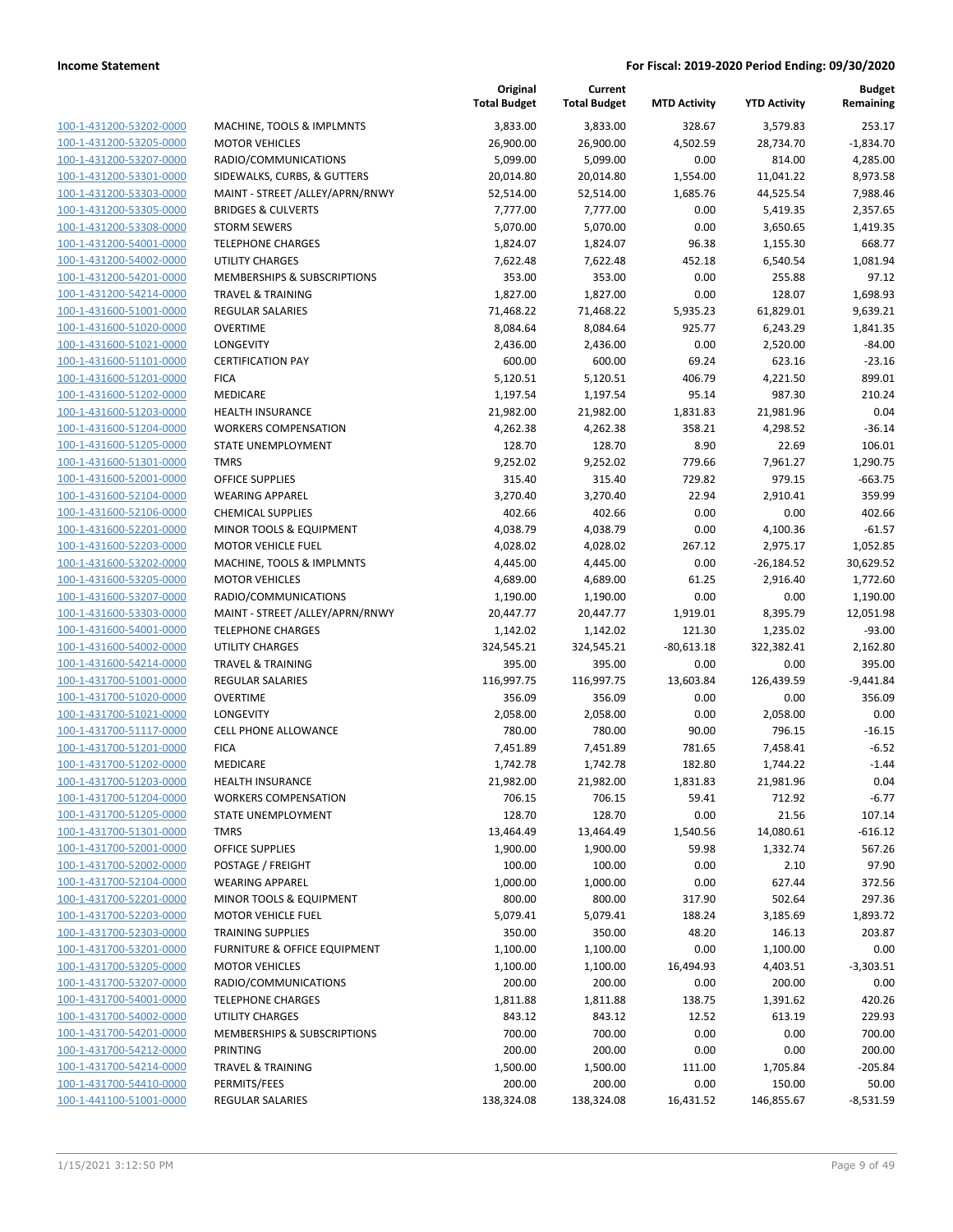| 100-1-441100-51020-0000        |
|--------------------------------|
| 100-1-441100-51021-0000        |
| 100-1-441100-51102-0000        |
| <u>100-1-441100-51117-0000</u> |
| 100-1-441100-51201-0000        |
| 100-1-441100-51202-0000        |
| 100-1-441100-51203-0000        |
| 100-1-441100-51204-0000        |
| 100-1-441100-51205-0000        |
| 100-1-441100-51301-0000        |
| 100-1-441100-52001-0000        |
| 100-1-441100-52002-0000        |
| 100-1-441100-52005-0000        |
| <u>100-1-441100-54001-0000</u> |
| 100-1-441100-54002-0000        |
| 100-1-441100-54214-0000        |
| 100-1-441200-51001-0000        |
| 100-1-441200-51021-0000        |
| 100-1-441200-51101-0000        |
| 100-1-441200-51117-0000        |
| 100-1-441200-51201-0000        |
| 100-1-441200-51202-0000        |
| 100-1-441200-51203-0000        |
| 100-1-441200-51204-0000        |
| 100-1-441200-51205-0000        |
| 100-1-441200-51301-0000        |
| 100-1-441200-52102-0000        |
| 100-1-441200-52104-0000        |
| 100-1-441200-54201-0000        |
| 100-1-441200-54214-0000        |
| 100-1-441300-51001-0000        |
| 100-1-441300-51021-0000        |
| 100-1-441300-51101-0000        |
| <u>100-1-441300-51117-0000</u> |
| 100-1-441300-51201-0000        |
| 100-1-441300-51202-0000        |
| 100-1-441300-51203-0000        |
|                                |
| 100-1-441300-51204-0000        |
| 100-1-441300-51205-0000        |
| 100-1-441300-51301-0000        |
| 100-1-441300-52002-0000        |
| <u>100-1-441300-52005-0000</u> |
| <u>100-1-441300-52102-0000</u> |
| <u>100-1-441300-52104-0000</u> |
| <u>100-1-441300-52201-0000</u> |
| 100-1-441300-52203-0000        |
| 100-1-441300-53205-0000        |
| <u>100-1-441300-54001-0000</u> |
| <u>100-1-441300-54002-0000</u> |
| 100-1-441300-54101-0000        |
| 100-1-441300-54120-0000        |
| 100-1-441300-54201-0000        |
| 100-1-441300-54212-0000        |
| <u>100-1-441300-54214-0000</u> |
| <u>100-1-441300-54410-0000</u> |
| <u>100-1-442200-53205-0000</u> |
| <u>100-1-443200-51001-0000</u> |
| <u>100-1-443200-51020-0000</u> |
| <u>100-1-443200-51021-0000</u> |
|                                |

|                                                    |                                                  | Original<br><b>Total Budget</b> | Current<br><b>Total Budget</b> | <b>MTD Activity</b> | <b>YTD Activity</b> | <b>Budget</b><br>Remaining |
|----------------------------------------------------|--------------------------------------------------|---------------------------------|--------------------------------|---------------------|---------------------|----------------------------|
| 100-1-441100-51020-0000                            | <b>OVERTIME</b>                                  | 1,135.58                        | 1,135.58                       | 0.00                | 157.48              | 978.10                     |
| 100-1-441100-51021-0000                            | LONGEVITY                                        | 966.00                          | 966.00                         | 0.00                | 906.00              | 60.00                      |
| 100-1-441100-51102-0000                            | <b>BILINGUAL PAY</b>                             | 1,200.00                        | 1,200.00                       | 138.48              | 1,246.32            | $-46.32$                   |
| 100-1-441100-51117-0000                            | <b>CELL PHONE ALLOWANCE</b>                      | 960.00                          | 960.00                         | 110.76              | 996.84              | $-36.84$                   |
| 100-1-441100-51201-0000                            | <b>FICA</b>                                      | 8,840.31                        | 8,840.31                       | 971.99              | 8,808.02            | 32.29                      |
| 100-1-441100-51202-0000                            | MEDICARE                                         | 2,067.49                        | 2,067.49                       | 227.32              | 2,059.95            | 7.54                       |
| 100-1-441100-51203-0000                            | <b>HEALTH INSURANCE</b>                          | 32,973.00                       | 32,973.00                      | 2,747.75            | 32,973.00           | 0.00                       |
| 100-1-441100-51204-0000                            | <b>WORKERS COMPENSATION</b>                      | 686.61                          | 686.61                         | 57.77               | 693.24              | $-6.63$                    |
| 100-1-441100-51205-0000                            | STATE UNEMPLOYMENT                               | 193.05                          | 193.05                         | 0.00                | 97.39               | 95.66                      |
| 100-1-441100-51301-0000                            | <b>TMRS</b>                                      | 15,973.16                       | 15,973.16                      | 1,876.59            | 16,818.31           | $-845.15$                  |
| 100-1-441100-52001-0000                            | <b>OFFICE SUPPLIES</b>                           | 3,250.00                        | 3,250.00                       | 132.13              | 2,722.15            | 527.85                     |
| 100-1-441100-52002-0000                            | POSTAGE / FREIGHT                                | 1,000.00                        | 1,000.00                       | 0.00                | 313.33              | 686.67                     |
| 100-1-441100-52005-0000                            | PRINTED MATERIALS                                | 372.48                          | 372.48                         | 0.00                | 0.00                | 372.48                     |
| 100-1-441100-54001-0000                            | <b>TELEPHONE CHARGES</b>                         | 3,128.05                        | 3,128.05                       | 428.52              | 3,083.68            | 44.37                      |
| 100-1-441100-54002-0000                            | <b>UTILITY CHARGES</b>                           | 843.14                          | 843.14                         | 12.52               | 613.21              | 229.93                     |
| 100-1-441100-54214-0000                            | <b>TRAVEL &amp; TRAINING</b>                     | 1,000.00                        | 1,000.00                       | $-15.00$            | 498.20              | 501.80                     |
| 100-1-441200-51001-0000                            | <b>REGULAR SALARIES</b>                          | 55,161.60                       | 55,161.60                      | 6,417.60            | 57,699.20           | $-2,537.60$                |
| 100-1-441200-51021-0000                            | <b>LONGEVITY</b>                                 | 366.00                          | 366.00                         | 0.00                | 366.00              | 0.00                       |
| 100-1-441200-51101-0000                            | <b>CERTIFICATION PAY</b>                         | 1,200.00                        | 1,200.00                       | 0.00                | 0.00                | 1,200.00                   |
| 100-1-441200-51117-0000                            | <b>CELL PHONE ALLOWANCE</b>                      | 432.00                          | 432.00                         | 0.00                | 0.00                | 432.00                     |
| 100-1-441200-51201-0000                            | <b>FICA</b>                                      | 3,543.90                        | 3,543.90                       | 360.00              | 3,246.42            | 297.48                     |
| 100-1-441200-51202-0000                            | MEDICARE                                         | 828.81                          | 828.81                         | 84.18               | 759.17              | 69.64                      |
| 100-1-441200-51203-0000                            | HEALTH INSURANCE                                 | 10,991.00                       | 10,991.00                      | 915.92              | 10,991.04           | $-0.04$                    |
| 100-1-441200-51204-0000                            | <b>WORKERS COMPENSATION</b>                      | 335.82                          | 335.82                         | 28.25               | 339.00              | $-3.18$                    |
| 100-1-441200-51205-0000                            | STATE UNEMPLOYMENT                               | 64.35                           | 64.35                          | 0.00                | 9.00                | 55.35                      |
| 100-1-441200-51301-0000                            | <b>TMRS</b>                                      | 6,403.30                        | 6,403.30                       | 721.98              | 6,503.33            | $-100.03$                  |
| 100-1-441200-52102-0000                            | <b>BOOKS / REF SUPPLIES</b>                      | 750.00                          | 750.00                         | 0.00                | 0.00                | 750.00                     |
| 100-1-441200-52104-0000                            | <b>WEARING APPAREL</b>                           | 500.04                          | 500.04                         | 0.00                | 0.00                | 500.04                     |
| 100-1-441200-54201-0000                            | MEMBERSHIPS & SUBSCRIPTIONS                      | 250.00                          | 250.00                         | 0.00                | 111.00              | 139.00                     |
| 100-1-441200-54214-0000                            | <b>TRAVEL &amp; TRAINING</b>                     | 1,000.00                        | 1,000.00                       | 0.00                | 665.00              | 335.00                     |
| 100-1-441300-51001-0000                            | <b>REGULAR SALARIES</b>                          | 316,636.61                      | 316,636.61                     | 37,402.01           | 316,557.71          | 78.90                      |
| 100-1-441300-51021-0000                            | LONGEVITY                                        | 3,066.00                        | 3,066.00                       | 0.00                | 3,024.00            | 42.00                      |
| 100-1-441300-51101-0000                            | <b>CERTIFICATION PAY</b>                         | 2,400.00                        | 2,400.00                       | 276.93              | 2,492.37            | $-92.37$                   |
| 100-1-441300-51117-0000                            | <b>CELL PHONE ALLOWANCE</b>                      | 2,172.00                        | 2,172.00                       | 380.76              | 2,943.17            | $-771.17$                  |
| 100-1-441300-51201-0000                            | <b>FICA</b>                                      | 20,105.03                       | 20,105.03                      | 2,291.78            | 19,624.14           | 480.89                     |
| 100-1-441300-51202-0000                            | <b>MEDICARE</b>                                  | 4,701.98                        | 4,701.98                       | 535.99              | 4,589.57            | 112.41                     |
| 100-1-441300-51203-0000                            | <b>HEALTH INSURANCE</b>                          | 65,946.00                       | 65,946.00                      | 5,495.50            | 65,946.00           | 0.00                       |
| 100-1-441300-51204-0000                            | <b>WORKERS COMPENSATION</b>                      | 1,957.05                        | 1,957.05                       | 164.46              | 1,973.52            | $-16.47$                   |
| 100-1-441300-51205-0000                            | STATE UNEMPLOYMENT                               | 386.10                          | 386.10                         | 0.00                | 118.93              | 267.17                     |
| 100-1-441300-51301-0000                            | <b>TMRS</b>                                      | 36,326.86<br>6,000.00           | 36,326.86                      | 4,281.72            | 36,415.78           | $-88.92$                   |
| 100-1-441300-52002-0000<br>100-1-441300-52005-0000 | POSTAGE / FREIGHT                                |                                 | 6,000.00                       | 449.64              | 4,205.74            | 1,794.26                   |
|                                                    | PRINTED MATERIALS<br><b>BOOKS / REF SUPPLIES</b> | 1,490.40                        | 1,490.40                       | 0.00                | 304.05              | 1,186.35                   |
| 100-1-441300-52102-0000<br>100-1-441300-52104-0000 | <b>WEARING APPAREL</b>                           | 1,000.00                        | 1,000.00                       | 0.00                | 284.00              | 716.00<br>68.85            |
| 100-1-441300-52201-0000                            | MINOR TOOLS & EQUIPMENT                          | 2,800.00<br>500.00              | 2,800.00<br>500.00             | 0.00<br>0.00        | 2,731.15<br>0.00    | 500.00                     |
| 100-1-441300-52203-0000                            | <b>MOTOR VEHICLE FUEL</b>                        | 4,351.96                        | 4,351.96                       | 367.15              | 3,346.74            | 1,005.22                   |
| 100-1-441300-53205-0000                            | <b>MOTOR VEHICLES</b>                            | 1,000.00                        | 1,000.00                       | 1,120.77            | 3,837.76            | $-2,837.76$                |
| 100-1-441300-54001-0000                            | <b>TELEPHONE CHARGES</b>                         | 4,916.82                        | 4,916.82                       | 770.45              | 5,478.28            | $-561.46$                  |
| 100-1-441300-54002-0000                            | <b>UTILITY CHARGES</b>                           | 94.26                           | 94.26                          | 12.52               | 613.20              | $-518.94$                  |
| 100-1-441300-54101-0000                            | PROFESSIONAL SERVICES                            | 0.00                            | 0.00                           | 0.00                | 120.00              | $-120.00$                  |
| 100-1-441300-54120-0000                            | <b>TITLE SEARCHES</b>                            | 0.00                            | 0.00                           | 150.00              | 1,051.03            | $-1,051.03$                |
| 100-1-441300-54201-0000                            | MEMBERSHIPS & SUBSCRIPTIONS                      | 750.00                          | 750.00                         | 0.00                | 415.00              | 335.00                     |
| 100-1-441300-54212-0000                            | PRINTING                                         | 0.00                            | 0.00                           | 0.00                | 24.00               | $-24.00$                   |
| 100-1-441300-54214-0000                            | <b>TRAVEL &amp; TRAINING</b>                     | 4,000.00                        | 4,000.00                       | 326.00              | 3,170.30            | 829.70                     |
| 100-1-441300-54410-0000                            | PERMITS/FEES                                     | 15,000.00                       | 15,000.00                      | 887.37              | 14,570.93           | 429.07                     |
| 100-1-442200-53205-0000                            | <b>MOTOR VEHICLES</b>                            | 0.00                            | 300.00                         | 0.00                | 206.66              | 93.34                      |
| 100-1-443200-51001-0000                            | <b>REGULAR SALARIES</b>                          | 211,315.60                      | 211,315.60                     | 25,804.77           | 227,267.86          | $-15,952.26$               |
| 100-1-443200-51020-0000                            | <b>OVERTIME</b>                                  | 7,974.17                        | 7,974.17                       | 952.91              | 13,139.65           | $-5,165.48$                |
| 100-1-443200-51021-0000                            | LONGEVITY                                        | 7,296.00                        | 7,296.00                       | 0.00                | 7,296.00            | 0.00                       |
|                                                    |                                                  |                                 |                                |                     |                     |                            |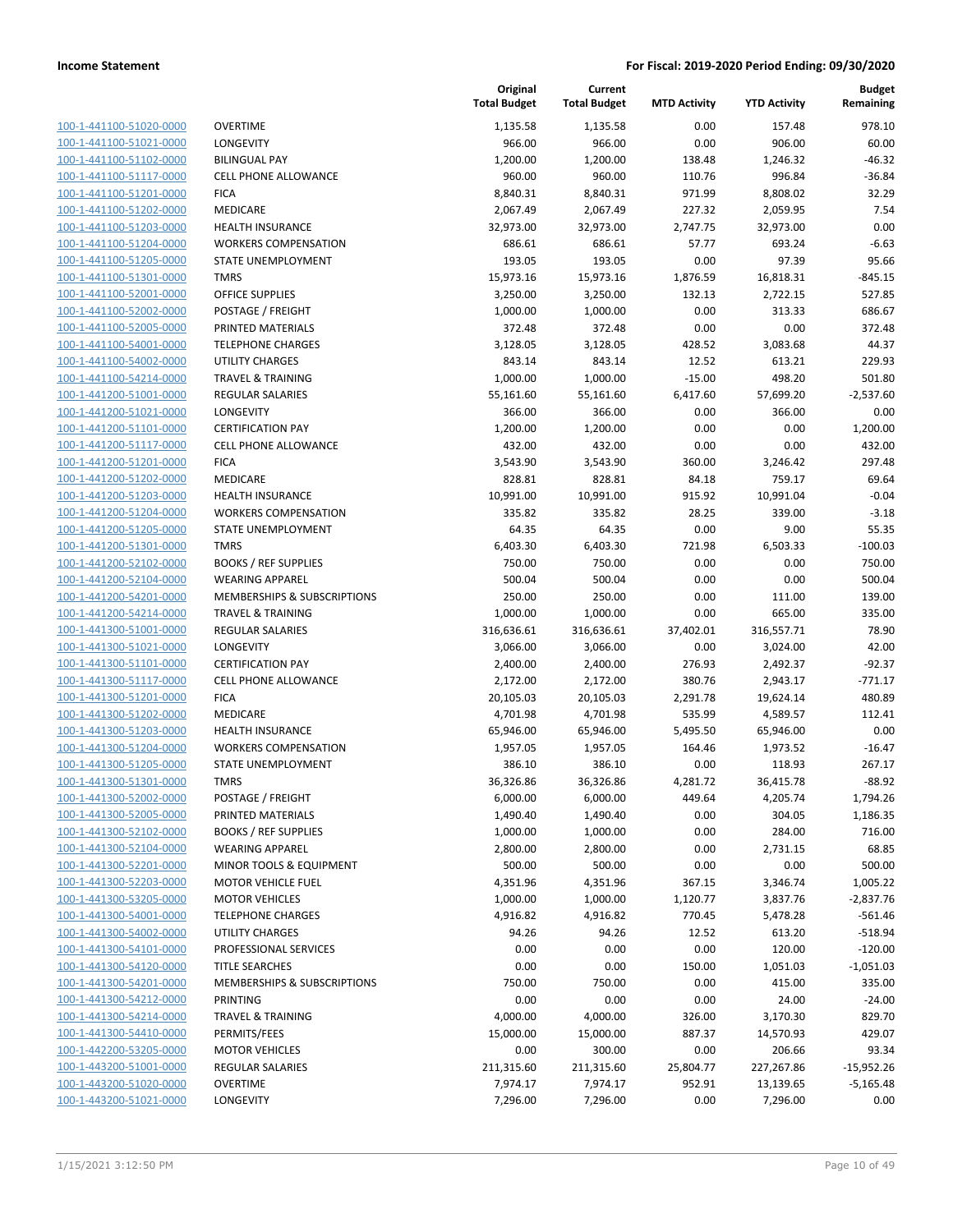| 100-1-443200-51102-0000        |
|--------------------------------|
| 100-1-443200-51117-0000        |
| 100-1-443200-51201-0000        |
| <u>100-1-443200-51202-0000</u> |
| 100-1-443200-51203-0000        |
| 100-1-443200-51204-0000        |
| 100-1-443200-51205-0000        |
| 100-1-443200-51301-0000        |
| <u>100-1-443200-52001-0000</u> |
| <u>100-1-443200-52002-0000</u> |
| 100-1-443200-52101-0000        |
| 100-1-443200-52104-0000        |
| 100-1-443200-52106-0000        |
| <u>100-1-443200-52108-0000</u> |
| 100-1-443200-52201-0000        |
| 100-1-443200-52203-0000        |
| 100-1-443200-53202-0000        |
| 100-1-443200-53205-0000        |
| 100-1-443200-53207-0000        |
| <u>100-1-443200-54001-0000</u> |
| <u>100-1-443200-54002-0000</u> |
| 100-1-443200-54107-0000        |
| 100-1-443200-54108-0000        |
| <u>100-1-443200-54214-0000</u> |
| 100-1-451100-45310-0000        |
| 100-1-451100-51001-0000        |
| 100-1-451100-51020-0000        |
| 100-1-451100-51021-0000        |
| 100-1-451100-51101-0000        |
| 100-1-451100-51102-0000        |
| 100-1-451100-51116-0000        |
| 100-1-451100-51117-0000        |
| 100-1-451100-51201-0000        |
| <u>100-1-451100-51202-0000</u> |
| 100-1-451100-51203-0000        |
| 100-1-451100-51204-0000        |
| 100-1-451100-51205-0000        |
| 100-1-451100-51301-0000        |
|                                |
| 100-1-451100-51401-0000        |
| 100-1-451100-52001-0000        |
| 100-1-451100-52002-0000        |
| <u>100-1-451100-52101-0000</u> |
| 100-1-451100-52104-0000        |
| 100-1-451100-52106-0000        |
| <u>100-1-451100-52107-0000</u> |
| <u>100-1-451100-52201-0000</u> |
| 100-1-451100-52203-0000        |
| 100-1-451100-52401-0000        |
| 100-1-451100-53201-0000        |
| <u>100-1-451100-53202-0000</u> |
| <u>100-1-451100-53205-0000</u> |
| 100-1-451100-53207-0000        |
| 100-1-451100-53402-0000        |
| 100-1-451100-53707-0000        |
| <u>100-1-451100-53708-0000</u> |
| 100-1-451100-53710-0000        |
| 100-1-451100-54001-0000        |
| 100-1-451100-54002-0000        |
| <u>100-1-451100-54101-0000</u> |

| <b>BILINGUAL PAY</b>                    |
|-----------------------------------------|
| <b>CELL PHONE ALLOWANCE</b>             |
| <b>FICA</b>                             |
| <b>MEDICARE</b>                         |
| <b>HEALTH INSURANCE</b>                 |
| <b>WORKERS COMPENSATION</b>             |
| <b>STATE UNEMPLOYMENT</b>               |
| <b>TMRS</b>                             |
| <b>OFFICE SUPPLIES</b>                  |
| POSTAGE / FREIGHT                       |
| <b>JANITORIAL SUPPLIES</b>              |
| <b>WEARING APPAREL</b>                  |
| <b>CHEMICAL SUPPLIES</b>                |
| <b>MENAGERIE SUPPLIES</b>               |
| <b>MINOR TOOLS &amp; EQUIPMENT</b>      |
| <b>MOTOR VEHICLE FUEL</b>               |
| MACHINE, TOOLS & IMPLMNTS               |
| <b>MOTOR VEHICLES</b>                   |
| RADIO/COMMUNICATIONS                    |
| <b>TELEPHONE CHARGES</b>                |
| <b>UTILITY CHARGES</b>                  |
| <b>MEDICAL</b>                          |
| <b>VETERINARY SERVICES</b>              |
| <b>TRAVEL &amp; TRAINING</b>            |
| <b>REECY DAVIS SUPPLIES</b>             |
| <b>REGULAR SALARIES</b>                 |
| <b>OVERTIME</b>                         |
| <b>LONGEVITY</b>                        |
| <b>CERTIFICATION PAY</b>                |
| <b>BILINGUAL PAY</b>                    |
| CAR ALLOWANCE                           |
| <b>CELL PHONE ALLOWANCE</b>             |
| <b>FICA</b>                             |
| <b>MEDICARE</b>                         |
| <b>HEALTH INSURANCE</b>                 |
| <b>WORKERS COMPENSATION</b>             |
| <b>STATE UNEMPLOYMENT</b>               |
| <b>TMRS</b>                             |
| <b>CONTRA - SALARIES</b>                |
| OFFICE SUPPLIES                         |
| POSTAGE / FREIGHT                       |
| <b>JANITORIAL SUPPLIES</b>              |
| <b>WEARING APPAREL</b>                  |
| <b>SPLASH PAD SUPPLIES</b>              |
| <b>BOTANICAL SUPPLIES</b>               |
| <b>REPAIR &amp; MAINTENANCE</b>         |
| <b>MOTOR VEHICLE FUEL</b>               |
| <b>RECREATIONAL SUPPLIES</b>            |
| <b>FURNITURE &amp; OFFICE EQUIPMENT</b> |
| MACHINE, TOOLS & IMPLMNTS               |
| <b>MOTOR VEHICLES</b>                   |
| RADIO/COMMUNICATIONS                    |
| <b>BUILDING MAINTENANCE</b>             |
| <b>MAINT - GROUNDS</b>                  |
| <b>ATHLETIC FIELDS</b>                  |
| <b>PARK IMPROVEMENTS</b>                |
| <b>TELEPHONE CHARGES</b>                |
| <b>UTILITY CHARGES</b>                  |
| PROFESSIONAL SERVICES                   |

|                         |                                         | Original<br><b>Total Budget</b> | Current<br><b>Total Budget</b> | <b>MTD Activity</b> | <b>YTD Activity</b> | <b>Budget</b><br>Remaining |
|-------------------------|-----------------------------------------|---------------------------------|--------------------------------|---------------------|---------------------|----------------------------|
| 100-1-443200-51102-0000 | <b>BILINGUAL PAY</b>                    | 600.00                          | 600.00                         | 138.48              | 733.47              | $-133.47$                  |
| 100-1-443200-51117-0000 | <b>CELL PHONE ALLOWANCE</b>             | 1,170.00                        | 1,170.00                       | 135.00              | 1,186.61            | $-16.61$                   |
| 100-1-443200-51201-0000 | <b>FICA</b>                             | 14,158.06                       | 14,158.06                      | 1,498.69            | 14,498.53           | $-340.47$                  |
| 100-1-443200-51202-0000 | MEDICARE                                | 3,311.16                        | 3,311.16                       | 350.50              | 3,390.81            | $-79.65$                   |
| 100-1-443200-51203-0000 | <b>HEALTH INSURANCE</b>                 | 65,946.00                       | 65,946.00                      | 5,495.50            | 65,946.00           | 0.00                       |
| 100-1-443200-51204-0000 | <b>WORKERS COMPENSATION</b>             | 8,220.81                        | 8,220.81                       | 691.28              | 8,295.36            | $-74.55$                   |
| 100-1-443200-51205-0000 | STATE UNEMPLOYMENT                      | 386.10                          | 386.10                         | 0.00                | 289.67              | 96.43                      |
| 100-1-443200-51301-0000 | <b>TMRS</b>                             | 25,581.56                       | 25,581.56                      | 3,041.00            | 28,756.29           | $-3,174.73$                |
| 100-1-443200-52001-0000 | <b>OFFICE SUPPLIES</b>                  | 1,200.00                        | 1,200.00                       | 312.00              | 2,337.12            | $-1,137.12$                |
| 100-1-443200-52002-0000 | POSTAGE / FREIGHT                       | 40.00                           | 40.00                          | 0.00                | 14.09               | 25.91                      |
| 100-1-443200-52101-0000 | <b>JANITORIAL SUPPLIES</b>              | 2,000.00                        | 2,000.00                       | 2.77                | 874.24              | 1,125.76                   |
| 100-1-443200-52104-0000 | <b>WEARING APPAREL</b>                  | 1,800.00                        | 1,800.00                       | 352.50              | 1,198.00            | 602.00                     |
| 100-1-443200-52106-0000 | <b>CHEMICAL SUPPLIES</b>                | 13,000.00                       | 13,000.00                      | 1,383.59            | 10,679.34           | 2,320.66                   |
| 100-1-443200-52108-0000 | <b>MENAGERIE SUPPLIES</b>               | 7,500.00                        | 7,500.00                       | 968.30              | 9,212.23            | $-1,712.23$                |
| 100-1-443200-52201-0000 | MINOR TOOLS & EQUIPMENT                 | 1,600.00                        | 1,600.00                       | 9.97                | 851.34              | 748.66                     |
| 100-1-443200-52203-0000 | <b>MOTOR VEHICLE FUEL</b>               | 5,151.65                        | 5,151.65                       | 446.12              | 3,840.45            | 1,311.20                   |
| 100-1-443200-53202-0000 | MACHINE, TOOLS & IMPLMNTS               | 2,500.00                        | 2,500.00                       | 0.00                | 0.00                | 2,500.00                   |
| 100-1-443200-53205-0000 | <b>MOTOR VEHICLES</b>                   | 1,500.00                        | 1,500.00                       | 267.24              | 2,144.26            | $-644.26$                  |
| 100-1-443200-53207-0000 | RADIO/COMMUNICATIONS                    | 2,500.00                        | 0.00                           | 0.00                | 0.00                | 0.00                       |
| 100-1-443200-54001-0000 | <b>TELEPHONE CHARGES</b>                | 1,927.48                        | 4,427.48                       | 160.43              | 1,922.90            | 2,504.58                   |
| 100-1-443200-54002-0000 | <b>UTILITY CHARGES</b>                  | 27,159.86                       | 27,159.86                      | 2,799.68            | 28,693.06           | $-1,533.20$                |
| 100-1-443200-54107-0000 | MEDICAL                                 | 15,000.00                       | 15,000.00                      | 1,817.87            | 12,033.68           | 2,966.32                   |
| 100-1-443200-54108-0000 | <b>VETERINARY SERVICES</b>              | 10,000.00                       | 10,000.00                      | $-1,985.00$         | $-12,031.00$        | 22,031.00                  |
| 100-1-443200-54214-0000 | <b>TRAVEL &amp; TRAINING</b>            | 1,000.00                        | 1,000.00                       | 0.00                | 198.00              | 802.00                     |
| 100-1-451100-45310-0000 | <b>REECY DAVIS SUPPLIES</b>             | 18,388.96                       | 18,388.96                      | 140.29              | 18,344.11           | 44.85                      |
| 100-1-451100-51001-0000 | <b>REGULAR SALARIES</b>                 | 644,944.85                      | 644,944.85                     | 75,622.39           | 639,735.87          | 5,208.98                   |
| 100-1-451100-51020-0000 | <b>OVERTIME</b>                         | 23,292.08                       | 23,292.08                      | 8,476.73            | 23,090.99           | 201.09                     |
| 100-1-451100-51021-0000 | LONGEVITY                               | 4,530.00                        | 4,530.00                       | 0.00                | 3,149.00            | 1,381.00                   |
| 100-1-451100-51101-0000 | <b>CERTIFICATION PAY</b>                | 3,000.00                        | 3,000.00                       | 346.20              | 3,115.80            | $-115.80$                  |
| 100-1-451100-51102-0000 | <b>BILINGUAL PAY</b>                    | 600.00                          | 600.00                         | 138.48              | 715.48              | $-115.48$                  |
| 100-1-451100-51116-0000 | CAR ALLOWANCE                           | 2,400.00                        | 2,400.00                       | 276.93              | 2,492.37            | $-92.37$                   |
| 100-1-451100-51117-0000 | CELL PHONE ALLOWANCE                    | 5,850.00                        | 5,850.00                       | 1,185.00            | 8,748.93            | $-2,898.93$                |
| 100-1-451100-51201-0000 | <b>FICA</b>                             | 42,446.25                       | 42,446.25                      | 4,734.34            | 40,902.94           | 1,543.31                   |
| 100-1-451100-51202-0000 | MEDICARE                                | 9,926.95                        | 9,926.95                       | 1,107.23            | 9,566.01            | 360.94                     |
| 100-1-451100-51203-0000 | <b>HEALTH INSURANCE</b>                 | 164,865.00                      | 164,865.00                     | 14,654.67           | 175,856.04          | $-10,991.04$               |
| 100-1-451100-51204-0000 | <b>WORKERS COMPENSATION</b>             | 11,645.20                       | 11,645.20                      | 1,108.30            | 13,299.60           | $-1,654.40$                |
| 100-1-451100-51205-0000 | STATE UNEMPLOYMENT                      | 1,190.48                        | 1,190.48                       | 232.38              | 1,338.61            | $-148.13$                  |
| 100-1-451100-51301-0000 | <b>TMRS</b>                             | 75,550.08                       | 75,550.08                      | 8,783.89            | 76,299.98           | -749.90                    |
| 100-1-451100-51401-0000 | <b>CONTRA - SALARIES</b>                | 0.00                            | 0.00                           | 0.00                | $-20.37$            | 20.37                      |
| 100-1-451100-52001-0000 | <b>OFFICE SUPPLIES</b>                  | 750.00                          | 750.00                         | 136.34              | 675.69              | 74.31                      |
| 100-1-451100-52002-0000 | POSTAGE / FREIGHT                       | 500.00                          | 500.00                         | 4.85                | 104.71              | 395.29                     |
| 100-1-451100-52101-0000 | <b>JANITORIAL SUPPLIES</b>              | 7,500.00                        | 7,500.00                       | 663.45              | 5,591.59            | 1,908.41                   |
| 100-1-451100-52104-0000 | <b>WEARING APPAREL</b>                  | 12,335.00                       | 12,335.00                      | 619.60              | 11,857.88           | 477.12                     |
| 100-1-451100-52106-0000 | <b>SPLASH PAD SUPPLIES</b>              | 7,670.00                        | 7,670.00                       | 1,455.02            | 7,315.07            | 354.93                     |
| 100-1-451100-52107-0000 | <b>BOTANICAL SUPPLIES</b>               | 11,250.00                       | 12,750.00                      | 0.00                | 12,729.59           | 20.41                      |
| 100-1-451100-52201-0000 | <b>REPAIR &amp; MAINTENANCE</b>         | 12,800.00                       | 17,000.00                      | 4.90                | 16,840.22           | 159.78                     |
| 100-1-451100-52203-0000 | <b>MOTOR VEHICLE FUEL</b>               | 25,570.39                       | 25,570.39                      | 2,179.16            | 16,590.25           | 8,980.14                   |
| 100-1-451100-52401-0000 | <b>RECREATIONAL SUPPLIES</b>            | 500.00                          | 500.00                         | 0.00                | 248.73              | 251.27                     |
| 100-1-451100-53201-0000 | <b>FURNITURE &amp; OFFICE EQUIPMENT</b> | 1,840.00                        | 1,840.00                       | 0.00                | 2,428.56            | $-588.56$                  |
| 100-1-451100-53202-0000 | MACHINE, TOOLS & IMPLMNTS               | 3,801.00                        | 3,801.00                       | 0.00                | 3,786.00            | 15.00                      |
| 100-1-451100-53205-0000 | <b>MOTOR VEHICLES</b>                   | 8,000.00                        | 8,000.00                       | 853.87              | 15,171.28           | $-7,171.28$                |
| 100-1-451100-53207-0000 | RADIO/COMMUNICATIONS                    | 1,380.00                        | 1,140.00                       | 0.00                | 0.00                | 1,140.00                   |
| 100-1-451100-53402-0000 | <b>BUILDING MAINTENANCE</b>             | 900.00                          | 900.00                         | 0.00                | 1,427.09            | $-527.09$                  |
| 100-1-451100-53707-0000 | <b>MAINT - GROUNDS</b>                  | 16,150.00                       | 16,150.00                      | 2,598.50            | 15,477.48           | 672.52                     |
| 100-1-451100-53708-0000 | <b>ATHLETIC FIELDS</b>                  | 15,400.00                       | 14,200.00                      | 1,275.00            | 14,333.71           | $-133.71$                  |
| 100-1-451100-53710-0000 | PARK IMPROVEMENTS                       | 9,000.00                        | 7,500.00                       | 0.00                | 6,960.70            | 539.30                     |
| 100-1-451100-54001-0000 | <b>TELEPHONE CHARGES</b>                | 8,169.68                        | 8,169.68                       | 1,031.53            | 8,183.90            | $-14.22$                   |
| 100-1-451100-54002-0000 | UTILITY CHARGES                         | 154,391.56                      | 154,391.56                     | 14,223.74           | 123,733.37          | 30,658.19                  |
| 100-1-451100-54101-0000 | PROFESSIONAL SERVICES                   | 10,000.00                       | 7,000.00                       | 70.42               | 2,975.00            | 4,025.00                   |
|                         |                                         |                                 |                                |                     |                     |                            |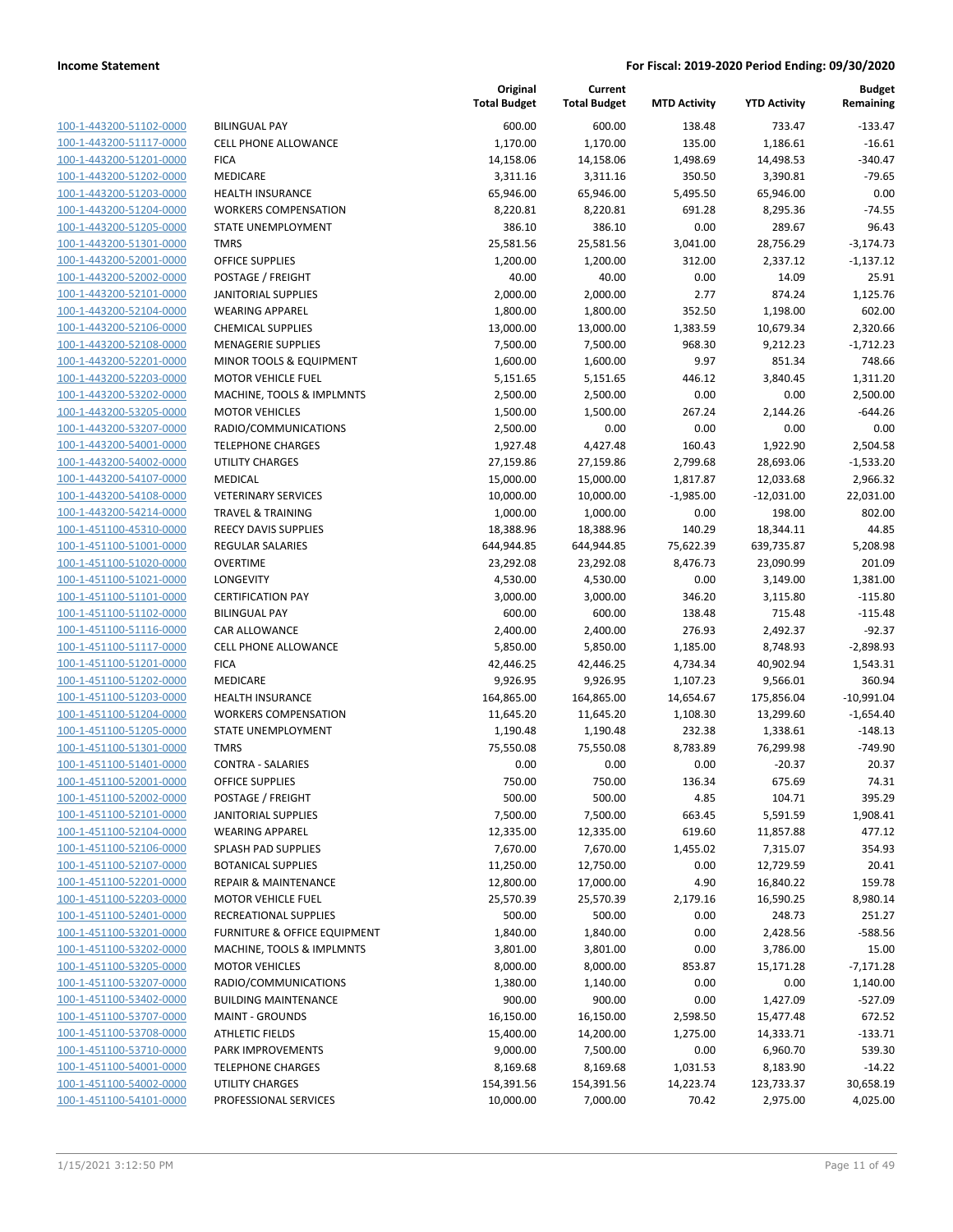| 100-1-451100-54201-0000        |
|--------------------------------|
| 100-1-451100-54211-0000        |
| 100-1-451100-54212-0000        |
| 100-1-451100-54214-0000        |
| 100-1-451100-54301-0000        |
| 100-1-451100-54409-0000        |
| 100-1-455100-51001-0000        |
| 100-1-455100-51021-0000        |
| 100-1-455100-51102-0000        |
| 100-1-455100-51116-0000        |
| 100-1-455100-51117-0000        |
| 100-1-455100-51201-0000        |
| 100-1-455100-51202-0000        |
| 100-1-455100-51203-0000        |
| 100-1-455100-51204-0000        |
| 100-1-455100-51205-0000        |
| 100-1-455100-51301-0000        |
| 100-1-455100-52001-0000        |
| 100-1-455100-52002-0000        |
| 100-1-455100-52004-0000        |
| 100-1-455100-52005-0000        |
| 100-1-455100-52115-0000        |
| 100-1-455100-52201-0000        |
| 100-1-455100-52402-0000        |
| 100-1-455100-53201-0000        |
|                                |
| 100-1-455100-54001-0000        |
| 100-1-455100-54002-0000        |
| 100-1-455100-54201-0000        |
| 100-1-455100-54202-0000        |
| 100-1-455100-54211-0000        |
| 100-1-455100-54214-0000        |
| 100-1-455100-55203-0000        |
| 100-1-455100-55211-0000        |
| 100-1-456100-51001-0000        |
| 100-1-456100-51021-0000        |
| 100-1-456100-51116-0000        |
| 100-1-456100-51117-0000        |
| 100-1-456100-51201-0000        |
| 100-1-456100-51202-0000        |
| 100-1-456100-51203-0000        |
| 100-1-456100-51204-0000        |
| <u>100-1-456100-51205-0000</u> |
| 100-1-456100-51301-0000        |
| 100-1-456100-52001-0000        |
| 100-1-456100-52002-0000        |
| <u>100-1-456100-52005-0000</u> |
| <u>100-1-456100-52103-0000</u> |
| <u>100-1-456100-53402-0000</u> |
| 100-1-456100-54001-0000        |
| <u>100-1-456100-54201-0000</u> |
| <u>100-1-456100-54205-0000</u> |
| <u>100-1-456100-54214-0000</u> |
| 100-1-456100-54301-0000        |
| 100-1-456100-54523-0000        |
|                                |
| <u>100-1-480000-52003-0000</u> |
| 100-1-480000-52006-0000        |
| <u>100-1-480000-54002-0000</u> |
| 100-1-480000-54105-0000        |
| 100-1-480000-54201-0000        |

|                         |                                         | Original<br><b>Total Budget</b> | Current<br><b>Total Budget</b> | <b>MTD Activity</b> | <b>YTD Activity</b> | <b>Budget</b><br>Remaining |
|-------------------------|-----------------------------------------|---------------------------------|--------------------------------|---------------------|---------------------|----------------------------|
| 100-1-451100-54201-0000 | <b>MEMBERSHIPS &amp; SUBSCRIPTIONS</b>  | 1,510.00                        | 1,810.00                       | 0.00                | 1,683.00            | 127.00                     |
| 100-1-451100-54211-0000 | ADVERTISING                             | 8,000.00                        | 8,000.00                       | 6,024.32            | 7,846.69            | 153.31                     |
| 100-1-451100-54212-0000 | <b>PRINTING</b>                         | 0.00                            | 144.00                         | 0.00                | 144.00              | 0.00                       |
| 100-1-451100-54214-0000 | <b>TRAVEL &amp; TRAINING</b>            | 3,600.00                        | 2,856.00                       | 0.00                | 661.98              | 2,194.02                   |
| 100-1-451100-54301-0000 | <b>SPECIAL EVENTS</b>                   | 57,750.00                       | 57,750.00                      | 8,034.00            | 35,199.25           | 22,550.75                  |
| 100-1-451100-54409-0000 | <b>CEMETERY MAINTENANCE</b>             | 80,700.00                       | 80,700.00                      | 0.00                | 78,420.00           | 2,280.00                   |
| 100-1-455100-51001-0000 | <b>REGULAR SALARIES</b>                 | 323,051.02                      | 323,051.02                     | 35,485.58           | 320,938.85          | 2,112.17                   |
| 100-1-455100-51021-0000 | LONGEVITY                               | 4,164.00                        | 4,164.00                       | 0.00                | 4,116.00            | 48.00                      |
| 100-1-455100-51102-0000 | <b>BILINGUAL PAY</b>                    | 600.00                          | 600.00                         | 69.24               | 623.16              | $-23.16$                   |
| 100-1-455100-51116-0000 | CAR ALLOWANCE                           | 4,200.00                        | 4,200.00                       | 0.00                | 0.00                | 4,200.00                   |
| 100-1-455100-51117-0000 | <b>CELL PHONE ALLOWANCE</b>             | 1,170.00                        | 1,170.00                       | 135.00              | 1,186.15            | $-16.15$                   |
| 100-1-455100-51201-0000 | <b>FICA</b>                             | 20,657.47                       | 20,657.47                      | 2,151.10            | 19,838.45           | 819.02                     |
| 100-1-455100-51202-0000 | MEDICARE                                | 4,831.18                        | 4,831.18                       | 503.08              | 4,639.63            | 191.55                     |
| 100-1-455100-51203-0000 | <b>HEALTH INSURANCE</b>                 | 43,964.00                       | 43,964.00                      | 3,663.67            | 43,964.04           | $-0.04$                    |
| 100-1-455100-51204-0000 | <b>WORKERS COMPENSATION</b>             | 1,055.53                        | 1,055.53                       | 88.80               | 1,065.60            | $-10.07$                   |
| 100-1-455100-51205-0000 | STATE UNEMPLOYMENT                      | 777.21                          | 777.21                         | 40.88               | 733.25              | 43.96                      |
| 100-1-455100-51301-0000 | <b>TMRS</b>                             | 27,608.40                       | 27,608.40                      | 3,263.62            | 30,558.19           | $-2,949.79$                |
| 100-1-455100-52001-0000 | <b>OFFICE SUPPLIES</b>                  | 2,590.00                        | 2,590.00                       | 162.53              | 2,005.22            | 584.78                     |
| 100-1-455100-52002-0000 | POSTAGE / FREIGHT                       | 60.00                           | 60.00                          | 0.00                | 8.39                | 51.61                      |
| 100-1-455100-52004-0000 | <b>COMPUTER SUPPLIES</b>                | 75.00                           | 75.00                          | 0.00                | 72.07               | 2.93                       |
| 100-1-455100-52005-0000 | PRINTED MATERIALS                       | 72.00                           | 72.00                          | 0.00                | 48.00               | 24.00                      |
| 100-1-455100-52115-0000 | <b>CATALOGING SUPPLIES</b>              | 1,200.00                        | 1,200.00                       | 45.41               | 1,200.00            | 0.00                       |
| 100-1-455100-52201-0000 | MINOR TOOLS & EQUIPMENT                 | 75.00                           | 75.00                          | 0.00                | 74.83               | 0.17                       |
| 100-1-455100-52402-0000 | <b>BASIC PROGRAM EXPENSE</b>            | 4,100.00                        | 4,646.00                       | 379.79              | 4,632.64            | 13.36                      |
| 100-1-455100-53201-0000 | <b>FURNITURE &amp; OFFICE EQUIPMENT</b> | 669.00                          | 669.00                         | 669.00              | 669.00              | 0.00                       |
| 100-1-455100-54001-0000 | <b>TELEPHONE CHARGES</b>                | 5,686.82                        | 5,686.82                       | 392.80              | 4,708.35            | 978.47                     |
| 100-1-455100-54002-0000 | <b>UTILITY CHARGES</b>                  | 37,830.50                       | 37,830.50                      | 3,102.13            | 33,506.25           | 4,324.25                   |
| 100-1-455100-54201-0000 | MEMBERSHIPS & SUBSCRIPTIONS             | 12,923.00                       | 12,923.00                      | 194.29              | 12,744.28           | 178.72                     |
| 100-1-455100-54202-0000 | <b>LIBRARY PERIODICALS</b>              | 2,570.00                        | 2,570.00                       | 0.00                | 42.19               | 2,527.81                   |
| 100-1-455100-54211-0000 | ADVERTISING                             | 1,500.00                        | 1,500.00                       | 99.90               | 1,481.24            | 18.76                      |
| 100-1-455100-54214-0000 | <b>TRAVEL &amp; TRAINING</b>            | 2,960.00                        | 2,414.00                       | $-20.00$            | 984.00              | 1,430.00                   |
| 100-1-455100-55203-0000 | <b>FURNITURE/OFFICE EQUIP</b>           | 600.00                          | 600.00                         | 0.00                | 558.46              | 41.54                      |
| 100-1-455100-55211-0000 | <b>BOOKS</b>                            | 43,800.00                       | 43,800.00                      | 10,861.77           | 42,444.92           | 1,355.08                   |
| 100-1-456100-51001-0000 | <b>REGULAR SALARIES</b>                 | 66,968.30                       | 66,968.30                      | 7,726.80            | 69,167.12           | $-2,198.82$                |
| 100-1-456100-51021-0000 | LONGEVITY                               | 1,680.00                        | 1,680.00                       | 0.00                | 1,680.00            | 0.00                       |
| 100-1-456100-51116-0000 | CAR ALLOWANCE                           | 3,600.00                        | 3,600.00                       | 415.38              | 3,738.42            | $-138.42$                  |
| 100-1-456100-51117-0000 | <b>CELL PHONE ALLOWANCE</b>             | 1,170.00                        | 1,170.00                       | 135.00              | 1,186.61            | $-16.61$                   |
| 100-1-456100-51201-0000 | <b>FICA</b>                             | 4,551.93                        | 4,551.93                       | 457.20              | 4,247.26            | 304.67                     |
| 100-1-456100-51202-0000 | <b>MEDICARE</b>                         | 1,064.57                        | 1,064.57                       | 106.92              | 993.30              | 71.27                      |
| 100-1-456100-51203-0000 | <b>HEALTH INSURANCE</b>                 | 10,991.00                       | 10,991.00                      | 915.92              | 10,991.04           | $-0.04$                    |
| 100-1-456100-51204-0000 | <b>WORKERS COMPENSATION</b>             | 190.30                          | 190.30                         | 14.13               | 169.56              | 20.74                      |
| 100-1-456100-51205-0000 | <b>STATE UNEMPLOYMENT</b>               | 64.35                           | 64.35                          | 0.00                | 9.00                | 55.35                      |
| 100-1-456100-51301-0000 | TMRS                                    | 8,224.69                        | 8,224.69                       | 931.17              | 8,485.15            | $-260.46$                  |
| 100-1-456100-52001-0000 | <b>OFFICE SUPPLIES</b>                  | 50.00                           | 50.00                          | 5.99                | 45.04               | 4.96                       |
| 100-1-456100-52002-0000 | POSTAGE / FREIGHT                       | 75.00                           | 75.00                          | 11.00               | 11.70               | 63.30                      |
| 100-1-456100-52005-0000 | PRINTED MATERIALS                       | 0.00                            | 0.00                           | 0.00                | 24.00               | $-24.00$                   |
| 100-1-456100-52103-0000 | <b>MEETING SUPPLIES</b>                 | 50.00                           | 50.00                          | 10.40               | 10.40               | 39.60                      |
| 100-1-456100-53402-0000 | MAINTENANCE OF BUILDINGS                | 0.00                            | 0.00                           | 0.00                | 34.88               | $-34.88$                   |
| 100-1-456100-54001-0000 | <b>TELEPHONE CHARGES</b>                | 413.36                          | 413.36                         | 40.29               | 483.03              | $-69.67$                   |
| 100-1-456100-54201-0000 | MEMBERSHIPS & SUBSCRIPTIONS             | 1,255.00                        | 1,255.00                       | 0.00                | 1,255.00            | 0.00                       |
| 100-1-456100-54205-0000 | <b>BUSINESS MEALS</b>                   | 50.00                           | 50.00                          | 0.00                | 0.00                | 50.00                      |
| 100-1-456100-54214-0000 | <b>TRAVEL &amp; TRAINING</b>            | 1,000.00                        | 1,000.00                       | 0.00                | 0.00                | 1,000.00                   |
| 100-1-456100-54301-0000 | <b>SPECIAL EVENTS</b>                   | 9,800.00                        | 9,800.00                       | 1,356.80            | 7,383.81            | 2,416.19                   |
| 100-1-456100-54523-0000 | PROPOSED EVENTS                         | 75,000.00                       | 75,000.00                      | 0.00                | 68,633.50           | 6,366.50                   |
| 100-1-480000-52003-0000 | <b>COPIER CHARGES</b>                   | 60,000.00                       | 60,000.00                      | 10,514.81           | 66,574.39           | $-6,574.39$                |
| 100-1-480000-52006-0000 | <b>COPIER PAPER</b>                     | 4,500.00                        | 4,500.00                       | 475.42              | 3,885.28            | 614.72                     |
| 100-1-480000-54002-0000 | UTILITY CHARGES                         | 585.55                          | 585.55                         | 47.89               | 575.88              | 9.67                       |
| 100-1-480000-54105-0000 | MARKETING                               | 6,000.00                        | 6,000.00                       | 0.00                | 7,000.00            | $-1,000.00$                |
| 100-1-480000-54201-0000 | MEMBERSHIPS & SUBSCRIPTIONS             | 8,601.00                        | 8,601.00                       | 1,759.83            | 7,002.75            | 1,598.25                   |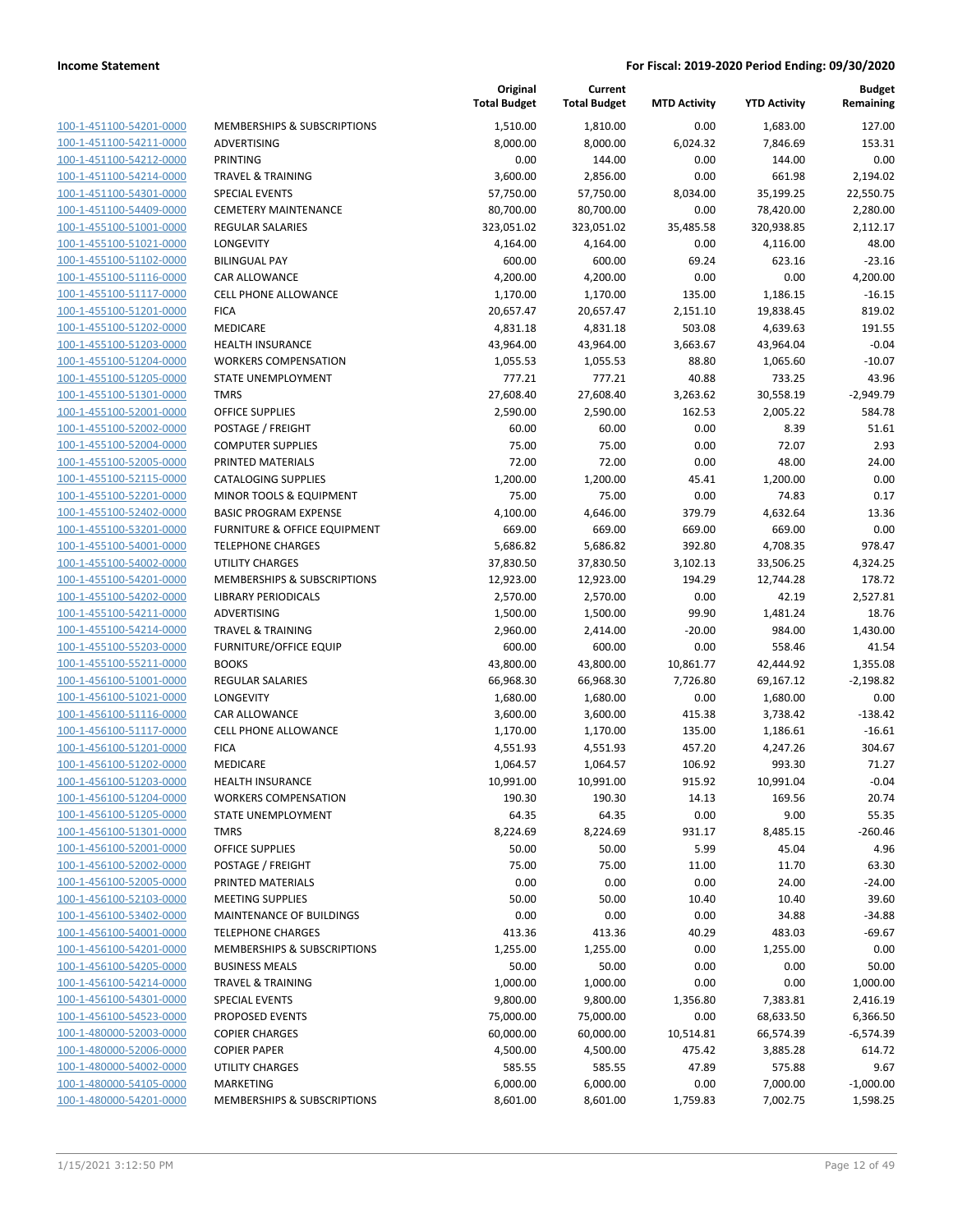|                                                               |                                                                       | Original<br><b>Total Budget</b> | Current<br><b>Total Budget</b> | <b>MTD Activity</b> | <b>YTD Activity</b> | <b>Budget</b><br>Remaining |
|---------------------------------------------------------------|-----------------------------------------------------------------------|---------------------------------|--------------------------------|---------------------|---------------------|----------------------------|
| 100-1-480000-54904-0000                                       | POSTAGE METER RENTAL                                                  | 0.00                            | 0.00                           | $-177.85$           | $-2,134.20$         | 2,134.20                   |
| 100-1-480000-56309-0000                                       | PAYOUT ARRANGEMENT LOCAL SALES TAX                                    | 187,096.00                      | 187,096.00                     | 37,832.00           | 184,247.03          | 2,848.97                   |
| 100-1-480000-56309-0001                                       | PAYOUT ARRANGEMENT - 380 AGREEMENT                                    | 126,000.00                      | 126,000.00                     | 0.00                | 88,253.00           | 37,747.00                  |
| 100-1-480000-57005-0000                                       | <b>ACCRUED VAC &amp; SICK PAY</b>                                     | 160,000.00                      | 160,000.00                     | 18,330.08           | 254,997.50          | $-94,997.50$               |
| 100-1-480000-57007-0000                                       | <b>COMMUNITY SERVICES</b>                                             | 25,000.00                       | 25,000.00                      | 0.00                | 3,500.00            | 21,500.00                  |
| 100-1-480000-57008-0000                                       | <b>BANK CHARGES</b>                                                   | 12,000.00                       | 12,000.00                      | 1,196.18            | 10,298.09           | 1,701.91                   |
| 100-1-480000-57015-0000                                       | <b>CONTINGENCY EXPENSE</b>                                            | 90,000.00                       | 90,000.00                      | 0.00                | 0.00                | 90,000.00                  |
| 100-1-491000-58040-0000                                       | <b>XFR - GENERAL CIP</b>                                              | 2,139,686.00                    | 2,139,686.00                   | 178,307.17          | 2,139,686.04        | $-0.04$                    |
| 100-1-491000-58204-0000                                       | XFR - VEHICLE/EQUIP RPLCMNT                                           | 460,000.00                      | 460,000.00                     | 38,333.33           | 459,999.96          | 0.04                       |
| 100-1-495000-58702-0000                                       | CA - GEN GOV TO CENTRAL SERVICE FUND                                  | 2,967.00                        | 2,967.00                       | 247.25              | 2,967.00            | 0.00                       |
| 100-1-495000-58703-0000                                       | CA - PUBLIC WORKS TO CENTRAL SERVICE FU                               | 88,468.00                       | 88,468.00                      | 7,372.33            | 88,467.96           | 0.04                       |
| 100-1-495000-58704-0000                                       | CA - PUBLIC SAFETY TO CENTRAL SERVICE FU                              | 245,537.00                      | 245,537.00                     | 20,461.43           | 245,537.11          | $-0.11$                    |
| 100-1-495000-58705-0000                                       | CA - COM DEV TO CENTRAL SERVICE FUND                                  | 55,699.00                       | 55,699.00                      | 4,641.58            | 55,698.99           | 0.01                       |
| 100-1-495000-58706-0000                                       | CA - PARKS & REC TO CENTRAL SERVICE FUND                              | 200,188.00                      | 200,188.00                     | 16,682.33           | 200,187.96          | 0.04                       |
| 100-1-495000-58712-0000                                       | CA - GEN GOV TO INSURANCE FUND                                        | 1,939.00                        | 1,939.00                       | 161.58              | 1,938.96            | 0.04                       |
| 100-1-495000-58713-0000                                       | CA - PUBLIC WORKS TO INSURANCE FUND                                   | 29,986.00                       | 29,986.00                      | 2,498.83            | 29,985.96           | 0.04                       |
| 100-1-495000-58714-0000                                       | CA - PUBLIC SAFETY TO INSURANCE FUND                                  | 109,404.00                      | 109,404.00                     | 9,117.01            | 109,404.07          | $-0.07$                    |
| 100-1-495000-58715-0000                                       | CA - COM DEV TO INSURANCE FUND                                        | 15,776.00                       | 15,776.00                      | 1,314.67            | 15,776.08           | $-0.08$                    |
| 100-1-495000-58716-0000                                       | CA - PARKS & REC TO INSURANCE FUND                                    | 42,364.00                       | 42,364.00                      | 3,530.33            | 42,363.97           | 0.03                       |
| 100-1-495000-58722-0000                                       | CA - GEN GOVERNMENT TO MIS FUND                                       | 16,011.00                       | 16,011.00                      | 1,334.25            | 16,011.00           | 0.00                       |
| 100-1-495000-58723-0000                                       | CA - PUBLIC WORKS TO MIS FUND                                         | 11,166.00                       | 11,166.00                      | 930.50              | 11,165.93           | 0.07                       |
| 100-1-495000-58724-0000                                       | CA - PUBLIC SAFETY TO MIS FUND                                        | 95,412.00                       | 95,412.00                      | 7,950.99            | 95,411.96           | 0.04                       |
| 100-1-495000-58725-0000                                       | CA - COM DEV TO MIS FUND                                              | 47,411.00                       | 47,411.00                      | 3,950.92            | 47,411.04           | $-0.04$                    |
| 100-1-495000-58726-0000                                       | CA - PARKS & REC TO MIS FUND                                          | 70,640.00                       | 70,640.00                      | 5,886.67            | 70,640.04           | $-0.04$                    |
|                                                               | <b>Expense Total:</b>                                                 | 26,072,457.79                   | 26,076,217.79                  | 2,758,898.63        | 26,231,306.33       | $-155,088.54$              |
|                                                               | Fund: 100 - GENERAL FUND Surplus (Deficit):                           | $-670,510.62$                   | -674,270.62                    | -427,255.93         | 83,979.54           |                            |
| Fund: 101 - MUNICIPAL COURT BUILDING SECURITY FEES<br>Revenue |                                                                       |                                 |                                |                     |                     |                            |
| 101-1-318001-44101-0000                                       | MUNICIPAL COURT COST/FEES                                             | 0.00                            | 0.00                           | 81.29               | 2,048.15            | $-2,048.15$                |
| 101-1-318001-44101-0001                                       | LOCAL MUNICIPAL COURT COST/FEES                                       | 0.00                            | 0.00                           | 520.85              | 3,327.54            | $-3,327.54$                |
| 101-1-319001-45401-0000                                       | <b>INTEREST REVENUES</b>                                              | 0.00                            | 0.00                           | 77.02               | 751.40              | $-751.40$                  |
|                                                               | <b>Revenue Total:</b>                                                 | 0.00                            | 0.00                           | 679.16              | 6,127.09            | $-6,127.09$                |
| <b>Expense</b>                                                |                                                                       |                                 |                                |                     |                     |                            |
| 101-1-412100-54214-0000                                       | <b>TRAVEL &amp; TRAINING</b>                                          | 0.00                            | 0.00                           | 0.00                | $-15.00$            | 15.00                      |
| 101-1-480000-57008-0000                                       | <b>BANK CHARGES</b>                                                   | 0.00                            | 0.00                           | 3.10                | 25.59               | $-25.59$                   |
|                                                               | <b>Expense Total:</b>                                                 | 0.00                            | 0.00                           | 3.10                | 10.59               | $-10.59$                   |
|                                                               | Fund: 101 - MUNICIPAL COURT BUILDING SECURITY FEES Surplus (Deficit): | 0.00                            | 0.00                           | 676.06              | 6,116.50            |                            |
| Fund: 102 - MUNICIPAL COURT TECH FUND                         |                                                                       |                                 |                                |                     |                     |                            |
| Revenue<br>102-1-318001-44101-0000                            | MUNICIPAL COURT COST/FEES                                             | 0.00                            | 0.00                           | 158.06              | 2,775.63            | $-2,775.63$                |
| 102-1-318001-44101-0001                                       | LOCAL MUNICIPAL COURT COST/FEES                                       | 0.00                            | 0.00                           | 375.57              | 2,800.76            | $-2,800.76$                |
| 102-1-319001-45401-0000                                       | <b>INTEREST REVENUES</b>                                              | 0.00                            | 0.00                           | 53.34               | 515.34              | $-515.34$                  |
|                                                               | <b>Revenue Total:</b>                                                 | 0.00                            | 0.00                           | 586.97              | 6,091.73            | $-6,091.73$                |
|                                                               |                                                                       |                                 |                                |                     |                     |                            |
| <b>Expense</b><br>102-1-480000-57008-0000                     | <b>BANK CHARGES</b>                                                   | 0.00                            | 0.00                           | 2.15                | 17.59               | $-17.59$                   |
|                                                               | <b>Expense Total:</b>                                                 | 0.00                            | 0.00                           | 2.15                | 17.59               | $-17.59$                   |
|                                                               | Fund: 102 - MUNICIPAL COURT TECH FUND Surplus (Deficit):              | 0.00                            | 0.00                           | 584.82              | 6,074.14            |                            |
| Fund: 103 - MUNICIPAL COURT CHILD SAFETY FUND                 |                                                                       |                                 |                                |                     |                     |                            |
| Revenue                                                       |                                                                       |                                 |                                |                     |                     |                            |
| 103-1-318001-44101-0000                                       | MUNICIPAL COURT COST/FEES                                             | 100.00                          | 100.00                         | 75.00               | 231.95              | $-131.95$                  |
| 103-1-318001-44110-0000                                       | OPTIONAL COUNTY FEE - CHILD SAFETY                                    | 27,000.00                       | 27,000.00                      | 0.00                | 9,630.17            | 17,369.83                  |
| 103-1-319001-45401-0000                                       | <b>INTEREST REVENUES</b>                                              | 150.00                          | 150.00                         | 12.20               | 989.00              | $-839.00$                  |
|                                                               | <b>Revenue Total:</b>                                                 | 27,250.00                       | 27,250.00                      | 87.20               | 10,851.12           | 16,398.88                  |
| <b>Expense</b>                                                |                                                                       |                                 |                                |                     |                     |                            |
| 103-1-480000-57007-0000                                       | <b>COMMUNITY SERVICES</b>                                             | 25,000.00                       | 25,000.00                      | 10,276.02           | 34,021.89           | $-9,021.89$                |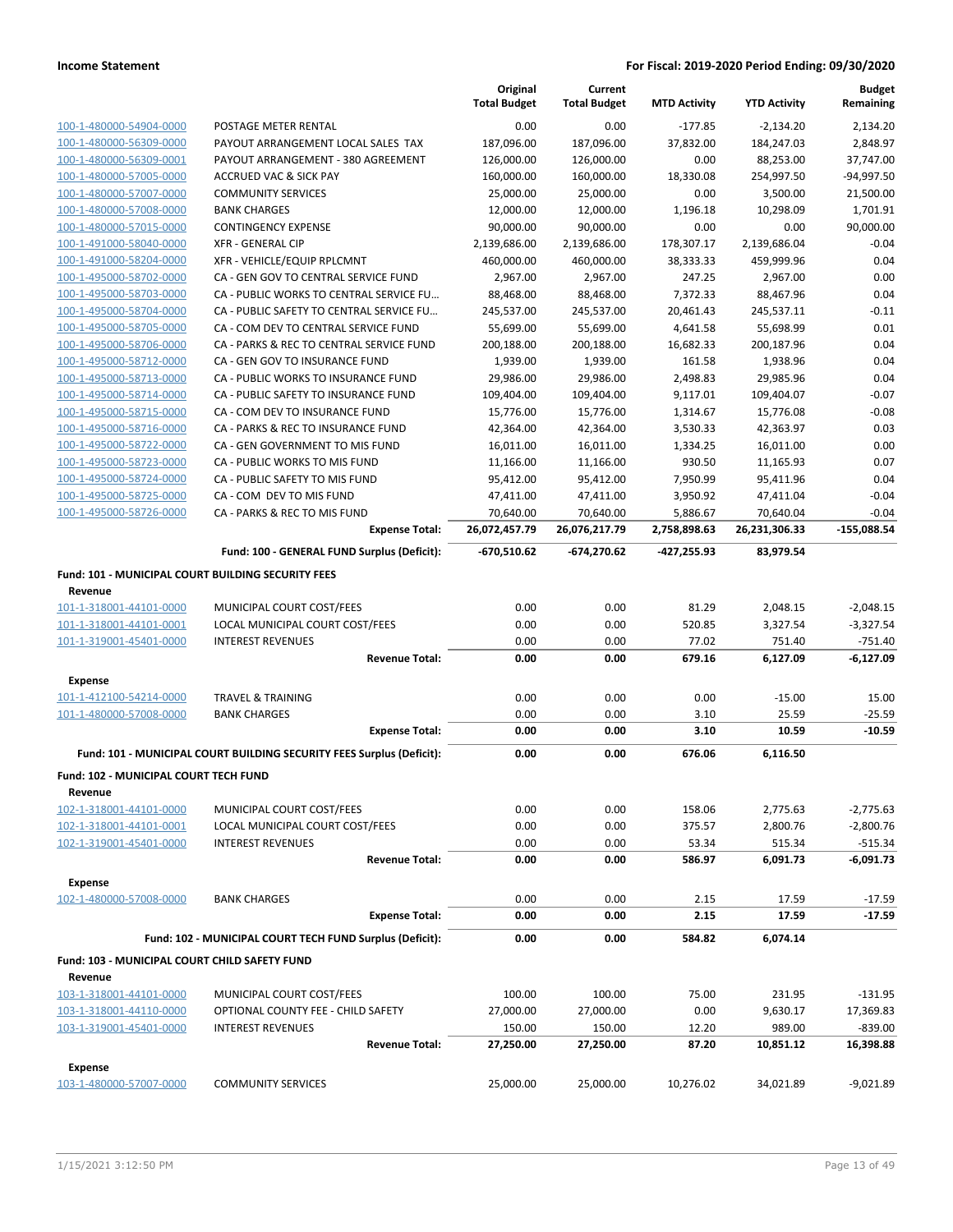|                                                      |                                                                  | Original            | Current             |                     |                     | <b>Budget</b>           |
|------------------------------------------------------|------------------------------------------------------------------|---------------------|---------------------|---------------------|---------------------|-------------------------|
|                                                      |                                                                  | <b>Total Budget</b> | <b>Total Budget</b> | <b>MTD Activity</b> | <b>YTD Activity</b> | Remaining               |
| 103-1-480000-57008-0000                              | <b>BANK CHARGES</b><br><b>Expense Total:</b>                     | 0.00<br>25,000.00   | 0.00<br>25,000.00   | 0.34<br>10,276.36   | 48.57<br>34,070.46  | $-48.57$<br>$-9,070.46$ |
|                                                      | Fund: 103 - MUNICIPAL COURT CHILD SAFETY FUND Surplus (Deficit): | 2,250.00            | 2,250.00            | $-10,189.16$        | -23,219.34          |                         |
|                                                      |                                                                  |                     |                     |                     |                     |                         |
| Fund: 110 - EXCHANGE BUILDING FUND<br><b>Expense</b> |                                                                  |                     |                     |                     |                     |                         |
| 110-1-463100-54001-0000                              | <b>TELEPHONE CHARGES</b>                                         | 30.37               | 30.37               | 0.00                | 0.00                | 30.37                   |
|                                                      | <b>Expense Total:</b>                                            | 30.37               | 30.37               | 0.00                | 0.00                | 30.37                   |
|                                                      | Fund: 110 - EXCHANGE BUILDING FUND Total:                        | 30.37               | 30.37               | 0.00                | 0.00                |                         |
| <b>Fund: 111 - RECREATION ACTIVITIES FUND</b>        |                                                                  |                     |                     |                     |                     |                         |
| Revenue                                              |                                                                  |                     |                     |                     |                     |                         |
| 111-1-319001-45401-0000                              | <b>INTEREST REVENUES</b>                                         | 40.00               | 40.00               | 0.00                | 0.00                | 40.00                   |
| 111-1-319010-45306-0000                              | PARK CONCESSIONS                                                 | 22,450.00           | 22,450.00           | 429.06              | 7,421.91            | 15,028.09               |
| 111-1-319011-44507-0000                              | <b>ADULT RECREATION FEES</b>                                     | 24,400.00           | 24,400.00           | 1,525.22            | 9,421.21            | 14,978.79               |
| 111-1-319011-44508-0000                              | YOUTH RECREATION FEES                                            | 93,450.00           | 93,450.00           | 3,564.00            | 34,849.10           | 58,600.90               |
| 111-1-319011-44511-0000                              | <b>REECY DAVIS MEMBERSHIPS</b>                                   | 42,450.00           | 42,450.00           | 826.28              | 4,680.90            | 37,769.10               |
| 111-1-319012-44509-0000                              | SPECIAL EVENT FUNDING                                            | 45,703.00           | 45,703.00           | 50.00               | 4,120.00            | 41,583.00               |
| 111-1-319012-45504-0000                              | RECREATION FACILTY RENTAL                                        | 39,942.50           | 39,942.50           | 1,118.61            | 1,789.46            | 38,153.04               |
|                                                      | <b>Revenue Total:</b>                                            | 268,435.50          | 268,435.50          | 7,513.17            | 62,282.58           | 206,152.92              |
| <b>Expense</b>                                       |                                                                  |                     |                     |                     |                     |                         |
| 111-1-451200-51001-0000                              | REGULAR SALARIES / PART TIME TEMPORARY                           | 69,864.00           | 69,864.00           | 4,256.00            | 34,634.00           | 35,230.00               |
| 111-1-451200-51115-0000                              | <b>CLOTHING ALLOWANCE</b>                                        | 0.00                | 0.00                | 0.00                | 4.62                | $-4.62$                 |
| 111-1-451200-51201-0000                              | <b>FICA</b>                                                      | 4,331.57            | 4,331.57            | 263.87              | 2,188.84            | 2,142.73                |
| 111-1-451200-51202-0000                              | <b>MEDICARE</b>                                                  | 1,013.03            | 1,013.03            | 61.71               | 511.89              | 501.14                  |
| 111-1-451200-51204-0000                              | <b>WORKERS COMPENSATION</b>                                      | 534.43              | 534.43              | 44.99               | 539.88              | $-5.45$                 |
| 111-1-451200-51205-0000                              | STATE UNEMPLOYMENT                                               | 319.18              | 319.18              | 68.10               | 445.12              | $-125.94$               |
| 111-1-451200-51301-0000                              | <b>TMRS</b>                                                      | 5,890.72            | 5,890.72            | 0.00                | 0.00                | 5,890.72                |
| 111-1-451200-52001-0000                              | <b>OFFICE SUPPLIES</b>                                           | 500.00              | 500.00              | 0.00                | 396.92              | 103.08                  |
| 111-1-451200-52101-0000                              | <b>JANITORIAL SUPPLIES</b>                                       | 750.00              | 750.00              | 0.00                | 0.00                | 750.00                  |
| 111-1-451200-52401-0000                              | YOUTH SPORT SUPPLIES                                             | 53,700.00           | 53,700.00           | 25.00               | 39,340.51           | 14,359.49               |
| 111-1-451200-52403-0000                              | <b>RESALE ITEMS</b>                                              | 22,812.00           | 22,812.00           | 707.22              | 5,135.10            | 17,676.90               |
| 111-1-451200-52412-0000                              | <b>ADULT SPORT SUPPLIES</b>                                      | 11,450.00           | 11,450.00           | 3,904.50            | 7,069.90            | 4,380.10                |
| 111-1-451200-54301-0000                              | <b>SPECIAL EVENTS</b>                                            | 37,250.00           | 34,723.12           | 0.00                | 23,022.84           | 11,700.28               |
| 111-1-451200-54303-0000                              | ADULT OFFICIALS / INSTRUCTORS                                    | 13,466.00           | 13,466.00           | 2,086.29            | 12,686.29           | 779.71                  |
| 111-1-451200-54305-0000                              | YOUTH OFFICALS/INSTRUCTORS                                       | 26,166.00           | 26,166.00           | 0.00                | 12,229.00           | 13,937.00               |
| 111-1-480000-52003-0000                              | <b>COPIER CHARGES</b>                                            | 2,050.00            | 3,700.00            | 411.31              | 2,777.57            | 922.43                  |
| 111-1-480000-57005-0000                              | <b>ACCRUED VACATION SICK</b>                                     | 0.00                | 0.00                | 0.00                | 666.00              | $-666.00$               |
| 111-1-480000-57008-0000                              | <b>BANK CHARGES</b>                                              | 2,200.00            | 3,076.88            | 254.05              | 2,892.49            | 184.39                  |
| 111-1-495000-58501-0000<br>111-1-495000-58701-0000   | CA - GENERAL FUND                                                | 9,613.00            | 9,613.00            | 801.08              | 9,612.96            | 0.04                    |
| 111-1-495000-58710-0000                              | CA - CENTRAL SERVICE FUND<br>CA - INSURANCE FUND                 | 562.00<br>124.00    | 562.00<br>124.00    | 46.83<br>10.33      | 561.96<br>123.96    | 0.04<br>0.04            |
| 111-1-495000-58720-0000                              | CA - MIS FUN                                                     | 501.00              | 501.00              | 41.75               | 501.00              | 0.00                    |
|                                                      | <b>Expense Total:</b>                                            | 263,096.93          | 263,096.93          | 12,983.03           | 155,340.85          | 107,756.08              |
|                                                      |                                                                  |                     |                     |                     |                     |                         |
|                                                      | Fund: 111 - RECREATION ACTIVITIES FUND Surplus (Deficit):        | 5,338.57            | 5,338.57            | $-5,469.86$         | -93,058.27          |                         |
| Fund: 112 - GUN RANGE FUND                           |                                                                  |                     |                     |                     |                     |                         |
| Revenue<br>112-1-319001-45401-0000                   | <b>INTEREST REVENUES</b>                                         | 0.00                | 0.00                | 1.12                | 12.97               | $-12.97$                |
| 112-1-319001-45601-0000                              | MISCELLANEOUS REVENUES                                           | 1,500.00            | 1,500.00            | 0.00                | 1,270.00            | 230.00                  |
|                                                      | <b>Revenue Total:</b>                                            | 1,500.00            | 1,500.00            | 1.12                | 1,282.97            | 217.03                  |
|                                                      |                                                                  |                     |                     |                     |                     |                         |
| <b>Expense</b>                                       |                                                                  |                     |                     |                     |                     |                         |
| 112-1-421700-54501-0000                              | SPECIAL SERVICES                                                 | 1,000.00            | 1,000.00            | 216.50              | 1,082.50            | $-82.50$                |
| 112-1-480000-57008-0000                              | <b>BANK CHARGES</b>                                              | 0.00                | 0.00                | 0.06                | 0.47                | $-0.47$                 |
|                                                      | <b>Expense Total:</b>                                            | 1,000.00            | 1,000.00            | 216.56              | 1,082.97            | $-82.97$                |
|                                                      | Fund: 112 - GUN RANGE FUND Surplus (Deficit):                    | 500.00              | 500.00              | $-215.44$           | 200.00              |                         |
| Fund: 113 - HOTEL / MOTEL OCCUPANCY TAX FUND         |                                                                  |                     |                     |                     |                     |                         |
| Revenue                                              |                                                                  |                     |                     |                     |                     |                         |
| 113-1-313005-41402-0000                              | HOTEL/MOTEL OCCUPANCY TAX                                        | 573,097.00          | 573,097.00          | 60,025.46           | 501,314.94          | 71,782.06               |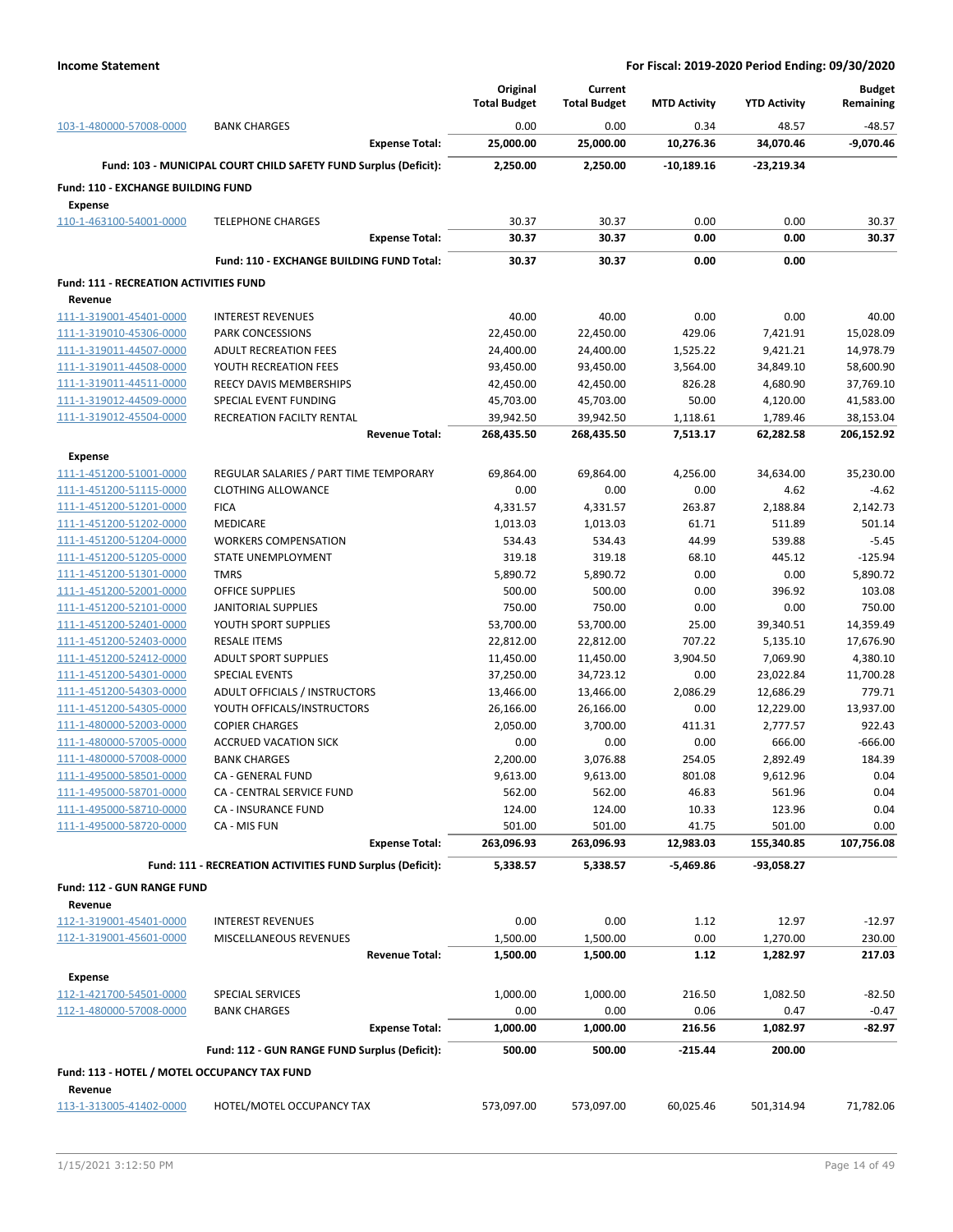|                                                    |                                                                 |                       | Original<br><b>Total Budget</b> | Current<br><b>Total Budget</b> | <b>MTD Activity</b> | <b>YTD Activity</b> | <b>Budget</b><br>Remaining |
|----------------------------------------------------|-----------------------------------------------------------------|-----------------------|---------------------------------|--------------------------------|---------------------|---------------------|----------------------------|
| 113-1-319001-45401-0000                            | <b>INTEREST REVENUES</b>                                        |                       | 5,000.00                        | 5,000.00                       | 466.27              | 4,914.00            | 86.00                      |
|                                                    |                                                                 | <b>Revenue Total:</b> | 578,097.00                      | 578,097.00                     | 60,491.73           | 506,228.94          | 71,868.06                  |
| <b>Expense</b>                                     |                                                                 |                       |                                 |                                |                     |                     |                            |
| 113-1-457100-54205-0000                            | <b>BUSINESS MEALS</b>                                           |                       | 500.00                          | 500.00                         | 0.00                | 50.00               | 450.00                     |
| 113-1-458100-51001-0000                            | <b>REGULAR</b>                                                  |                       | 42,074.39                       | 42,074.39                      | 3,054.85            | 32,494.98           | 9,579.41                   |
| 113-1-458100-51020-0000                            | <b>OVERTIME</b>                                                 |                       | 22.50                           | 22.50                          | 0.00                | 384.61              | $-362.11$                  |
| 113-1-458100-51021-0000                            | LONGEVITY                                                       |                       | 360.00                          | 360.00                         | 0.00                | 246.00              | 114.00                     |
| 113-1-458100-51116-0000                            | <b>CAR ALLOWANCE</b>                                            |                       | 1,200.00                        | 1,200.00                       | 138.45              | 1,199.90            | 0.10                       |
| 113-1-458100-51117-0000                            | <b>CELL PHONE ALLOWANCE</b>                                     |                       | 585.00                          | 585.00                         | 67.50               | 593.07              | $-8.07$                    |
| 113-1-458100-51201-0000                            | <b>FICA</b>                                                     |                       | 2,743.00                        | 2,743.00                       | 193.59              | 2,090.58            | 652.42                     |
| 113-1-458100-51202-0000                            | <b>MEDICARE</b>                                                 |                       | 641.51                          | 641.51                         | 45.27               | 488.90              | 152.61                     |
| 113-1-458100-51203-0000                            | <b>HEALTH INSURANCE</b>                                         |                       | 10,991.00                       | 10,991.00                      | 915.92              | 10,991.04           | $-0.04$                    |
| 113-1-458100-51204-0000                            | <b>WORKERS COMPENSATION</b>                                     |                       | 699.03                          | 699.03                         | 58.85               | 706.20              | $-7.17$                    |
| 113-1-458100-51205-0000                            | UNEMPLOYMENT                                                    |                       | 64.35                           | 64.35                          | 0.00                | 5.70                | 58.65                      |
| 113-1-458100-51301-0000                            | <b>TMRS</b>                                                     |                       | 4,956.20                        | 4,956.20                       | 351.27              | 3,771.80            | 1,184.40                   |
| 113-1-458100-52001-0000                            | <b>OFFICE SUPPLIES</b>                                          |                       | 400.00                          | 400.00                         | 132.50              | 575.61              | $-175.61$                  |
| 113-1-458100-52002-0000                            | POSTAGE / FREIGHT                                               |                       | 1,000.00                        | 1,000.00                       | 95.45               | 490.76              | 509.24                     |
| 113-1-458100-54101-0000                            | PROFESSIONAL SERVICES                                           |                       | 20,000.00                       | 20,000.00                      | 6,750.00            | 14,050.00           | 5,950.00                   |
| 113-1-458100-54105-0000<br>113-1-458100-54201-0000 | MARKETING<br>MEMBERSHIPS & SUBSCRIPTIONS                        |                       | 10,000.00<br>1,500.00           | 10,000.00                      | 20.98<br>0.00       | 3,951.23<br>765.00  | 6,048.77<br>735.00         |
| 113-1-458100-54211-0000                            | ADVERTISING                                                     |                       | 55,000.00                       | 1,500.00<br>55,000.00          | 9,324.00            | 47,873.16           | 7,126.84                   |
| 113-1-458100-54212-0000                            | <b>PRINTING</b>                                                 |                       | 5,000.00                        | 5,000.00                       | 0.00                | 0.00                | 5,000.00                   |
| 113-1-458100-54214-0000                            | TRAVEL/TRAINING EXPENSE                                         |                       | 2,500.00                        | 2,500.00                       | 100.00              | 700.00              | 1,800.00                   |
| 113-1-458100-54301-0000                            | <b>SPECIAL EVENTS</b>                                           |                       | 15,000.00                       | 15,000.00                      | 0.00                | 10,303.75           | 4,696.25                   |
| 113-1-458100-55203-0000                            | <b>FURNITURE/OFFICE EQUIP</b>                                   |                       | 600.00                          | 600.00                         | 0.00                | 0.00                | 600.00                     |
| 113-1-480000-57008-0000                            | <b>BANK CHARGES</b>                                             |                       | 0.00                            | 0.00                           | 18.78               | 163.67              | $-163.67$                  |
| 113-1-491000-58001-0000                            | <b>XFR - GENERAL FUND</b>                                       |                       | 145,000.00                      | 145,000.00                     | 12,083.33           | 144,999.96          | 0.04                       |
| 113-1-491000-58014-0000                            | <b>XFR - VENUE MGMT FUND</b>                                    |                       | 160,000.00                      | 160,000.00                     | 13,333.33           | 159,999.96          | 0.04                       |
| 113-1-491000-58040-0000                            | <b>XFR - GENERAL CIP FUND</b>                                   |                       | 47,747.00                       | 47,747.00                      | 3,978.92            | 47,747.04           | $-0.04$                    |
| 113-1-491000-58101-0000                            | <b>XFR - UTILITY FUND</b>                                       |                       | 45,000.00                       | 45,000.00                      | 3,750.00            | 45,000.00           | 0.00                       |
|                                                    |                                                                 | <b>Expense Total:</b> | 573,583.98                      | 573,583.98                     | 54,412.99           | 529,642.92          | 43,941.06                  |
|                                                    | Fund: 113 - HOTEL / MOTEL OCCUPANCY TAX FUND Surplus (Deficit): |                       | 4,513.02                        | 4,513.02                       | 6,078.74            | -23,413.98          |                            |
| Fund: 114 - VENUE MANAGEMENT FUND                  |                                                                 |                       |                                 |                                |                     |                     |                            |
| Revenue                                            |                                                                 |                       |                                 |                                |                     |                     |                            |
| 114-1-319010-45306-0000                            | CONCESSIONS                                                     |                       | 1,008.00                        | 1,008.00                       | 0.00                | 178.55              | 829.45                     |
| 114-1-319030-45506-0000                            | <b>AUDITORIUM RENTALS</b>                                       |                       | 32,035.00                       | 32,035.00                      | 0.00                | 21,099.00           | 10,936.00                  |
| 114-1-319031-45505-0000                            | <b>CIVIC CENTER RENTALS</b>                                     |                       | 48,696.00                       | 48,696.00                      | 1,807.00            | 20,697.00           | 27,999.00                  |
| 114-1-319032-44509-0000                            | SPECIAL EVENTS/SPONSORS                                         |                       | 4,981.00                        | 4,981.00                       | 0.00                | 0.00                | 4,981.00                   |
| 114-1-319033-45307-0000                            | <b>TICKET SALES</b>                                             |                       | 95,000.00                       | 95,000.00                      | 0.00                | 0.00                | 95,000.00                  |
| 114-1-323001-46008-0000                            | <b>XFR - TOURISM FUND</b>                                       |                       | 160,000.00                      | 160,000.00                     | 13,333.33           | 159,999.96          | 0.04                       |
|                                                    |                                                                 | <b>Revenue Total:</b> | 341,720.00                      | 341,720.00                     | 15,140.33           | 201,974.51          | 139,745.49                 |
| <b>Expense</b>                                     |                                                                 |                       |                                 |                                |                     |                     |                            |
| 114-1-457100-51001-0000                            | REGULAR SALARIES                                                |                       | 26,474.39                       | 26,474.39                      | 5,106.84            | 39,330.71           | $-12,856.32$               |
| 114-1-457100-51020-0000                            | <b>OVERTIME</b>                                                 |                       | 11,000.00                       | 11,000.00                      | 0.00                | 161.89              | 10,838.11                  |
| 114-1-457100-51021-0000                            | <b>LONGEVITY</b>                                                |                       | 318.00                          | 318.00                         | 0.00                | 159.00              | 159.00                     |
| 114-1-457100-51116-0000                            | <b>CAR ALLOWANCE</b>                                            |                       | 1,200.00                        | 1,200.00                       | 138.48              | 1,292.47            | $-92.47$                   |
| 114-1-457100-51117-0000                            | CELL PHONE ALLOWANCE                                            |                       | 585.00                          | 585.00                         | 67.50               | 593.08              | $-8.08$                    |
| 114-1-457100-51201-0000                            | <b>FICA</b>                                                     |                       | 1,771.80                        | 1,771.80                       | 332.82              | 2,597.83            | -826.03                    |
| 114-1-457100-51202-0000                            | <b>MEDICARE</b>                                                 |                       | 414.37                          | 414.37                         | 77.85               | 607.65              | $-193.28$                  |
| 114-1-457100-51203-0000                            | <b>HEALTH INSURANCE</b>                                         |                       | 5,495.50                        | 5,495.50                       | 458.00              | 5,496.00            | $-0.50$                    |
| 114-1-457100-51204-0000                            | <b>WORKERS COMPENSATION</b>                                     |                       | 658.42                          | 658.42                         | 55.37               | 664.44              | $-6.02$                    |
| 114-1-457100-51205-0000                            | STATE UNEMPLOYMENT                                              |                       | 32.18                           | 32.18                          | 0.00                | 51.78               | $-19.60$                   |
| 114-1-457100-51301-0000                            | <b>TMRS</b>                                                     |                       | 3,201.38                        | 3,201.38                       | 613.26              | 4,791.99            | $-1,590.61$                |
| 114-1-457100-52001-0000                            | <b>OFFICE SUPPLIES</b>                                          |                       | 250.00                          | 250.00                         | 0.00                | 487.47              | -237.47                    |
| 114-1-457100-52002-0000                            | POSTAGE / FREIGHT                                               |                       | 200.00                          | 200.00                         | 0.00                | 12.12               | 187.88                     |
| 114-1-457100-52201-0000                            | MINOR TOOLS & EQUIPMENT<br><b>RESALE ITEMS</b>                  |                       | 2,500.00                        | 2,500.00                       | 1,582.13<br>0.00    | 1,914.29<br>0.00    | 585.71                     |
| 114-1-457100-52403-0000<br>114-1-457100-53702-0000 | AUDTIORIUM MAINTENANCE                                          |                       | 1,500.00<br>10,000.00           | 1,500.00<br>10,000.00          | 969.53              | 3,564.44            | 1,500.00<br>6,435.56       |
|                                                    |                                                                 |                       |                                 |                                |                     |                     |                            |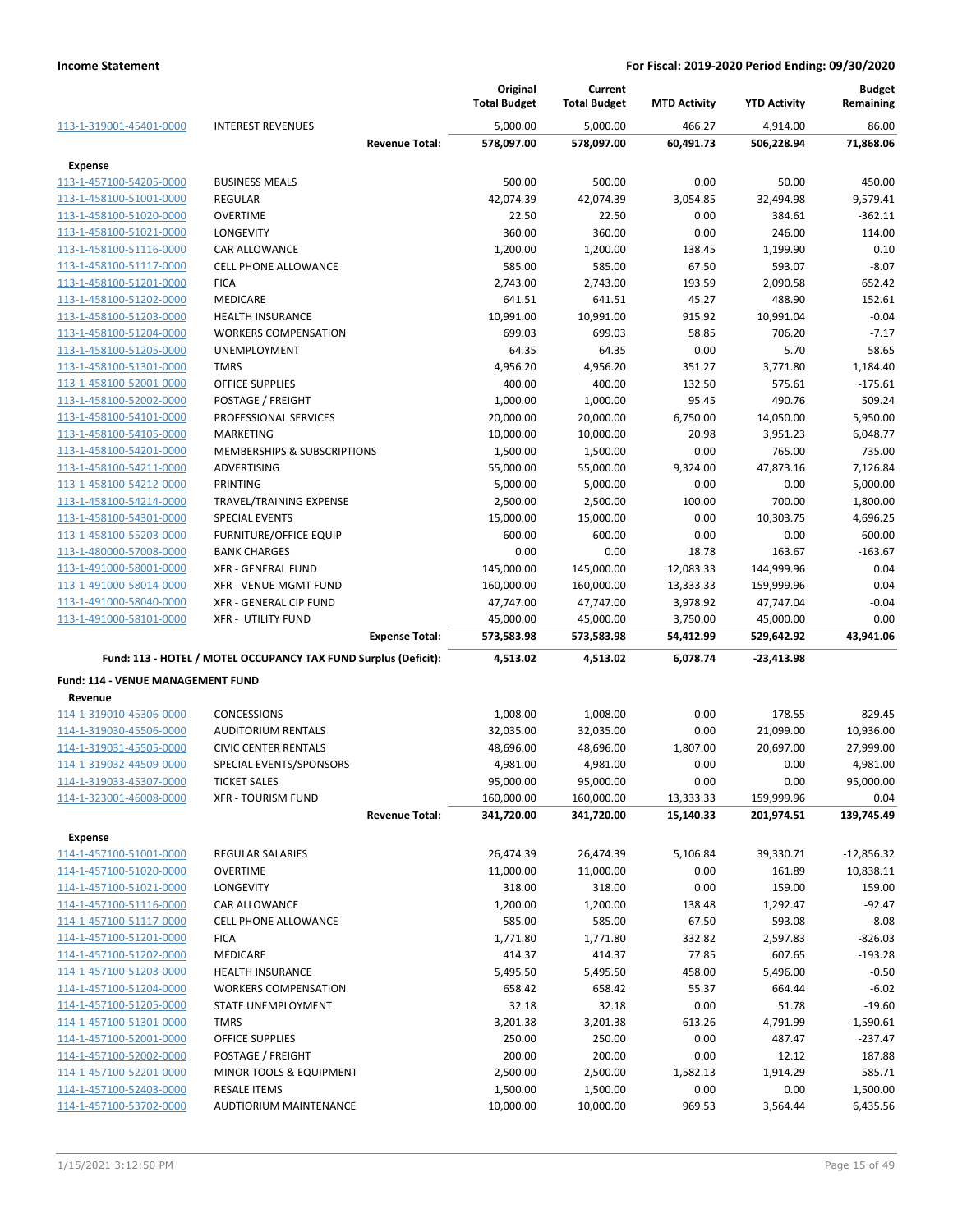|                                                    |                                                                           | Original<br><b>Total Budget</b> | Current<br><b>Total Budget</b> | <b>MTD Activity</b>    | <b>YTD Activity</b>       | <b>Budget</b><br>Remaining |
|----------------------------------------------------|---------------------------------------------------------------------------|---------------------------------|--------------------------------|------------------------|---------------------------|----------------------------|
|                                                    | <b>CIVIC CENTER</b>                                                       | 6,000.00                        | 6,000.00                       | 537.99                 | 11,536.72                 | $-5,536.72$                |
| 114-1-457100-53704-0000<br>114-1-457100-54001-0000 | <b>TELEPHONE CHARGES</b>                                                  | 450.00                          | 450.00                         | 0.00                   | 0.00                      | 450.00                     |
| 114-1-457100-54005-0000                            | <b>CIVIC CENTER UTILITY CHARGES</b>                                       | 0.00                            | 0.00                           | 3.646.70               | 25,382.21                 | $-25,382.21$               |
| 114-1-457100-54105-0000                            | <b>MARKETING</b>                                                          | 4,500.00                        | 4,500.00                       | 0.00                   | 753.87                    | 3,746.13                   |
| 114-1-457100-54201-0000                            | <b>MEMBERSHIPS &amp; SUBSCRIPTIONS</b>                                    | 2,000.00                        | 2,000.00                       | 0.00                   | 1,649.00                  | 351.00                     |
| 114-1-457100-54205-0000                            | <b>BUSINESS MEALS</b>                                                     | 250.00                          | 250.00                         | 0.00                   | 41.82                     | 208.18                     |
| 114-1-457100-54211-0000                            | ADVERTISING                                                               | 30,000.00                       | 30,000.00                      | 0.00                   | 25,671.53                 | 4,328.47                   |
| 114-1-457100-54214-0000                            | <b>TRAVEL &amp; TRAINING</b>                                              | 500.00                          | 500.00                         | 0.00                   | 0.00                      | 500.00                     |
| 114-1-457100-54301-0000                            | <b>SPECIAL EVENTS</b>                                                     | 78,500.00                       | 78,500.00                      | 6,723.00               | 58,423.45                 | 20,076.55                  |
| 114-1-480000-52003-0000                            | <b>COPIER CHARGES</b>                                                     | 0.00                            | 0.00                           | 236.50                 | 1,795.49                  | $-1,795.49$                |
| 114-1-480000-57008-0000                            | <b>BANK CHARGES</b>                                                       | 0.00                            | 0.00                           | 306.17                 | 4,241.21                  | $-4,241.21$                |
| 114-1-495000-58501-0000                            | CA - GENERAL FUND                                                         | 3,004.00                        | 3,004.00                       | 250.33                 | 3,003.96                  | 0.04                       |
| 114-1-495000-58701-0000                            | CA - CENTRAL SERVICE FUND                                                 | 258.00                          | 258.00                         | 21.50                  | 258.00                    | 0.00                       |
| 114-1-495000-58710-0000                            | <b>CA - INSURANCE FUND</b>                                                | 253.00                          | 253.00                         | 21.08                  | 252.96                    | 0.04                       |
| 114-1-495000-58720-0000                            | CA - MIS FUN                                                              | 1,385.00                        | 1,385.00                       | 115.42                 | 1,385.04                  | $-0.04$                    |
|                                                    | <b>Expense Total:</b>                                                     | 192,701.04                      | 192,701.04                     | 21,260.47              | 196,120.42                | $-3,419.38$                |
|                                                    | Fund: 114 - VENUE MANAGEMENT FUND Surplus (Deficit):                      | 149,018.96                      | 149,018.96                     | $-6,120.14$            | 5,854.09                  |                            |
|                                                    | <b>Fund: 123 - PTRAIN - POLICE REIMBURSEMENT GRANTS &amp; CONT EDUCAT</b> |                                 |                                |                        |                           |                            |
| Revenue                                            |                                                                           |                                 |                                |                        |                           |                            |
| 123-1-310001-43104-0000                            | <b>GRANTS / LEOSE</b>                                                     | 0.00                            | 0.00                           | 0.00                   | 3,681.16                  | $-3,681.16$                |
| 123-1-319001-45401-0000                            | <b>INTEREST REVENUES</b>                                                  | 0.00                            | 0.00                           | 7.93                   | 75.39                     | $-75.39$                   |
|                                                    | <b>Revenue Total:</b>                                                     | 0.00                            | 0.00                           | 7.93                   | 3,756.55                  | $-3,756.55$                |
| <b>Expense</b><br>123-1-421100-54214-0000          | <b>TRAVEL &amp; TRAINING</b>                                              | 0.00                            | 0.00                           | 0.00                   | 60.00                     | $-60.00$                   |
| 123-1-421210-54214-0000                            | <b>TRAVEL &amp; TRAINING</b>                                              | 0.00                            | 0.00                           | 0.00                   | 180.00                    | $-180.00$                  |
| 123-1-421230-54214-0000                            | <b>TRAVEL &amp; TRAINING</b>                                              | 0.00                            | 0.00                           | 0.00                   | 1,023.38                  | $-1,023.38$                |
| 123-1-421240-54214-0000                            | <b>TRAVEL &amp; TRAINING</b>                                              | 0.00                            | 0.00                           | 0.00                   | 245.00                    | $-245.00$                  |
| 123-1-480000-57008-0000                            | <b>BANK CHARGES</b>                                                       | 0.00                            | 0.00                           | 0.32                   | 2.37                      | $-2.37$                    |
|                                                    | <b>Expense Total:</b>                                                     | 0.00                            | 0.00                           | 0.32                   | 1,510.75                  | $-1,510.75$                |
|                                                    | Fund: 123 - PTRAIN - POLICE REIMBURSEMENT GRANTS & CONT EDUCAT Sur        | 0.00                            | 0.00                           | 7.61                   | 2,245.80                  |                            |
| Fund: 124 - FIRE HAZMAT GRANT                      |                                                                           |                                 |                                |                        |                           |                            |
| <b>Expense</b>                                     |                                                                           |                                 |                                |                        |                           |                            |
| 124-1-480000-57008-0000                            | <b>BANK CHARGES</b>                                                       | 0.00                            | 0.00                           | 0.04                   | 0.35                      | $-0.35$                    |
|                                                    | <b>Expense Total:</b>                                                     | 0.00                            | 0.00                           | 0.04                   | 0.35                      | $-0.35$                    |
|                                                    | Fund: 124 - FIRE HAZMAT GRANT Total:                                      | 0.00                            | 0.00                           | 0.04                   | 0.35                      |                            |
| Fund: 140 - DEBT SERVICE FUND                      |                                                                           |                                 |                                |                        |                           |                            |
| Revenue<br>140-1-311001-41101-0000                 |                                                                           |                                 |                                |                        |                           |                            |
| 140-1-311002-41102-0000                            | REAL PROPERTY TAXES                                                       | 5,148,330.00                    | 5,148,330.00                   | $-4,313.15$            | 5,174,201.10              | $-25,871.10$               |
| 140-1-319001-45401-0000                            | <b>DELINQUENT TAXES</b><br><b>INTEREST REVENUES</b>                       | 60,313.00<br>20,084.00          | 60,313.00                      | 6,070.03               | 44,942.72                 | 15,370.28<br>8,828.87      |
| 140-1-323001-46100-0000                            | <b>XFR - UTILITY FUND</b>                                                 | 1,597,520.00                    | 20,084.00<br>1,597,520.00      | 1,123.28<br>133,126.67 | 11,255.13<br>1,597,520.04 | $-0.04$                    |
|                                                    | <b>Revenue Total:</b>                                                     | 6,826,247.00                    | 6,826,247.00                   | 136,006.83             | 6,827,918.99              | -1,671.99                  |
| <b>Expense</b>                                     |                                                                           |                                 |                                |                        |                           |                            |
| 140-1-471100-56105-0000                            | 2010 CO - PRINCIPAL                                                       | 310,000.00                      | 310,000.00                     | 0.00                   | 310,000.00                | 0.00                       |
| 140-1-471100-56106-0000                            | 2013 CO PRINCIPAL                                                         | 265,000.00                      | 265,000.00                     | 0.00                   | 265,000.00                | 0.00                       |
| 140-1-471100-56306-0000                            | 2010 GO REFUND PRINCIPAL                                                  | 715,000.00                      | 715,000.00                     | 0.00                   | 715,000.00                | 0.00                       |
| 140-1-471100-56308-0000                            | 2011 GO REFUND PRINCIPAL                                                  | 1,125,000.00                    | 1,125,000.00                   | 0.00                   | 1,125,000.00              | 0.00                       |
| 140-1-471100-56310-0000                            | 2014 GO REFUND PRINCIPAL                                                  | 186,000.00                      | 186,000.00                     | 0.00                   | 209,360.00                | $-23,360.00$               |
| 140-1-471100-56311-0000                            | 2014 GENERAL OBLIGATIONS PRINCIPAL                                        | 310,000.00                      | 310,000.00                     | 0.00                   | 310,000.00                | 0.00                       |
| 140-1-471100-56312-0000                            | 2015 GENERAL OBLIGATIONS PRINCIPAL                                        | 470,000.00                      | 470,000.00                     | 0.00                   | 470,000.00                | 0.00                       |
| 140-1-471100-56313-0000                            | 2017 GO REFUND PRINCIPAL                                                  | 1,775,000.00                    | 1,775,000.00                   | 0.00                   | 1,775,000.00              | 0.00                       |
| 140-1-471200-56205-0000                            | 2010 CO - INTEREST                                                        | 167,737.50                      | 167,737.50                     | 0.00                   | 167,738.00                | $-0.50$                    |
| 140-1-471200-56206-0000                            | 2013 CO INTEREST                                                          | 17,043.50                       | 17,043.50                      | 0.00                   | 17,043.50                 | 0.00                       |
| 140-1-471200-56406-0000                            | 2010 GO REFUND INTEREST                                                   | 271,048.00                      | 271,048.00                     | 0.00                   | 263,340.13                | 7,707.87                   |
| 140-1-471200-56408-0000                            | 2011 GO REFUND INTEREST                                                   | 80,145.00                       | 80,145.00                      | 0.00                   | 80,145.00                 | 0.00                       |
| 140-1-471200-56409-0000                            | 2014 GENERAL OBLIGATIONS - INTEREST                                       | 94,622.00                       | 94,622.00                      | 0.00                   | 94,447.71                 | 174.29                     |
| 140-1-471200-56410-0000                            | 2015 GO - INTEREST                                                        | 132,136.40                      | 132,136.40                     | 0.00                   | 132,136.40                | 0.00                       |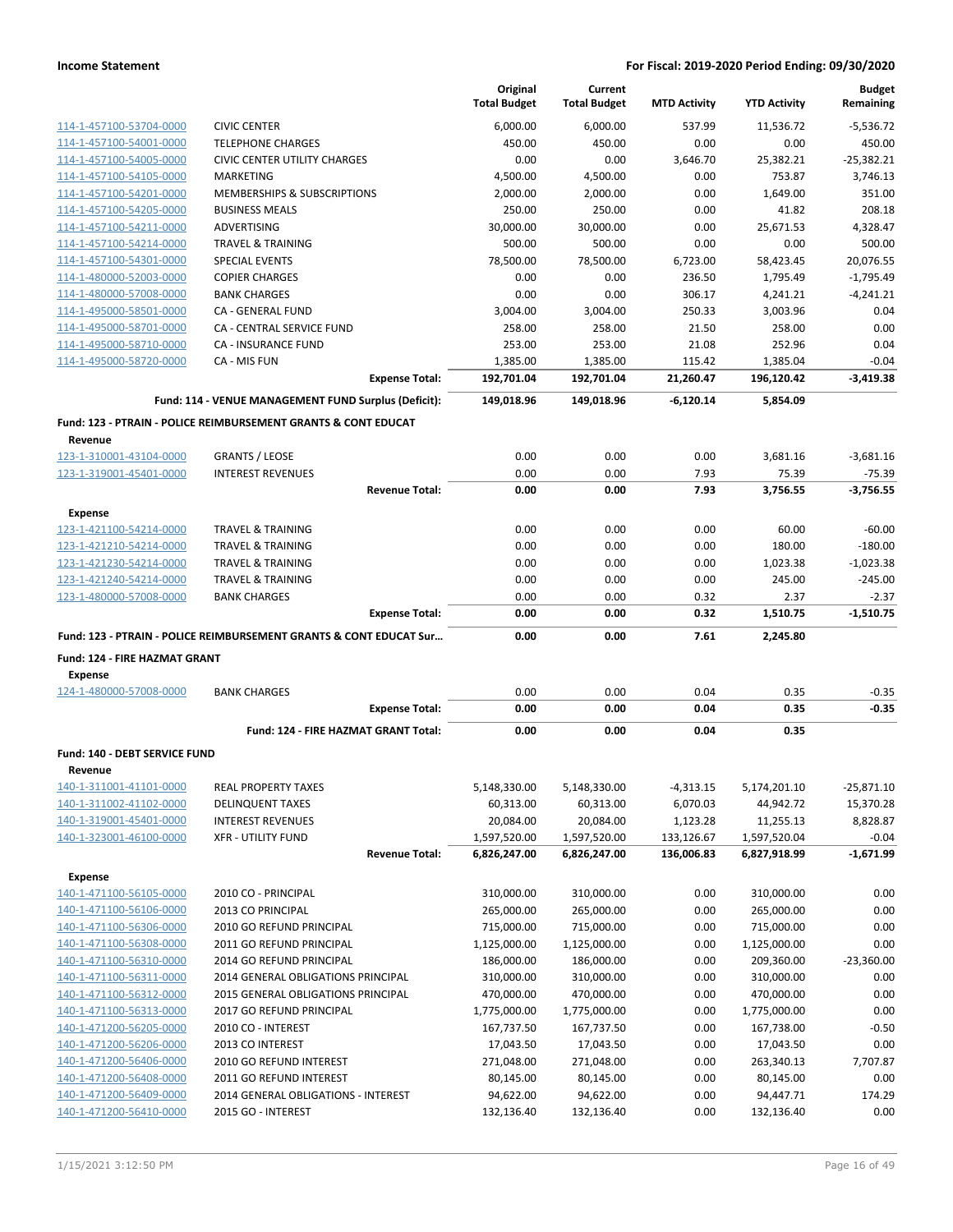|                                              |                                                                 | Original<br><b>Total Budget</b> | Current<br><b>Total Budget</b> | <b>MTD Activity</b> | <b>YTD Activity</b> | <b>Budget</b><br>Remaining |
|----------------------------------------------|-----------------------------------------------------------------|---------------------------------|--------------------------------|---------------------|---------------------|----------------------------|
| 140-1-471200-56411-0000                      | 2014 GO REFUND INTEREST                                         | 21,500.00                       | 21,500.00                      | $-496.00$           | -2,356.00           | 23,856.00                  |
| 140-1-471200-56413-0000                      | 2017 GO REFUND INTEREST                                         | 236,875.00                      | 236,875.00                     | 0.00                | 236,875.00          | 0.00                       |
| 140-1-471200-56414-0000                      | 2019 GO AND REFUNDING INTEREST                                  | 568,743.00                      | 568,743.00                     | 0.00                | 568,460.13          | 282.87                     |
| 140-1-475100-56002-0000                      | <b>AGENT FEE</b>                                                | 1,500.00                        | 1,500.00                       | 0.00                | 1,150.00            | 350.00                     |
| 140-1-475100-56003-0000                      | <b>ISSUANCE COSTS</b>                                           | 0.00                            | 0.00                           | 0.00                | $-2,652.36$         | 2,652.36                   |
| 140-1-475100-56005-0000                      | ARBITRAGE                                                       | 6,100.00                        | 6,100.00                       | 600.00              | 6,000.00            | 100.00                     |
| 140-1-480000-57008-0000                      | <b>BANK CHARGES</b>                                             | 150.00                          | 150.00                         | 24.60               | 428.67              | $-278.67$                  |
| 140-1-491000-58001-0000                      | <b>XFR - GENERAL FUND</b>                                       | 464,592.00                      | 464,592.00                     | 38,716.00           | 464,592.00          | 0.00                       |
|                                              | <b>Expense Total:</b>                                           | 7,218,192.40                    | 7,218,192.40                   | 38,844.60           | 7,206,708.18        | 11,484.22                  |
|                                              | Fund: 140 - DEBT SERVICE FUND Surplus (Deficit):                | -391,945.40                     | -391,945.40                    | 97,162.23           | -378,789.19         |                            |
| Fund: 160 - GENERAL CAPITAL IMPROVEMENT FUND |                                                                 |                                 |                                |                     |                     |                            |
| Revenue                                      |                                                                 |                                 |                                |                     |                     |                            |
| 160-1-310002-45611-0000                      | <b>DONATIONS FOR PROJECTS</b>                                   | 0.00                            | 0.00                           | 6,360.00            | 16,360.00           | $-16,360.00$               |
| 160-1-314004-41808-0000                      | FRANCHISE FEES/CABLE-SICFA                                      | 52,350.00                       | 52,350.00                      | 0.00                | 15,609.26           | 36,740.74                  |
| 160-1-319001-45401-0000                      | <b>INTEREST REVENUES</b>                                        | 30,368.00                       | 30,368.00                      | 105,299.70          | 202,285.47          | $-171,917.47$              |
| 160-1-319001-47201-0000                      | <b>GO BOND PROCEEDS</b>                                         | 15,000,000.00                   | 15,000,000.00                  | 0.00                | 14,934,637.56       | 65,362.44                  |
| 160-1-323001-46001-0000                      | XFR - GENERAL FUND                                              | 2,139,686.00                    | 2,139,686.00                   | 178,307.17          | 2,139,686.04        | $-0.04$                    |
| 160-1-323001-46008-0000                      | <b>XFR - TOURISM FUND</b>                                       | 47,747.00                       | 47,747.00                      | 3,978.92            | 47,747.04           | $-0.04$                    |
|                                              | <b>Revenue Total:</b>                                           | 17,270,151.00                   | 17,270,151.00                  | 293,945.79          | 17,356,325.37       | $-86, 174.37$              |
| <b>Expense</b>                               |                                                                 |                                 |                                |                     |                     |                            |
| 160-1-000000-55098-0000                      | <b>GBOD INDUSTRIAL PROJECT - TRACKING ONLY</b>                  | 0.00                            | 0.00                           | $-512,500.00$       | -423,840.00         | 423,840.00                 |
| 160-1-421210-55201-0000                      | <b>EQUIPMENT PURCHASES</b>                                      | 0.00                            | 0.00                           | 0.00                | 354.00              | $-354.00$                  |
| 160-1-421240-55207-0000                      | RADIO COMMUNICATION EQUIP                                       | 0.00                            | 0.00                           | 0.00                | 5,087.26            | $-5,087.26$                |
| 160-1-431200-53304-0000                      | STREET IMPROV PROGRAM                                           | 2,000,000.00                    | 2,000,000.00                   | 197,676.80          | 1,028,304.47        | 971,695.53                 |
| 160-1-431600-55102-0000                      | <b>STREETS</b>                                                  | 15,000,000.00                   | 15,000,000.00                  | 773,682.91          | 1,517,353.78        | 13,482,646.22              |
| 160-1-451100-55201-0000                      | <b>EQUIPMENT PURCHASES</b>                                      | 9,589.00                        | 9,589.00                       | 0.00                | 9,588.99            | 0.01                       |
| 160-1-455100-55003-0000                      | <b>BUILDING IMPROVEMENTS</b>                                    | 10,737.00                       | 10,737.00                      | 0.00                | 10,737.00           | 0.00                       |
| 160-1-456100-55204-0000                      | <b>OLD TOWN GREENVILLE</b>                                      | 7,500.00                        | 7,500.00                       | 0.00                | 727.00              | 6,773.00                   |
| 160-1-457100-55203-0000                      | <b>FURNITURE/OFFICE EQUIP</b>                                   | 0.00                            | 0.00                           | 0.00                | 10,000.00           | $-10,000.00$               |
| 160-1-458100-55002-0000                      | <b>EQUIPMENT PURCHASES</b>                                      | 12,747.00                       | 12,747.00                      | 0.00                | 5,090.00            | 7,657.00                   |
| 160-1-480000-54101-0000                      | PROFESSIONAL SERVICES                                           | 0.00                            | 33,232.00                      | 67,997.88           | 152,251.59          | $-119,019.59$              |
| 160-1-480000-55002-0000                      | <b>IMPROVEMENTS</b>                                             | 125,762.00                      | 125,762.00                     | 7,089.00            | 142,534.66          | $-16,772.66$               |
| 160-1-480000-55201-0000                      | <b>EQUIPMENT PURCHASES</b>                                      | 11,000.00                       | 11,000.00                      | 26,953.17           | 26,953.17           | $-15,953.17$               |
| 160-1-480000-55203-0000                      | <b>FURNITURE/OFFICE EQUIP</b>                                   | 10,098.00                       | 10,098.00                      | 0.00                | 10,843.43           | $-745.43$                  |
| 160-1-480000-57008-0000                      | <b>BANK CHARGES</b>                                             | 1,000.00                        | 1,000.00                       | 148.96              | 1,263.26            | $-263.26$                  |
|                                              | <b>Expense Total:</b>                                           | 17,188,433.00                   | 17,221,665.00                  | 561,048.72          | 2,497,248.61        | 14,724,416.39              |
|                                              | Fund: 160 - GENERAL CAPITAL IMPROVEMENT FUND Surplus (Deficit): | 81,718.00                       | 48,486.00                      | -267,102.93         | 14,859,076.76       |                            |
| Fund: 161 - STREET CONSTRUCTION FUND         |                                                                 |                                 |                                |                     |                     |                            |
| Revenue<br>161-1-319001-45401-0000           | <b>INTEREST REVENUES</b>                                        | 14,250.00                       | 14,250.00                      | 934.04              | 9,764.31            | 4,485.69                   |
|                                              | <b>Revenue Total:</b>                                           | 14,250.00                       | 14,250.00                      | 934.04              | 9,764.31            | 4,485.69                   |
| <b>Expense</b>                               |                                                                 |                                 |                                |                     |                     |                            |
| 161-1-431200-55007-0000                      | ENG/ARCHITECTS/MGMT                                             | 0.00                            | 50,000.00                      | 149,518.28          | 221,958.28          | $-171,958.28$              |
| 161-1-480000-57008-0000                      | <b>BANK CHARGES</b>                                             | 400.00                          | 400.00                         | 36.17               | 324.82              | 75.18                      |
|                                              | <b>Expense Total:</b>                                           | 400.00                          | 50,400.00                      | 149,554.45          | 222,283.10          | $-171,883.10$              |
|                                              | Fund: 161 - STREET CONSTRUCTION FUND Surplus (Deficit):         | 13,850.00                       | -36,150.00                     | -148,620.41         | $-212,518.79$       |                            |
| Fund: 164 - 2013 CO CAPITAL FUND             |                                                                 |                                 |                                |                     |                     |                            |
| Revenue                                      |                                                                 |                                 |                                |                     |                     |                            |
| 164-1-319001-45401-0000                      | <b>INTEREST REVENUES</b>                                        | 450.00                          | 450.00                         | 37.12               | 387.42              | 62.58                      |
|                                              | <b>Revenue Total:</b>                                           | 450.00                          | 450.00                         | 37.12               | 387.42              | 62.58                      |
| <b>Expense</b>                               |                                                                 |                                 |                                |                     |                     |                            |
| 164-1-480000-57008-0000                      | <b>BANK CHARGES</b>                                             | 15.00                           | 15.00                          | 1.46                | 12.46               | 2.54                       |
|                                              | <b>Expense Total:</b>                                           | 15.00                           | 15.00                          | 1.46                | 12.46               | 2.54                       |
|                                              | Fund: 164 - 2013 CO CAPITAL FUND Surplus (Deficit):             | 435.00                          | 435.00                         | 35.66               | 374.96              |                            |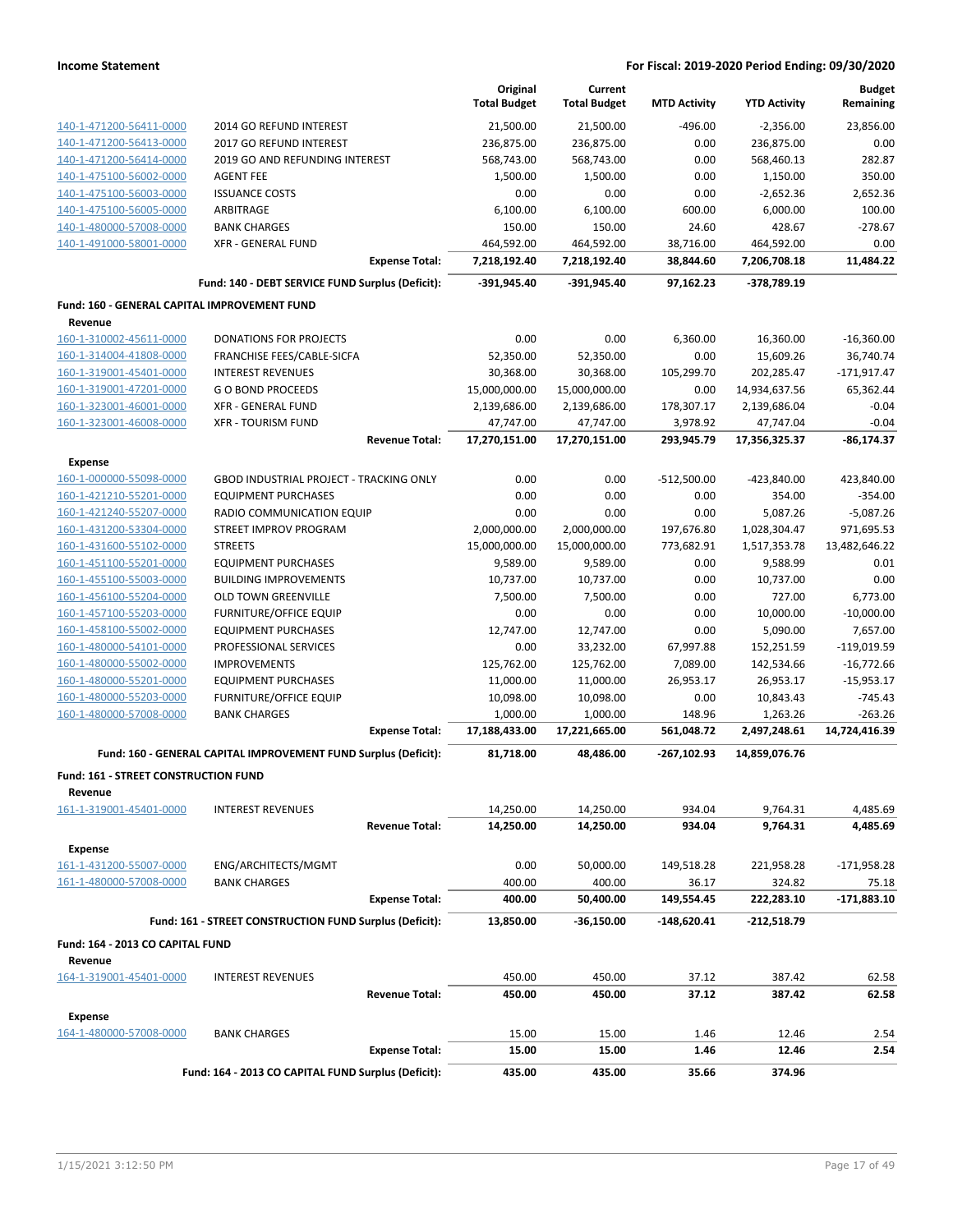| <b>Income Statement</b>                            |                                                            |                                 |                                | For Fiscal: 2019-2020 Period Ending: 09/30/2020 |                              |                            |  |
|----------------------------------------------------|------------------------------------------------------------|---------------------------------|--------------------------------|-------------------------------------------------|------------------------------|----------------------------|--|
|                                                    |                                                            | Original<br><b>Total Budget</b> | Current<br><b>Total Budget</b> | <b>MTD Activity</b>                             | <b>YTD Activity</b>          | <b>Budget</b><br>Remaining |  |
| Fund: 165 - 2014 GO FUND<br>Revenue                |                                                            |                                 |                                |                                                 |                              |                            |  |
| 165-1-319001-45401-0000                            | <b>INTEREST REVENUES</b>                                   | 15,000.00                       | 15,000.00                      | 90.63                                           | 7,811.25                     | 7,188.75                   |  |
|                                                    | <b>Revenue Total:</b>                                      | 15,000.00                       | 15,000.00                      | 90.63                                           | 7,811.25                     | 7,188.75                   |  |
| Expense                                            |                                                            |                                 |                                |                                                 |                              |                            |  |
| 165-1-431200-55011-0000                            | <b>CONSTRUCTION TESTING</b>                                | 0.00                            | 0.00                           | 0.00                                            | 0.00                         | 0.00                       |  |
|                                                    | <b>Expense Total:</b>                                      | 0.00                            | 0.00                           | 0.00                                            | 0.00                         | 0.00                       |  |
|                                                    | Fund: 165 - 2014 GO FUND Surplus (Deficit):                | 15,000.00                       | 15,000.00                      | 90.63                                           | 7,811.25                     |                            |  |
| Fund: 171 - MAIN STREET SPECIAL REVENUE            |                                                            |                                 |                                |                                                 |                              |                            |  |
| Revenue                                            |                                                            |                                 |                                |                                                 |                              |                            |  |
| 171-1-310001-43101-0000                            | <b>GRANT REVENUE - FEDERAL</b>                             | 0.00                            | 0.00                           | 0.00                                            | 185,219.00                   | $-185,219.00$              |  |
| 171-1-310001-43104-0000                            | <b>GRANT REVENUE - OTHER</b>                               | 0.00                            | 0.00                           | 0.00                                            | 25,000.00                    | $-25,000.00$               |  |
|                                                    | <b>Revenue Total:</b>                                      | 0.00                            | 0.00                           | 0.00                                            | 210,219.00                   | $-210,219.00$              |  |
| Expense                                            |                                                            |                                 |                                |                                                 |                              |                            |  |
| 171-1-456100-54111-0000                            | <b>GRANT MANAGEMENT</b>                                    | 0.00                            | 0.00                           | 10,000.00                                       | 14,000.00                    | $-14,000.00$               |  |
| 171-1-456100-54501-0000                            | SPECIAL SERVICES                                           | 0.00                            | 0.00                           | 3,687.50                                        | 17,850.00                    | $-17,850.00$               |  |
| 171-1-456100-55012-0000                            | <b>CONSTRUCTION</b>                                        | 0.00                            | 0.00                           | 76,397.90                                       | 195,096.03                   | -195,096.03                |  |
|                                                    | <b>Expense Total:</b>                                      | 0.00                            | 0.00                           | 90,085.40                                       | 226,946.03                   | -226,946.03                |  |
|                                                    | Fund: 171 - MAIN STREET SPECIAL REVENUE Surplus (Deficit): | 0.00                            | 0.00                           | $-90,085.40$                                    | $-16,727.03$                 |                            |  |
| <b>Fund: 172 - MINOR GRANTS FUND</b>               |                                                            |                                 |                                |                                                 |                              |                            |  |
| Revenue                                            |                                                            |                                 |                                |                                                 |                              |                            |  |
| 172-1-310001-43108-0000                            | <b>GRANTS / LIBRARY GRANT</b>                              | 0.00                            | 0.00                           | 0.00                                            | 3,660.00                     | $-3,660.00$                |  |
|                                                    | <b>Revenue Total:</b>                                      | 0.00                            | 0.00                           | 0.00                                            | 3,660.00                     | $-3,660.00$                |  |
| <b>Expense</b>                                     |                                                            |                                 |                                |                                                 |                              |                            |  |
| 172-1-455100-52402-0000                            | <b>BASIC PROGRAM EXPENSE</b><br><b>Expense Total:</b>      | 0.00<br>0.00                    | 0.00<br>0.00                   | 0.00<br>0.00                                    | 1,413.87<br>1,413.87         | $-1,413.87$<br>$-1,413.87$ |  |
|                                                    |                                                            |                                 |                                |                                                 |                              |                            |  |
|                                                    | Fund: 172 - MINOR GRANTS FUND Surplus (Deficit):           | 0.00                            | 0.00                           | 0.00                                            | 2,246.13                     |                            |  |
| Fund: 175 - JUSTICE ASSISTANCE GRANT - JAG         |                                                            |                                 |                                |                                                 |                              |                            |  |
| Revenue                                            | <b>GRANTS / GRANT REVENUE</b>                              | 0.00                            | 0.00                           | 0.00                                            |                              | $-11,553.00$               |  |
| 175-1-310001-43102-0000                            | <b>Revenue Total:</b>                                      | 0.00                            | 0.00                           | 0.00                                            | 11,553.00<br>11,553.00       | $-11,553.00$               |  |
|                                                    |                                                            |                                 |                                |                                                 |                              |                            |  |
|                                                    | Fund: 175 - JUSTICE ASSISTANCE GRANT - JAG Total:          | 0.00                            | 0.00                           | 0.00                                            | 11,553.00                    |                            |  |
| Fund: 191 - DEBT                                   |                                                            |                                 |                                |                                                 |                              |                            |  |
| Expense<br>191-1-475100-56009-0000                 | LOSS ON REFUNDING AMORTIZ                                  | 0.00                            | 0.00                           | 132,789.04                                      | 132,789.04                   | $-132,789.04$              |  |
| 191-1-475100-59841-0000                            | AMORTIZATION BOND DISCNT                                   | 0.00                            | 0.00                           | -291,418.76                                     | -291,418.76                  | 291,418.76                 |  |
|                                                    | <b>Expense Total:</b>                                      | 0.00                            | 0.00                           | $-158,629.72$                                   | $-158,629.72$                | 158,629.72                 |  |
|                                                    | Fund: 191 - DEBT Total:                                    | 0.00                            | 0.00                           | -158,629.72                                     | -158,629.72                  |                            |  |
| Fund: 200 - WATER / WASTEWATER FUND                |                                                            |                                 |                                |                                                 |                              |                            |  |
| Revenue                                            |                                                            |                                 |                                |                                                 |                              |                            |  |
| 200-2-318003-42304-0000                            | <b>BACKFLOW INSPECTION FEES</b>                            | 6,674.00                        | 6,674.00                       | 0.00                                            | 4,458.50                     | 2,215.50                   |  |
| 200-2-318003-44302-0000                            | WATER REVENUES / SERVICE CHARGES                           | 105,000.00                      | 105,000.00                     | 8,192.49                                        | 167,816.58                   | $-62,816.58$               |  |
| 200-2-318003-44303-0000                            | <b>METER TESTING CHARGES</b>                               | 0.00                            | 0.00                           | 0.00                                            | 300.00                       | $-300.00$                  |  |
| 200-2-318003-44305-0000                            | LATE CHARGES - WATER                                       | 42,000.00                       | 42,000.00                      | 30.21                                           | 22,936.33                    | 19,063.67                  |  |
| 200-2-318003-44312-0000                            | <b>METER TAMPERING</b>                                     | 3,075.00                        | 3,075.00                       | 375.00                                          | 1,250.00                     | 1,825.00                   |  |
| 200-2-318003-45103-0000<br>200-2-318004-42303-0000 | <b>GEUS RAW WATER CONSUMPTN</b><br>WASTE HAULER PERMITS    | 88,000.00<br>4,523.00           | 88,000.00<br>4,523.00          | 161,908.70<br>1,200.00                          | 161,908.70<br>2,850.00       | $-73,908.70$<br>1,673.00   |  |
| 200-2-318004-44307-0000                            | NEW SERVICES - SEWER                                       | 5,769.00                        | 5,769.00                       | 0.00                                            | 0.00                         | 5,769.00                   |  |
| 200-2-318004-44309-0000                            | SEWER REVENUES / SERVICE CHARGES                           | 44,446.00                       | 44,446.00                      | 1,666.78                                        | 33,182.75                    | 11,263.25                  |  |
| 200-2-318004-44310-0000                            | LATE CHARGES - SEWER                                       | 39,760.00                       | 39,760.00                      | $-18.98$                                        | 22,570.70                    | 17,189.30                  |  |
| 200-2-318004-44318-0000                            | LATE CHARGES - WASTEHAULERS                                | 4,185.00                        | 4,185.00                       | 63.75                                           | 2,595.30                     | 1,589.70                   |  |
| 200-2-318004-45106-0000                            | L-3 COMM COD DISCHARGE                                     | 126,360.00                      | 126,360.00                     | 10,530.00                                       | 126,360.00                   | 0.00                       |  |
| 200-2-318004-45201-0000                            | SEWER REV/ SEWER HAULER FEES                               | 416,486.00                      | 416,486.00                     | 49,549.30                                       | 482,181.35                   | $-65,695.35$               |  |
| 200-2-319003-45101-0000<br>200-2-319004-45104-0000 | WATER REVENUES / METERED SALES<br>SEWER COLLECTION FEES    | 7,035,000.00<br>6,314,917.00    | 7,035,000.00<br>6,314,917.00   | 626,258.05<br>523,293.01                        | 6,945,144.36<br>6,027,277.32 | 89,855.64<br>287,639.68    |  |
|                                                    |                                                            |                                 |                                |                                                 |                              |                            |  |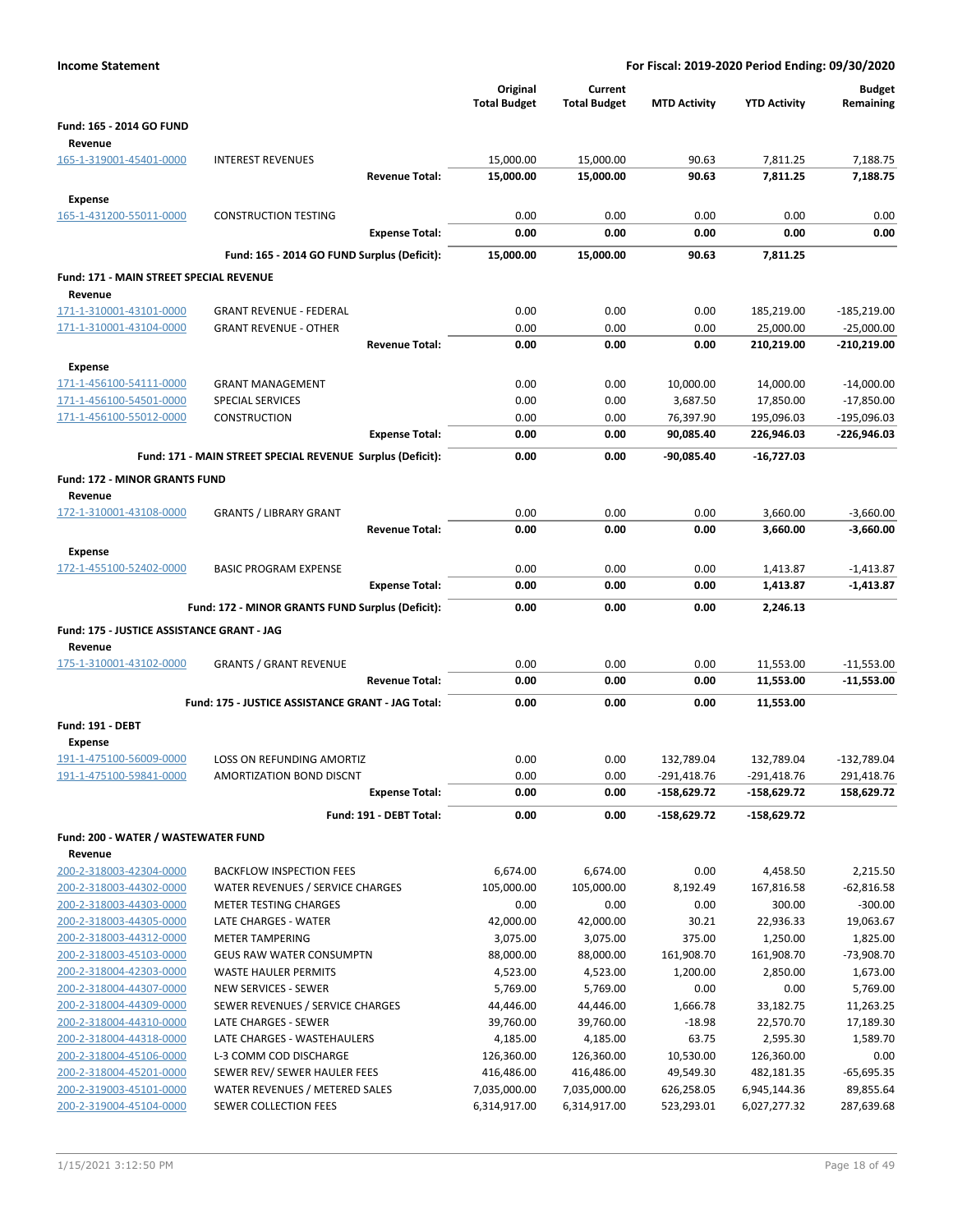|                                                    |                                                                   | Original<br><b>Total Budget</b> | Current<br><b>Total Budget</b> | <b>MTD Activity</b> | <b>YTD Activity</b> | <b>Budget</b><br>Remaining |
|----------------------------------------------------|-------------------------------------------------------------------|---------------------------------|--------------------------------|---------------------|---------------------|----------------------------|
| 200-2-319004-45105-0000                            | SEWER REVENUES / EPA REVENUE                                      | 0.00                            | 0.00                           | 20.60               | 344.91              | $-344.91$                  |
| 200-2-320003-45305-0000                            | <b>AUCTION PROCEEDS</b>                                           | 5,000.00                        | 5,000.00                       | 0.00                | 0.00                | 5,000.00                   |
| 200-2-320003-45401-0000                            | <b>INTEREST REVENUES</b>                                          | 85,915.00                       | 85,915.00                      | 118.71              | 45,820.76           | 40,094.24                  |
| 200-2-320003-45601-0000                            | <b>MISCELLANEOUS REVENUES</b>                                     | 1,000.00                        | 1,000.00                       | 0.00                | 0.00                | 1,000.00                   |
| 200-2-323001-58013-0000                            | <b>XFR - TOURISM FUND</b>                                         | 45,000.00                       | 45,000.00                      | 3,750.00            | 45,000.00           | 0.00                       |
|                                                    | <b>Revenue Total:</b>                                             | 14,373,110.00                   | 14,373,110.00                  | 1,386,937.62        | 14,091,997.56       | 281,112.44                 |
| <b>Expense</b>                                     |                                                                   |                                 |                                |                     |                     |                            |
| 200-2-436100-51001-0000                            | <b>REGULAR SALARIES</b>                                           | 75,085.13                       | 75,085.13                      | 8,758.79            | 78,936.41           | $-3,851.28$                |
| 200-2-436100-51020-0000                            | <b>OVERTIME</b>                                                   | 301.56                          | 301.56                         | 0.00                | 1,511.14            | $-1,209.58$                |
| 200-2-436100-51021-0000                            | LONGEVITY                                                         | 2,248.00                        | 2,248.00                       | 0.00                | 1,164.00            | 1,084.00                   |
| 200-2-436100-51101-0000                            | <b>CERTIFICATION PAY</b>                                          | 600.00                          | 600.00                         | 138.48              | 1,246.32            | $-646.32$                  |
| 200-2-436100-51117-0000                            | <b>CELL PHONE ALLOWANCE</b>                                       | 780.00                          | 780.00                         | 90.00               | 796.61              | $-16.61$                   |
| 200-2-436100-51201-0000                            | <b>FICA</b>                                                       | 4,898.91                        | 4,898.91                       | 553.71              | 5,147.34            | $-248.43$                  |
| 200-2-436100-51202-0000                            | <b>MEDICARE</b>                                                   | 1,145.71                        | 1,145.71                       | 129.51              | 1,203.88            | $-58.17$                   |
| 200-2-436100-51203-0000                            | <b>HEALTH INSURANCE</b>                                           | 21,982.00                       | 21,982.00                      | 1,831.83            | 21,981.96           | 0.04<br>$-0.87$            |
| 200-2-436100-51204-0000<br>200-2-436100-51205-0000 | <b>WORKERS COMPENSATION</b><br>STATE UNEMPLOYMENT                 | 1,059.93                        | 1,059.93<br>128.70             | 88.40               | 1,060.80            | 70.89                      |
| 200-2-436100-51301-0000                            | <b>TMRS</b>                                                       | 128.70<br>8,989.63              | 8,989.63                       | 0.00<br>1,011.06    | 57.81<br>9,367.66   | $-378.03$                  |
| 200-2-436100-52001-0000                            | <b>OFFICE SUPPLIES</b>                                            | 750.00                          | 750.00                         | 340.14              | 728.27              | 21.73                      |
| 200-2-436100-52002-0000                            | POSTAGE / FREIGHT                                                 | 7,500.00                        | 7,500.00                       | 112.53              | 192.53              | 7,307.47                   |
| 200-2-436100-52201-0000                            | MINOR TOOLS & EQUIPMENT                                           | 750.00                          | 750.00                         | 246.94              | 750.00              | 0.00                       |
| 200-2-436100-52305-0000                            | PUBLIC EDUCATION                                                  | 3,600.00                        | 3,600.00                       | 0.00                | 2,576.00            | 1,024.00                   |
| 200-2-436100-53402-0000                            | <b>BUILDING MAINTENANCE</b>                                       | 1,000.00                        | 1,000.00                       | 624.12              | 3,488.42            | $-2,488.42$                |
| 200-2-436100-54001-0000                            | <b>TELEPHONE CHARGES</b>                                          | 915.47                          | 915.47                         | 80.31               | 962.63              | $-47.16$                   |
| 200-2-436100-54002-0000                            | UTILITY CHARGES                                                   | 33,990.56                       | 33,990.56                      | 1,887.56            | 31,161.51           | 2,829.05                   |
| 200-2-436100-54101-0000                            | PROFESSIONAL SERVICES                                             | 2,000.00                        | 2,000.00                       | 63.04               | 63.04               | 1,936.96                   |
| 200-2-436100-54201-0000                            | MEMBERSHIPS & SUBSCRIPTIONS                                       | 350.00                          | 350.00                         | 327.99              | 327.99              | 22.01                      |
| 200-2-436200-51001-0000                            | REGULAR SALARIES                                                  | 390,920.55                      | 390,920.55                     | 43,319.58           | 389,475.15          | 1,445.40                   |
| 200-2-436200-51020-0000                            | <b>OVERTIME</b>                                                   | 17,493.00                       | 17,493.00                      | 3,955.44            | 34,689.77           | $-17,196.77$               |
| 200-2-436200-51021-0000                            | LONGEVITY                                                         | 4,398.00                        | 4,398.00                       | 0.00                | 4,143.00            | 255.00                     |
| 200-2-436200-51101-0000                            | <b>CERTIFICATION PAY</b>                                          | 3,000.00                        | 3,000.00                       | 346.17              | 3,115.53            | $-115.53$                  |
| 200-2-436200-51115-0000                            | <b>CLOTHING ALLOWANCE</b>                                         | 0.00                            | 0.00                           | 0.00                | 733.94              | $-733.94$                  |
| 200-2-436200-51117-0000                            | <b>CELL PHONE ALLOWANCE</b>                                       | 780.00                          | 780.00                         | 90.00               | 796.61              | $-16.61$                   |
| 200-2-436200-51201-0000                            | <b>FICA</b>                                                       | 25,828.68                       | 25,828.68                      | 2,782.40            | 26,500.78           | $-672.10$                  |
| 200-2-436200-51202-0000                            | MEDICARE                                                          | 6,040.58                        | 6,040.58                       | 650.73              | 6,197.80            | $-157.22$                  |
| 200-2-436200-51203-0000                            | <b>HEALTH INSURANCE</b>                                           | 98,919.00                       | 98,919.00                      | 8,243.25            | 98,919.00           | 0.00                       |
| 200-2-436200-51204-0000                            | <b>WORKERS COMPENSATION</b>                                       | 12,285.78                       | 12,285.78                      | 998.35              | 11,980.20           | 305.58                     |
| 200-2-436200-51205-0000                            | STATE UNEMPLOYMENT                                                | 643.50                          | 643.50                         | 52.54               | 370.92              | 272.58                     |
| 200-2-436200-51301-0000                            | <b>TMRS</b>                                                       | 45,535.76                       | 45,535.76                      | 5,185.10            | 49,569.68           | $-4,033.92$                |
| 200-2-436200-52001-0000                            | <b>OFFICE SUPPLIES</b>                                            | 541.00                          | 541.00                         | 131.43              | 1,544.47            | $-1,003.47$                |
| 200-2-436200-52002-0000                            | POSTAGE / FREIGHT                                                 | 800.00                          | 800.00                         | 2.80                | 102.39              | 697.61                     |
| 200-2-436200-52101-0000                            | <b>JANITORIAL SUPPLIES</b>                                        | 956.00                          | 956.00                         | 307.90              | 897.92              | 58.08                      |
| 200-2-436200-52104-0000                            | <b>WEARING APPAREL</b>                                            | 6,500.00                        | 6,500.00                       | 324.18              | 7,288.17            | $-788.17$                  |
| 200-2-436200-52105-0000                            | <b>LABORATORY</b>                                                 | 14,405.00                       | 14,405.00                      | 2,287.09            | 13,167.79           | 1,237.21                   |
| 200-2-436200-52106-0000                            | <b>CHEMICAL SUPPLIES</b>                                          | 320,950.00                      | 320,950.00                     | 74,568.68           | 323,890.06          | $-2,940.06$                |
| 200-2-436200-52201-0000                            | MINOR TOOLS & EQUIPMENT                                           | 1,490.00                        | 8,312.43                       | 974.85              | 9,580.84            | $-1,268.41$                |
| 200-2-436200-52202-0000                            | MECHANICAL SUPPLIES                                               | 1,552.00                        | 1,552.00                       | 14.87               | 1,748.67            | $-196.67$                  |
| 200-2-436200-52203-0000                            | <b>MOTOR VEHICLE FUEL</b>                                         | 4,965.15                        | 4,965.15                       | 296.58              | 4,425.14            | 540.01                     |
| 200-2-436200-52301-0000                            | <b>SAFETY SUPPLIES</b>                                            | 0.00                            | 0.00                           | 125.33              | 26,446.54           | $-26,446.54$               |
| 200-2-436200-53201-0000                            | <b>FURNITURE &amp; OFFICE EQUIPMENT</b>                           | 500.00                          | 500.00                         | 0.00                | 0.00                | 500.00                     |
| 200-2-436200-53202-0000                            | MACHINE, TOOLS & IMPLMNTS                                         | 5,236.00                        | 5,236.00                       | 710.23              | 2,036.73            | 3,199.27                   |
| 200-2-436200-53203-0000                            | <b>INSTRUMENTS &amp; APPARATUS</b>                                | 6,553.00                        | 6,553.00                       | 0.00                | 0.00                | 6,553.00                   |
| 200-2-436200-53205-0000                            | <b>MOTOR VEHICLES</b>                                             | 1,580.00                        | 1,580.00                       | 42.15               | 562.77              | 1,017.23                   |
| 200-2-436200-53310-0000                            | RESVRS/STRG TANKS/ST PIPE                                         | 20,020.00                       | 13,197.57                      | 50.00               | 2,955.19            | 10,242.38                  |
| 200-2-436200-53402-0000                            | <b>BUILDING MAINTENANCE</b>                                       | 1,910.00                        | 1,910.00                       | 320.89              | 1,229.96            | 680.04                     |
| 200-2-436200-53403-0000                            | <b>HEATING &amp; COOLING SYSTEMS</b>                              | 3,381.00                        | 3,381.00                       | 0.00                | 39.98               | 3,341.02                   |
| 200-2-436200-53404-0000<br>200-2-436200-53605-0000 | STRUCTURES / EXTERIOR STRUCTURES<br>STRUCTURES / FILTRATION PLANT | 500.00<br>37,075.00             | 500.00<br>37,075.00            | 0.00<br>737.50      | 110.81<br>34,085.35 | 389.19<br>2,989.65         |
| 200-2-436200-53606-0000                            | <b>MAINT - GROUNDS</b>                                            | 340.00                          | 340.00                         | 938.31              | 1,214.23            | $-874.23$                  |
|                                                    |                                                                   |                                 |                                |                     |                     |                            |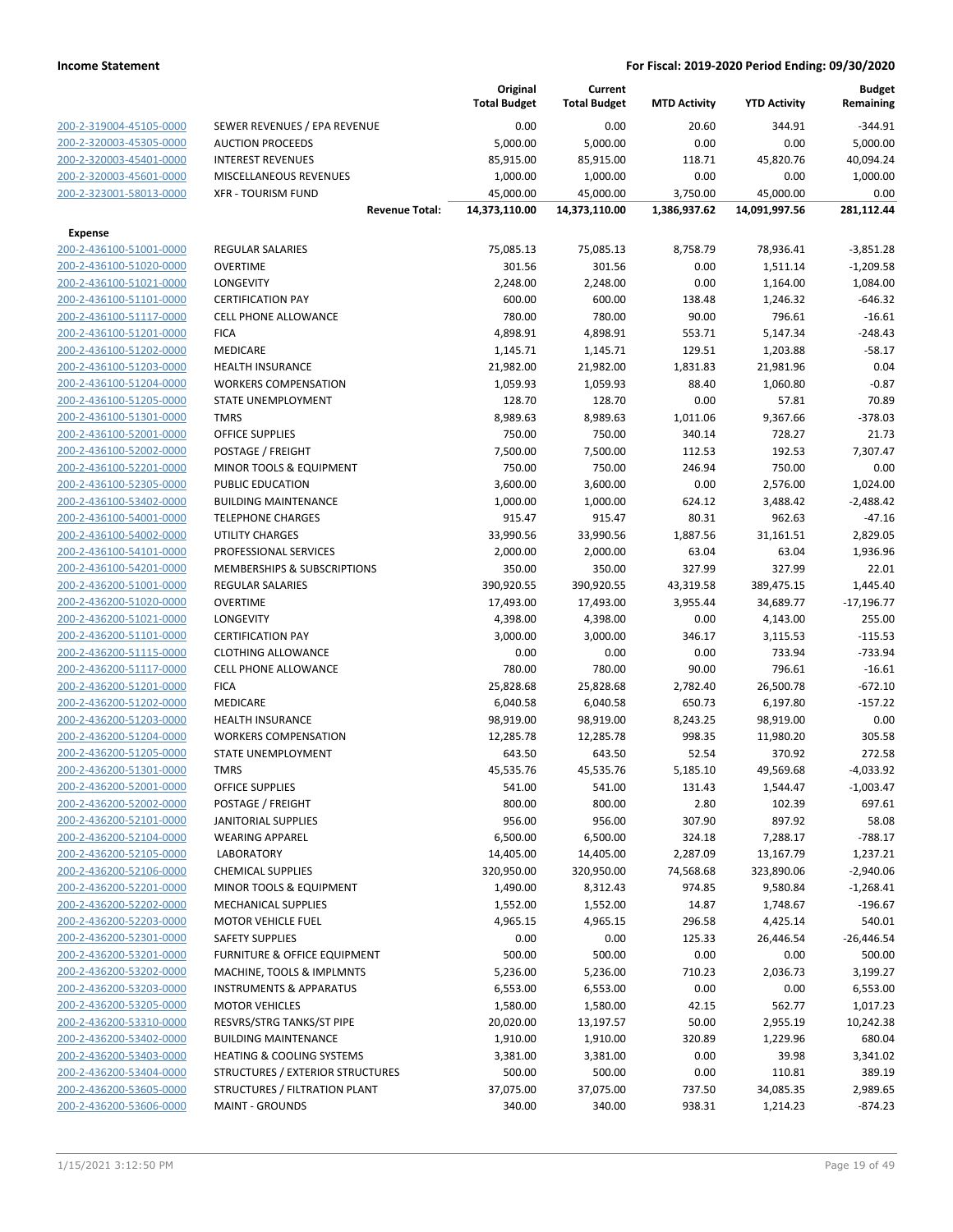|                                                    |                                                      | Original<br><b>Total Budget</b> | Current<br><b>Total Budget</b> | <b>MTD Activity</b>   | <b>YTD Activity</b>     | <b>Budget</b><br>Remaining |
|----------------------------------------------------|------------------------------------------------------|---------------------------------|--------------------------------|-----------------------|-------------------------|----------------------------|
| 200-2-436200-54001-0000                            | <b>TELEPHONE CHARGES</b>                             | 15,783.78                       | 15,783.78                      | 509.91                | 7,298.59                | 8,485.19                   |
| 200-2-436200-54002-0000                            | UTILITY CHARGES                                      | 459,761.22                      | 459,761.22                     | 72,297.68             | 421,623.64              | 38,137.58                  |
| 200-2-436200-54201-0000                            | MEMBERSHIPS & SUBSCRIPTIONS                          | 1,201.00                        | 1,201.00                       | 0.00                  | 806.80                  | 394.20                     |
| 200-2-436200-54208-0000                            | <b>LABORATORY WORK</b>                               | 56,875.00                       | 56,875.00                      | 1,904.90              | 26,442.02               | 30,432.98                  |
| 200-2-436200-54212-0000                            | <b>PRINTING</b>                                      | 850.00                          | 850.00                         | 835.00                | 835.00                  | 15.00                      |
| 200-2-436200-54214-0000                            | <b>TRAVEL &amp; TRAINING</b>                         | 5,602.00                        | 5,602.00                       | 161.00                | 2,311.00                | 3,291.00                   |
| 200-2-436200-54219-0000                            | SABINE RIVER AUTHORITY                               | 1,049,386.00                    | 1,049,386.00                   | 145,637.00            | 998,564.74              | 50,821.26                  |
| 200-2-436200-54410-0000                            | PERMITS/FEES                                         | 26,000.00                       | 26,000.00                      | 0.00                  | 25,843.60               | 156.40                     |
| 200-2-436300-51001-0000                            | REGULAR SALARIES                                     | 560,867.24                      | 560,867.24                     | 72,540.98             | 632,233.29              | $-71,366.05$               |
| 200-2-436300-51020-0000                            | <b>OVERTIME</b>                                      | 56,500.47                       | 56,500.47                      | 14,723.01             | 142,449.94              | $-85,949.47$               |
| 200-2-436300-51021-0000                            | LONGEVITY                                            | 5,360.00                        | 5,360.00                       | 0.00                  | 4,346.00                | 1,014.00                   |
| 200-2-436300-51101-0000                            | <b>CERTIFICATION PAY</b>                             | 600.00                          | 600.00                         | 69.24                 | 623.16                  | $-23.16$                   |
| 200-2-436300-51117-0000                            | <b>CELL PHONE ALLOWANCE</b>                          | 2,520.00                        | 2,520.00                       | 135.00                | 1,194.46                | 1,325.54                   |
| 200-2-436300-51201-0000                            | <b>FICA</b>                                          | 38,802.74                       | 38,802.74                      | 5,024.17              | 45,553.75               | $-6,751.01$                |
| 200-2-436300-51202-0000                            | MEDICARE                                             | 9,074.84                        | 9,074.84                       | 1,175.01              | 10,653.67               | $-1,578.83$                |
| 200-2-436300-51203-0000                            | <b>HEALTH INSURANCE</b>                              | 186,847.00                      | 186,847.00                     | 15,570.58             | 186,846.96              | 0.04                       |
| 200-2-436300-51204-0000                            | <b>WORKERS COMPENSATION</b>                          | 18,119.21                       | 18,119.21                      | 1,523.17              | 18,278.04               | $-158.83$                  |
| 200-2-436300-51205-0000                            | STATE UNEMPLOYMENT                                   | 1,126.13                        | 1,126.13                       | 64.52                 | 878.03                  | 248.10                     |
| 200-2-436300-51301-0000                            | <b>TMRS</b>                                          | 70,110.93                       | 70,110.93                      | 9,866.56              | 87,668.05               | $-17,557.12$               |
| 200-2-436300-51401-0000                            | <b>CONTRA - SALARIES</b>                             | 0.00                            | 0.00                           | 468.00                | $-414.29$               | 414.29                     |
| 200-2-436300-52001-0000                            | <b>OFFICE SUPPLIES</b>                               | 300.00                          | 300.00                         | 34.56                 | 287.44                  | 12.56                      |
| 200-2-436300-52002-0000                            | POSTAGE / FREIGHT                                    | 50.00                           | 50.00                          | 1.62                  | 30.62                   | 19.38                      |
| 200-2-436300-52005-0000                            | PRINTED MATERIALS                                    | 100.00                          | 100.00                         | 0.00                  | 15.84                   | 84.16                      |
| 200-2-436300-52103-0000                            | <b>MEETING SUPPLIES</b>                              | 0.00                            | 0.00                           | 0.00                  | 90.87                   | $-90.87$                   |
| 200-2-436300-52104-0000                            | <b>WEARING APPAREL</b>                               | 15,000.00                       | 15,000.00                      | 109.98                | 21,450.71               | $-6,450.71$                |
| 200-2-436300-52106-0000                            | <b>CHEMICAL SUPPLIES</b>                             | 500.00                          | 500.00                         | 0.00                  | 0.00                    | 500.00                     |
| 200-2-436300-52201-0000                            | MINOR TOOLS & EQUIPMENT                              | 11,926.00                       | 11,926.00                      | 271.62                | 11,941.14               | $-15.14$                   |
| 200-2-436300-52203-0000                            | <b>MOTOR VEHICLE FUEL</b>                            | 31,020.47                       | 31,020.47                      | 3,789.94              | 38,996.22               | $-7,975.75$                |
| 200-2-436300-52303-0000                            | <b>TRAINING SUPPLIES</b>                             | 300.00                          | 300.00                         | 0.00                  | 0.00                    | 300.00                     |
| 200-2-436300-53201-0000                            | FURNITURE & OFFICE EQUIPMENT                         | 96.00                           | 96.00                          | 0.00                  | 0.00                    | 96.00                      |
| 200-2-436300-53202-0000                            | MACHINE, TOOLS & IMPLMNTS                            | 4,998.00                        | 4,998.00                       | 1,832.96              | 7,366.98                | $-2,368.98$                |
| 200-2-436300-53205-0000                            | <b>MOTOR VEHICLES</b>                                | 18,000.00                       | 18,000.00                      | 4,454.84              | 34,473.97               | $-16,473.97$               |
| 200-2-436300-53207-0000                            | RADIO/COMMUNICATIONS                                 | 4,484.00                        | 4,484.00                       | 0.00                  | 4,470.00                | 14.00                      |
| 200-2-436300-53210-0000<br>200-2-436300-53211-0000 | <b>FIRE HYDRANTS</b><br><b>METERS &amp; SETTINGS</b> | 8,000.00<br>70,000.00           | 8,000.00<br>70,000.00          | 0.00                  | 2,149.56                | 5,850.44<br>$-17,289.77$   |
| 200-2-436300-53306-0000                            | <b>WATER MAINS</b>                                   | 165,000.00                      | 165,000.00                     | 2,088.00<br>21,215.26 | 87,289.77<br>151,685.51 | 13,314.49                  |
| 200-2-436300-53306-0001                            | UTILITY TAPS                                         | 0.00                            | 0.00                           | 57,338.00             | 109,192.00              | $-109, 192.00$             |
| 200-2-436300-54001-0000                            | <b>TELEPHONE CHARGES</b>                             | 1,740.25                        | 1,740.25                       | 183.30                | 1,347.18                | 393.07                     |
| 200-2-436300-54201-0000                            | MEMBERSHIPS & SUBSCRIPTIONS                          | 0.00                            | 0.00                           | 410.00                | 410.00                  | $-410.00$                  |
| 200-2-436300-54214-0000                            | TRAVEL & TRAINING                                    | 3,985.00                        | 3,985.00                       | 0.00                  | 4,070.95                | $-85.95$                   |
| 200-2-437200-51001-0000                            | <b>REGULAR SALARIES</b>                              | 394,347.10                      | 394,347.10                     | 37,907.59             | 380,671.15              | 13,675.95                  |
| 200-2-437200-51020-0000                            | <b>OVERTIME</b>                                      | 59,012.70                       | 59,012.70                      | 8,274.98              | 70,398.07               | $-11,385.37$               |
| 200-2-437200-51021-0000                            | LONGEVITY                                            | 15,298.00                       | 15,298.00                      | 0.00                  | 16,562.00               | $-1,264.00$                |
| 200-2-437200-51101-0000                            | <b>CERTIFICATION PAY</b>                             | 1,200.00                        | 1,200.00                       | 138.45                | 1,246.05                | $-46.05$                   |
| 200-2-437200-51117-0000                            | <b>CELL PHONE ALLOWANCE</b>                          | 2,340.00                        | 2,340.00                       | 225.00                | 1,990.60                | 349.40                     |
| 200-2-437200-51201-0000                            | <b>FICA</b>                                          | 29,276.26                       | 29,276.26                      | 2,720.73              | 28,969.29               | 306.97                     |
| 200-2-437200-51202-0000                            | MEDICARE                                             | 6,846.87                        | 6,846.87                       | 636.30                | 6,775.09                | 71.78                      |
| 200-2-437200-51203-0000                            | HEALTH INSURANCE                                     | 115,405.50                      | 115,405.50                     | 9,617.13              | 115,405.56              | $-0.06$                    |
| 200-2-437200-51204-0000                            | <b>WORKERS COMPENSATION</b>                          | 9,731.05                        | 9,731.05                       | 817.56                | 9,810.72                | $-79.67$                   |
| 200-2-437200-51205-0000                            | STATE UNEMPLOYMENT                                   | 675.68                          | 675.68                         | 0.00                  | 224.40                  | 451.28                     |
| 200-2-437200-51301-0000                            | TMRS                                                 | 52,897.96                       | 52,897.96                      | 5,236.43              | 54,672.95               | $-1,774.99$                |
| 200-2-437200-52001-0000                            | <b>OFFICE SUPPLIES</b>                               | 0.00                            | 0.00                           | 0.00                  | 273.81                  | $-273.81$                  |
| 200-2-437200-52103-0000                            | MEETING SUPPLIES                                     | 300.00                          | 300.00                         | 0.00                  | 77.32                   | 222.68                     |
| 200-2-437200-52104-0000                            | <b>WEARING APPAREL</b>                               | 15,000.00                       | 15,000.00                      | 3,231.15              | 15,351.97               | $-351.97$                  |
| 200-2-437200-52106-0000                            | <b>CHEMICAL SUPPLIES</b>                             | 2,400.00                        | 2,400.00                       | 0.00                  | 1,702.43                | 697.57                     |
| 200-2-437200-52107-0000                            | <b>BOTANICAL SUPPLIES</b>                            | 390.00                          | 390.00                         | 0.00                  | 114.84                  | 275.16                     |
| 200-2-437200-52201-0000                            | MINOR TOOLS & EQUIPMENT                              | 10,995.00                       | 10,995.00                      | 2,864.90              | 5,981.39                | 5,013.61                   |
| 200-2-437200-52203-0000                            | <b>MOTOR VEHICLE FUEL</b>                            | 19,741.35                       | 19,741.35                      | 1,742.71              | 17,108.07               | 2,633.28                   |
| 200-2-437200-52303-0000                            | <b>TRAINING SUPPLIES</b>                             | 275.00                          | 275.00                         | 0.00                  | 0.00                    | 275.00                     |
|                                                    |                                                      |                                 |                                |                       |                         |                            |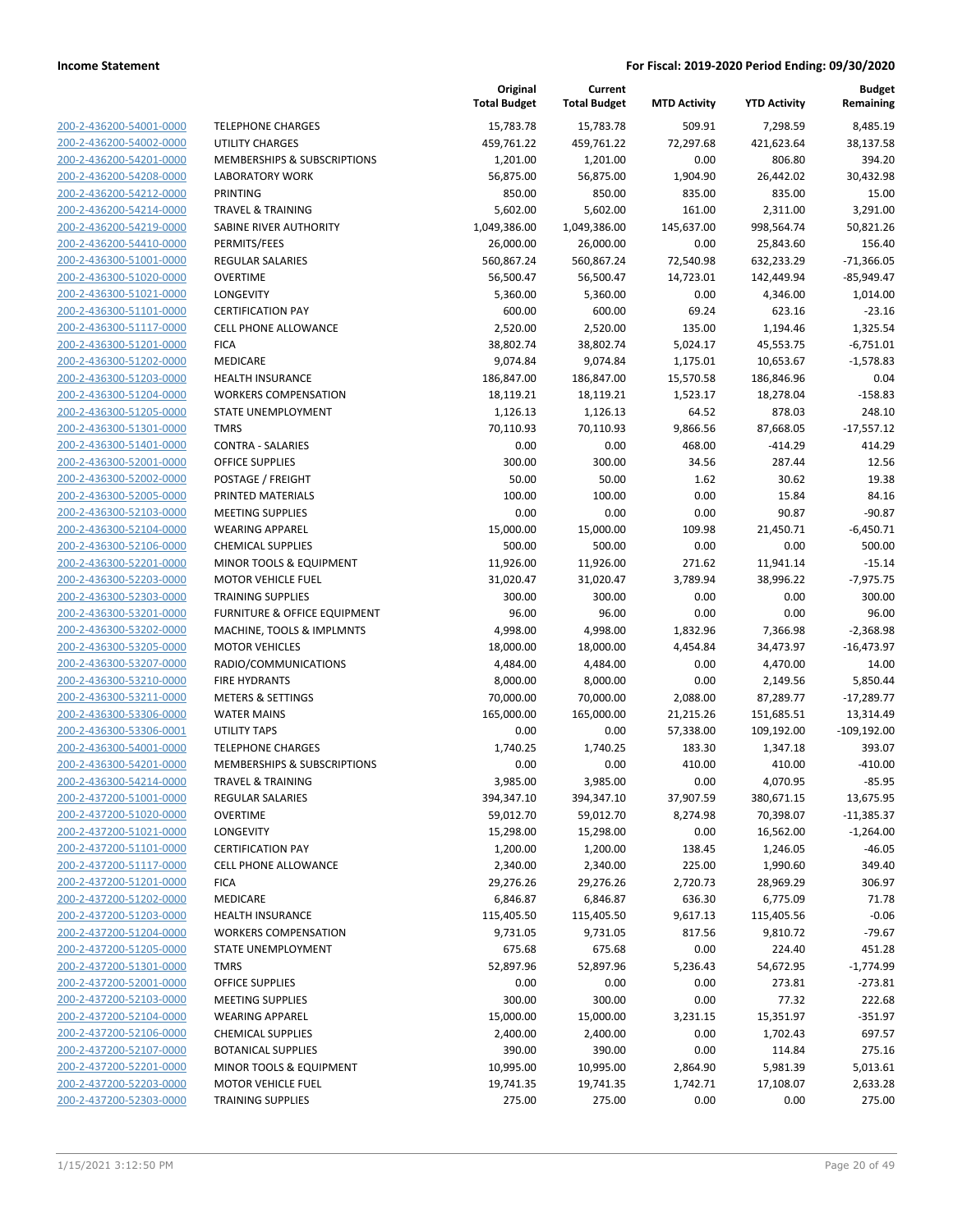**Current**

**Original**

**MTD Activity YTD Activity**

**Budget Remaining**

| 200-2-437200-53202-0000                                   |
|-----------------------------------------------------------|
| 200-2-437200-53205-0000                                   |
| 200-2-437200-53207-0000                                   |
| 200-2-437200-53309-0000                                   |
| 200-2-437200-53311-0000                                   |
| 200-2-437200-54001-0000                                   |
| 200-2-437200-54002-0000                                   |
| 200-2-437200-54201-0000                                   |
| 200-2-437200-54214-0000                                   |
| 2-437300-51001-0000<br>200-                               |
| 200-2-437300-51020-0000                                   |
|                                                           |
| 200-2-437300-51021-0000                                   |
| 200-2-437300-51101-0000                                   |
| 200-2-437300-51117-0000                                   |
| 2-437300-51201-0000<br>$200 -$                            |
| 200-2-437300-51202-0000                                   |
| 200-2-437300-51203-0000                                   |
| 200-2-437300-51204-0000                                   |
| 200-2-437300-51205-0000                                   |
| 2-437300-51301-<br>200-<br>0000-                          |
| 200-2-437300-51401-0000                                   |
| 200-2-437300-52001-0000                                   |
| 200-2-437300-52002-0000                                   |
| 200-2-437300-52005-0000                                   |
| 2-437300-52101-0000<br>$200 -$                            |
| 200-2-437300-52104-0000                                   |
| 200-2-437300-52105-0000                                   |
|                                                           |
| 200-2-437300-52106-0000                                   |
| 200-2-437300-52107-0000                                   |
| 2-437300-52201-<br>200-<br>-0000                          |
| 200-2-437300-52202-0000                                   |
| 200-2-437300-52203-0000                                   |
| 200-2-437300-52301-0000                                   |
| 200-2-437300-53202-0000                                   |
| 200-2-437300-53203-0000                                   |
| 200-2-437300-53205-0000                                   |
| 200-2-437300-53402-0000                                   |
| 200-2-437300-54001-0000                                   |
| 200-2-437300-54002-0000                                   |
| 200-2-437300-54201-0000                                   |
| 200-2-437300-54208-0000                                   |
| 200-2-437300-54214-0000                                   |
| 200-2-437300-54410-0000                                   |
|                                                           |
| 200-2-471100-56507-0000                                   |
| 200-2-471100-56508-0000                                   |
| 200-2-471100-56510-0000                                   |
| 200-2-471200-56406-0000                                   |
| 200-2-471200-56408-0000                                   |
| 200-2-471200-56607-0000                                   |
| 200-2-471200-56611-0000                                   |
| 200-2-475100-56002-0000                                   |
| 200-2-475100-56005-0000                                   |
| 200-2-475100-56007-0000                                   |
| 200-2-475100-56010-0000                                   |
| 200-2-475100-56011-0000                                   |
| 200-2-480000-52003-0000                                   |
|                                                           |
|                                                           |
| 200-2-480000-52006-0000                                   |
| <u>200-2-480000-54002-0000</u><br>200-2-480000-54226-0000 |

|                                                    |                                                       | <b>Total Budget</b> | <b>Total Budget</b> | <b>MTD Activity</b> | <b>YTD Activity</b> | Remaining             |
|----------------------------------------------------|-------------------------------------------------------|---------------------|---------------------|---------------------|---------------------|-----------------------|
| 200-2-437200-53202-0000                            | MACHINE, TOOLS & IMPLMNTS                             | 4,963.00            | 4,963.00            | 1,560.94            | 4,897.77            | 65.23                 |
| 200-2-437200-53205-0000                            | <b>MOTOR VEHICLES</b>                                 | 13,000.00           | 13,000.00           | 653.67              | 13,833.92           | $-833.92$             |
| 200-2-437200-53207-0000                            | RADIO/COMMUNICATIONS                                  | 3,000.00            | 3,000.00            | 0.00                | 3,000.00            | 0.00                  |
| 200-2-437200-53309-0000                            | SANITARY SEWER & TCEQ SSO                             | 84,998.87           | 84,998.87           | 18,570.88           | 80,489.16           | 4,509.71              |
| 200-2-437200-53311-0000                            | <b>LIFT STATIONS</b>                                  | 22,490.00           | 22,490.00           | 15,216.38           | 16,481.80           | 6,008.20              |
| 200-2-437200-54001-0000                            | <b>TELEPHONE CHARGES</b>                              | 5,000.00            | 5,000.00            | 835.66              | 5,124.20            | $-124.20$             |
| 200-2-437200-54002-0000                            | <b>UTILITY CHARGES</b>                                | 29,706.99           | 29,706.99           | 3,664.17            | 36,591.92           | $-6,884.93$           |
| 200-2-437200-54201-0000                            | MEMBERSHIPS & SUBSCRIPTIONS                           | 0.00                | 0.00                | 1,392.00            | 1,392.00            | $-1,392.00$           |
| 200-2-437200-54214-0000                            | <b>TRAVEL &amp; TRAINING</b>                          | 2,800.00            | 2,800.00            | 0.00                | 50.00               | 2,750.00              |
| 200-2-437300-51001-0000                            | <b>REGULAR SALARIES</b>                               | 517.77              | 517,377.62          | 61,692.92           | 553,893.51          | $-36,515.89$          |
| 200-2-437300-51020-0000                            | <b>OVERTIME</b>                                       | 41,777.41           | 41,777.41           | 3,781.07            | 34,526.05           | 7,251.36              |
| 200-2-437300-51021-0000                            | LONGEVITY                                             | 12,838.00           | 12,838.00           | 0.00                | 12,790.00           | 48.00                 |
| 200-2-437300-51101-0000                            | <b>CERTIFICATION PAY</b>                              | 6,600.00            | 6,600.00            | 830.79              | 7,477.11            | $-877.11$             |
| 200-2-437300-51117-0000                            | <b>CELL PHONE ALLOWANCE</b>                           | 1,644.00            | 1,644.00            | 90.00               | 796.61              | 847.39                |
| 200-2-437300-51201-0000                            | <b>FICA</b>                                           | 35,974.70           | 35,974.70           | 3,856.74            | 35,782.17           | 192.53                |
| 200-2-437300-51202-0000                            | MEDICARE                                              | 8,413.44            | 8,413.44            | 901.98              | 8,368.41            | 45.03                 |
| 200-2-437300-51203-0000                            | <b>HEALTH INSURANCE</b>                               | 131,892.00          | 131,892.00          | 10,991.00           | 131,892.00          | 0.00                  |
| 200-2-437300-51204-0000                            | <b>WORKERS COMPENSATION</b>                           | 11,898.11           | 11,898.11           | 1,068.69            | 12,824.28           | $-926.17$             |
| 200-2-437300-51205-0000                            | STATE UNEMPLOYMENT                                    | 772.20              | 772.20              | 0.00                | 179.66              | 592.54                |
| 200-2-437300-51301-0000                            | <b>TMRS</b>                                           | 65,001.05           | 65,001.05           | 7,469.40            | 68,250.27           | $-3,249.22$           |
| 200-2-437300-51401-0000                            | <b>CONTRA - SALARIES</b>                              | 0.00                | 0.00                | 0.00                | $-533.30$           | 533.30                |
| 200-2-437300-52001-0000                            | <b>OFFICE SUPPLIES</b>                                | 600.00              | 600.00              | 11.76               | 509.56              | 90.44                 |
| 200-2-437300-52002-0000                            | POSTAGE / FREIGHT                                     | 600.00              | 600.00              | 97.68               | 872.38              | $-272.38$             |
| 200-2-437300-52005-0000                            | PRINTED MATERIALS                                     | 1,280.00            | 1,280.00            | 0.00                | 1,263.56            | 16.44                 |
| 200-2-437300-52101-0000                            | <b>JANITORIAL SUPPLIES</b>                            | 1,650.00            | 1,650.00            | 105.70              | 1,406.28            | 243.72                |
| 200-2-437300-52104-0000                            | <b>WEARING APPAREL</b>                                | 11,000.00           | 11,000.00           | 1,120.72            | 9,833.65            | 1,166.35              |
| 200-2-437300-52105-0000                            | LABORATORY                                            | 15,000.00           | 15,000.00           | 1,329.70            | 18,314.88           | $-3,314.88$           |
| 200-2-437300-52106-0000<br>200-2-437300-52107-0000 | <b>CHEMICAL SUPPLIES</b><br><b>BOTANICAL SUPPLIES</b> | 54,660.00<br>900.00 | 54,660.00<br>900.00 | 484.00<br>0.00      | 42,313.66<br>990.69 | 12,346.34<br>$-90.69$ |
| 200-2-437300-52201-0000                            | MINOR TOOLS & EQUIPMENT                               | 6,300.00            | 6,300.00            | 2,607.21            | 8,834.09            | $-2,534.09$           |
| 200-2-437300-52202-0000                            | MECHANICAL SUPPLIES                                   | 18,400.00           | 18,400.00           | 3,597.22            | 18,040.73           | 359.27                |
| 200-2-437300-52203-0000                            | <b>MOTOR VEHICLE FUEL</b>                             | 5,875.01            | 5,875.01            | 1,396.37            | 5,944.92            | $-69.91$              |
| 200-2-437300-52301-0000                            | <b>SAFETY SUPPLIES</b>                                | 2,300.00            | 2,300.00            | 323.61              | 1,172.09            | 1,127.91              |
| 200-2-437300-53202-0000                            | MACHINE, TOOLS & IMPLMNTS                             | 70,000.00           | 70,000.00           | 45,032.36           | 73,898.97           | $-3,898.97$           |
| 200-2-437300-53203-0000                            | <b>INSTRUMENTS &amp; APPARATUS</b>                    | 6,000.00            | 6,000.00            | 1,500.31            | 7,240.42            | $-1,240.42$           |
| 200-2-437300-53205-0000                            | <b>MOTOR VEHICLES</b>                                 | 5,300.00            | 5,300.00            | 362.64              | 6,245.68            | $-945.68$             |
| 200-2-437300-53402-0000                            | <b>BUILDING MAINTENANCE</b>                           | 6,500.00            | 6,500.00            | 1,184.31            | 5,627.47            | 872.53                |
| 200-2-437300-54001-0000                            | <b>TELEPHONE CHARGES</b>                              | 5,237.33            | 5,237.33            | 542.41              | 5,270.11            | $-32.78$              |
| 200-2-437300-54002-0000                            | UTILITY CHARGES                                       | 406,861.45          | 406,861.45          | 27,878.30           | 283,300.20          | 123,561.25            |
| 200-2-437300-54201-0000                            | MEMBERSHIPS & SUBSCRIPTIONS                           | 12,500.00           | 12,500.00           | 161.00              | 9,396.23            | 3,103.77              |
| 200-2-437300-54208-0000                            | <b>LABORATORY WORK</b>                                | 12,400.00           | 12,400.00           | 1,529.25            | 14,710.00           | $-2,310.00$           |
| 200-2-437300-54214-0000                            | <b>TRAVEL &amp; TRAINING</b>                          | 4,500.00            | 4,500.00            | 0.00                | 592.59              | 3,907.41              |
| 200-2-437300-54410-0000                            | PERMITS/FEES                                          | 74,000.00           | 74,000.00           | 0.00                | 40,114.32           | 33,885.68             |
| 200-2-471100-56507-0000                            | 08 REV BONDS - PRINCIPAL                              | 970,000.00          | 970,000.00          | 0.00                | 969,500.03          | 499.97                |
| 200-2-471100-56508-0000                            | 09 TWDP REV BOND - PRINC                              | 15,000.00           | 15,000.00           | 0.00                | 15,000.00           | 0.00                  |
| 200-2-471100-56510-0000                            | 2019 REVENUE BONDS PRINCIPAL                          | 110,000.00          | 110,000.00          | 0.00                | 110,000.00          | 0.00                  |
| 200-2-471200-56406-0000                            | SERIES 2010 GO REF INTRST                             | 0.00                | 0.00                | $-4,185.10$         | $-4,185.10$         | 4,185.10              |
| 200-2-471200-56408-0000                            | 2011 GO REFUND INTEREST                               | 0.00                | 0.00                | $-3,000.00$         | $-3,000.00$         | 3,000.00              |
| 200-2-471200-56607-0000                            | 08 REV BONDS - INTEREST                               | 284,448.00          | 284,448.00          | $-2,845.33$         | 281,602.17          | 2,845.83              |
| 200-2-471200-56611-0000                            | 2019 REVENUE BONDS INTEREST                           | 988,336.25          | 988,336.25          | $-68,259.67$        | 920,076.57          | 68,259.68             |
| 200-2-475100-56002-0000                            | MISCELLANEOUS DEBT EXP / AGENT FEE                    | 750.00              | 750.00              | 0.00                | 750.00              | 0.00                  |
| 200-2-475100-56005-0000                            | ARBITRAGE                                             | 1,750.00            | 1,750.00            | 0.00                | 0.00                | 1,750.00              |
| 200-2-475100-56007-0000                            | AMORT OF DISC ON CAB                                  | 0.00                | 0.00                | 45,412.85           | 45,412.85           | -45,412.85            |
| 200-2-475100-56010-0000                            | AMORTIZATION BOND DISCNT                              | 0.00                | 0.00                | $-12,718.92$        | $-12,718.92$        | 12,718.92             |
| 200-2-475100-56011-0000                            | DEBT SERVICE CONTRA                                   | 0.00                | 0.00                | $-2,406,000.00$     | $-2,406,000.00$     | 2,406,000.00          |
| 200-2-480000-52003-0000                            | <b>COPIER CHARGES</b>                                 | 7,500.00            | 7,500.00            | 1,643.40            | 9,466.71            | $-1,966.71$           |
| 200-2-480000-52006-0000                            | <b>COPIER PAPER</b>                                   | 250.00              | 250.00              | 32.32               | 247.12              | 2.88                  |
| 200-2-480000-54002-0000                            | UTILITY CHARGES                                       | 13,804.03           | 13,804.03           | 1,109.77            | 13,265.58           | 538.45                |
| 200-2-480000-54226-0000                            | <b>INSURANCE EXPENSE</b>                              | 64,000.00           | 64,000.00           | 0.00                | 70,949.90           | $-6,949.90$           |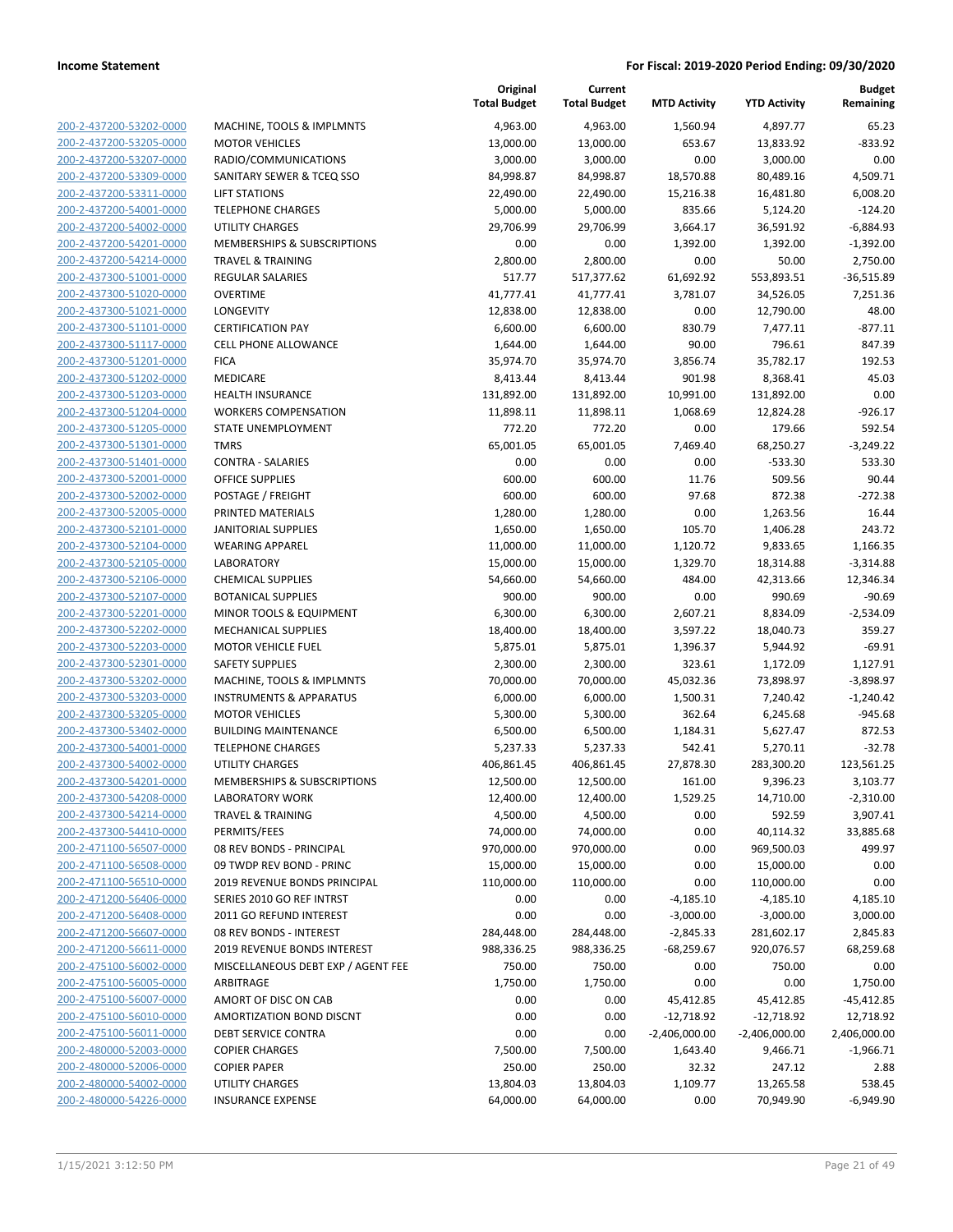|                                                           |                                                                         |                       | Original<br><b>Total Budget</b> | Current                  |                     | <b>YTD Activity</b>      | <b>Budget</b><br>Remaining   |
|-----------------------------------------------------------|-------------------------------------------------------------------------|-----------------------|---------------------------------|--------------------------|---------------------|--------------------------|------------------------------|
|                                                           |                                                                         |                       |                                 | <b>Total Budget</b>      | <b>MTD Activity</b> |                          |                              |
| 200-2-480000-57002-0000                                   | <b>BAD DEBT EXPENSE</b>                                                 |                       | 25,000.00                       | 25,000.00                | 29,012.25           | 29,012.25                | $-4,012.25$                  |
| 200-2-480000-57005-0000                                   | <b>ACCRUED VAC &amp; SICK PAY</b>                                       |                       | 40,000.00                       | 40,000.00                | 234.24              | 41,597.99                | $-1,597.99$                  |
| 200-2-480000-57008-0000                                   | <b>BANK CHARGES</b>                                                     |                       | 30,000.00                       | 30,000.00                | 2,499.21            | 29,629.49                | 370.51                       |
| 200-2-480000-57015-0000                                   | <b>CONTINGENCY EXPENSE</b>                                              |                       | 50,000.00                       | 50,000.00                | 0.00                | 0.00                     | 50,000.00                    |
| 200-2-491000-58001-0000                                   | <b>XFR - GENERAL FUND</b>                                               |                       | 0.00                            | 627,424.00               | 119,724.60          | 1,302,965.19             | $-675,541.19$                |
| 200-2-491000-58037-0000                                   | <b>XFR - DEBT SERVICE FUND</b>                                          |                       | 1,597,520.00                    | 1,597,520.00             | 133,126.67          | 1,597,520.04             | $-0.04$                      |
| 200-2-491000-58120-0000<br>200-2-495000-58580-0000        | <b>XFR - UTILITY CIP FUND</b><br>CA - GENERAL FUND - GENERAL GOVERNMENT |                       | 304,000.40                      | 304,000.40               | 0.00<br>34,009.58   | 0.00                     | 304,000.40<br>0.04           |
| 200-2-495000-58581-0000                                   | CA - GENERAL FUND - PUBLIC WORKS                                        |                       | 408,115.00<br>160,063.00        | 408,115.00<br>160,063.00 | 13,338.58           | 408,114.96<br>160,062.96 | 0.04                         |
| 200-2-495000-58701-0000                                   | <b>CA - CENTRAL SERVICE FUND</b>                                        |                       | 206,641.00                      | 206,641.00               | 17,220.08           | 206,640.96               | 0.04                         |
| 200-2-495000-58710-0000                                   | CA - INSURANCE FUND                                                     |                       | 87,018.00                       | 87,018.00                | 7,251.50            | 87,018.00                | 0.00                         |
| 200-2-495000-58720-0000                                   | CA - MIS FUN                                                            |                       | 73,708.00                       | 73,708.00                | 6,142.33            | 73,707.96                | 0.04                         |
| 200-2-495000-58900-0000                                   | <b>CA - ELECTRIC FUND</b>                                               |                       | 617,107.00                      | 617,107.00               | 51,425.58           | 617,106.96               | 0.04                         |
|                                                           |                                                                         | <b>Expense Total:</b> | 12,100,356.36                   | 13,244,640.21            | $-1,141,595.72$     | 11,184,928.32            | 2,059,711.89                 |
|                                                           | Fund: 200 - WATER / WASTEWATER FUND Surplus (Deficit):                  |                       | 2,272,753.64                    | 1,128,469.79             | 2,528,533.34        | 2,907,069.24             |                              |
|                                                           | Fund: 212 - TX COMMUNITY DEV SWR SYSTEM IMPROV PROG GRANT               |                       |                                 |                          |                     |                          |                              |
| Revenue                                                   |                                                                         |                       |                                 |                          |                     |                          |                              |
| 212-2-310001-43105-0000                                   | MISCELLANEOUS / GRANTS                                                  |                       | 0.00                            | 0.00                     | 0.00                | 168,130.00               | $-168,130.00$                |
|                                                           |                                                                         | <b>Revenue Total:</b> | 0.00                            | 0.00                     | 0.00                | 168,130.00               | $-168,130.00$                |
| Expense                                                   |                                                                         |                       |                                 |                          |                     |                          |                              |
| 212-2-436300-55007-0000                                   | ENG/ARCHITECTS/MGMT                                                     | <b>Expense Total:</b> | 0.00<br>0.00                    | 0.00<br>0.00             | 0.00<br>0.00        | 1,255.00<br>1,255.00     | $-1,255.00$<br>$-1,255.00$   |
|                                                           | Fund: 212 - TX COMMUNITY DEV SWR SYSTEM IMPROV PROG GRANT Surplu        |                       | 0.00                            | 0.00                     | 0.00                | 166,875.00               |                              |
|                                                           |                                                                         |                       |                                 |                          |                     |                          |                              |
| Fund: 216 - UTILIITY CIP FUND<br>Revenue                  |                                                                         |                       |                                 |                          |                     |                          |                              |
| 216-2-319001-45401-0000                                   | <b>INTEREST REVENUES</b>                                                |                       | 10,621.00                       | 10,621.00                | 194,085.96          | 337,565.94               | -326,944.94                  |
| 216-2-320003-45305-0000                                   | AUCTION/OTHER PROCEEDS                                                  |                       | 0.00                            | 0.00                     | 0.00                | 13,500,000.00            | $-13,500,000.00$             |
| 216-2-323001-46100-0000                                   | <b>XFR - UTILITY FUND</b>                                               |                       | 304,000.00                      | 304,000.00               | 0.00                | 0.00                     | 304,000.00                   |
|                                                           |                                                                         | <b>Revenue Total:</b> | 314,621.00                      | 314,621.00               | 194,085.96          | 13,837,565.94            | -13,522,944.94               |
| Expense                                                   |                                                                         |                       |                                 |                          |                     |                          |                              |
| 216-2-436200-53310-0000                                   | RESVRS/STRG TANKS/ST PIPE                                               |                       | 0.00                            | 0.00                     | 5,040.00            | 385,040.00               | $-385,040.00$                |
| 216-2-436200-53312-0000                                   | <b>WATER LINE EASEMENTS</b>                                             |                       | 0.00                            | 0.00                     | 0.00                | 82,561.31                | $-82,561.31$                 |
| 216-2-436200-55002-0000                                   | <b>IMPROVEMENTS</b>                                                     |                       | 254,000.00                      | 254,000.00               | 2,500.00            | 551,105.31               | $-297,105.31$                |
| 216-2-436200-55201-0000                                   | <b>EQUIPMENT PURCHASES</b>                                              |                       | 0.00                            | 0.00                     | 0.00                | 105,431.52               | $-105,431.52$                |
| 216-2-436300-55105-0000                                   | <b>WATER MAINS</b>                                                      |                       | 0.00                            | 200,000.00               | 27,036.40           | 2,334,197.68             | $-2,134,197.68$              |
| 216-2-436300-55201-0000                                   | <b>EQUIPMENT PURCHASES</b>                                              |                       | 0.00                            | 0.00                     | 14,250.00           | 14,250.00                | $-14,250.00$                 |
| 216-2-437200-55002-0000                                   | <b>IMPROVEMENTS</b>                                                     |                       | 0.00                            | 0.00                     | 0.00                | 13,732.00                | $-13,732.00$                 |
| 216-2-437300-55002-0000                                   | <b>IMPROVEMENTS</b>                                                     |                       | 0.00                            | 0.00                     | 0.00                | 58,700.00                | -58,700.00                   |
| 216-2-437300-55110-0000                                   | <b>LIFT STATIONS</b>                                                    |                       | 50,000.00                       | 50,000.00                | 0.00                | $-218,054.44$            | 268,054.44                   |
| 216-2-480000-54101-0000                                   | PROFESSIONAL SERVICES                                                   |                       | 150,000.00                      | 150,000.00               | 0.00                | 0.00                     | 150,000.00                   |
| 216-2-480000-57008-0000                                   | <b>BANK CHARGES</b>                                                     | <b>Expense Total:</b> | 0.00<br>454,000.00              | 0.00<br>654,000.00       | 509.19<br>49,335.59 | 1,227.61<br>3,328,190.99 | $-1,227.61$<br>-2,674,190.99 |
|                                                           | Fund: 216 - UTILIITY CIP FUND Surplus (Deficit):                        |                       |                                 |                          |                     |                          |                              |
|                                                           |                                                                         |                       | -139,379.00                     | -339,379.00              | 144,750.37          | 10,509,374.95            |                              |
| <b>Fund: 217 - WASTEWATER RECLAMATION FUND</b><br>Revenue |                                                                         |                       |                                 |                          |                     |                          |                              |
| 217-2-319001-45401-0000                                   | <b>INTEREST REVENUES</b>                                                |                       | 14,000.00                       | 14,000.00                | 87.92               | 7,577.80                 | 6,422.20                     |
|                                                           |                                                                         | <b>Revenue Total:</b> | 14,000.00                       | 14,000.00                | 87.92               | 7,577.80                 | 6,422.20                     |
| <b>Expense</b>                                            |                                                                         |                       |                                 |                          |                     |                          |                              |
| 217-2-437300-55012-0000                                   | <b>CONSTRUCTION</b>                                                     |                       | 0.00                            | 0.00                     | 0.00                | 0.00                     | 0.00                         |
|                                                           |                                                                         | <b>Expense Total:</b> | 0.00                            | 0.00                     | 0.00                | 0.00                     | 0.00                         |
|                                                           | Fund: 217 - WASTEWATER RECLAMATION FUND Surplus (Deficit):              |                       | 14,000.00                       | 14,000.00                | 87.92               | 7,577.80                 |                              |
| Fund: 300 - AIRPORT FUND<br>Revenue                       |                                                                         |                       |                                 |                          |                     |                          |                              |
| 300-2-310001-43102-0000                                   | AIRPORT GRANT REVENUE                                                   |                       | 0.00                            | 0.00                     | 0.00                | $-5,093.00$              | 5,093.00                     |
| 300-2-319001-44315-0000                                   | <b>AIRPORT FUEL FEES</b>                                                |                       | 0.00                            | 0.00                     | 0.00                | 933.04                   | $-933.04$                    |
| 300-2-319001-45401-0000                                   | <b>INTEREST REVENUES</b>                                                |                       | 0.00                            | 0.00                     | 3,482.77            | 20,230.73                | $-20,230.73$                 |
|                                                           |                                                                         |                       |                                 |                          |                     |                          |                              |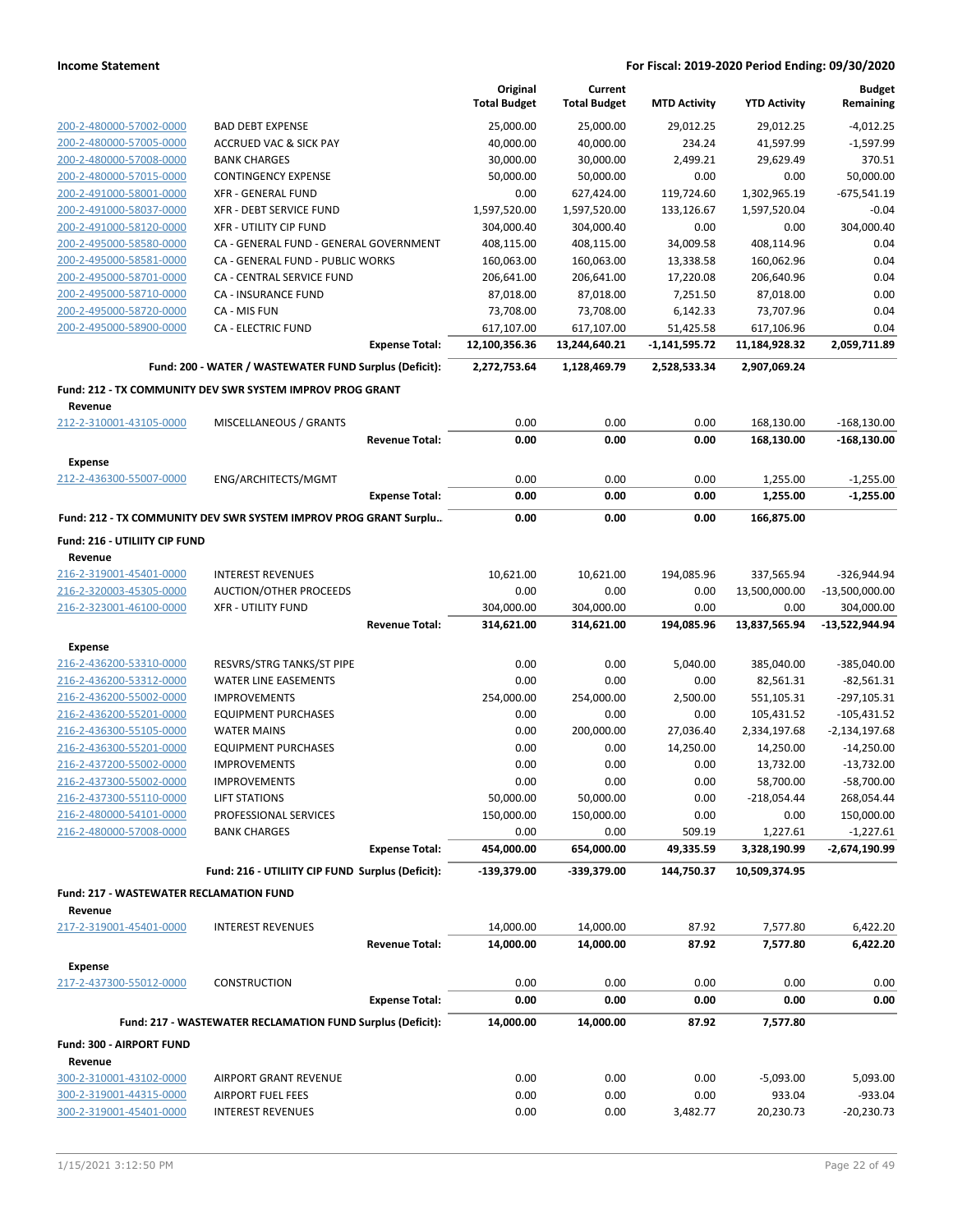|                                         |                                                     | Original<br><b>Total Budget</b> | Current<br><b>Total Budget</b> | <b>MTD Activity</b> | <b>YTD Activity</b> | <b>Budget</b><br>Remaining |
|-----------------------------------------|-----------------------------------------------------|---------------------------------|--------------------------------|---------------------|---------------------|----------------------------|
| 300-2-321001-45507-0000                 | L-3 COMM LEASE                                      | 639,217.00                      | 639,217.00                     | 53,268.08           | 639,216.96          | 0.04                       |
| 300-2-321001-45508-0000                 | AIR EVAC HANGAR FEES                                | 8,101.80                        | 8,101.80                       | 1,350.18            | 8,101.08            | 0.72                       |
| 300-2-321001-45509-0000                 | BLUE SKY T-HANGAR & LA ND LEASES                    | 4,768.50                        | 4,768.50                       | 0.00                | 4,768.50            | 0.00                       |
| 300-2-321001-45510-0000                 | ARKOMA - HORIZONS AHEAD LEASE                       | 48,096.00                       | 48,096.00                      | 8,016.00            | 52,104.00           | $-4,008.00$                |
| 300-2-321001-45513-0000                 | MAJORS FLYING CLUB LAND LEASE                       | 1,396.00                        | 1,396.00                       | 116.33              | 1,395.96            | 0.04                       |
| 300-2-321001-45515-0000                 | TEXSAN AVIATION LAND LEASE                          | 1,080.00                        | 1,080.00                       | 0.00                | 1,080.00            | 0.00                       |
| 300-2-321001-45516-0000                 | <b>MFC PARTNERS LAND LEASE</b>                      | 1,260.00                        | 1,260.00                       | 0.00                | 0.00                | 1,260.00                   |
| 300-2-321001-45517-0000                 | INNOVATION FIRST MAINT HANGAR                       | 17,618.00                       | 17,618.00                      | 0.00                | 0.00                | 17,618.00                  |
|                                         | <b>Revenue Total:</b>                               | 721,537.30                      | 721,537.30                     | 66,233.36           | 722,737.27          | $-1,199.97$                |
| <b>Expense</b>                          |                                                     |                                 |                                |                     |                     |                            |
| 300-2-438100-51001-0000                 | <b>REGULAR SALARIES</b>                             | 61,452.14                       | 61,452.14                      | 7,090.80            | 63,356.00           | $-1,903.86$                |
| 300-2-438100-51021-0000                 | <b>LONGEVITY</b>                                    | 294.00                          | 294.00                         | 0.00                | 294.00              | 0.00                       |
| 300-2-438100-51117-0000                 | <b>CELL PHONE ALLOWANCE</b>                         | 1,170.00                        | 1,170.00                       | 135.00              | 1,186.62            | $-16.62$                   |
| 300-2-438100-51201-0000                 | <b>FICA</b>                                         | 3,900.80                        | 3,900.80                       | 448.23              | 4,021.87            | $-121.07$                  |
| 300-2-438100-51202-0000                 | MEDICARE                                            | 912.28                          | 912.28                         | 104.82              | 940.53              | $-28.25$                   |
| 300-2-438100-51203-0000                 | <b>HEALTH INSURANCE</b>                             | 10,991.00                       | 10,991.00                      | 915.92              | 10,991.04           | $-0.04$                    |
| 300-2-438100-51204-0000                 | <b>WORKERS COMPENSATION</b>                         | 1,206.78                        | 1,206.78                       | 83.77               | 1,005.24            | 201.54                     |
| 300-2-438100-51205-0000                 | <b>STATE UNEMPLOYMENT</b>                           | 128.70                          | 128.70                         | 0.00                | 9.00                | 119.70                     |
| 300-2-438100-51301-0000                 | <b>TMRS</b>                                         | 7,048.18                        | 7,048.18                       | 812.91              | 7,262.50            | $-214.32$                  |
| 300-2-438100-52001-0000                 | <b>OFFICE SUPPLIES</b>                              | 400.00                          | 400.00                         | 101.09              | 112.87              | 287.13                     |
| 300-2-438100-52002-0000                 | POSTAGE / FREIGHT                                   | 100.00                          | 100.00                         | 0.00                | 29.70               | 70.30                      |
| 300-2-438100-52201-0000                 | <b>MINOR TOOLS &amp; EQUIPMENT</b>                  | 225.00                          | 225.00                         | 0.00                | 0.00                | 225.00                     |
| 300-2-438100-53202-0000                 | MACHINE, TOOLS & IMPLMNTS                           | 1,500.00                        | 1,500.00                       | 0.00                | 1,493.46            | 6.54                       |
| 300-2-438100-53205-0000                 | <b>MOTOR VEHICLES</b>                               | 500.00                          | 500.00                         | 0.00                | 844.10              | $-344.10$                  |
| 300-2-438100-53303-0000                 | MAINT - STREET /ALLEY/APRN/RNWY                     | 2,500.00                        | 2,500.00                       | 0.00                | 0.00                | 2,500.00                   |
| 300-2-438100-53402-0000                 | <b>BUILDING MAINTENANCE</b>                         | 12,000.00                       | 12,000.00                      | 528.88              | 13,850.96           | $-1,850.96$                |
| 300-2-438100-54001-0000                 | <b>TELEPHONE CHARGES</b>                            | 1,810.85                        | 1,810.85                       | 248.30              | 1,898.87            | -88.02                     |
| 300-2-438100-54002-0000                 | <b>UTILITY CHARGES</b>                              | 14,457.30                       | 14,457.30                      | 946.03              | 12,780.29           | 1,677.01                   |
| 300-2-438100-54105-0000                 | <b>MARKETING</b>                                    | 6,500.00                        | 6,500.00                       | 629.50              | 5,892.87            | 607.13                     |
| 300-2-438100-54106-0000                 | <b>ATTORNEY FEES</b>                                | 0.00                            | 0.00                           | 0.00                | 2,780.00            | $-2,780.00$                |
| 300-2-438100-54110-0000                 | <b>AUDIT</b>                                        | 10,000.00                       | 10,000.00                      | 4,500.00            | 4,500.00            | 5,500.00                   |
| 300-2-438100-54201-0000                 | MEMBERSHIPS & SUBSCRIPTIONS                         | 515.00                          | 515.00                         | 90.00               | 465.00              | 50.00                      |
| 300-2-438100-54214-0000                 | <b>TRAVEL &amp; TRAINING</b>                        | 2,300.00                        | 2,300.00                       | 75.00               | 790.49              | 1,509.51                   |
| 300-2-438100-54408-0000                 | OTHER / INSURANCE EXPENSE                           | 0.00                            | 0.00                           | 0.00                | 8,311.27            | $-8,311.27$                |
| 300-2-438100-54410-0000                 | PERMITS/FEES                                        | 1,400.00                        | 1,400.00                       | 0.00                | 1,371.00            | 29.00                      |
| 300-2-480000-52003-0000                 | <b>COPIER CHARGES</b>                               | 0.00                            | 0.00                           | 277.50              | 1,671.50            | $-1,671.50$                |
| 300-2-480000-52006-0000                 | <b>COPIER PAPER</b>                                 | 75.00                           | 75.00                          | 0.00                | 0.00                | 75.00                      |
| 300-2-480000-57008-0000                 | <b>BANK CHARGES</b>                                 | 0.00                            | 0.00                           | 16.82               | 1,180.36            | $-1,180.36$                |
|                                         | <b>Expense Total:</b>                               | 141,387.03                      | 141,387.03                     | 17,004.57           | 147,039.54          | $-5,652.51$                |
|                                         | Fund: 300 - AIRPORT FUND Surplus (Deficit):         | 580,150.27                      | 580,150.27                     | 49,228.79           | 575,697.73          |                            |
| <b>Fund: 360 - AIRPORT CAPITAL FUND</b> |                                                     |                                 |                                |                     |                     |                            |
| Revenue                                 |                                                     |                                 |                                |                     |                     |                            |
| 360-2-319001-45401-0000                 | <b>INTEREST REVENUES</b>                            | 68,598.00                       | 68,598.00                      | 8,751.68            | 88,492.85           | $-19,894.85$               |
|                                         | <b>Revenue Total:</b>                               | 68,598.00                       | 68,598.00                      | 8,751.68            | 88,492.85           | -19,894.85                 |
| <b>Expense</b>                          |                                                     |                                 |                                |                     |                     |                            |
| 360-2-438100-55006-0000                 | <b>AQUISITION</b>                                   | 0.00                            | 0.00                           | 0.00                | 168,338.46          | $-168,338.46$              |
| 360-2-438100-55012-0000                 | <b>CONSTRUCTION</b>                                 | 219,381.00                      | 219,381.00                     | 0.00                | 110,000.00          | 109,381.00                 |
| 360-2-480000-57008-0000                 | <b>BANK CHARGES</b>                                 | 2,000.00                        | 2,000.00                       | 347.40              | 2,989.45            | $-989.45$                  |
|                                         | <b>Expense Total:</b>                               | 221,381.00                      | 221,381.00                     | 347.40              | 281,327.91          | -59,946.91                 |
|                                         | Fund: 360 - AIRPORT CAPITAL FUND Surplus (Deficit): | $-152,783.00$                   | -152,783.00                    | 8,404.28            | $-192,835.06$       |                            |
| Fund: 362 - AIRPORT FBO FUEL            |                                                     |                                 |                                |                     |                     |                            |
| Revenue                                 |                                                     |                                 |                                |                     |                     |                            |
| 362-2-319001-44315-0000                 | <b>AIRPORT - FUEL FEES</b>                          | 0.00                            | 0.00                           | 34,723.23           | 417,243.75          | -417,243.75                |
| 362-2-319001-44316-0000                 | AIRPORT - PARKING, TIE DOWNS, & RAMP FE             | 0.00                            | 0.00                           | 108.56              | 2,530.57            | $-2,530.57$                |
| <u>362-2-319001-44320-0000</u>          | AIRPORT - OIL                                       | 0.00                            | 0.00                           | 529.45              | 4,407.43            | $-4,407.43$                |
| 362-2-319001-44322-0000                 | <b>AIRPORT - PILOT SUPPLIES</b>                     | 0.00                            | 0.00                           | 9.75                | 167.55              | $-167.55$                  |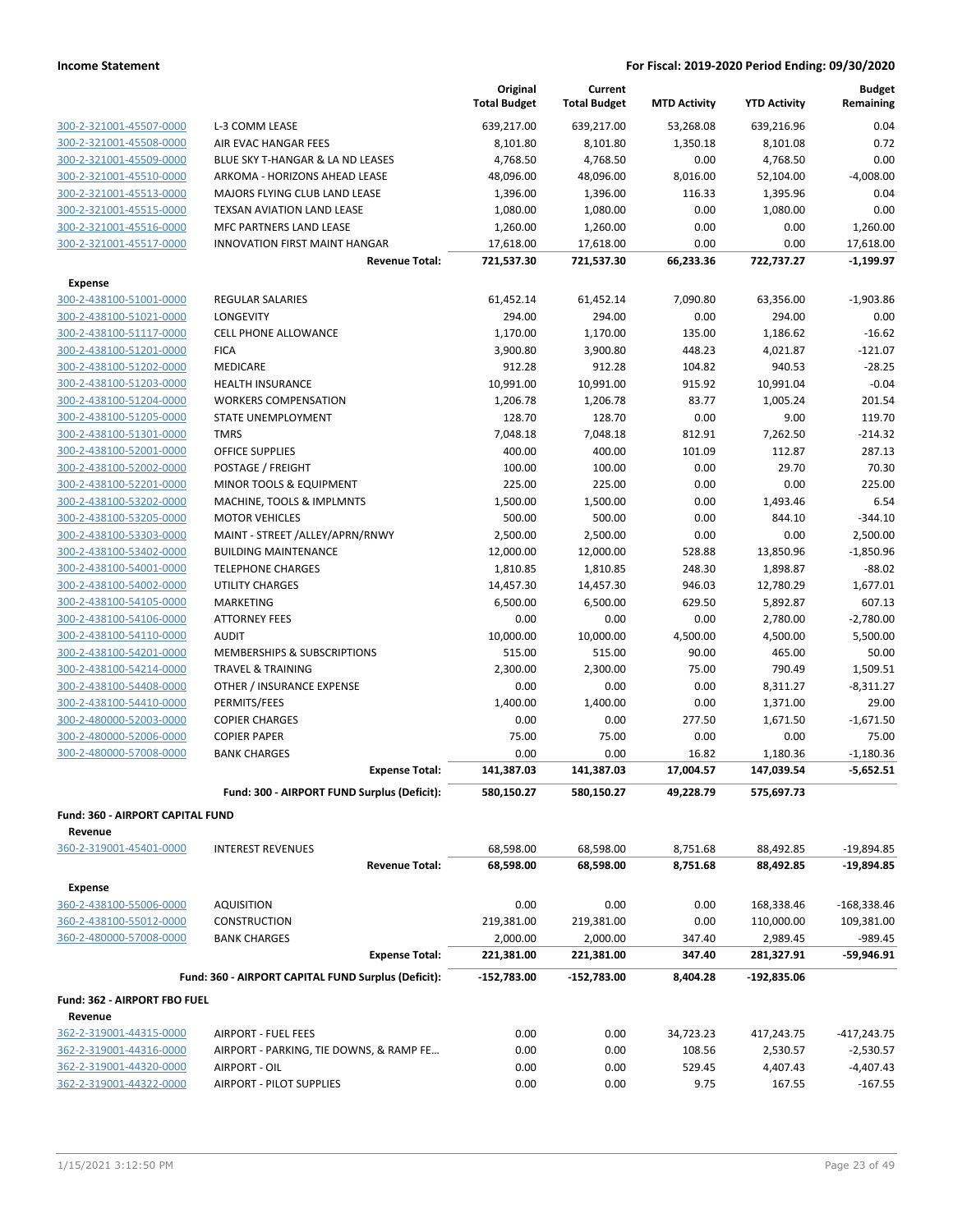|                                                    |                                                         | Original<br><b>Total Budget</b>     | Current<br><b>Total Budget</b> | <b>MTD Activity</b> | <b>YTD Activity</b> | <b>Budget</b><br>Remaining |
|----------------------------------------------------|---------------------------------------------------------|-------------------------------------|--------------------------------|---------------------|---------------------|----------------------------|
| 362-2-319001-45401-0000                            | <b>INTEREST REVENUES</b>                                | 0.00                                | 0.00                           | 346.02              | 2,927.33            | $-2,927.33$                |
|                                                    |                                                         | 0.00<br><b>Revenue Total:</b>       | 0.00                           | 35,717.01           | 427,276.63          | -427,276.63                |
| <b>Expense</b>                                     |                                                         |                                     |                                |                     |                     |                            |
| 362-2-438100-52221-0000                            | <b>AIRPORT - FUEL FEES</b>                              | 0.00                                | 0.00                           | 63,194.53           | 311,507.45          | $-311,507.45$              |
| 362-2-438100-52222-0000                            | AIRPORT - OIL                                           | 0.00                                | 0.00                           | 0.00                | 3,021.63            | $-3,021.63$                |
| 362-2-438100-52422-0000                            | <b>AIRPORT - PILOT SUPPLIES</b>                         | 0.00                                | 0.00                           | 58.99               | 438.56              | -438.56                    |
| 362-2-438100-57003-0000                            | <b>CREDIT CARD FEES</b>                                 | 0.00                                | 0.00                           | 1,114.62            | 14,043.74           | $-14,043.74$               |
| 362-2-480000-57008-0000                            | <b>BANK CHARGES</b>                                     | 0.00                                | 0.00                           | 11.03               | 99.64               | $-99.64$                   |
|                                                    |                                                         | <b>Expense Total:</b><br>0.00       | 0.00                           | 64,379.17           | 329,111.02          | -329,111.02                |
|                                                    | Fund: 362 - AIRPORT FBO FUEL Surplus (Deficit):         | 0.00                                | 0.00                           | -28,662.16          | 98,165.61           |                            |
| Fund: 400 - GOLF FUND                              |                                                         |                                     |                                |                     |                     |                            |
| Revenue                                            |                                                         |                                     |                                |                     |                     |                            |
| 400-2-319001-45604-0000                            | OTHER REVENUE / OVER/SHORT                              | 28.00                               | 28.00                          | $-6.50$             | $-65.88$            | 93.88                      |
| 400-2-319005-44510-0000                            | <b>GREENS FEES</b>                                      | 98,030.00                           | 98,030.00                      | 9,984.48            | 89,755.34           | 8,274.66                   |
| 400-2-319006-45308-0000                            | PRO SHOP CONCESSIONS                                    | 9,841.00                            | 9,841.00                       | 227.41              | 5,218.04            | 4,622.96                   |
| 400-2-319007-45309-0000                            | <b>MERCHANDISE SALES</b>                                | 7,940.00                            | 7,940.00                       | 346.69              | 6,071.64            | 1,868.36                   |
| 400-2-319008-45511-0000                            | <b>CART RENTALS</b>                                     | 61,464.00                           | 61,464.00                      | 8,084.20            | 61,539.37           | $-75.37$                   |
| 400-2-319009-45512-0000                            | <b>GOLF LEASES / MEMBERSHIPS</b>                        | 67,095.00                           | 67,095.00                      | 5,394.53            | 23,114.87           | 43,980.13                  |
|                                                    |                                                         | 244,398.00<br><b>Revenue Total:</b> | 244,398.00                     | 24,030.81           | 185,633.38          | 58,764.62                  |
| <b>Expense</b>                                     |                                                         |                                     |                                |                     |                     |                            |
| 400-2-451250-51001-0000                            | <b>REGULAR SALARIES</b>                                 | 111,803.87                          | 111,803.87                     | 12,999.32           | 107,531.38          | 4,272.49                   |
| 400-2-451250-51020-0000                            | <b>OVERTIME</b><br>LONGEVITY                            | 5,375.04<br>6,656.00                | 5,375.04<br>6,656.00           | 1,542.90<br>0.00    | 9,382.92            | $-4,007.88$<br>126.00      |
| 400-2-451250-51021-0000<br>400-2-451250-51101-0000 | <b>CERTIFICATION PAY</b>                                | 600.00                              | 600.00                         | 69.24               | 6,530.00<br>623.16  | $-23.16$                   |
| 400-2-451250-51117-0000                            | CELL PHONE ALLOWANCE                                    | 780.00                              | 780.00                         | 90.00               | 806.77              | $-26.77$                   |
| 400-2-451250-51201-0000                            | <b>FICA</b>                                             | 7,763.32                            | 7,763.32                       | 886.94              | 7,644.66            | 118.66                     |
| 400-2-451250-51202-0000                            | MEDICARE                                                | 1,815.62                            | 1,815.62                       | 207.43              | 1,787.88            | 27.74                      |
| 400-2-451250-51203-0000                            | <b>HEALTH INSURANCE</b>                                 | 10,991.00                           | 10,991.00                      | 983.67              | 11,804.04           | $-813.04$                  |
| 400-2-451250-51204-0000                            | <b>WORKERS COMPENSATION</b>                             | 3,231.15                            | 3,231.15                       | 271.62              | 3,259.44            | $-28.29$                   |
| 400-2-451250-51205-0000                            | STATE UNEMPLOYMENT                                      | 364.01                              | 364.01                         | 73.03               | 402.53              | $-38.52$                   |
| 400-2-451250-51301-0000                            | <b>TMRS</b>                                             | 11,348.55                           | 11,348.55                      | 1,167.62            | 11,154.59           | 193.96                     |
| 400-2-451250-52001-0000                            | OFFICE SUPPLIES                                         | 450.00                              | 450.00                         | 400.46              | 549.33              | $-99.33$                   |
| 400-2-451250-52101-0000                            | <b>JANITORIAL SUPPLIES</b>                              | 600.00                              | 600.00                         | 113.07              | 414.87              | 185.13                     |
| 400-2-451250-52104-0000                            | <b>WEARING APPAREL</b>                                  | 500.00                              | 500.00                         | 0.00                | 279.50              | 220.50                     |
| 400-2-451250-52107-0000                            | <b>BOTANICAL SUPPLIES</b>                               | 6,600.00                            | 6,600.00                       | 1,852.80            | 6,931.06            | $-331.06$                  |
| 400-2-451250-52201-0000                            | <b>MINOR TOOLS &amp; EQUIPMENT</b>                      | 600.00                              | 600.00                         | 0.00                | 64.39               | 535.61                     |
| 400-2-451250-52203-0000                            | <b>MOTOR VEHICLE FUEL</b>                               | 1,632.77                            | 1,632.77                       | 264.93              | 1,299.52            | 333.25                     |
| 400-2-451250-52401-0000                            | <b>RECREATIONAL SUPPLIES</b>                            | 500.00                              | 500.00                         | 0.00                | 0.00                | 500.00                     |
| 400-2-451250-52403-0000                            | <b>RESALE ITEMS</b>                                     | 15,000.00                           | 15,000.00                      | 1,187.71            | 7,798.51            | 7,201.49                   |
| 400-2-451250-53202-0000                            | MACHINE, TOOLS & IMPLMNTS                               | 6,000.00                            | 6,000.00                       | 2,086.23            | 2,538.50            | 3,461.50                   |
| 400-2-451250-53205-0000                            | <b>MOTOR VEHICLES</b>                                   | 400.00                              | 400.00                         | 101.76              | 1,171.96            | $-771.96$                  |
| 400-2-451250-53307-0000<br>400-2-451250-53402-0000 | <b>IRRIGATION</b>                                       | 1,500.00                            | 1,500.00                       | 1,545.44            | 1,943.90            | $-443.90$                  |
| 400-2-451250-54001-0000                            | <b>BUILDING MAINTENANCE</b><br><b>TELEPHONE CHARGES</b> | 1,450.00<br>716.96                  | 1,450.00<br>716.96             | 9.20<br>64.33       | 3,106.51<br>771.09  | $-1,656.51$<br>$-54.13$    |
| 400-2-451250-54002-0000                            | <b>UTILITY CHARGES</b>                                  | 10,688.09                           | 10,688.09                      | 768.29              | 9,561.01            | 1,127.08                   |
| 400-2-451250-54201-0000                            | <b>MEMBERSHIPS &amp; SUBSCRIPTIONS</b>                  | 785.00                              | 785.00                         | 0.00                | 558.07              | 226.93                     |
| 400-2-451250-54214-0000                            | TRAVEL & TRAINING                                       | 2,100.00                            | 2,100.00                       | 0.00                | 591.00              | 1,509.00                   |
| 400-2-451250-54226-0000                            | <b>INSURANCE EXPENSE</b>                                | 500.00                              | 500.00                         | 0.00                | 3,051.61            | $-2,551.61$                |
| 400-2-451250-54909-0000                            | <b>GOLF CART LEASE EXPENSE</b>                          | 31,000.00                           | 31,000.00                      | 4,612.50            | 27,112.50           | 3,887.50                   |
| 400-2-480000-52003-0000                            | <b>COPIER CHARGES</b>                                   | 1,525.00                            | 1,525.00                       | 256.73              | 1,542.46            | $-17.46$                   |
| 400-2-480000-57005-0000                            | <b>ACCRUED VAC &amp; SICK PAY</b>                       | 0.00                                | 0.00                           | 0.00                | 1,586.58            | $-1,586.58$                |
| 400-2-480000-57008-0000                            | <b>BANK CHARGES</b>                                     | 4,500.00                            | 4,500.00                       | 0.00                | 867.30              | 3,632.70                   |
|                                                    |                                                         | <b>Expense Total:</b><br>247,776.38 | 247,776.38                     | 31,555.22           | 232,667.04          | 15,109.34                  |
|                                                    | Fund: 400 - GOLF FUND Surplus (Deficit):                | $-3,378.38$                         | $-3,378.38$                    | -7,524.41           | -47,033.66          |                            |
| <b>Fund: 500 - SANITATION FUND</b>                 |                                                         |                                     |                                |                     |                     |                            |
| Revenue                                            |                                                         |                                     |                                |                     |                     |                            |
| 500-2-318001-44314-0000                            | LATE CHARGES                                            | 101,636.00                          | 101,636.00                     | 3,088.57            | 81,565.54           | 20,070.46                  |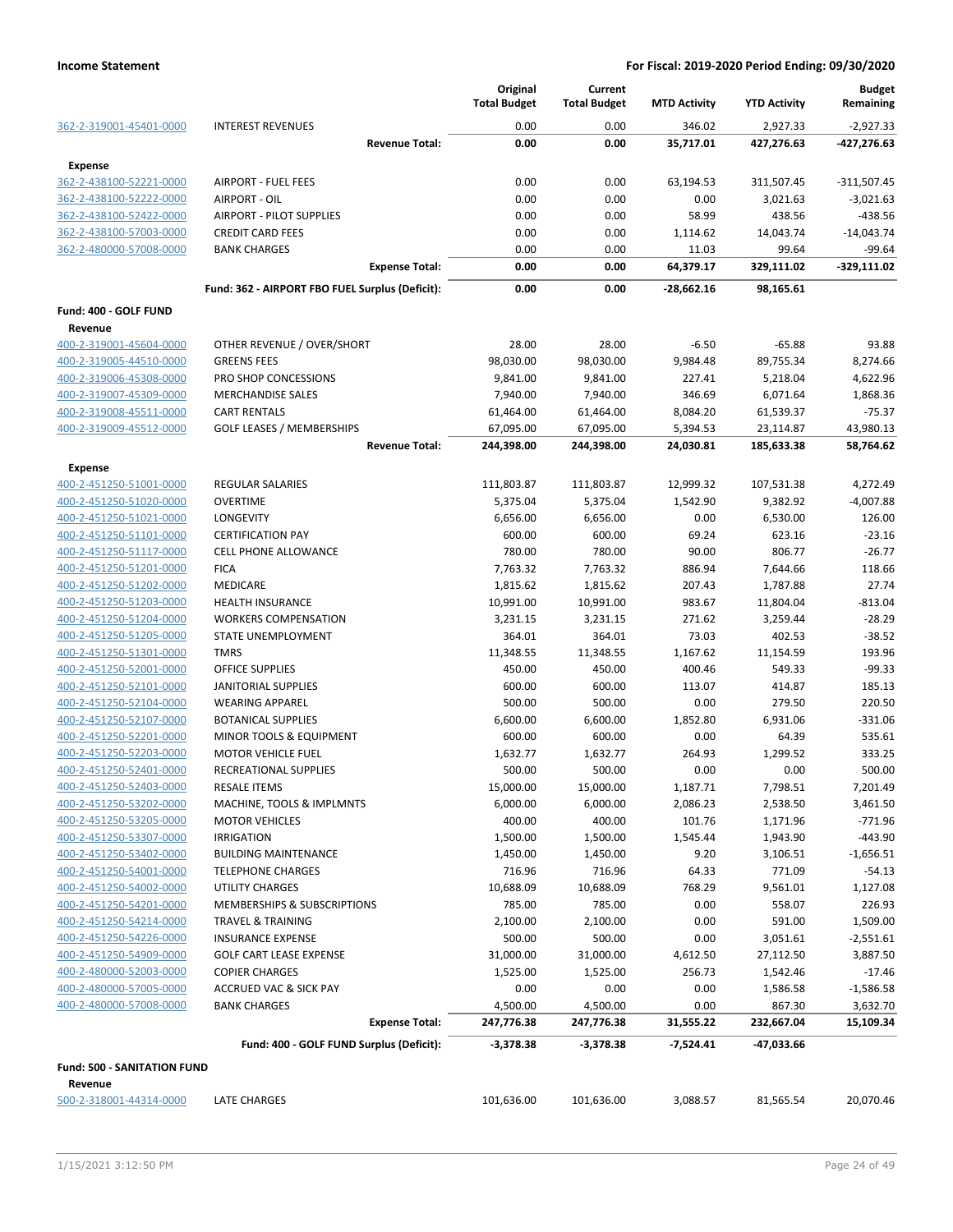|                                  |                                                | Original<br><b>Total Budget</b> | Current<br><b>Total Budget</b> | <b>MTD Activity</b> | <b>YTD Activity</b> | <b>Budget</b><br>Remaining |
|----------------------------------|------------------------------------------------|---------------------------------|--------------------------------|---------------------|---------------------|----------------------------|
| 500-2-319001-45401-0000          | <b>INTEREST REVENUES</b>                       | 31,250.00                       | 31,250.00                      | 1,751.01            | 21,078.86           | 10,171.14                  |
| 500-2-319020-44313-0000          | <b>FUEL SURCHARGE</b>                          | 76,888.00                       | 76,888.00                      | 6,812.59            | 80,735.10           | $-3,847.10$                |
| 500-2-319020-45107-0000          | <b>COLLECTION CHARGES</b>                      | 4,182,011.00                    | 4,182,011.00                   | 367,522.92          | 4,364,443.28        | $-182,432.28$              |
| 500-2-319021-45108-0000          | <b>DISPOSAL CHARGES</b>                        | 380,000.00                      | 380,000.00                     | 35,290.65           | 402,848.48          | $-22,848.48$               |
| 500-2-319022-45612-0000          | REG HH HAZ WASTE COL CTR                       | 13,923.00                       | 13,923.00                      | 226.95              | 15,316.95           | $-1,393.95$                |
| 500-2-324001-46612-0000          | CA - SANITATION FD COL & FUEL                  | 183,000.00                      | 183,000.00                     | 15,602.68           | 168,851.38          | 14,148.62                  |
|                                  | <b>Revenue Total:</b>                          | 4,968,708.00                    | 4,968,708.00                   | 430,295.37          | 5,134,839.59        | $-166, 131.59$             |
| <b>Expense</b>                   |                                                |                                 |                                |                     |                     |                            |
| 500-2-432300-54412-0000          | <b>COLLECTION CHARGES</b>                      | 4,559,104.00                    | 4,559,104.00                   | 735,040.69          | 4,472,543.48        | 86,560.52                  |
| 500-2-432500-54002-0000          | <b>UTILITY CHARGES</b>                         | 2,290.34                        | 2,290.34                       | 192.52              | 2,333.83            | $-43.49$                   |
| 500-2-432500-54403-0000          | <b>DISPOSAL CHARGES</b>                        | 24,500.00                       | 24,500.00                      | 17,438.46           | 21,283.80           | 3,216.20                   |
| 500-2-442200-51001-0000          | REGULAR SALARIES                               | 141,214.33                      | 141,214.33                     | 14,208.95           | 131,217.05          | 9,997.28                   |
| 500-2-442200-51021-0000          | LONGEVITY                                      | 3,242.00                        | 3,242.00                       | 0.00                | 2,846.00            | 396.00                     |
| 500-2-442200-51101-0000          | <b>CERTIFICATION PAY</b>                       | 1,200.00                        | 1,200.00                       | 138.45              | 1,246.05            | $-46.05$                   |
| 500-2-442200-51201-0000          | <b>FICA</b>                                    | 9,030.69                        | 9,030.69                       | 888.87              | 8,413.73            | 616.96                     |
| 500-2-442200-51202-0000          | <b>MEDICARE</b>                                | 2,112.02                        | 2,112.02                       | 207.89              | 1,967.69            | 144.33                     |
| 500-2-442200-51203-0000          | <b>HEALTH INSURANCE</b>                        | 10,991.00                       | 10,991.00                      | 915.92              | 10,991.04           | $-0.04$                    |
| 500-2-442200-51204-0000          | <b>WORKERS COMPENSATION</b>                    | 3,355.92                        | 3,355.92                       | 282.32              | 3,387.84            | $-31.92$                   |
| 500-2-442200-51205-0000          | STATE UNEMPLOYMENT                             | 514.80                          | 514.80                         | 61.04               | 643.61              | $-128.81$                  |
| 500-2-442200-51301-0000          | <b>TMRS</b>                                    | 16,317.15                       | 16,317.15                      | 1,614.06            | 15,204.61           | 1,112.54                   |
| 500-2-442200-52104-0000          | <b>WEARING APPAREL</b>                         | 3,646.00                        | 3,646.00                       | 0.00                | 2,722.15            | 923.85                     |
| 500-2-442200-52203-0000          | <b>MOTOR VEHICLE FUEL</b>                      | 2,311.41                        | 2,311.41                       | 874.67              | 5,723.54            | $-3,412.13$                |
| 500-2-442200-53202-0000          | MACHINE, TOOLS & IMPLMNTS                      | 1,600.00                        | 1,600.00                       | 56.09               | 3,496.85            | $-1,896.85$                |
| 500-2-442200-53205-0000          | <b>MOTOR VEHICLES</b>                          | 900.00                          | 900.00                         | 32.19               | 373.34              | 526.66                     |
| 500-2-480000-54413-0000          | <b>BULK WASTE PICK-UP</b>                      | 68,000.00                       | 68,000.00                      | 1,740.00            | 43,800.00           | 24,200.00                  |
| 500-2-480000-54901-0000          | <b>RENTALS / LEASES</b>                        | 53,692.13                       | 53,692.13                      | 0.00                | 51,310.68           | 2,381.45                   |
| 500-2-480000-57002-0000          | <b>BAD DEBT EXPENSE</b>                        | 0.00                            | 0.00                           | 124,388.27          | 124,388.27          | $-124,388.27$              |
| 500-2-480000-57005-0000          | <b>ACCRUED VAC &amp; SICK PAY</b>              | 0.00                            | 0.00                           | 0.00                | 486.54              | $-486.54$                  |
| 500-2-480000-57007-0000          | <b>COMMUNITY SERVICES</b>                      | 42,400.00                       | 42,400.00                      | 10,659.24           | 34,065.06           | 8,334.94                   |
| 500-2-480000-57008-0000          | <b>BANK CHARGES</b>                            | 10,000.00                       | 10,000.00                      | 1,049.27            | 11,760.95           | $-1,760.95$                |
| 500-2-491000-58001-0000          | <b>XFR - GENERAL FUND</b>                      | 285,000.00                      | 285,000.00                     | 47,154.02           | 538,277.08          | $-253,277.08$              |
| 500-2-495000-58501-0000          | CA - GENERAL FUND                              | 33,493.00                       | 33,493.00                      | 2,791.08            | 33,492.96           | 0.04                       |
| 500-2-495000-58701-0000          | CA - CENTRAL SERVICE FUND                      | 2,428.00                        | 2,428.00                       | 202.33              | 2,427.96            | 0.04                       |
| 500-2-495000-58710-0000          | CA - INSURANCE FUND                            | 484.00                          | 484.00                         | 40.33               | 483.96              | 0.04                       |
| 500-2-495000-58720-0000          | CA - MIS FUN                                   | 5,141.00                        | 5,141.00                       | 428.42              | 5,141.04            | $-0.04$                    |
| 500-2-495000-58900-0000          | <b>CA - ELECTRIC FUND</b>                      | 109,481.00                      | 109,481.00                     | 9,123.42            | 109,481.04          | $-0.04$                    |
|                                  | <b>Expense Total:</b>                          | 5,392,448.79                    | 5,392,448.79                   | 969,528.50          | 5,639,510.15        | -247,061.36                |
|                                  | Fund: 500 - SANITATION FUND Surplus (Deficit): | -423.740.79                     | -423,740.79                    | $-539,233.13$       | -504,670.56         |                            |
| Fund: 601 - CENTRAL SERVICE FUND |                                                |                                 |                                |                     |                     |                            |
| Revenue                          |                                                |                                 |                                |                     |                     |                            |
| 601-2-324001-46501-0000          | CA - GENERAL FUND                              | 592,859.00                      | 592,859.00                     | 49,404.92           | 592,859.03          | $-0.03$                    |
| 601-2-324001-46506-0000          | CA - RECREATION FUND                           | 562.00                          | 562.00                         | 46.83               | 561.96              | 0.04                       |
| 601-2-324001-46509-0000          | CA - VENUE MGMT FUND                           | 258.00                          | 258.00                         | 21.50               | 258.00              | 0.00                       |
| 601-2-324001-46611-0000          | CA - UTILITY FUND                              | 206,641.00                      | 206,641.00                     | 17,220.08           | 206,640.96          | 0.04                       |
| 601-2-324001-46614-0000          | CA - SANITATION FUND COLLECTION                | 2,428.00                        | 2,428.00                       | 202.33              | 2,427.96            | 0.04                       |
| 601-2-324009-46901-0000          | <b>CA - ELECTRIC UTILITY</b>                   | 82,159.00                       | 82,159.00                      | 6,846.58            | 82,158.96           | 0.04                       |
| 601-2-324009-46906-0000          | CA - CABLE UTILITY                             | 12,622.00                       | 12,622.00                      | 1,051.83            | 12,621.96           | 0.04                       |
|                                  | <b>Revenue Total:</b>                          | 897,529.00                      | 897,529.00                     | 74,794.07           | 897,528.83          | 0.17                       |
| <b>Expense</b>                   |                                                |                                 |                                |                     |                     |                            |
| 601-2-461100-51001-0000          | <b>REGULAR SALARIES</b>                        | 272,623.83                      | 272,623.83                     | 32,142.96           | 277,133.52          | $-4,509.69$                |
| 601-2-461100-51020-0000          | <b>OVERTIME</b>                                | 10,811.64                       | 10,811.64                      | 478.19              | 10,991.22           | $-179.58$                  |
| 601-2-461100-51021-0000          | LONGEVITY                                      | 5,996.00                        | 5,996.00                       | 0.00                | 5,648.00            | 348.00                     |
| 601-2-461100-51101-0000          | <b>CERTIFICATION PAY</b>                       | 1,200.00                        | 1,200.00                       | 138.48              | 1,246.32            | $-46.32$                   |
| 601-2-461100-51117-0000          | <b>CELL PHONE ALLOWANCE</b>                    | 780.00                          | 780.00                         | 90.00               | 796.61              | $-16.61$                   |
| 601-2-461100-51201-0000          | <b>FICA</b>                                    | 18,067.51                       | 18,067.51                      | 1,892.52            | 17,481.20           | 586.31                     |
| 601-2-461100-51202-0000          | MEDICARE                                       | 4,225.47                        | 4,225.47                       | 442.61              | 4,088.35            | 137.12                     |
| 601-2-461100-51203-0000          | <b>HEALTH INSURANCE</b>                        | 93,423.50                       | 93,423.50                      | 7,785.29            | 93,423.48           | 0.02                       |
| 601-2-461100-51204-0000          | <b>WORKERS COMPENSATION</b>                    | 8,841.22                        | 8,841.22                       | 743.51              | 8,922.12            | $-80.90$                   |
|                                  |                                                |                                 |                                |                     |                     |                            |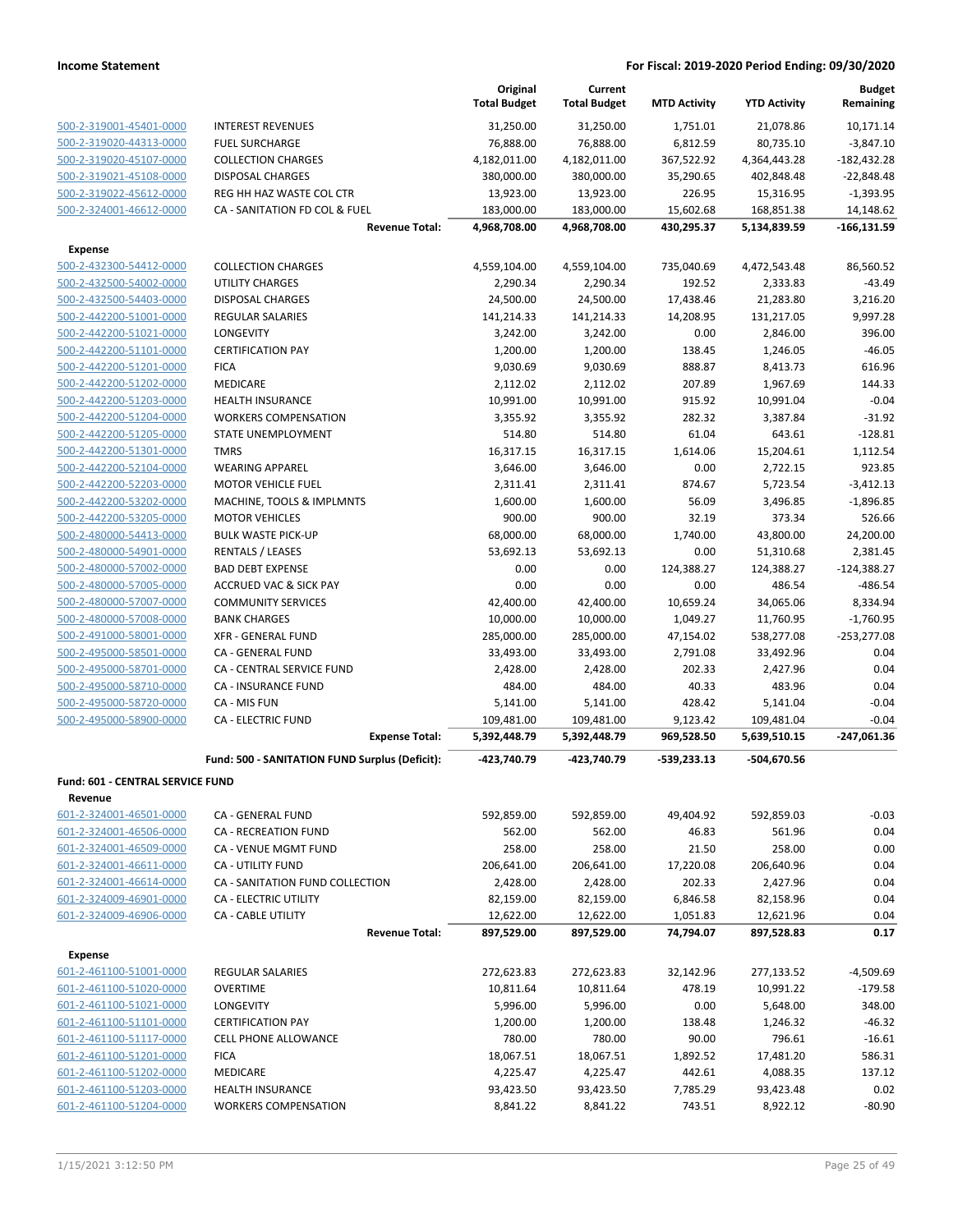| 601-2-461100-51205-0000         |
|---------------------------------|
| 601-2-461100-51301-0000         |
| 601-2-461100-51401-0000         |
| 601-2-461100-52001-0000         |
| -2-461100-52002-0000<br>$601 -$ |
| 601-2-461100-52101-0000         |
| 601-2-461100-52104-0000         |
| 601-2-461100-52201-0000         |
| 601-2-461100-52203-0000         |
| 2-461100-53201-0000<br>$601 -$  |
| 601-2-461100-53205-0000         |
| 601-2-461100-53302-0000         |
| 601-2-461100-53406-0000         |
| 601-2-461100-53407-0000         |
| -2-461100-53408-0000<br>$601 -$ |
| 601-2-461100-53501-0000         |
| 601-2-461100-53503-0000         |
| 601-2-461100-53504-0000         |
| 601-2-461100-53505-0000         |
| 2-461100-53506-0000<br>$601 -$  |
| 601-2-461100-53507-0000         |
| 601-2-461100-53601-0000         |
| 601-2-461100-53602-0000         |
| 601-2-461100-53603-0000         |
| -2-461100-53604-0000<br>$601 -$ |
| 601-2-461100-53701-0000         |
| 601-2-461100-53703-0000         |
| 601-2-461100-53704-0000         |
| 601-2-461100-53706-0000         |
| 2-461100-54001-0000<br>$601 -$  |
| 601-2-461100-54002-0000         |
| 601-2-461100-54112-0000         |
| 601-2-461200-51001-0000         |
| 601-2-461200-51020-0000         |
| -2-461200-51021-0000<br>$601 -$ |
| 601-2-461200-51101-0000         |
| 601-2-461200-51117-0000         |
| 601-2-461200-51201-0000         |
| 601-2-461200-51202-0000         |
| 2-461200-51203-0000<br>$601 -$  |
| 601-2-461200-51204-0000         |
| 601-2-461200-51205-0000         |
| 601-2-461200-51301-0000         |
| 601-2-461200-52001-0000         |
| 601-2-461200-52002-0000         |
| 601-2-461200-52104-0000         |
| 601-2-461200-52106-0000         |
| 601-2-461200-52201-0000         |
| 601-2-461200-52202-0000         |
| 601-2-461200-52203-0000         |
| 601-2-461200-53202-0000         |
| 601-2-461200-53205-0000         |
| 601-2-461200-53402-0000         |
| 601-2-461200-54001-0000         |
| 601-2-461200-54002-0000         |
| 601-2-461200-54201-0000         |
| 601-2-461200-54214-0000         |
| 601-2-480000-52006-0000         |
| 601-2-480000-57004-0000         |
|                                 |

|                         |                                 | Original<br><b>Total Budget</b> | Current<br><b>Total Budget</b> | <b>MTD Activity</b> | <b>YTD Activity</b> | <b>Budget</b><br>Remaining |
|-------------------------|---------------------------------|---------------------------------|--------------------------------|---------------------|---------------------|----------------------------|
| 601-2-461100-51205-0000 | STATE UNEMPLOYMENT              | 611.33                          | 611.33                         | 10.77               | 572.59              | 38.74                      |
| 601-2-461100-51301-0000 | <b>TMRS</b>                     | 31,228.07                       | 31,228.07                      | 3,519.24            | 31,505.27           | $-277.20$                  |
| 601-2-461100-51401-0000 | <b>CONTRA - SALARIES</b>        | $-5,000.00$                     | $-5,000.00$                    | 0.00                | $-2,156.65$         | $-2,843.35$                |
| 601-2-461100-52001-0000 | <b>OFFICE SUPPLIES</b>          | 160.00                          | 160.00                         | 12.99               | 29.06               | 130.94                     |
| 601-2-461100-52002-0000 | POSTAGE / FREIGHT               | 20.00                           | 20.00                          | 0.00                | 29.94               | $-9.94$                    |
| 601-2-461100-52101-0000 | JANITORIAL/CLEANING             | 26,000.00                       | 26,000.00                      | 2,254.58            | 16,923.40           | 9,076.60                   |
| 601-2-461100-52104-0000 | <b>WEARING APPAREL</b>          | 4,500.00                        | 4,500.00                       | 139.99              | 6,294.44            | $-1,794.44$                |
| 601-2-461100-52201-0000 | MINOR TOOLS & EQUIPMENT         | 1,500.00                        | 1,500.00                       | 393.44              | 1,935.41            | $-435.41$                  |
| 601-2-461100-52203-0000 | <b>MOTOR VEHICLE FUEL</b>       | 2,899.48                        | 2,899.48                       | 299.76              | 3,433.25            | $-533.77$                  |
| 601-2-461100-53201-0000 | FURNITURE & OFFICE EQUIPMENT    | 0.00                            | 0.00                           | 0.00                | 11.25               | $-11.25$                   |
| 601-2-461100-53205-0000 | <b>MOTOR VEHICLES</b>           | 1,100.00                        | 1,137.43                       | 145.27              | 1,651.71            | $-514.28$                  |
| 601-2-461100-53302-0000 | <b>WALKS &amp; PARKING LOTS</b> | 9,100.00                        | 9,100.00                       | 3,026.38            | 11,433.76           | $-2,333.76$                |
| 601-2-461100-53406-0000 | <b>CITY HALL</b>                | 33,000.00                       | 33,000.00                      | 11,444.48           | 33,486.75           | $-486.75$                  |
| 601-2-461100-53407-0000 | <b>ANIMAL SHELTER</b>           | 5,000.00                        | 5,000.00                       | 154.90              | 4,945.78            | 54.22                      |
| 601-2-461100-53408-0000 | FLEET MAINTENANCE               | 2,000.00                        | 2,000.00                       | 0.00                | 2,310.22            | $-310.22$                  |
| 601-2-461100-53501-0000 | POLICE & COURTS BLDG            | 30,000.00                       | 30,000.00                      | 5,921.87            | 32,253.09           | $-2,253.09$                |
| 601-2-461100-53503-0000 | FIRE ADMINISTRATION             | 750.00                          | 750.00                         | 138.12              | 904.55              | $-154.55$                  |
| 601-2-461100-53504-0000 | <b>FIRE STATION 1</b>           | 1,350.00                        | 1,350.00                       | 962.59              | 7,801.89            | $-6,451.89$                |
| 601-2-461100-53505-0000 | <b>FIRE STATION 2</b>           | 19,500.00                       | 19,500.00                      | 663.27              | 13,603.00           | 5,897.00                   |
| 601-2-461100-53506-0000 | FIRE STATION 3                  | 19,800.00                       | 19,800.00                      | 5,819.16            | 16,358.20           | 3,441.80                   |
| 601-2-461100-53507-0000 | <b>FIRE STATION 4</b>           | 19,500.00                       | 19,500.00                      | 198.85              | 13,579.73           | 5,920.27                   |
| 601-2-461100-53601-0000 | <b>ANNEX</b>                    | 2,000.00                        | 2,000.00                       | 186.88              | 10,447.23           | $-8,447.23$                |
| 601-2-461100-53602-0000 | <b>SERVICE CENTER</b>           | 6,000.00                        | 6,000.00                       | 1,494.54            | 12,194.68           | $-6,194.68$                |
| 601-2-461100-53603-0000 | WATER TREATMENT BLDG            | 400.00                          | 400.00                         | 0.00                | 4,156.31            | $-3,756.31$                |
| 601-2-461100-53604-0000 | WASTEWATER TRTMNT BLDG          | 300.00                          | 300.00                         | 0.00                | 2,148.22            | $-1,848.22$                |
| 601-2-461100-53701-0000 | LIBRARY                         | 17,000.00                       | 17,000.00                      | 648.47              | 17,420.20           | $-420.20$                  |
| 601-2-461100-53703-0000 | REECY DAVIS REC CENTER          | 12,000.00                       | 12,000.00                      | 522.12              | 20,186.77           | $-8,186.77$                |
| 601-2-461100-53704-0000 | <b>CIVIC CENTER</b>             | 7,500.00                        | 7,500.00                       | 0.00                | 6,840.00            | 660.00                     |
| 601-2-461100-53706-0000 | SPORTSPARK                      | 28,000.00                       | 28,000.00                      | 3,201.90            | 10,402.97           | 17,597.03                  |
| 601-2-461100-54001-0000 | <b>TELEPHONE CHARGES</b>        | 4,606.48                        | 4,606.48                       | 572.26              | 4,037.45            | 569.03                     |
| 601-2-461100-54002-0000 | UTILITY CHARGES                 | 107,250.16                      | 107,250.16                     | 5,593.74            | 102,589.06          | 4,661.10                   |
| 601-2-461100-54112-0000 | ALARM MONITOR SERVICE           | 300.00                          | 300.00                         | 500.00              | 500.00              | $-200.00$                  |
| 601-2-461200-51001-0000 | <b>REGULAR SALARIES</b>         | 154,376.10                      | 154,376.10                     | 17,835.87           | 160,361.35          | $-5,985.25$                |
| 601-2-461200-51020-0000 | <b>OVERTIME</b>                 | 6,548.76                        | 6,548.76                       | 1,059.68            | 7,488.22            | $-939.46$                  |
| 601-2-461200-51021-0000 | LONGEVITY                       | 2,824.00                        | 2,824.00                       | 0.00                | 2,824.00            | 0.00                       |
| 601-2-461200-51101-0000 | <b>CERTIFICATION PAY</b>        | 1,800.00                        | 1,800.00                       | 276.96              | 1,938.72            | $-138.72$                  |
| 601-2-461200-51117-0000 | <b>CELL PHONE ALLOWANCE</b>     | 2,520.00                        | 2,520.00                       | 290.76              | 2,596.07            | $-76.07$                   |
| 601-2-461200-51201-0000 | <b>FICA</b>                     | 10,420.27                       | 10,420.27                      | 1,118.13            | 10,128.35           | 291.92                     |
| 601-2-461200-51202-0000 | MEDICARE                        | 2,437.00                        | 2,437.00                       | 261.49              | 2,368.71            | 68.29                      |
| 601-2-461200-51203-0000 | <b>HEALTH INSURANCE</b>         | 43,964.00                       | 43,964.00                      | 3,663.67            | 43,964.04           | $-0.04$                    |
| 601-2-461200-51204-0000 | <b>WORKERS COMPENSATION</b>     | 7,657.49                        | 7,657.49                       | 643.87              | 7,726.44            | $-68.95$                   |
| 601-2-461200-51205-0000 | STATE UNEMPLOYMENT              | 257.40                          | 257.40                         | 0.00                | 120.16              | 137.24                     |
| 601-2-461200-51301-0000 | <b>TMRS</b>                     | 18,827.91                       | 18,827.91                      | 2,189.64            | 19,619.53           | $-791.62$                  |
| 601-2-461200-52001-0000 | <b>OFFICE SUPPLIES</b>          | 100.00                          | 100.00                         | 0.00                | 0.00                | 100.00                     |
| 601-2-461200-52002-0000 | POSTAGE / FREIGHT               | 50.00                           | 50.00                          | 0.00                | 13.75               | 36.25                      |
| 601-2-461200-52104-0000 | <b>WEARING APPAREL</b>          | 4,200.00                        | 4,200.00                       | 0.00                | 3,307.58            | 892.42                     |
| 601-2-461200-52106-0000 | <b>CHEMICAL SUPPLIES</b>        | 250.00                          | 250.00                         | 254.82              | 254.82              | $-4.82$                    |
| 601-2-461200-52201-0000 | MINOR TOOLS & EQUIPMENT         | 3,000.00                        | 3,000.00                       | 24.95               | 2,343.98            | 656.02                     |
| 601-2-461200-52202-0000 | MECHANICAL SUPPLIES             | 12,000.00                       | 12,000.00                      | 1,749.54            | 16,648.03           | $-4,648.03$                |
| 601-2-461200-52203-0000 | <b>MOTOR VEHICLE FUEL</b>       | 4,249.31                        | 4,249.31                       | 196.36              | 4,172.02            | 77.29                      |
| 601-2-461200-53202-0000 | MACHINE, TOOLS & IMPLMNTS       | 2,000.00                        | 2,000.00                       | 0.00                | 0.00                | 2,000.00                   |
| 601-2-461200-53205-0000 | <b>MOTOR VEHICLES</b>           | 800.00                          | 800.00                         | 536.92              | 1,236.56            | $-436.56$                  |
| 601-2-461200-53402-0000 | <b>BUILDING MAINTENANCE</b>     | 250.00                          | 250.00                         | 9.08                | 127.04              | 122.96                     |
| 601-2-461200-54001-0000 | <b>TELEPHONE CHARGES</b>        | 1,483.43                        | 1,483.43                       | 172.12              | 1,481.71            | 1.72                       |
| 601-2-461200-54002-0000 | UTILITY CHARGES                 | 11,601.12                       | 11,601.12                      | 711.71              | 10,411.23           | 1,189.89                   |
| 601-2-461200-54201-0000 | MEMBERSHIPS & SUBSCRIPTIONS     | 1,500.00                        | 1,500.00                       | 1,500.00            | 1,500.00            | 0.00                       |
| 601-2-461200-54214-0000 | <b>TRAVEL &amp; TRAINING</b>    | 2,000.00                        | 2,000.00                       | 14.85               | 899.81              | 1,100.19                   |
| 601-2-480000-52006-0000 | <b>COPIER PAPER</b>             | 0.00                            | 0.00                           | 64.64               | 64.64               | $-64.64$                   |
| 601-2-480000-57004-0000 | <b>INVENTORY LOSS/GAIN</b>      | 0.00                            | 0.00                           | 0.00                | $-2,812.02$         | 2,812.02                   |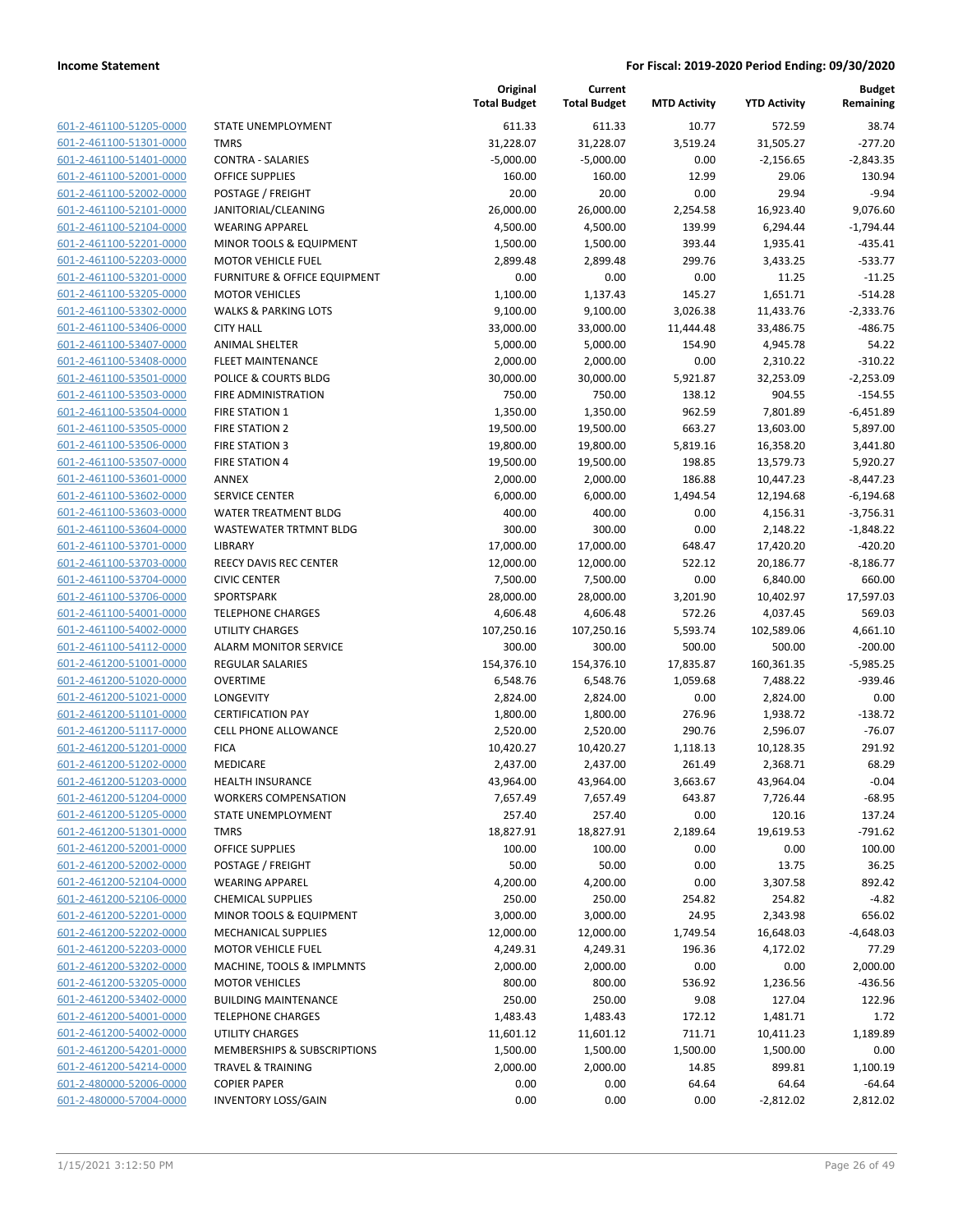|                                                    |                                                            | Original<br><b>Total Budget</b> | Current<br><b>Total Budget</b> | <b>MTD Activity</b>     | <b>YTD Activity</b>        | <b>Budget</b><br>Remaining |
|----------------------------------------------------|------------------------------------------------------------|---------------------------------|--------------------------------|-------------------------|----------------------------|----------------------------|
| 601-2-480000-57005-0000                            | <b>ACCRD VAC/SICK PAY EXP</b>                              | 0.00                            | 0.00                           | 0.00                    | 954.40                     | $-954.40$                  |
|                                                    | <b>Expense Total:</b>                                      | 1,099,461.48                    | 1,099,498.91                   | 124,114.19              | 1,107,299.49               | $-7,800.58$                |
|                                                    | Fund: 601 - CENTRAL SERVICE FUND Surplus (Deficit):        | $-201,932.48$                   | $-201,969.91$                  | $-49,320.12$            | $-209,770.66$              |                            |
| Fund: 602 - INSURANCE FUND                         |                                                            |                                 |                                |                         |                            |                            |
| Revenue                                            |                                                            |                                 |                                |                         |                            |                            |
| 602-2-319001-43211-0000                            | PRIOR YEAR INS REIMB                                       | 4,560.00                        | 4,560.00                       | 0.00                    | 0.00                       | 4,560.00                   |
| 602-2-319001-45401-0000                            | <b>INTEREST REVENUES</b>                                   | 2,410.00                        | 2,410.00                       | 524.13                  | 5,024.65                   | $-2,614.65$                |
| 602-2-322001-43201-0000                            | <b>EMPLOYEE PORTION</b>                                    | 656,109.00                      | 656,109.00                     | 68,141.90               | 566,089.01                 | 90,019.99                  |
| 602-2-322001-43202-0000                            | <b>CITY PORTION-HEALTH</b>                                 | 2,946,401.50                    | 2,946,401.50                   | 247,494.52              | 2,969,569.88               | $-23,168.38$               |
| 602-2-322001-43203-0000                            | <b>CITY PORTION-WORK COMP</b>                              | 367,317.38                      | 367,317.38                     | 30,678.00               | 368,136.03                 | $-818.65$                  |
| 602-2-322001-43204-0000                            | <b>CITY PORTION-TWC FUTA</b>                               | 231.00                          | 231.00                         | 19.26                   | 231.12                     | $-0.12$<br>25,681.86       |
| 602-2-322001-43205-0000                            | <b>GEUS EMPLOYEE PORTION</b><br><b>GEUS PORTION-HEALTH</b> | 302,563.00                      | 302,563.00                     | 33,252.60               | 276,881.14                 | $-0.01$                    |
| 602-2-322001-43206-0000<br>602-2-322001-43207-0000 | <b>GEUS PORTION-WORK COMP</b>                              | 1,396,823.00<br>150,442.00      | 1,396,823.00<br>150,442.00     | 116,401.92<br>12,536.83 | 1,396,823.01<br>150,441.96 | 0.04                       |
| 602-2-322001-48610-0000                            | OTHER REV / CITY EMPL-DEPENDENT CARE                       | 26,199.00                       | 26,199.00                      | 2,659.40                | 30,295.68                  | $-4,096.68$                |
| 602-2-324001-46501-0000                            | CA - GENERAL FUND                                          | 199,469.00                      | 199,469.00                     | 16,622.42               | 199,469.04                 | $-0.04$                    |
| 602-2-324001-46506-0000                            | CA - RECREATION FUND                                       | 124.00                          | 124.00                         | 10.33                   | 123.96                     | 0.04                       |
| 602-2-324001-46509-0000                            | CA - VENUE MGMT FUND                                       | 253.00                          | 253.00                         | 21.08                   | 252.96                     | 0.04                       |
| 602-2-324001-46611-0000                            | <b>CA - UTILITY FUND</b>                                   | 87,018.00                       | 87,018.00                      | 7,251.50                | 87,018.00                  | 0.00                       |
| 602-2-324001-46614-0000                            | CA - SANITATION FUND COLLECTION                            | 484.00                          | 484.00                         | 40.33                   | 483.96                     | 0.04                       |
| 602-2-324009-46612-0000                            | CA - ELECTRIC UTILITY                                      | 19,890.00                       | 19,890.00                      | 1,657.50                | 19,890.00                  | 0.00                       |
| 602-2-324009-46613-0000                            | <b>CA - CABLE UTILITY</b>                                  | 2,993.00                        | 2,993.00                       | 249.42                  | 2,993.04                   | $-0.04$                    |
|                                                    | <b>Revenue Total:</b>                                      | 6,163,286.88                    | 6,163,286.88                   | 537,561.14              | 6,073,723.44               | 89,563.44                  |
| <b>Expense</b>                                     |                                                            |                                 |                                |                         |                            |                            |
| 602-2-462100-54101-0000                            | PROFESSIONAL SERVICES                                      | 29,000.00                       | 29,000.00                      | 0.00                    | 19,408.55                  | 9,591.45                   |
| 602-2-462100-54801-0000                            | <b>WELLNESS PROGRAM</b>                                    | 10,000.00                       | 10,000.00                      | 0.00                    | 2,725.00                   | 7,275.00                   |
| 602-2-462100-54809-0000                            | HEALTH AND DENTAL / PREMIUMS                               | 5,703,297.00                    | 5,703,297.00                   | 890,218.59              | 5,392,634.33               | 310,662.67                 |
| 602-2-462100-54810-0000                            | RETIREE INSURANCE PREMIUM                                  | 100,000.00                      | 100,000.00                     | 5,787.80                | 46,312.43                  | 53,687.57                  |
| 602-2-462100-54812-0000                            | LONG TERM DISABILITY                                       | 53,500.00                       | 53,500.00                      | 9,934.08                | 59,027.88                  | $-5,527.88$                |
| 602-2-462100-54813-0000                            | LIFE / AD & D INSURANCE                                    | 28,000.00                       | 28,000.00                      | 3,657.00                | 23,161.02                  | 4,838.98                   |
| 602-2-462100-54820-0000                            | AIR EVAC PREMIUMS                                          | 21,000.00                       | 21,000.00                      | 0.00                    | 20,493.00                  | 507.00                     |
| 602-2-462100-54821-0000                            | <b>WORKERS' COMPENSATION</b>                               | 470,850.00                      | 470,850.00                     | 0.00                    | 423,808.16                 | 47,041.84                  |
| 602-2-462100-54822-0000                            | STATE UNEMPLOYMENT INS.                                    | 0.00                            | 0.00                           | $-0.17$                 | $-0.82$                    | 0.82                       |
| 602-2-462100-54823-0000                            | HEALTH CARE-125 FLEX PLAN & HSA                            | 16,000.00                       | 16,000.00                      | 6,355.38                | $-8,881.93$                | 24,881.93                  |
| 602-2-480000-54101-0000                            | PROFESSIONAL SERVICES                                      | 129,711.00                      | 129,711.00                     | 15,356.90               | 134,523.21                 | $-4,812.21$                |
| 602-2-480000-54226-0000                            | PROP INSURANCE EXP                                         | 285,000.00                      | 285,000.00                     | 1,666.00                | 354,254.03                 | $-69,254.03$               |
| 602-2-480000-57008-0000                            | <b>BANK CHARGES</b>                                        | 175.00                          | 175.00                         | 24.80                   | 185.85                     | $-10.85$                   |
|                                                    | <b>Expense Total:</b>                                      | 6,846,533.00                    | 6,846,533.00                   | 933,000.38              | 6,467,650.71               | 378,882.29                 |
|                                                    | Fund: 602 - INSURANCE FUND Surplus (Deficit):              | -683,246.12                     | $-683,246.12$                  | -395,439.24             | -393,927.27                |                            |
| Fund: 604 - MIS FUND                               |                                                            |                                 |                                |                         |                            |                            |
| Revenue                                            |                                                            |                                 |                                |                         |                            |                            |
| 604-2-323001-46401-0000                            | <b>XFR - ELECTRIC FUND</b>                                 | 105,000.00                      | 105,000.00                     | 8,750.00                | 105,000.00                 | 0.00                       |
| 604-2-324001-46501-0000                            | CA - GENERAL FUND                                          | 240,640.00                      | 240,640.00                     | 20,053.33               | 240,639.96                 | 0.04                       |
| 604-2-324001-46506-0000                            | <b>CA - RECREATION FUND</b>                                | 501.00                          | 501.00                         | 41.75                   | 501.00                     | 0.00                       |
| 604-2-324001-46509-0000                            | CA - VENUE MGMT FUND                                       | 1,385.00                        | 1,385.00                       | 115.42                  | 1,385.04                   | $-0.04$                    |
| 604-2-324001-46611-0000                            | <b>CA - UTILITY FUND</b>                                   | 73,708.00                       | 73,708.00                      | 6,142.33                | 73,707.96                  | 0.04                       |
| 604-2-324001-46614-0000                            | CA - SANITATION FUND COLLECTION                            | 5,141.00                        | 5,141.00                       | 428.42                  | 5,141.04                   | $-0.04$                    |
| 604-2-324009-46901-0000                            | CA - ELECTRIC UTILITY                                      | 65,953.00                       | 65,953.00                      | 5,496.08                | 65,952.96                  | 0.04                       |
| 604-2-324009-46906-0000                            | <b>CA - CABLE UTILITY</b>                                  | 9,986.00                        | 9,986.00                       | 832.17                  | 9,986.04                   | $-0.04$                    |
|                                                    | <b>Revenue Total:</b>                                      | 502,314.00                      | 502,314.00                     | 41,859.50               | 502,314.00                 | 0.00                       |
| <b>Expense</b>                                     |                                                            |                                 |                                |                         |                            |                            |
| 604-2-441400-54001-0000                            | <b>TELEPHONE CHARGES</b>                                   | 362.77                          | 362.77                         | 36.29                   | 434.92                     | $-72.15$                   |
| 604-2-441400-54002-0000                            | UTILITY CHARGES                                            | 843.15                          | 843.15                         | 12.53                   | 613.12                     | 230.03                     |
| 604-2-465100-51001-0000                            | <b>REGULAR SALARIES</b>                                    | 236,042.88                      | 236,042.88                     | 24,805.30               | 224,466.33                 | 11,576.55                  |
| 604-2-465100-51020-0000                            | <b>OVERTIME</b>                                            | 5,739.09                        | 5,739.09                       | 2,811.68                | 18,293.13                  | $-12,554.04$               |
| 604-2-465100-51021-0000<br>604-2-465100-51116-0000 | LONGEVITY                                                  | 4,582.00                        | 4,582.00                       | 0.00                    | 4,510.00                   | 72.00<br>$-1,938.42$       |
|                                                    | CAR ALLOWANCE                                              | 1,800.00                        | 1,800.00                       | 415.38                  | 3,738.42                   |                            |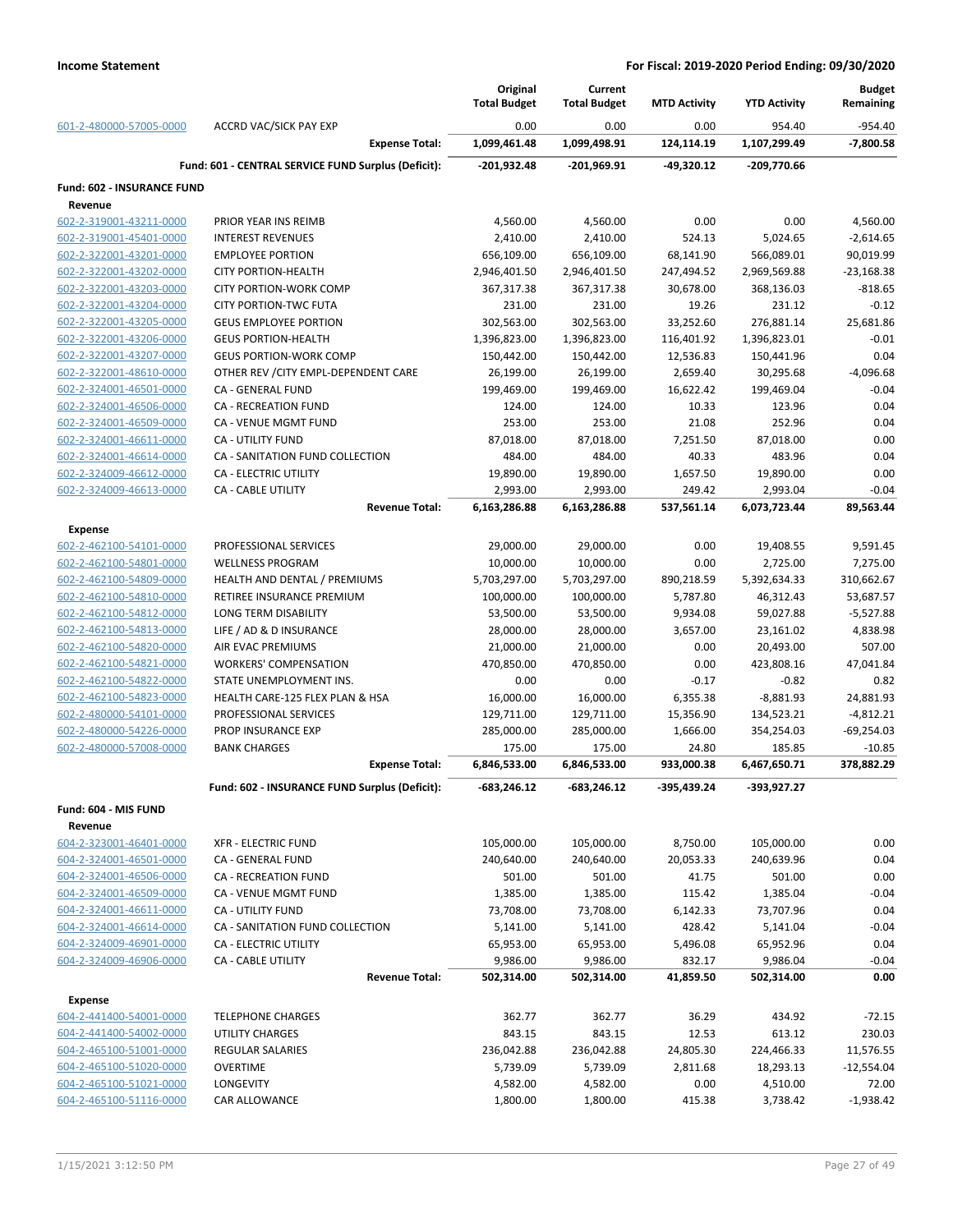|                                             |                                                         | Original<br><b>Total Budget</b> | Current<br><b>Total Budget</b> | <b>MTD Activity</b> | <b>YTD Activity</b> | <b>Budget</b><br>Remaining |
|---------------------------------------------|---------------------------------------------------------|---------------------------------|--------------------------------|---------------------|---------------------|----------------------------|
| 604-2-465100-51117-0000                     | <b>CELL PHONE ALLOWANCE</b>                             | 1,440.00                        | 1,440.00                       | 332.28              | 2,990.52            | $-1,550.52$                |
| 604-2-465100-51201-0000                     | <b>FICA</b>                                             | 15,475.45                       | 15,475.45                      | 1,642.56            | 14,765.59           | 709.86                     |
| 604-2-465100-51202-0000                     | <b>MEDICARE</b>                                         | 3,619.26                        | 3,619.26                       | 384.15              | 3,453.27            | 165.99                     |
| 604-2-465100-51203-0000                     | <b>HEALTH INSURANCE</b>                                 | 32,973.00                       | 32,973.00                      | 2,747.75            | 32,973.00           | 0.00                       |
| 604-2-465100-51204-0000                     | <b>WORKERS COMPENSATION</b>                             | 646.97                          | 646.97                         | 54.38               | 652.56              | $-5.59$                    |
| 604-2-465100-51205-0000                     | STATE UNEMPLOYMENT                                      | 96.53                           | 96.53                          | 0.00                | 27.00               | 69.53                      |
| 604-2-465100-51301-0000                     | <b>TMRS</b>                                             | 27,961.88                       | 27,961.88                      | 3,191.02            | 28,444.52           | $-482.64$                  |
| 604-2-465100-52001-0000                     | <b>OFFICE SUPPLIES</b>                                  | 150.00                          | 4,150.00                       | 1,701.73            | 1,791.67            | 2,358.33                   |
| 604-2-465100-52002-0000                     | POSTAGE / FREIGHT                                       | 25.00                           | 25.00                          | 0.00                | $-267.18$           | 292.18                     |
| 604-2-465100-52004-0000                     | <b>COMPUTER SUPPLIES</b>                                | 1,000.00                        | 1,000.00                       | 25.98               | 25.98               | 974.02                     |
| 604-2-465100-52201-0000                     | MINOR TOOLS & EQUIPMENT                                 | 250.00                          | 250.00                         | 0.00                | 22.97               | 227.03                     |
| 604-2-465100-52203-0000                     | <b>MOTOR VEHICLE FUEL</b>                               | 291.78                          | 291.78                         | 0.00                | 122.19              | 169.59                     |
| 604-2-465100-53205-0000                     | <b>MOTOR VEHICLES</b>                                   | 800.00                          | 800.00                         | 33.15               | 414.72              | 385.28                     |
| 604-2-465100-53209-0000                     | HARDWARE/SOFTWARE                                       | 704,703.00                      | 700,943.00                     | 142,795.02          | 605,037.12          | 95,905.88                  |
| 604-2-465100-54001-0000                     | <b>TELEPHONE CHARGES</b>                                | 10,797.30                       | 10,797.30                      | 1,762.79            | 12,790.45           | $-1,993.15$                |
| 604-2-465100-54101-0000                     | PROFESSIONAL SERVICES                                   | 5,000.00                        | 5,000.00                       | 3,305.00            | 4,654.00            | 346.00                     |
| 604-2-465100-54201-0000                     | MEMBERSHIPS & SUBSCRIPTIONS                             | 0.00                            | 0.00                           | 0.00                | 12.99               | $-12.99$                   |
| 604-2-465100-54214-0000                     | <b>TRAVEL &amp; TRAINING</b>                            | 5,000.00                        | 5,000.00                       | 0.00                | 5,518.13            | $-518.13$                  |
| 604-2-465100-54901-0000                     | RENTALS / LEASES                                        | 25,000.00                       | 25,000.00                      | 6,823.93            | 26,475.06           | $-1,475.06$                |
| 604-2-465100-54908-0000                     | LEASE PURCHASE PAYMENTS                                 | 25,000.00                       | 25,000.00                      | 0.00                | 23,938.14           | 1,061.86                   |
| 604-2-465100-55205-0000                     | COMPUTER EQUIPMENT / SOFTWARE                           | 8,250.00                        | 8,250.00                       | 0.00                | 1,165.44            | 7,084.56                   |
| 604-2-480000-55205-0000                     | <b>COMPUTER EQUIPMENT</b>                               | 50,000.00                       | 50,000.00                      | 10,609.46           | 46,905.83           | 3,094.17                   |
|                                             | <b>Expense Total:</b>                                   | 1,167,850.06                    | 1,168,090.06                   | 203,490.38          | 1,063,969.89        | 104,120.17                 |
|                                             | Fund: 604 - MIS FUND Surplus (Deficit):                 | $-665,536.06$                   | $-665,776.06$                  | $-161,630.88$       | -561,655.89         |                            |
| <b>Fund: 660 - VEHICLE REPLACEMENT FUND</b> |                                                         |                                 |                                |                     |                     |                            |
| Revenue                                     |                                                         |                                 |                                |                     |                     |                            |
| 660-2-319001-45401-0000                     | <b>INTEREST REVENUES</b>                                | 17,000.00                       | 17,000.00                      | 102.30              | 9,583.90            | 7,416.10                   |
| 660-2-323001-46001-0000                     | <b>XFR - GENERAL FUND</b>                               | 210,000.00                      | 210,000.00                     | 38,333.33           | 459,999.96          | -249,999.96                |
|                                             | <b>Revenue Total:</b>                                   | 227,000.00                      | 227,000.00                     | 38,435.63           | 469,583.86          | $-242,583.86$              |
| Expense                                     |                                                         |                                 |                                |                     |                     |                            |
| 660-2-421210-55202-0000                     | <b>VEHICLES</b>                                         | 3,500.00                        | 3,500.00                       | 2,455.66            | 22,803.83           | $-19,303.83$               |
| 660-2-421230-55202-0000                     | <b>VEHICLES</b>                                         | 75,800.00                       | 75,800.00                      | 2,539.65            | 49,921.29           | 25,878.71                  |
| 660-2-422200-55202-0000                     | <b>VEHICLES</b>                                         | 250,000.00                      | 250,000.00                     | 0.00                | 748,181.15          | $-498, 181.15$             |
| 660-2-431200-55201-0000                     | <b>EQUIPMENT PURCHASES</b>                              | 0.00                            | 0.00                           | 766.74              | 8,202.26            | $-8,202.26$                |
| 660-2-431200-55202-0000                     | <b>VEHICLES</b>                                         | 19,500.00                       | 19,500.00                      | 1,267.92            | 73,802.27           | $-54,302.27$               |
| 660-2-431600-55202-0000                     | <b>VEHICLES</b>                                         | 40,000.00                       | 40,000.00                      | 0.00                | 6,826.70            | 33,173.30                  |
| 660-2-431700-55202-0000                     | <b>VEHICLES</b>                                         | 15,500.00                       | 15,500.00                      | 1,054.18            | 7,134.18            | 8,365.82                   |
| 660-2-441300-55201-0000                     | <b>EQUIPMENT PURCHASES</b>                              | 11,200.00                       | 11,200.00                      | 0.00                | 0.00                | 11,200.00                  |
| 660-2-441300-55202-0000                     | VEHICLES                                                | 0.00                            | 0.00                           | 872.81              | 5,921.58            | $-5,921.58$                |
| 660-2-443200-55202-0000                     | <b>VEHICLES</b>                                         | 8,500.00                        | 8,500.00                       | 659.01              | 5,887.61            | 2,612.39                   |
| 660-2-451100-55202-0000                     | <b>VEHICLES</b>                                         | 22,000.00                       | 22,000.00                      | 3,269.37            | 19,030.88           | 2,969.12                   |
| 660-2-461100-55201-0000                     | <b>EQUIPMENT PURCHASES</b>                              | 14,000.00                       | 13,962.57                      | 1,531.21            | 16,309.56           | $-2,346.99$                |
| 660-2-461200-55201-0000                     | <b>EQUIPMENT PURCHASES</b>                              | 0.00                            | 0.00                           | 8,780.03            | 9,870.45            | $-9,870.45$                |
| 660-2-480000-57008-0000                     | <b>BANK CHARGES</b>                                     | 0.00                            | 0.00                           | 0.00                | 38.69               | $-38.69$                   |
|                                             | <b>Expense Total:</b>                                   | 460,000.00                      | 459,962.57                     | 23,196.58           | 973,930.45          | -513,967.88                |
|                                             | Fund: 660 - VEHICLE REPLACEMENT FUND Surplus (Deficit): | $-233,000.00$                   | -232,962.57                    | 15,239.05           | -504,346.59         |                            |
| Fund: 800 - SPENCE FUND                     |                                                         |                                 |                                |                     |                     |                            |
| Revenue                                     |                                                         |                                 |                                |                     |                     |                            |
| 800-3-319001-45401-0000                     | <b>INTEREST REVENUES</b>                                | 10,210.00                       | 10,210.00                      | 68.06               | 5,865.72            | 4,344.28                   |
|                                             | <b>Revenue Total:</b>                                   | 10,210.00                       | 10,210.00                      | 68.06               | 5,865.72            | 4,344.28                   |
| <b>Expense</b>                              |                                                         |                                 |                                |                     |                     |                            |
| 800-3-495000-58501-0000                     | CA - GENERAL FUND                                       | 600.00                          | 600.00                         | 50.00               | 600.00              | 0.00                       |
|                                             | <b>Expense Total:</b>                                   | 600.00                          | 600.00                         | 50.00               | 600.00              | 0.00                       |
|                                             | Fund: 800 - SPENCE FUND Surplus (Deficit):              | 9,610.00                        | 9,610.00                       | 18.06               | 5,265.72            |                            |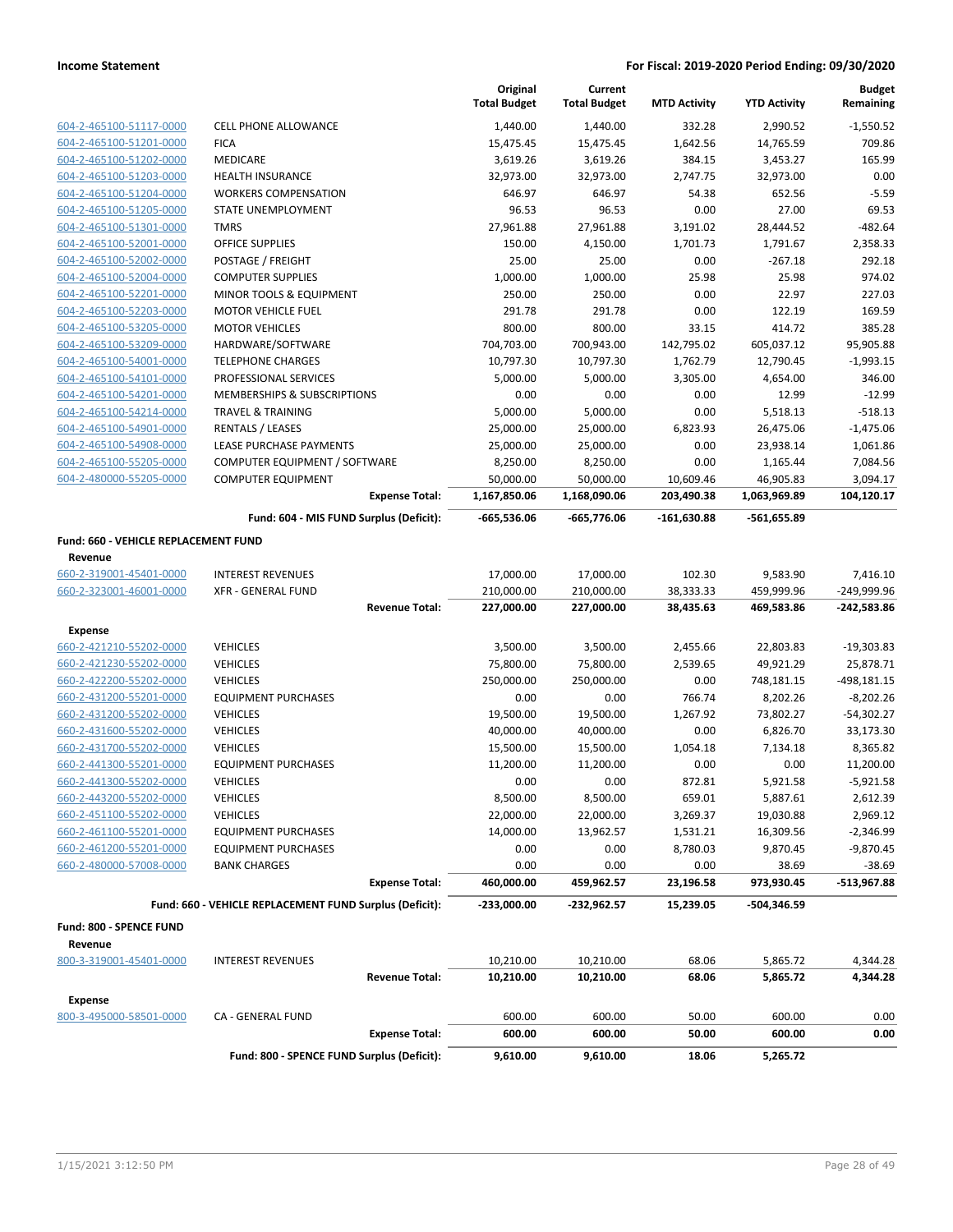| <b>Income Statement</b>                                   |                                                                            |                                 |                                | For Fiscal: 2019-2020 Period Ending: 09/30/2020 |                     |                            |
|-----------------------------------------------------------|----------------------------------------------------------------------------|---------------------------------|--------------------------------|-------------------------------------------------|---------------------|----------------------------|
|                                                           |                                                                            | Original<br><b>Total Budget</b> | Current<br><b>Total Budget</b> | <b>MTD Activity</b>                             | <b>YTD Activity</b> | <b>Budget</b><br>Remaining |
| <b>Fund: 801 - JONES LIBRARY TRUST</b><br>Revenue         |                                                                            |                                 |                                |                                                 |                     |                            |
| 801-3-319001-45401-0000                                   | <b>INTEREST REVENUES</b>                                                   | 0.00                            | 0.00                           | 18.06                                           | 264.80              | $-264.80$                  |
|                                                           | <b>Revenue Total:</b>                                                      | 0.00                            | 0.00                           | 18.06                                           | 264.80              | $-264.80$                  |
| <b>Expense</b>                                            |                                                                            |                                 |                                |                                                 |                     |                            |
| 801-3-480000-57008-0000                                   | <b>BANK CHARGES</b>                                                        | 0.00                            | 0.00                           | 0.71                                            | 9.87                | $-9.87$                    |
|                                                           | <b>Expense Total:</b>                                                      | 0.00                            | 0.00                           | 0.71                                            | 9.87                | $-9.87$                    |
|                                                           | Fund: 801 - JONES LIBRARY TRUST Surplus (Deficit):                         | 0.00                            | 0.00                           | 17.35                                           | 254.93              |                            |
|                                                           |                                                                            |                                 |                                |                                                 |                     |                            |
| Fund: 809 - GREENVILLE IDC (L-3)<br>Revenue               |                                                                            |                                 |                                |                                                 |                     |                            |
| 809-3-319001-45609-0000                                   | INTERGOVERNMENTAL / IDC GREENVILLE                                         | 0.00                            | 0.00                           | 0.00                                            | 1,073,848.79        | $-1,073,848.79$            |
|                                                           | <b>Revenue Total:</b>                                                      | 0.00                            | 0.00                           | 0.00                                            | 1,073,848.79        | -1,073,848.79              |
|                                                           |                                                                            |                                 |                                |                                                 |                     |                            |
| <b>Expense</b><br>809-3-438100-55320-0000                 | <b>CONSTRUCTION PROJECTS</b>                                               | 0.00                            | 0.00                           | 0.00                                            | 193,233.74          | $-193,233.74$              |
|                                                           | <b>Expense Total:</b>                                                      | 0.00                            | 0.00                           | 0.00                                            | 193,233.74          | $-193,233.74$              |
|                                                           |                                                                            |                                 |                                |                                                 |                     |                            |
|                                                           | Fund: 809 - GREENVILLE IDC (L-3) Surplus (Deficit):                        | 0.00                            | 0.00                           | 0.00                                            | 880,615.05          |                            |
| <b>Fund: 810 - SEIZURE FUNDS - STATE RULES</b><br>Revenue |                                                                            |                                 |                                |                                                 |                     |                            |
| 810-3-319001-45401-0000                                   | <b>INTEREST REVENUES</b>                                                   | 3,000.00                        | 3,000.00                       | 290.67                                          | 2,956.02            | 43.98                      |
| 810-3-322001-46802-0000                                   | <b>HB65 SEIZURES-CONTRIBUTNS</b>                                           | 0.00                            | 0.00                           | 0.00                                            | $-7,700.00$         | 7,700.00                   |
|                                                           | <b>Revenue Total:</b>                                                      | 3,000.00                        | 3,000.00                       | 290.67                                          | $-4.743.98$         | 7,743.98                   |
| <b>Expense</b>                                            |                                                                            |                                 |                                |                                                 |                     |                            |
| 810-3-421210-54214-0000                                   | <b>TRAVEL &amp; TRAINING</b>                                               | 0.00                            | 0.00                           | 0.00                                            | 150.00              | $-150.00$                  |
| 810-3-421210-55205-0000                                   | COMPUTER EQUIPMENT / SOFTWARE                                              | 0.00                            | 0.00                           | 0.00                                            | 0.00                | 0.00                       |
| 810-3-421230-55201-0000                                   | <b>EQUIPMENT PURCHASES</b>                                                 | 0.00                            | 0.00                           | 0.00                                            | 18,050.00           | $-18,050.00$               |
| 810-3-480000-57008-0000                                   | <b>BANK CHARGES</b>                                                        | 220.00                          | 220.00                         | 11.54                                           | 100.60              | 119.40                     |
|                                                           | <b>Expense Total:</b>                                                      | 220.00                          | 220.00                         | 11.54                                           | 18,300.60           | -18,080.60                 |
|                                                           | Fund: 810 - SEIZURE FUNDS - STATE RULES Surplus (Deficit):                 | 2,780.00                        | 2,780.00                       | 279.13                                          | -23,044.58          |                            |
| Fund: 811 - SEIZURE FUNDS - FED RULES                     |                                                                            |                                 |                                |                                                 |                     |                            |
| Revenue                                                   |                                                                            |                                 |                                |                                                 |                     |                            |
| 811-3-319001-45401-0000                                   | <b>INTEREST REVENUES</b>                                                   | 3,900.00                        | 3,900.00                       | 249.44                                          | 2,532.63            | 1,367.37                   |
| 811-3-322001-46803-0000                                   | FED SEIZURES-CONTRIBUTION                                                  | 0.00                            | 0.00                           | 0.00                                            | 773.27              | $-773.27$                  |
|                                                           | <b>Revenue Total:</b>                                                      | 3,900.00                        | 3,900.00                       | 249.44                                          | 3,305.90            | 594.10                     |
| Expense                                                   |                                                                            |                                 |                                |                                                 |                     |                            |
| 811-3-421230-55201-0000                                   | <b>EQUIPMENT PURCHASES</b>                                                 | 0.00                            | 0.00                           | 0.00                                            | 29,750.00           | $-29,750.00$               |
| 811-3-480000-57008-0000                                   | <b>BANK CHARGES</b>                                                        | 125.00                          | 125.00                         | 9.90                                            | 86.13               | 38.87                      |
|                                                           | <b>Expense Total:</b>                                                      | 125.00                          | 125.00                         | 9.90                                            | 29,836.13           | -29,711.13                 |
|                                                           | Fund: 811 - SEIZURE FUNDS - FED RULES Surplus (Deficit):                   | 3,775.00                        | 3,775.00                       | 239.54                                          | -26,530.23          |                            |
|                                                           | Fund: 820 - TIRZ FUND (Tax Increment Reinvestment Zone)                    |                                 |                                |                                                 |                     |                            |
| Revenue                                                   |                                                                            |                                 |                                |                                                 |                     |                            |
| 820-3-311001-41101-0000                                   | REAL PROPERTY TAXES - CITY                                                 | 479,286.82                      | 479,286.82                     | 7,451.81                                        | 467,374.87          | 11,911.95                  |
| 820-3-311001-41111-0000                                   | REAL PROPERTY TAXES - COUNTY                                               | 191,031.58                      | 191,031.58                     | 153,338.86                                      | 181,932.04          | 9,099.54                   |
| 820-3-311001-41112-0000                                   | REAL PROPERTY TAXES - HOSPITAL                                             | 87,910.52                       | 87,910.52                      | 73,945.40                                       | 73,945.40           | 13,965.12                  |
| 820-3-311002-41102-0000<br>820-3-319001-45401-0000        | <b>DELINQUENT TAXES</b>                                                    | 8,000.00                        | 8,000.00                       | 6,395.03                                        | 6,761.53            | 1,238.47                   |
|                                                           | <b>INTEREST REVENUES</b><br><b>Revenue Total:</b>                          | 8,000.00<br>774,228.92          | 8,000.00<br>774,228.92         | 3,021.25<br>244,152.35                          | 28,718.45           | $-20,718.45$               |
|                                                           |                                                                            |                                 |                                |                                                 | 758,732.29          | 15,496.63                  |
| <b>Expense</b>                                            |                                                                            |                                 |                                |                                                 |                     |                            |
| 820-3-416100-54101-0000                                   | PROFESSIONAL SERVICES                                                      | 8,500.00                        | 8,500.00                       | 0.00                                            | 22,778.50           | $-14,278.50$               |
| 820-3-416100-55002-0000<br>820-3-480000-57008-0000        | <b>IMPROVEMENTS</b><br><b>BANK CHARGES</b>                                 | 135,000.00<br>725.00            | 135,000.00<br>725.00           | 0.00<br>122.42                                  | 0.00<br>974.66      | 135,000.00<br>$-249.66$    |
|                                                           | <b>Expense Total:</b>                                                      | 144,225.00                      | 144,225.00                     | 122.42                                          | 23,753.16           | 120,471.84                 |
|                                                           | Fund: 820 - TIRZ FUND (Tax Increment Reinvestment Zone) Surplus (Deficit): | 630,003.92                      | 630,003.92                     | 244,029.93                                      | 734,979.13          |                            |
|                                                           |                                                                            |                                 |                                |                                                 |                     |                            |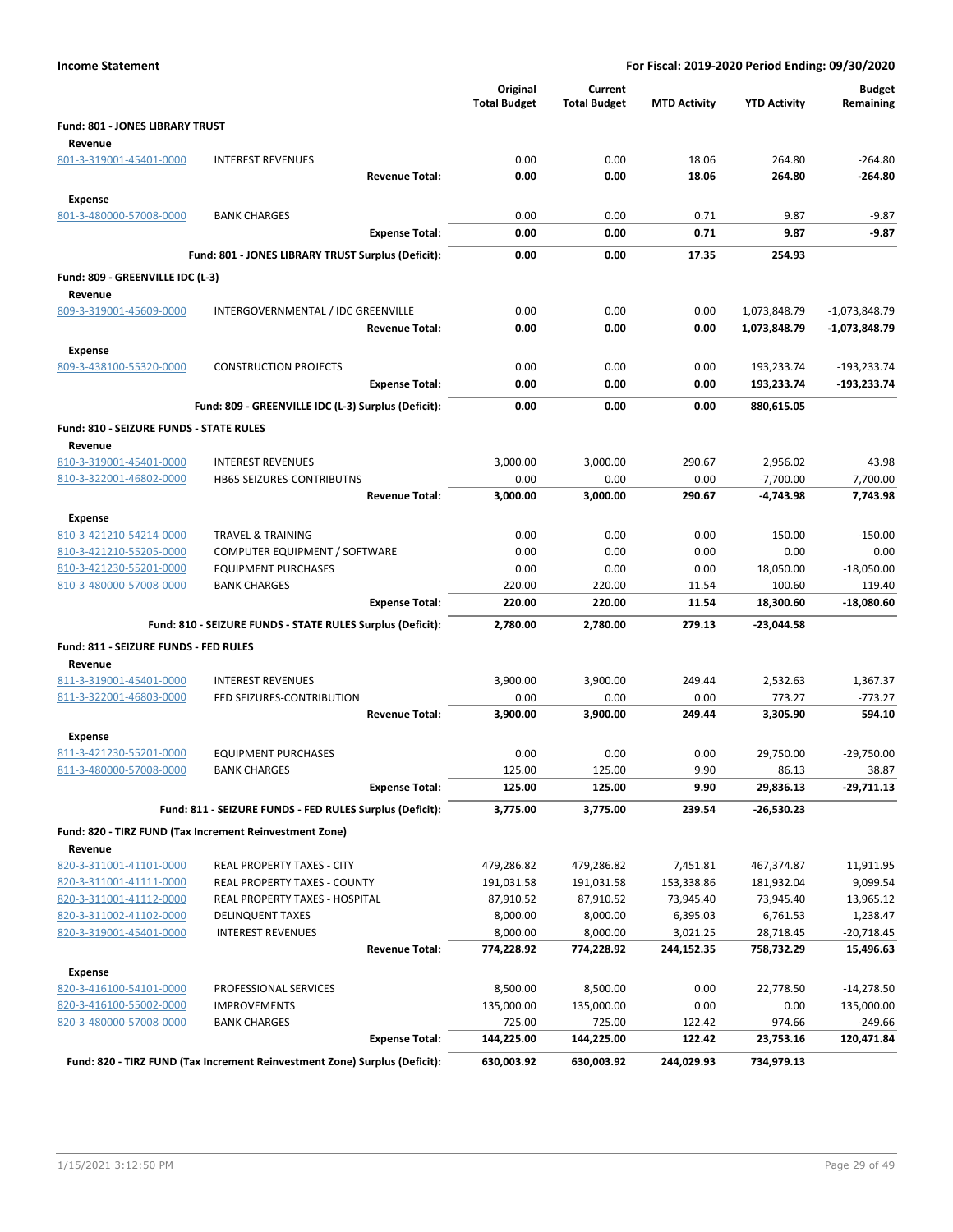|                                            |                                         | Original<br><b>Total Budget</b> | Current<br><b>Total Budget</b> | <b>MTD Activity</b> | <b>YTD Activity</b> | <b>Budget</b><br>Remaining |
|--------------------------------------------|-----------------------------------------|---------------------------------|--------------------------------|---------------------|---------------------|----------------------------|
| Fund: 899 - POOLED CASH                    |                                         |                                 |                                |                     |                     |                            |
| Revenue                                    |                                         |                                 |                                |                     |                     |                            |
| 899-8-319001-45401-0000                    | <b>INTEREST REVENUES</b>                | 0.00                            | 0.00                           | 0.00                | $-3,646.48$         | 3,646.48                   |
|                                            | <b>Revenue Total:</b>                   | 0.00                            | 0.00                           | 0.00                | $-3,646.48$         | 3,646.48                   |
|                                            | Fund: 899 - POOLED CASH Total:          | 0.00                            | 0.00                           | 0.00                | $-3,646.48$         |                            |
| <b>Fund: 910 - ELECTRIC OPERATING FUND</b> |                                         |                                 |                                |                     |                     |                            |
| Revenue                                    |                                         |                                 |                                |                     |                     |                            |
| 910-9-000000-49001-4400                    | METERED SALES - RESIDENTIAL             | 12,663,696.00                   | 12,663,696.00                  | 1,379,350.81        | 13,074,264.08       | -410,568.08                |
| 910-9-000000-49010-4421                    | METERED SALES - GS-NO DEMAND            | 797,380.00                      | 797,380.00                     | 63,056.51           | 801,205.07          | $-3,825.07$                |
| 910-9-000000-49020-4422                    | METERED SALES - GS-DEMAND               | 18,252,573.00                   | 18,252,573.00                  | 1,538,116.63        | 16,794,835.99       | 1,457,737.01               |
| 910-9-000000-49030-4424                    | METERED SALES - GS-PRIMARY              | 375,005.00                      | 375,005.00                     | 24,076.29           | 294,859.97          | 80,145.03                  |
| 910-9-000000-49040-4440                    | METERED SALES - STREET LIGHTS           | 228,307.00                      | 228,307.00                     | 19,536.36           | 232,464.09          | $-4,157.09$                |
| 910-9-000000-49050-4400                    | FUEL ADJUSTMENT                         | 19,781,707.00                   | 19,781,707.00                  | 1,432,378.15        | 16,405,158.23       | 3,376,548.77               |
| 910-9-000000-49057-4490                    | POWER COST RECOVERY                     | $-756.00$                       | $-756.00$                      | $-1,926.56$         | $-2,284.80$         | 1,528.80                   |
| 910-9-000000-49058-4400                    | <b>REGULATORY CHARGE</b>                | 3,242,423.00                    | 3,242,423.00                   | 71,613.67           | 754,294.53          | 2,488,128.47               |
| 910-9-000000-49140-4490                    | <b>VAPOR LIGHT REVENUES</b>             | 156,609.00                      | 156,609.00                     | 13,229.90           | 157,741.90          | $-1,132.90$                |
| 910-9-000000-49201-4510                    | <b>LATE CHARGES</b>                     | 236,013.00                      | 236,013.00                     | 27.32               | 178,311.33          | 57,701.67                  |
| 910-9-000000-49209-4511                    | SERVICE CHARGES - CLEARING              | 988.00                          | 988.00                         | 30.00               | 90.00               | 898.00                     |
| 910-9-000000-49210-4511                    | <b>ELECTRIC SERVICE CHARGES</b>         | 81,068.00                       | 81,068.00                      | 3,494.48            | 54,054.01           | 27,013.99                  |
| 910-9-000000-49211-4511                    | VAPOR LIGHT SERVICE CHARGES             | 421.00                          | 421.00                         | 66.36               | 482.01              | $-61.01$                   |
| 910-9-000000-49212-4511                    | SAW POLES SERVICE CHARGES               | 1,369.00                        | 1,369.00                       | 280.00              | 2,680.00            | $-1,311.00$                |
| 910-9-000000-49213-4511                    | AMPY SERVICE CHARGES                    | 40,394.00                       | 40,394.00                      | $-7,832.04$         | $-5,244.09$         | 45,638.09                  |
| 910-9-000000-49220-4512                    | <b>RE-READ CHARGES</b>                  | 51.00                           | 51.00                          | 0.00                | 10.00               | 41.00                      |
| 910-9-000000-49301-4490                    | METERED SALES - 5% XFER to GENERAL FUND | 2,833,866.00                    | 2,833,866.00                   | 227,103.10          | 2,426,065.36        | 407,800.64                 |
| 910-9-000000-49307-4490                    | METERED SALES - 1% XFER to GBOD         | 566,773.00                      | 566,773.00                     | 45,417.28           | 485,232.43          | 81,540.57                  |
| 910-9-000000-49410-4564                    | <b>CUSTOMER AID TO CONSTRUCTION</b>     | 129,203.00                      | 129,203.00                     | 308.10              | 44,830.83           | 84,372.17                  |
| 910-9-000000-49420-4564                    | UNDERGROUND SERVICE                     | 23,870.00                       | 23,870.00                      | 18,204.03           | 79,363.94           | -55,493.94                 |
| 910-9-000000-49430-4564                    | RELOCATION OF SERVICE                   | 7,429.00                        | 7,429.00                       | 0.00                | 0.00                | 7,429.00                   |
| 910-9-000000-49450-4564                    | <b>ACCIDENTS</b>                        | 12,427.00                       | 12,427.00                      | 4,179.12            | 24,079.08           | $-11,652.08$               |
| 910-9-000000-49455-4564                    | <b>INSURANCE REIMBURSEMENTS</b>         | 235,136.00                      | 235,136.00                     | 0.00                | 0.00                | 235,136.00                 |
| 910-9-000000-49460-4564                    | <b>METER DAMAGE</b>                     | 195.00                          | 195.00                         | 58.27               | $-58.05$            | 253.05                     |
| 910-9-000000-49470-4564                    | OTHER REIMBURSEMENTS                    | 8,407.00                        | 8,407.00                       | 0.00                | 7,456.60            | 950.40                     |
| 910-9-000000-49480-4564                    | <b>METER BASES</b>                      | 4,189.00                        | 4,189.00                       | 221.00              | 1,913.97            | 2,275.03                   |
| 910-9-000000-49490-4564                    | <b>MATERIAL SALES</b>                   | 15,108.00                       | 15,108.00                      | 2,292.65            | 11,454.80           | 3,653.20                   |
| 910-9-000000-49520-4470                    | <b>ENERGY SALES</b>                     | 5,689,160.00                    | 5,689,160.00                   | 687,337.42          | 10,157,387.44       | -4,468,227.44              |
| 910-9-000000-49521-4470                    | <b>RUC REVENUES</b>                     | 715.00                          | 715.00                         | 0.00                | 1,750.54            | $-1,035.54$                |
| 910-9-000000-49523-4470                    | <b>RENEWABLE ENERGY CREDITS</b>         | 42,360.00                       | 42,360.00                      | 0.00                | 25,597.64           | 16,762.36                  |
| 910-9-000000-49530-4572                    | <b>TCR AUCTION PROCEEDS</b>             | 675,831.00                      | 675,831.00                     | 52,856.65           | 824,342.61          | $-148,511.61$              |
| 910-9-000000-49540-4572                    | <b>BLACK START REVENUES</b>             | 128,308.00                      | 128,308.00                     | 6,306.51            | 129,575.39          | $-1,267.39$                |
| 910-9-000000-49560-4571                    | <b>TCOS REVENUES</b>                    | 176,482.00                      | 176,482.00                     | 27,713.18           | 270,147.51          | $-93,665.51$               |
| 910-9-000000-49601-4540                    | POLE USE REVENUES                       | 49,879.00                       | 49,879.00                      | 47,782.42           | 48,837.42           | 1,041.58                   |
| 910-9-000000-49602-4118                    | EPA ALLOWANCE SALES                     | 1.00                            | 1.00                           | 0.00                | 0.21                | 0.79                       |
| 910-9-000000-49670-4116                    | ROUNDUP PROGRAM                         | 0.00                            | 0.00                           | 2.57                | 10.96               | $-10.96$                   |
| 910-9-000000-49699-4116                    | OTHER GAINS/LOSSES                      | 19,259.00                       | 19,259.00                      | 0.00                | 0.00                | 19,259.00                  |
| 910-9-000000-49700-4990                    | REDEMPTION OF LONG TERM DEBT            | 0.00                            | 0.00                           | 5,435,000.00        | 5,435,000.00        | $-5,435,000.00$            |
| 910-9-000000-49701-4567                    | XFER FROM COG - GEN FUND                | 726,588.00                      | 726,588.00                     | 60,549.00           | 726,588.00          | 0.00                       |
| 910-9-000000-49754-4994                    | XFER FROM 950 - BILLING                 | 61,828.00                       | 61,828.00                      | 5,152.37            | 61,828.00           | 0.00                       |
| 910-9-000000-49755-4995                    | XFER FROM 950 - CASHIERS                | 78,306.00                       | 78,306.00                      | 6,525.50            | 78,306.00           | 0.00                       |
| 910-9-000000-49759-4545                    | XFER FROM 950 FOR POLE USE              | 30,000.00                       | 30,000.00                      | 0.00                | 30,000.00           | 0.00                       |
| 910-9-000000-49801-4190                    | <b>INTEREST INCOME</b>                  | 69,489.00                       | 69,489.00                      | 27,832.47           | 396,795.83          | $-327,306.83$              |
| 910-9-000000-49809-4190                    | INTEREST ON ERCOT COLLATERAL            | 61.00                           | 61.00                          | 0.00                | 2,295.78            | $-2,234.78$                |
|                                            | <b>Revenue Total:</b>                   | 67,442,118.00                   | 67,442,118.00                  | 11,190,339.52       | 70,011,724.61       | $-2,569,606.61$            |
|                                            |                                         |                                 |                                |                     |                     |                            |
| <b>Expense</b>                             |                                         |                                 |                                |                     |                     |                            |
| 910-9-901000-51001-5000                    | <b>REGULAR SALARIES</b>                 | 455,441.00                      | 455,441.00                     | 47,854.86           | 442,135.73          | 13,305.27                  |
| 910-9-901000-51020-5000                    | <b>OVERTIME</b>                         | 61,296.00                       | 61,296.00                      | 8,022.83            | 63,383.02           | $-2,087.02$                |
| 910-9-901000-51115-5000                    | <b>CLOTHING ALLOWANCE</b>               | 2,052.00                        | 2,052.00                       | 0.00                | 3,733.18            | $-1,681.18$                |
| 910-9-901000-51116-5000                    | CAR ALLOWANCE                           | 975.00                          | 975.00                         | 225.00              | 2,025.00            | $-1,050.00$                |
| 910-9-901000-51117-5000                    | CELL PHONE ALLOWANCE                    | 623.00                          | 623.00                         | 71.88               | 646.92              | $-23.92$                   |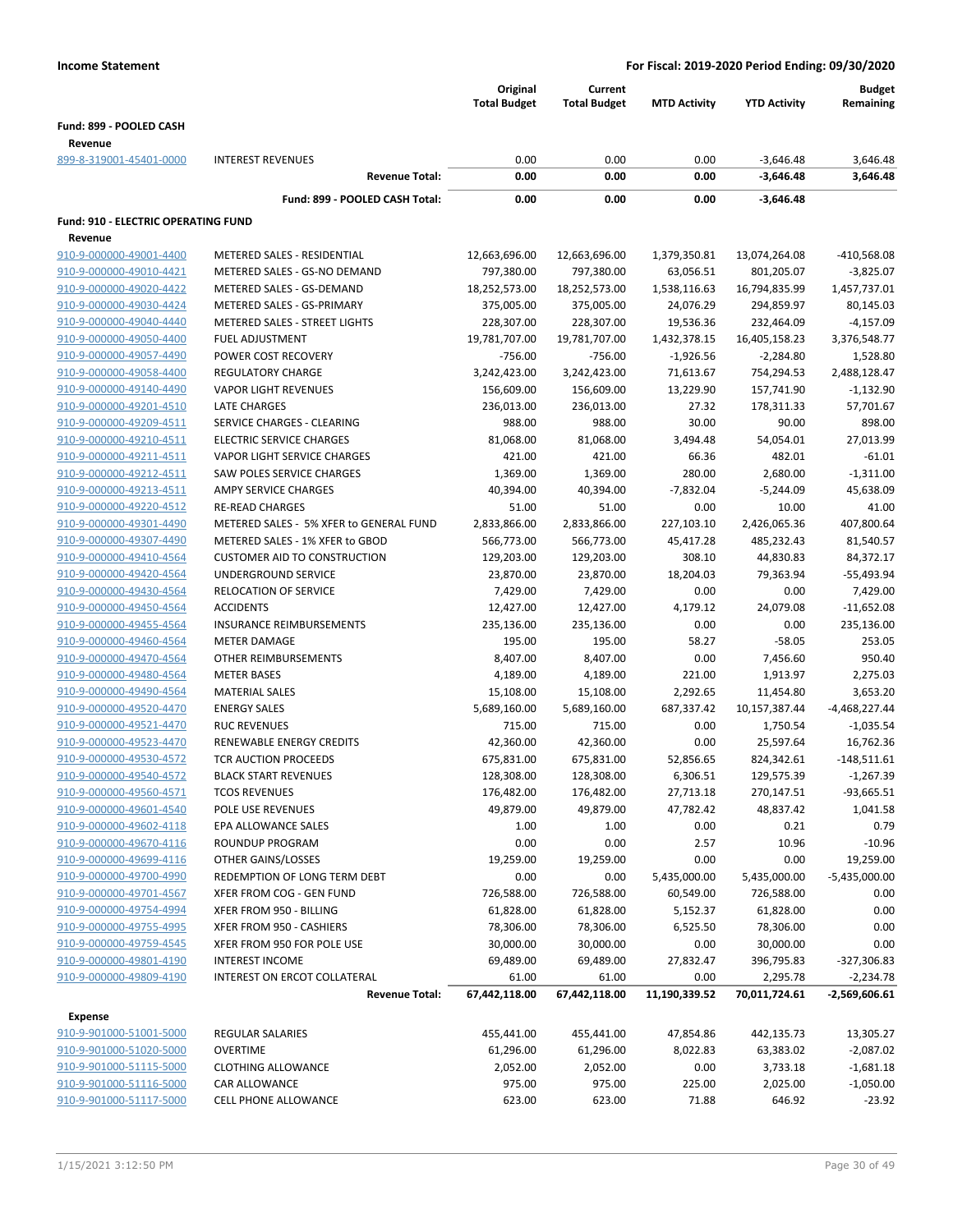|                                                    |                                                         | Original<br><b>Total Budget</b> | Current<br><b>Total Budget</b> | <b>MTD Activity</b>   | <b>YTD Activity</b>   | <b>Budget</b><br>Remaining |
|----------------------------------------------------|---------------------------------------------------------|---------------------------------|--------------------------------|-----------------------|-----------------------|----------------------------|
| 910-9-901000-51201-5000                            | <b>FICA</b>                                             | 32,137.00                       | 32,137.00                      | 2,991.57              | 28,445.87             | 3,691.13                   |
| 910-9-901000-51202-5000                            | MEDICARE                                                | 7,516.00                        | 7,516.00                       | 699.64                | 6,652.66              | 863.34                     |
| 910-9-901000-51203-5000                            | <b>HEALTH INSURANCE</b>                                 | 70,428.00                       | 70,428.00                      | 5,869.00              | 70,428.00             | 0.00                       |
| 910-9-901000-51204-5000                            | <b>WORKERS COMPENSATION</b>                             | 9,121.00                        | 9,121.00                       | 760.08                | 9,120.96              | 0.04                       |
| 910-9-901000-51205-5000                            | <b>UNEMPLOYMENT</b>                                     | 1,080.00                        | 1,080.00                       | 0.00                  | 67.67                 | 1,012.33                   |
| 910-9-901000-51301-5000                            | <b>TMRS</b>                                             | 58,066.00                       | 58,066.00                      | 6,319.64              | 58,736.49             | $-670.49$                  |
| 910-9-901001-59020-5010                            | <b>NATURAL GAS</b>                                      | 347,981.00                      | 347,981.00                     | 15,103.38             | 266,328.27            | 81,652.73                  |
| 910-9-901008-59110-5080                            | <b>GEUS OPERATIONS</b>                                  | 23,450.00                       | 23,450.00                      | 4,458.15              | 26,054.61             | $-2,604.61$                |
| 910-9-901008-59112-5080                            | <b>SAFETY</b>                                           | 10,250.00                       | 10,250.00                      | 12.12                 | 1,492.35              | 8,757.65                   |
| 910-9-901008-59121-5080                            | <b>MECHANICAL SUPPLIES</b>                              | 10,250.00                       | 15,250.00                      | 383.43                | 16,000.69             | $-750.69$                  |
| 910-9-901008-59122-5080                            | <b>ELECTRICAL SUPPLIES</b>                              | 10,250.00                       | 10,250.00                      | 7,479.85              | 10,348.42             | $-98.42$                   |
| 910-9-901008-59125-5080                            | <b>CHEMICAL &amp; LABORATORY SUPPLIES</b>               | 45,500.00                       | 45,500.00                      | 13,196.98             | 30,160.03             | 15,339.97                  |
| 910-9-901008-59141-5080                            | <b>UTILITY BILLS</b>                                    | 250,000.00                      | 250,000.00                     | 97,974.34             | 266,061.77            | $-16,061.77$               |
| 910-9-901008-59144-5080                            | MISCELLANEOUS SERVICES                                  | 60,250.00                       | 60,250.00                      | 1,410.00              | 33,539.74             | 26,710.26                  |
| 910-9-901008-59145-5080                            | <b>ENVIRONMENTAL SERVICES</b>                           | 159,400.00                      | 159,400.00                     | 10,649.14             | 66,259.31             | 93,140.69                  |
| 910-9-901008-59146-5080                            | TRAINING AND/OR TRAVEL                                  | 26,000.00                       | 26,000.00                      | 2,817.50              | 3,343.73              | 22,656.27                  |
| 910-9-901008-59148-5080                            | <b>FUEL</b>                                             | 2,000.00                        | 2,000.00                       | 247.22                | 1,037.02              | 962.98                     |
| 910-9-901015-51001-5150                            | REGULAR SALARIES                                        | 248,778.00                      | 248,778.00                     | 31,129.42             | 260,804.57            | $-12,026.57$               |
| 910-9-901015-51020-5150                            | <b>OVERTIME</b>                                         | 30,339.00                       | 30,339.00                      | 7,631.67              | 28,407.91             | 1,931.09                   |
| 910-9-901015-51115-5150                            | <b>CLOTHING ALLOWANCE</b>                               | 2,269.00                        | 2,269.00                       | 0.00                  | 3,447.06              | $-1,178.06$                |
| 910-9-901015-51116-5150                            | CAR ALLOWANCE                                           | 975.00                          | 975.00                         | 0.00                  | 375.00                | 600.00                     |
| 910-9-901015-51117-5150                            | CELL PHONE ALLOWANCE                                    | 216.00                          | 216.00                         | 0.00                  | 41.55                 | 174.45                     |
| 910-9-901015-51201-5150                            | <b>FICA</b>                                             | 17,379.00                       | 17,379.00                      | 2,166.91              | 17,299.44             | 79.56                      |
| 910-9-901015-51202-5150                            | MEDICARE                                                | 4,064.00                        | 4,064.00                       | 506.78                | 4,045.86              | 18.14                      |
| 910-9-901015-51203-5150                            | <b>HEALTH INSURANCE</b>                                 | 41,083.00                       | 41,083.00                      | 3,423.58              | 41,082.96             | 0.04                       |
| 910-9-901015-51204-5150                            | <b>WORKERS COMPENSATION</b>                             | 5,215.00                        | 5,215.00                       | 434.58                | 5,214.96              | 0.04                       |
| 910-9-901015-51205-5150                            | UNEMPLOYMENT                                            | 630.00                          | 630.00                         | 46.55                 | 127.68                | 502.32                     |
| 910-9-901015-51301-5150                            | <b>TMRS</b>                                             | 31,402.00                       | 31,402.00                      | 3,932.87              | 31,577.27             | $-175.27$                  |
| 910-9-901015-59201-5150                            | <b>BUILDING MAINTENANCE</b>                             | 20,000.00                       | 20,000.00                      | 4,921.15              | 30,388.98             | $-10,388.98$               |
| 910-9-901015-59205-5150                            | <b>EQUIPMENT MAINTENANCE</b>                            | 7,100.00                        | 7,100.00                       | $-92.45$              | 3,093.68              | 4,006.32                   |
| 910-9-901015-59290-5150                            | GENERAL PLANT EQUIPMENT MAINTENANCE                     | 27,500.00                       | 27,500.00                      | 4,967.89              | 9,126.96              | 18,373.04                  |
| 910-9-901015-59291-5150                            | UNIT 1 MAINTENANCE                                      | 17,300.00                       | 17,300.00                      | 61,060.19             | 139,632.67            | $-122,332.67$              |
| 910-9-901015-59292-5150                            | UNIT 2 MAINTENANCE                                      | 207,100.00                      | 202,100.00                     | 7,073.44              | 116,440.87            | 85,659.13                  |
| 910-9-901015-59293-5150                            | <b>UNIT 3 MAINTENANCE</b>                               | 251,100.00                      | 251,100.00                     | 65,923.69             | 223,193.97            | 27,906.03                  |
| 910-9-901090-59312-9900<br>910-9-901090-59315-9900 | <b>BOILER PLANT EQUIPMENT</b>                           | 0.00<br>240,000.00              | 1,380,454.58                   | 0.00<br>0.00          | 1,328,849.06          | 51,605.52                  |
| 910-9-901146-51001-5460                            | ACCESSORY ELECTRIC EQUIPMENT<br><b>REGULAR SALARIES</b> | 455,441.00                      | 240,000.00                     |                       | 0.00                  | 240,000.00                 |
| 910-9-901146-51020-5460                            | <b>OVERTIME</b>                                         |                                 | 455,441.00                     | 47,854.86<br>8,022.80 | 441,935.67            | 13,505.33                  |
| 910-9-901146-51115-5460                            | <b>CLOTHING ALLOWANCE</b>                               | 61,296.00<br>2,056.00           | 61,296.00<br>2,056.00          | 0.00                  | 63,382.96<br>3,733.18 | $-2,086.96$<br>$-1,677.18$ |
| 910-9-901146-51116-5460                            | CAR ALLOWANCE                                           | 975.00                          | 975.00                         | 0.00                  | 0.00                  | 975.00                     |
| 910-9-901146-51117-5460                            | <b>CELL PHONE ALLOWANCE</b>                             | 623.00                          | 623.00                         | 71.82                 | 646.38                | $-23.38$                   |
| 910-9-901146-51201-5460                            | <b>FICA</b>                                             | 32,137.00                       | 32,137.00                      | 3,468.86              | 31,369.78             | 767.22                     |
| 910-9-901146-51202-5460                            | MEDICARE                                                | 7,516.00                        | 7,516.00                       | 811.26                | 7,336.50              | 179.50                     |
| 910-9-901146-51203-5460                            | <b>HEALTH INSURANCE</b>                                 | 70,428.00                       | 70,428.00                      | 5,869.00              | 70,428.00             | 0.00                       |
| 910-9-901146-51204-5460                            | <b>WORKERS COMPENSATION</b>                             | 9,121.00                        | 9,121.00                       | 760.08                | 9,120.96              | 0.04                       |
| 910-9-901146-51205-5460                            | <b>UNEMPLOYMENT</b>                                     | 1,080.00                        | 1,080.00                       | 0.00                  | 51.14                 | 1,028.86                   |
| 910-9-901146-51301-5460                            | <b>TMRS</b>                                             | 58,066.00                       | 58,066.00                      | 6,294.32              | 56,661.77             | 1,404.23                   |
| 910-9-901147-59020-5470                            | <b>NATURAL GAS</b>                                      | 773,944.00                      | 773,944.00                     | 23,633.15             | 477,312.07            | 296,631.93                 |
| 910-9-901151-59110-5501                            | <b>GEUS OPERATIONS</b>                                  | 4,500.00                        | 4,500.00                       | 402.10                | 2,264.45              | 2,235.55                   |
| 910-9-901151-59112-5501                            | SAFETY PROGRAM                                          | 2,350.00                        | 2,350.00                       | 0.00                  | 1,080.99              | 1,269.01                   |
| 910-9-901151-59121-5501                            | <b>MECHANICAL SUPPLIES</b>                              | 7,500.00                        | 7,500.00                       | 79.99                 | 6,139.36              | 1,360.64                   |
| 910-9-901151-59122-5501                            | <b>ELECTRICAL SUPPLIES</b>                              | 3,000.00                        | 3,000.00                       | 933.07                | 1,499.08              | 1,500.92                   |
| 910-9-901151-59125-5501                            | <b>CHEMICAL &amp; LABORATORY</b>                        | 17,500.00                       | 17,500.00                      | 0.00                  | 4,355.82              | 13,144.18                  |
| 910-9-901151-59141-5501                            | <b>UTILITY BILLS</b>                                    | 200.00                          | 200.00                         | 20.64                 | 107.35                | 92.65                      |
| 910-9-901151-59144-5501                            | MISCELLANEOUS SERVICES                                  | 6,750.00                        | 6,750.00                       | 0.00                  | 1,884.44              | 4,865.56                   |
| 910-9-901151-59145-5501                            | <b>ENVIRONMENTAL SERVICES</b>                           | 29,500.00                       | 29,500.00                      | 5,863.39              | 13,514.47             | 15,985.53                  |
| 910-9-901151-59146-5501                            | TRAINING AND/OR TRAVEL                                  | 26,000.00                       | 26,000.00                      | 0.00                  | 0.00                  | 26,000.00                  |
| 910-9-901154-51001-5541                            | REGULAR SALARIES                                        | 248,778.00                      | 248,778.00                     | 31,129.42             | 260,604.61            | $-11,826.61$               |
| 910-9-901154-51020-5541                            | <b>OVERTIME</b>                                         | 30,339.00                       | 30,339.00                      | 7,631.67              | 28,407.30             | 1,931.70                   |
|                                                    |                                                         |                                 |                                |                       |                       |                            |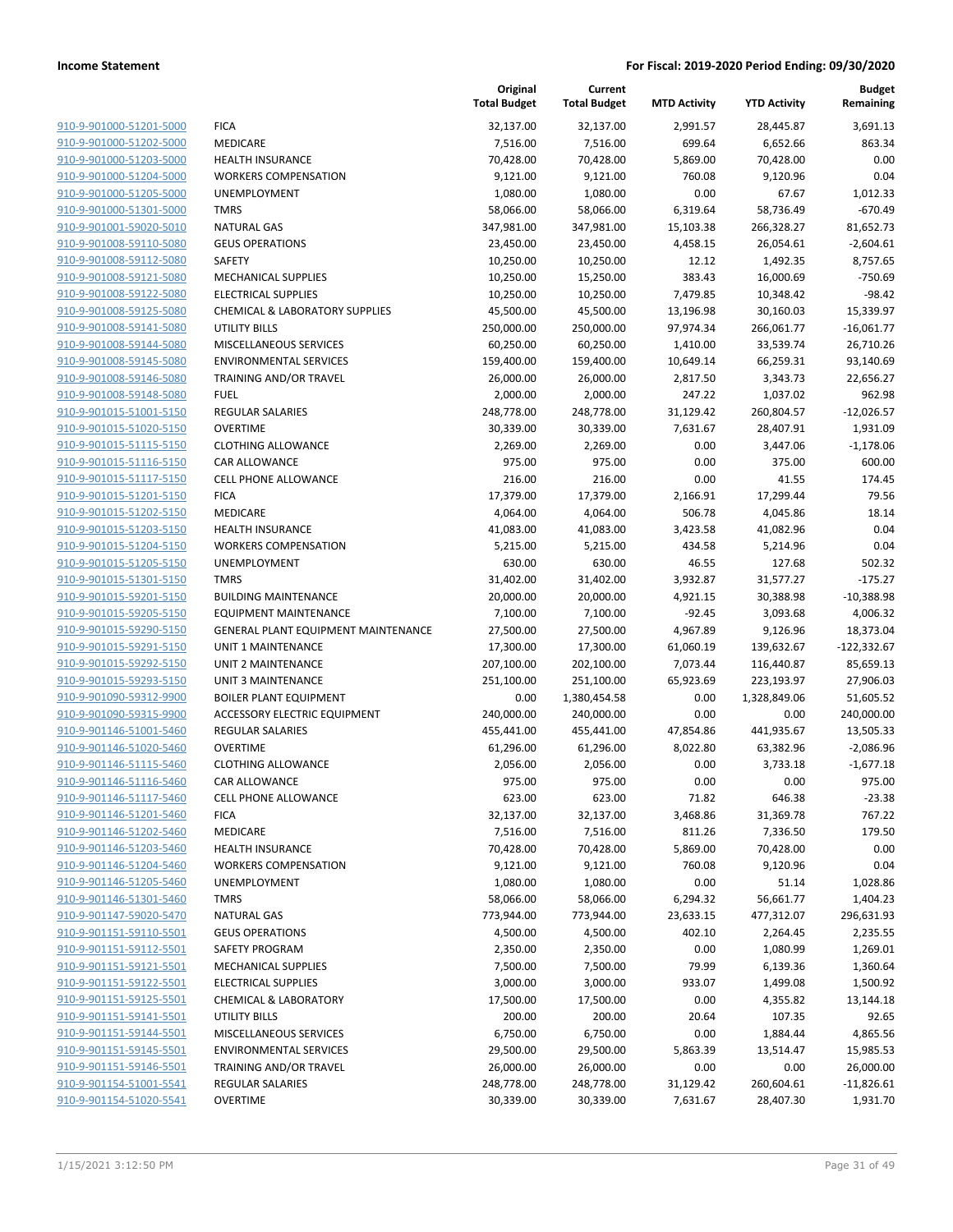| 910-9-901154-51115-5541<br><b>CLOTHING ALLOWANCE</b><br>2,266.00<br>2,266.00<br>0.00<br>3,447.07<br>910-9-901154-51116-5541<br><b>CAR ALLOWANCE</b><br>975.00<br>975.00<br>0.00<br>0.00<br>216.00<br>216.00<br>0.00<br>41.50<br>910-9-901154-51117-5541<br><b>CELL PHONE ALLOWANCE</b><br>910-9-901154-51201-5541<br>17,379.00<br>17,379.00<br><b>FICA</b><br>2,403.19<br>17,921.32<br>910-9-901154-51202-5541<br><b>MEDICARE</b><br>4,064.00<br>4,064.00<br>562.04<br>4,191.30<br>910-9-901154-51203-5541<br><b>HEALTH INSURANCE</b><br>41,083.00<br>41,083.00<br>3,423.58<br>41,082.96<br>910-9-901154-51204-5541<br><b>WORKERS COMPENSATION</b><br>5,215.00<br>5,215.00<br>434.58<br>5,214.96<br>46.55<br>910-9-901154-51205-5541<br>UNEMPLOYMENT<br>630.00<br>630.00<br>123.21<br>910-9-901154-51301-5541<br><b>TMRS</b><br>31,402.00<br>31,402.00<br>3,932.86<br>29,385.73<br>910-9-901154-59201-5541<br><b>BUILDINGS MAINTENANCE</b><br>33,100.00<br>33,100.00<br>24,507.59<br>38,375.15<br>910-9-901154-59205-5541<br><b>EQUIPMENT MAINTENANCE</b><br>14,500.00<br>14,500.00<br>0.00<br>5,081.82<br>910-9-901154-59206-5541<br><b>GENERATOR MAINTENANCE</b><br>2,500.00<br>2,500.00<br>0.00<br>0.00<br>910-9-901154-59290-5541<br>68,000.00<br>68,000.00<br>GENERAL PLANT EQUIPMENT MAINTENANCE<br>0.00<br>2,746.65<br>910-9-901154-59291-5541<br>UNIT 1 MAINTENANCE<br>105,500.00<br>105,500.00<br>3,339.52<br>34,094.99<br>910-9-901154-59292-5541<br>UNIT 2 MAINTENANCE<br>105,500.00<br>105,500.00<br>12,311.13<br>43,595.61<br>910-9-901154-59293-5541<br><b>UNIT 3 MAINTENANCE</b><br>105,500.00<br>105,500.00<br>2,184.64<br>33,249.44<br>910-9-901190-59344-9900<br><b>ENGINE PLANT GENERATORS</b><br>760,000.00<br>7,690.00<br>7,690.00<br>7,690.00<br>910-9-901190-59345-9900<br>EP ACCESSORY ELEC EQUIPMENT<br>0.00<br>0.00<br>0.00<br>253,908.20<br>910-9-901500-59040-5550<br>TMPA FIXED COST<br>1,611,541.00<br>1,611,541.00<br>$-2,497,447.55$<br>$-1,017,593.42$<br>910-9-901500-59050-5550<br>DUKE WIND ENERGY<br>3,129,447.00<br>3,129,447.00<br>189,469.42<br>3,091,138.49<br>910-9-901500-59051-5550<br><b>SOLAR ENERGY</b><br>1,321,375.00<br>1,321,375.00<br>108,846.11<br>1,417,939.35<br>910-9-901500-59052-5550<br>OFF-SYSTEM NET PURCHASES<br>12,224,851.00<br>11,590,396.42<br>698,848.00<br>9,822,256.80<br>910-9-901500-59053-5550<br><b>ERCOT BALANCING ENERGY</b><br>6,567,679.00<br>6,567,679.00<br>901,523.01<br>9,412,705.66<br>910-9-901500-59054-5550<br><b>ANCILLARY SERVICES</b><br>489,578.00<br>489,578.00<br>4,180.01<br>213,039.39<br>910-9-901500-59055-5550<br><b>CONTROL CENTER COSTS</b><br>237,000.00<br>237,000.00<br>19,750.00<br>237,000.00<br>910-9-901500-59057-5550<br><b>ERCOT UPLIFT</b><br>421,580.00<br>421,580.00<br>31,888.42<br>371,930.33<br>910-9-901500-59059-5550<br><b>EILS</b><br>80,000.00<br>80,000.00<br>23,862.34<br>83,277.82<br>910-9-901500-59063-5550<br><b>ERCOT CONGESTION RIGHTS</b><br>$-30,329.00$<br>$-30,329.00$<br>$-1,357.23$<br>59,568.58<br>910-9-901500-59099-5550<br><b>GARLAND CLEARING ACCOUNT</b><br>0.00<br>0.00<br>$-788,110.10$<br>55,444.60<br>910-9-901600-51001-5750<br>REGULAR SALARIES<br>198,058.00<br>198,058.00<br>22,852.80<br>221,945.80<br>910-9-901600-51020-5750<br><b>OVERTIME</b><br>0.00<br>0.00<br>0.00<br>43.81<br>910-9-901600-51116-5750<br>CAR ALLOWANCE<br>1,950.00<br>1,950.00<br>225.00<br>2,025.00<br>910-9-901600-51117-5750<br><b>CELL PHONE ALLOWANCE</b><br>1,272.00<br>1,272.00<br>146.76<br>1,412.65<br>910-9-901600-51201-5750<br><b>FICA</b><br>11,728.00<br>11,728.00<br>1,436.79<br>13,453.07<br>910-9-901600-51202-5750<br>MEDICARE<br>2,919.00<br>2,919.00<br>336.03<br>3,201.28<br>910-9-901600-51203-5750<br><b>HEALTH INSURANCE</b><br>23,476.00<br>23,476.00<br>1,956.33<br>23,475.96<br>910-9-901600-51204-5750<br><b>WORKERS COMPENSATION</b><br>3,745.00<br>3,745.00<br>312.08<br>3,744.96<br>910-9-901600-51205-5750<br>0.00<br>UNEMPLOYMENT<br>540.00<br>540.00<br>27.01<br>910-9-901600-51301-5750<br><b>TMRS</b><br>22,548.00<br>22,548.00<br>2,612.76<br>25,031.34<br><b>GEUS OPERATIONS</b><br>53,100.00<br>910-9-901600-59110-5750<br>67,100.00<br>4,049.53<br>65,555.00<br>910-9-901600-59146-5750<br>3,000.00<br>3,000.00<br>2,699.60<br>TRAINING AND/OR TRAVEL<br>0.00<br>910-9-901690-59303-9900<br><b>MISC INTANGIBLE</b><br>125,000.00<br>125,000.00<br>17,153.75<br>145,387.50<br>910-9-910120-51001-9200<br>REGULAR SALARIES<br>269,909.00<br>269,909.00<br>27,746.76<br>251,125.82<br>910-9-910120-51020-9200<br>0.00<br>0.00<br><b>OVERTIME</b><br>0.00<br>292.51<br>910-9-910120-51115-9200<br><b>CLOTHING ALLOWANCE</b><br>256.00<br>256.00<br>0.00<br>484.60<br>910-9-910120-51116-9200<br>CAR ALLOWANCE<br>5,600.00<br>5,600.00<br>807.69<br>7,269.21<br>910-9-910120-51117-9200<br>CELL PHONE ALLOWANCE<br>1,208.00<br>1,208.00<br>121.08<br>1,089.72<br>910-9-910120-51201-9200<br><b>FICA</b><br>13,855.00<br>13,855.00<br>1,276.74<br>12,488.97<br>910-9-910120-51202-9200<br>MEDICARE<br>4,012.00<br>4,012.00<br>386.67<br>3,604.48<br>910-9-910120-51203-9200<br>35,214.00<br>35,214.00<br>2,934.50<br>35,214.00<br><b>HEALTH INSURANCE</b><br>910-9-910120-51204-9200<br><b>WORKERS COMPENSATION</b><br>5,543.00<br>5,543.00<br>461.92<br>5,439.21<br>910-9-910120-51205-9200<br>UNEMPLOYMENT<br>540.00<br>540.00<br>0.00<br>78.01<br><b>TMRS</b><br>910-9-910120-51301-9200<br>30,999.00<br>30,999.00<br>3,225.99<br>29,430.11<br>910-9-910121-59110-9210<br>6,700.00<br>6,700.00<br>204.53<br>5,882.69<br><b>GEUS OPERATIONS</b><br>910-9-910121-59116-9210<br>4,000.00<br>4,000.00<br>92.49<br>4,694.26<br><b>BUILDING OPERATIONS</b><br>910-9-910121-59141-9210<br>UTILITY BILLS<br>81,000.00<br>81,000.00<br>5,561.86<br>73,659.40 |  | Original<br><b>Total Budget</b> | Current<br><b>Total Budget</b> | <b>MTD Activity</b> | <b>YTD Activity</b> | <b>Budget</b><br>Remaining |
|---------------------------------------------------------------------------------------------------------------------------------------------------------------------------------------------------------------------------------------------------------------------------------------------------------------------------------------------------------------------------------------------------------------------------------------------------------------------------------------------------------------------------------------------------------------------------------------------------------------------------------------------------------------------------------------------------------------------------------------------------------------------------------------------------------------------------------------------------------------------------------------------------------------------------------------------------------------------------------------------------------------------------------------------------------------------------------------------------------------------------------------------------------------------------------------------------------------------------------------------------------------------------------------------------------------------------------------------------------------------------------------------------------------------------------------------------------------------------------------------------------------------------------------------------------------------------------------------------------------------------------------------------------------------------------------------------------------------------------------------------------------------------------------------------------------------------------------------------------------------------------------------------------------------------------------------------------------------------------------------------------------------------------------------------------------------------------------------------------------------------------------------------------------------------------------------------------------------------------------------------------------------------------------------------------------------------------------------------------------------------------------------------------------------------------------------------------------------------------------------------------------------------------------------------------------------------------------------------------------------------------------------------------------------------------------------------------------------------------------------------------------------------------------------------------------------------------------------------------------------------------------------------------------------------------------------------------------------------------------------------------------------------------------------------------------------------------------------------------------------------------------------------------------------------------------------------------------------------------------------------------------------------------------------------------------------------------------------------------------------------------------------------------------------------------------------------------------------------------------------------------------------------------------------------------------------------------------------------------------------------------------------------------------------------------------------------------------------------------------------------------------------------------------------------------------------------------------------------------------------------------------------------------------------------------------------------------------------------------------------------------------------------------------------------------------------------------------------------------------------------------------------------------------------------------------------------------------------------------------------------------------------------------------------------------------------------------------------------------------------------------------------------------------------------------------------------------------------------------------------------------------------------------------------------------------------------------------------------------------------------------------------------------------------------------------------------------------------------------------------------------------------------------------------------------------------------------------------------------------------------------------------------------------------------------------------------------------------------------------------------------------------------------------------------------------------------------------------------------------------------------------------------------------------------------------------------------------------------------------------------------------------------------------------------------------------------------------------------------------------------------------------------------------------------------------------------------------------------------------------------------------------------------------------------------------------------------------------------------------------------------------------------------------------------------------------------------------------------------------------------------------------------------------------------------------------|--|---------------------------------|--------------------------------|---------------------|---------------------|----------------------------|
|                                                                                                                                                                                                                                                                                                                                                                                                                                                                                                                                                                                                                                                                                                                                                                                                                                                                                                                                                                                                                                                                                                                                                                                                                                                                                                                                                                                                                                                                                                                                                                                                                                                                                                                                                                                                                                                                                                                                                                                                                                                                                                                                                                                                                                                                                                                                                                                                                                                                                                                                                                                                                                                                                                                                                                                                                                                                                                                                                                                                                                                                                                                                                                                                                                                                                                                                                                                                                                                                                                                                                                                                                                                                                                                                                                                                                                                                                                                                                                                                                                                                                                                                                                                                                                                                                                                                                                                                                                                                                                                                                                                                                                                                                                                                                                                                                                                                                                                                                                                                                                                                                                                                                                                                                                                                                                                                                                                                                                                                                                                                                                                                                                                                                                                                                                                                                     |  |                                 |                                |                     |                     | $-1,181.07$                |
|                                                                                                                                                                                                                                                                                                                                                                                                                                                                                                                                                                                                                                                                                                                                                                                                                                                                                                                                                                                                                                                                                                                                                                                                                                                                                                                                                                                                                                                                                                                                                                                                                                                                                                                                                                                                                                                                                                                                                                                                                                                                                                                                                                                                                                                                                                                                                                                                                                                                                                                                                                                                                                                                                                                                                                                                                                                                                                                                                                                                                                                                                                                                                                                                                                                                                                                                                                                                                                                                                                                                                                                                                                                                                                                                                                                                                                                                                                                                                                                                                                                                                                                                                                                                                                                                                                                                                                                                                                                                                                                                                                                                                                                                                                                                                                                                                                                                                                                                                                                                                                                                                                                                                                                                                                                                                                                                                                                                                                                                                                                                                                                                                                                                                                                                                                                                                     |  |                                 |                                |                     |                     | 975.00                     |
|                                                                                                                                                                                                                                                                                                                                                                                                                                                                                                                                                                                                                                                                                                                                                                                                                                                                                                                                                                                                                                                                                                                                                                                                                                                                                                                                                                                                                                                                                                                                                                                                                                                                                                                                                                                                                                                                                                                                                                                                                                                                                                                                                                                                                                                                                                                                                                                                                                                                                                                                                                                                                                                                                                                                                                                                                                                                                                                                                                                                                                                                                                                                                                                                                                                                                                                                                                                                                                                                                                                                                                                                                                                                                                                                                                                                                                                                                                                                                                                                                                                                                                                                                                                                                                                                                                                                                                                                                                                                                                                                                                                                                                                                                                                                                                                                                                                                                                                                                                                                                                                                                                                                                                                                                                                                                                                                                                                                                                                                                                                                                                                                                                                                                                                                                                                                                     |  |                                 |                                |                     |                     | 174.50                     |
|                                                                                                                                                                                                                                                                                                                                                                                                                                                                                                                                                                                                                                                                                                                                                                                                                                                                                                                                                                                                                                                                                                                                                                                                                                                                                                                                                                                                                                                                                                                                                                                                                                                                                                                                                                                                                                                                                                                                                                                                                                                                                                                                                                                                                                                                                                                                                                                                                                                                                                                                                                                                                                                                                                                                                                                                                                                                                                                                                                                                                                                                                                                                                                                                                                                                                                                                                                                                                                                                                                                                                                                                                                                                                                                                                                                                                                                                                                                                                                                                                                                                                                                                                                                                                                                                                                                                                                                                                                                                                                                                                                                                                                                                                                                                                                                                                                                                                                                                                                                                                                                                                                                                                                                                                                                                                                                                                                                                                                                                                                                                                                                                                                                                                                                                                                                                                     |  |                                 |                                |                     |                     | $-542.32$                  |
|                                                                                                                                                                                                                                                                                                                                                                                                                                                                                                                                                                                                                                                                                                                                                                                                                                                                                                                                                                                                                                                                                                                                                                                                                                                                                                                                                                                                                                                                                                                                                                                                                                                                                                                                                                                                                                                                                                                                                                                                                                                                                                                                                                                                                                                                                                                                                                                                                                                                                                                                                                                                                                                                                                                                                                                                                                                                                                                                                                                                                                                                                                                                                                                                                                                                                                                                                                                                                                                                                                                                                                                                                                                                                                                                                                                                                                                                                                                                                                                                                                                                                                                                                                                                                                                                                                                                                                                                                                                                                                                                                                                                                                                                                                                                                                                                                                                                                                                                                                                                                                                                                                                                                                                                                                                                                                                                                                                                                                                                                                                                                                                                                                                                                                                                                                                                                     |  |                                 |                                |                     |                     | $-127.30$                  |
|                                                                                                                                                                                                                                                                                                                                                                                                                                                                                                                                                                                                                                                                                                                                                                                                                                                                                                                                                                                                                                                                                                                                                                                                                                                                                                                                                                                                                                                                                                                                                                                                                                                                                                                                                                                                                                                                                                                                                                                                                                                                                                                                                                                                                                                                                                                                                                                                                                                                                                                                                                                                                                                                                                                                                                                                                                                                                                                                                                                                                                                                                                                                                                                                                                                                                                                                                                                                                                                                                                                                                                                                                                                                                                                                                                                                                                                                                                                                                                                                                                                                                                                                                                                                                                                                                                                                                                                                                                                                                                                                                                                                                                                                                                                                                                                                                                                                                                                                                                                                                                                                                                                                                                                                                                                                                                                                                                                                                                                                                                                                                                                                                                                                                                                                                                                                                     |  |                                 |                                |                     |                     | 0.04                       |
|                                                                                                                                                                                                                                                                                                                                                                                                                                                                                                                                                                                                                                                                                                                                                                                                                                                                                                                                                                                                                                                                                                                                                                                                                                                                                                                                                                                                                                                                                                                                                                                                                                                                                                                                                                                                                                                                                                                                                                                                                                                                                                                                                                                                                                                                                                                                                                                                                                                                                                                                                                                                                                                                                                                                                                                                                                                                                                                                                                                                                                                                                                                                                                                                                                                                                                                                                                                                                                                                                                                                                                                                                                                                                                                                                                                                                                                                                                                                                                                                                                                                                                                                                                                                                                                                                                                                                                                                                                                                                                                                                                                                                                                                                                                                                                                                                                                                                                                                                                                                                                                                                                                                                                                                                                                                                                                                                                                                                                                                                                                                                                                                                                                                                                                                                                                                                     |  |                                 |                                |                     |                     | 0.04                       |
|                                                                                                                                                                                                                                                                                                                                                                                                                                                                                                                                                                                                                                                                                                                                                                                                                                                                                                                                                                                                                                                                                                                                                                                                                                                                                                                                                                                                                                                                                                                                                                                                                                                                                                                                                                                                                                                                                                                                                                                                                                                                                                                                                                                                                                                                                                                                                                                                                                                                                                                                                                                                                                                                                                                                                                                                                                                                                                                                                                                                                                                                                                                                                                                                                                                                                                                                                                                                                                                                                                                                                                                                                                                                                                                                                                                                                                                                                                                                                                                                                                                                                                                                                                                                                                                                                                                                                                                                                                                                                                                                                                                                                                                                                                                                                                                                                                                                                                                                                                                                                                                                                                                                                                                                                                                                                                                                                                                                                                                                                                                                                                                                                                                                                                                                                                                                                     |  |                                 |                                |                     |                     | 506.79                     |
|                                                                                                                                                                                                                                                                                                                                                                                                                                                                                                                                                                                                                                                                                                                                                                                                                                                                                                                                                                                                                                                                                                                                                                                                                                                                                                                                                                                                                                                                                                                                                                                                                                                                                                                                                                                                                                                                                                                                                                                                                                                                                                                                                                                                                                                                                                                                                                                                                                                                                                                                                                                                                                                                                                                                                                                                                                                                                                                                                                                                                                                                                                                                                                                                                                                                                                                                                                                                                                                                                                                                                                                                                                                                                                                                                                                                                                                                                                                                                                                                                                                                                                                                                                                                                                                                                                                                                                                                                                                                                                                                                                                                                                                                                                                                                                                                                                                                                                                                                                                                                                                                                                                                                                                                                                                                                                                                                                                                                                                                                                                                                                                                                                                                                                                                                                                                                     |  |                                 |                                |                     |                     | 2,016.27                   |
|                                                                                                                                                                                                                                                                                                                                                                                                                                                                                                                                                                                                                                                                                                                                                                                                                                                                                                                                                                                                                                                                                                                                                                                                                                                                                                                                                                                                                                                                                                                                                                                                                                                                                                                                                                                                                                                                                                                                                                                                                                                                                                                                                                                                                                                                                                                                                                                                                                                                                                                                                                                                                                                                                                                                                                                                                                                                                                                                                                                                                                                                                                                                                                                                                                                                                                                                                                                                                                                                                                                                                                                                                                                                                                                                                                                                                                                                                                                                                                                                                                                                                                                                                                                                                                                                                                                                                                                                                                                                                                                                                                                                                                                                                                                                                                                                                                                                                                                                                                                                                                                                                                                                                                                                                                                                                                                                                                                                                                                                                                                                                                                                                                                                                                                                                                                                                     |  |                                 |                                |                     |                     | $-5,275.15$                |
|                                                                                                                                                                                                                                                                                                                                                                                                                                                                                                                                                                                                                                                                                                                                                                                                                                                                                                                                                                                                                                                                                                                                                                                                                                                                                                                                                                                                                                                                                                                                                                                                                                                                                                                                                                                                                                                                                                                                                                                                                                                                                                                                                                                                                                                                                                                                                                                                                                                                                                                                                                                                                                                                                                                                                                                                                                                                                                                                                                                                                                                                                                                                                                                                                                                                                                                                                                                                                                                                                                                                                                                                                                                                                                                                                                                                                                                                                                                                                                                                                                                                                                                                                                                                                                                                                                                                                                                                                                                                                                                                                                                                                                                                                                                                                                                                                                                                                                                                                                                                                                                                                                                                                                                                                                                                                                                                                                                                                                                                                                                                                                                                                                                                                                                                                                                                                     |  |                                 |                                |                     |                     | 9,418.18                   |
|                                                                                                                                                                                                                                                                                                                                                                                                                                                                                                                                                                                                                                                                                                                                                                                                                                                                                                                                                                                                                                                                                                                                                                                                                                                                                                                                                                                                                                                                                                                                                                                                                                                                                                                                                                                                                                                                                                                                                                                                                                                                                                                                                                                                                                                                                                                                                                                                                                                                                                                                                                                                                                                                                                                                                                                                                                                                                                                                                                                                                                                                                                                                                                                                                                                                                                                                                                                                                                                                                                                                                                                                                                                                                                                                                                                                                                                                                                                                                                                                                                                                                                                                                                                                                                                                                                                                                                                                                                                                                                                                                                                                                                                                                                                                                                                                                                                                                                                                                                                                                                                                                                                                                                                                                                                                                                                                                                                                                                                                                                                                                                                                                                                                                                                                                                                                                     |  |                                 |                                |                     |                     | 2,500.00                   |
|                                                                                                                                                                                                                                                                                                                                                                                                                                                                                                                                                                                                                                                                                                                                                                                                                                                                                                                                                                                                                                                                                                                                                                                                                                                                                                                                                                                                                                                                                                                                                                                                                                                                                                                                                                                                                                                                                                                                                                                                                                                                                                                                                                                                                                                                                                                                                                                                                                                                                                                                                                                                                                                                                                                                                                                                                                                                                                                                                                                                                                                                                                                                                                                                                                                                                                                                                                                                                                                                                                                                                                                                                                                                                                                                                                                                                                                                                                                                                                                                                                                                                                                                                                                                                                                                                                                                                                                                                                                                                                                                                                                                                                                                                                                                                                                                                                                                                                                                                                                                                                                                                                                                                                                                                                                                                                                                                                                                                                                                                                                                                                                                                                                                                                                                                                                                                     |  |                                 |                                |                     |                     | 65,253.35                  |
|                                                                                                                                                                                                                                                                                                                                                                                                                                                                                                                                                                                                                                                                                                                                                                                                                                                                                                                                                                                                                                                                                                                                                                                                                                                                                                                                                                                                                                                                                                                                                                                                                                                                                                                                                                                                                                                                                                                                                                                                                                                                                                                                                                                                                                                                                                                                                                                                                                                                                                                                                                                                                                                                                                                                                                                                                                                                                                                                                                                                                                                                                                                                                                                                                                                                                                                                                                                                                                                                                                                                                                                                                                                                                                                                                                                                                                                                                                                                                                                                                                                                                                                                                                                                                                                                                                                                                                                                                                                                                                                                                                                                                                                                                                                                                                                                                                                                                                                                                                                                                                                                                                                                                                                                                                                                                                                                                                                                                                                                                                                                                                                                                                                                                                                                                                                                                     |  |                                 |                                |                     |                     | 71,405.01                  |
|                                                                                                                                                                                                                                                                                                                                                                                                                                                                                                                                                                                                                                                                                                                                                                                                                                                                                                                                                                                                                                                                                                                                                                                                                                                                                                                                                                                                                                                                                                                                                                                                                                                                                                                                                                                                                                                                                                                                                                                                                                                                                                                                                                                                                                                                                                                                                                                                                                                                                                                                                                                                                                                                                                                                                                                                                                                                                                                                                                                                                                                                                                                                                                                                                                                                                                                                                                                                                                                                                                                                                                                                                                                                                                                                                                                                                                                                                                                                                                                                                                                                                                                                                                                                                                                                                                                                                                                                                                                                                                                                                                                                                                                                                                                                                                                                                                                                                                                                                                                                                                                                                                                                                                                                                                                                                                                                                                                                                                                                                                                                                                                                                                                                                                                                                                                                                     |  |                                 |                                |                     |                     | 61,904.39                  |
|                                                                                                                                                                                                                                                                                                                                                                                                                                                                                                                                                                                                                                                                                                                                                                                                                                                                                                                                                                                                                                                                                                                                                                                                                                                                                                                                                                                                                                                                                                                                                                                                                                                                                                                                                                                                                                                                                                                                                                                                                                                                                                                                                                                                                                                                                                                                                                                                                                                                                                                                                                                                                                                                                                                                                                                                                                                                                                                                                                                                                                                                                                                                                                                                                                                                                                                                                                                                                                                                                                                                                                                                                                                                                                                                                                                                                                                                                                                                                                                                                                                                                                                                                                                                                                                                                                                                                                                                                                                                                                                                                                                                                                                                                                                                                                                                                                                                                                                                                                                                                                                                                                                                                                                                                                                                                                                                                                                                                                                                                                                                                                                                                                                                                                                                                                                                                     |  |                                 |                                |                     |                     | 72,250.56                  |
|                                                                                                                                                                                                                                                                                                                                                                                                                                                                                                                                                                                                                                                                                                                                                                                                                                                                                                                                                                                                                                                                                                                                                                                                                                                                                                                                                                                                                                                                                                                                                                                                                                                                                                                                                                                                                                                                                                                                                                                                                                                                                                                                                                                                                                                                                                                                                                                                                                                                                                                                                                                                                                                                                                                                                                                                                                                                                                                                                                                                                                                                                                                                                                                                                                                                                                                                                                                                                                                                                                                                                                                                                                                                                                                                                                                                                                                                                                                                                                                                                                                                                                                                                                                                                                                                                                                                                                                                                                                                                                                                                                                                                                                                                                                                                                                                                                                                                                                                                                                                                                                                                                                                                                                                                                                                                                                                                                                                                                                                                                                                                                                                                                                                                                                                                                                                                     |  |                                 |                                |                     |                     | 0.00                       |
|                                                                                                                                                                                                                                                                                                                                                                                                                                                                                                                                                                                                                                                                                                                                                                                                                                                                                                                                                                                                                                                                                                                                                                                                                                                                                                                                                                                                                                                                                                                                                                                                                                                                                                                                                                                                                                                                                                                                                                                                                                                                                                                                                                                                                                                                                                                                                                                                                                                                                                                                                                                                                                                                                                                                                                                                                                                                                                                                                                                                                                                                                                                                                                                                                                                                                                                                                                                                                                                                                                                                                                                                                                                                                                                                                                                                                                                                                                                                                                                                                                                                                                                                                                                                                                                                                                                                                                                                                                                                                                                                                                                                                                                                                                                                                                                                                                                                                                                                                                                                                                                                                                                                                                                                                                                                                                                                                                                                                                                                                                                                                                                                                                                                                                                                                                                                                     |  |                                 |                                |                     |                     | $-253,908.20$              |
|                                                                                                                                                                                                                                                                                                                                                                                                                                                                                                                                                                                                                                                                                                                                                                                                                                                                                                                                                                                                                                                                                                                                                                                                                                                                                                                                                                                                                                                                                                                                                                                                                                                                                                                                                                                                                                                                                                                                                                                                                                                                                                                                                                                                                                                                                                                                                                                                                                                                                                                                                                                                                                                                                                                                                                                                                                                                                                                                                                                                                                                                                                                                                                                                                                                                                                                                                                                                                                                                                                                                                                                                                                                                                                                                                                                                                                                                                                                                                                                                                                                                                                                                                                                                                                                                                                                                                                                                                                                                                                                                                                                                                                                                                                                                                                                                                                                                                                                                                                                                                                                                                                                                                                                                                                                                                                                                                                                                                                                                                                                                                                                                                                                                                                                                                                                                                     |  |                                 |                                |                     |                     | 2,629,134.42               |
|                                                                                                                                                                                                                                                                                                                                                                                                                                                                                                                                                                                                                                                                                                                                                                                                                                                                                                                                                                                                                                                                                                                                                                                                                                                                                                                                                                                                                                                                                                                                                                                                                                                                                                                                                                                                                                                                                                                                                                                                                                                                                                                                                                                                                                                                                                                                                                                                                                                                                                                                                                                                                                                                                                                                                                                                                                                                                                                                                                                                                                                                                                                                                                                                                                                                                                                                                                                                                                                                                                                                                                                                                                                                                                                                                                                                                                                                                                                                                                                                                                                                                                                                                                                                                                                                                                                                                                                                                                                                                                                                                                                                                                                                                                                                                                                                                                                                                                                                                                                                                                                                                                                                                                                                                                                                                                                                                                                                                                                                                                                                                                                                                                                                                                                                                                                                                     |  |                                 |                                |                     |                     | 38,308.51                  |
|                                                                                                                                                                                                                                                                                                                                                                                                                                                                                                                                                                                                                                                                                                                                                                                                                                                                                                                                                                                                                                                                                                                                                                                                                                                                                                                                                                                                                                                                                                                                                                                                                                                                                                                                                                                                                                                                                                                                                                                                                                                                                                                                                                                                                                                                                                                                                                                                                                                                                                                                                                                                                                                                                                                                                                                                                                                                                                                                                                                                                                                                                                                                                                                                                                                                                                                                                                                                                                                                                                                                                                                                                                                                                                                                                                                                                                                                                                                                                                                                                                                                                                                                                                                                                                                                                                                                                                                                                                                                                                                                                                                                                                                                                                                                                                                                                                                                                                                                                                                                                                                                                                                                                                                                                                                                                                                                                                                                                                                                                                                                                                                                                                                                                                                                                                                                                     |  |                                 |                                |                     |                     | $-96,564.35$               |
|                                                                                                                                                                                                                                                                                                                                                                                                                                                                                                                                                                                                                                                                                                                                                                                                                                                                                                                                                                                                                                                                                                                                                                                                                                                                                                                                                                                                                                                                                                                                                                                                                                                                                                                                                                                                                                                                                                                                                                                                                                                                                                                                                                                                                                                                                                                                                                                                                                                                                                                                                                                                                                                                                                                                                                                                                                                                                                                                                                                                                                                                                                                                                                                                                                                                                                                                                                                                                                                                                                                                                                                                                                                                                                                                                                                                                                                                                                                                                                                                                                                                                                                                                                                                                                                                                                                                                                                                                                                                                                                                                                                                                                                                                                                                                                                                                                                                                                                                                                                                                                                                                                                                                                                                                                                                                                                                                                                                                                                                                                                                                                                                                                                                                                                                                                                                                     |  |                                 |                                |                     |                     | 1,768,139.62               |
|                                                                                                                                                                                                                                                                                                                                                                                                                                                                                                                                                                                                                                                                                                                                                                                                                                                                                                                                                                                                                                                                                                                                                                                                                                                                                                                                                                                                                                                                                                                                                                                                                                                                                                                                                                                                                                                                                                                                                                                                                                                                                                                                                                                                                                                                                                                                                                                                                                                                                                                                                                                                                                                                                                                                                                                                                                                                                                                                                                                                                                                                                                                                                                                                                                                                                                                                                                                                                                                                                                                                                                                                                                                                                                                                                                                                                                                                                                                                                                                                                                                                                                                                                                                                                                                                                                                                                                                                                                                                                                                                                                                                                                                                                                                                                                                                                                                                                                                                                                                                                                                                                                                                                                                                                                                                                                                                                                                                                                                                                                                                                                                                                                                                                                                                                                                                                     |  |                                 |                                |                     |                     | $-2,845,026.66$            |
|                                                                                                                                                                                                                                                                                                                                                                                                                                                                                                                                                                                                                                                                                                                                                                                                                                                                                                                                                                                                                                                                                                                                                                                                                                                                                                                                                                                                                                                                                                                                                                                                                                                                                                                                                                                                                                                                                                                                                                                                                                                                                                                                                                                                                                                                                                                                                                                                                                                                                                                                                                                                                                                                                                                                                                                                                                                                                                                                                                                                                                                                                                                                                                                                                                                                                                                                                                                                                                                                                                                                                                                                                                                                                                                                                                                                                                                                                                                                                                                                                                                                                                                                                                                                                                                                                                                                                                                                                                                                                                                                                                                                                                                                                                                                                                                                                                                                                                                                                                                                                                                                                                                                                                                                                                                                                                                                                                                                                                                                                                                                                                                                                                                                                                                                                                                                                     |  |                                 |                                |                     |                     | 276,538.61                 |
|                                                                                                                                                                                                                                                                                                                                                                                                                                                                                                                                                                                                                                                                                                                                                                                                                                                                                                                                                                                                                                                                                                                                                                                                                                                                                                                                                                                                                                                                                                                                                                                                                                                                                                                                                                                                                                                                                                                                                                                                                                                                                                                                                                                                                                                                                                                                                                                                                                                                                                                                                                                                                                                                                                                                                                                                                                                                                                                                                                                                                                                                                                                                                                                                                                                                                                                                                                                                                                                                                                                                                                                                                                                                                                                                                                                                                                                                                                                                                                                                                                                                                                                                                                                                                                                                                                                                                                                                                                                                                                                                                                                                                                                                                                                                                                                                                                                                                                                                                                                                                                                                                                                                                                                                                                                                                                                                                                                                                                                                                                                                                                                                                                                                                                                                                                                                                     |  |                                 |                                |                     |                     | 0.00                       |
|                                                                                                                                                                                                                                                                                                                                                                                                                                                                                                                                                                                                                                                                                                                                                                                                                                                                                                                                                                                                                                                                                                                                                                                                                                                                                                                                                                                                                                                                                                                                                                                                                                                                                                                                                                                                                                                                                                                                                                                                                                                                                                                                                                                                                                                                                                                                                                                                                                                                                                                                                                                                                                                                                                                                                                                                                                                                                                                                                                                                                                                                                                                                                                                                                                                                                                                                                                                                                                                                                                                                                                                                                                                                                                                                                                                                                                                                                                                                                                                                                                                                                                                                                                                                                                                                                                                                                                                                                                                                                                                                                                                                                                                                                                                                                                                                                                                                                                                                                                                                                                                                                                                                                                                                                                                                                                                                                                                                                                                                                                                                                                                                                                                                                                                                                                                                                     |  |                                 |                                |                     |                     | 49,649.67                  |
|                                                                                                                                                                                                                                                                                                                                                                                                                                                                                                                                                                                                                                                                                                                                                                                                                                                                                                                                                                                                                                                                                                                                                                                                                                                                                                                                                                                                                                                                                                                                                                                                                                                                                                                                                                                                                                                                                                                                                                                                                                                                                                                                                                                                                                                                                                                                                                                                                                                                                                                                                                                                                                                                                                                                                                                                                                                                                                                                                                                                                                                                                                                                                                                                                                                                                                                                                                                                                                                                                                                                                                                                                                                                                                                                                                                                                                                                                                                                                                                                                                                                                                                                                                                                                                                                                                                                                                                                                                                                                                                                                                                                                                                                                                                                                                                                                                                                                                                                                                                                                                                                                                                                                                                                                                                                                                                                                                                                                                                                                                                                                                                                                                                                                                                                                                                                                     |  |                                 |                                |                     |                     | $-3,277.82$                |
|                                                                                                                                                                                                                                                                                                                                                                                                                                                                                                                                                                                                                                                                                                                                                                                                                                                                                                                                                                                                                                                                                                                                                                                                                                                                                                                                                                                                                                                                                                                                                                                                                                                                                                                                                                                                                                                                                                                                                                                                                                                                                                                                                                                                                                                                                                                                                                                                                                                                                                                                                                                                                                                                                                                                                                                                                                                                                                                                                                                                                                                                                                                                                                                                                                                                                                                                                                                                                                                                                                                                                                                                                                                                                                                                                                                                                                                                                                                                                                                                                                                                                                                                                                                                                                                                                                                                                                                                                                                                                                                                                                                                                                                                                                                                                                                                                                                                                                                                                                                                                                                                                                                                                                                                                                                                                                                                                                                                                                                                                                                                                                                                                                                                                                                                                                                                                     |  |                                 |                                |                     |                     | $-89,897.58$               |
|                                                                                                                                                                                                                                                                                                                                                                                                                                                                                                                                                                                                                                                                                                                                                                                                                                                                                                                                                                                                                                                                                                                                                                                                                                                                                                                                                                                                                                                                                                                                                                                                                                                                                                                                                                                                                                                                                                                                                                                                                                                                                                                                                                                                                                                                                                                                                                                                                                                                                                                                                                                                                                                                                                                                                                                                                                                                                                                                                                                                                                                                                                                                                                                                                                                                                                                                                                                                                                                                                                                                                                                                                                                                                                                                                                                                                                                                                                                                                                                                                                                                                                                                                                                                                                                                                                                                                                                                                                                                                                                                                                                                                                                                                                                                                                                                                                                                                                                                                                                                                                                                                                                                                                                                                                                                                                                                                                                                                                                                                                                                                                                                                                                                                                                                                                                                                     |  |                                 |                                |                     |                     | $-55,444.60$               |
|                                                                                                                                                                                                                                                                                                                                                                                                                                                                                                                                                                                                                                                                                                                                                                                                                                                                                                                                                                                                                                                                                                                                                                                                                                                                                                                                                                                                                                                                                                                                                                                                                                                                                                                                                                                                                                                                                                                                                                                                                                                                                                                                                                                                                                                                                                                                                                                                                                                                                                                                                                                                                                                                                                                                                                                                                                                                                                                                                                                                                                                                                                                                                                                                                                                                                                                                                                                                                                                                                                                                                                                                                                                                                                                                                                                                                                                                                                                                                                                                                                                                                                                                                                                                                                                                                                                                                                                                                                                                                                                                                                                                                                                                                                                                                                                                                                                                                                                                                                                                                                                                                                                                                                                                                                                                                                                                                                                                                                                                                                                                                                                                                                                                                                                                                                                                                     |  |                                 |                                |                     |                     | $-23,887.80$               |
|                                                                                                                                                                                                                                                                                                                                                                                                                                                                                                                                                                                                                                                                                                                                                                                                                                                                                                                                                                                                                                                                                                                                                                                                                                                                                                                                                                                                                                                                                                                                                                                                                                                                                                                                                                                                                                                                                                                                                                                                                                                                                                                                                                                                                                                                                                                                                                                                                                                                                                                                                                                                                                                                                                                                                                                                                                                                                                                                                                                                                                                                                                                                                                                                                                                                                                                                                                                                                                                                                                                                                                                                                                                                                                                                                                                                                                                                                                                                                                                                                                                                                                                                                                                                                                                                                                                                                                                                                                                                                                                                                                                                                                                                                                                                                                                                                                                                                                                                                                                                                                                                                                                                                                                                                                                                                                                                                                                                                                                                                                                                                                                                                                                                                                                                                                                                                     |  |                                 |                                |                     |                     | $-43.81$                   |
|                                                                                                                                                                                                                                                                                                                                                                                                                                                                                                                                                                                                                                                                                                                                                                                                                                                                                                                                                                                                                                                                                                                                                                                                                                                                                                                                                                                                                                                                                                                                                                                                                                                                                                                                                                                                                                                                                                                                                                                                                                                                                                                                                                                                                                                                                                                                                                                                                                                                                                                                                                                                                                                                                                                                                                                                                                                                                                                                                                                                                                                                                                                                                                                                                                                                                                                                                                                                                                                                                                                                                                                                                                                                                                                                                                                                                                                                                                                                                                                                                                                                                                                                                                                                                                                                                                                                                                                                                                                                                                                                                                                                                                                                                                                                                                                                                                                                                                                                                                                                                                                                                                                                                                                                                                                                                                                                                                                                                                                                                                                                                                                                                                                                                                                                                                                                                     |  |                                 |                                |                     |                     | $-75.00$                   |
|                                                                                                                                                                                                                                                                                                                                                                                                                                                                                                                                                                                                                                                                                                                                                                                                                                                                                                                                                                                                                                                                                                                                                                                                                                                                                                                                                                                                                                                                                                                                                                                                                                                                                                                                                                                                                                                                                                                                                                                                                                                                                                                                                                                                                                                                                                                                                                                                                                                                                                                                                                                                                                                                                                                                                                                                                                                                                                                                                                                                                                                                                                                                                                                                                                                                                                                                                                                                                                                                                                                                                                                                                                                                                                                                                                                                                                                                                                                                                                                                                                                                                                                                                                                                                                                                                                                                                                                                                                                                                                                                                                                                                                                                                                                                                                                                                                                                                                                                                                                                                                                                                                                                                                                                                                                                                                                                                                                                                                                                                                                                                                                                                                                                                                                                                                                                                     |  |                                 |                                |                     |                     | $-140.65$                  |
|                                                                                                                                                                                                                                                                                                                                                                                                                                                                                                                                                                                                                                                                                                                                                                                                                                                                                                                                                                                                                                                                                                                                                                                                                                                                                                                                                                                                                                                                                                                                                                                                                                                                                                                                                                                                                                                                                                                                                                                                                                                                                                                                                                                                                                                                                                                                                                                                                                                                                                                                                                                                                                                                                                                                                                                                                                                                                                                                                                                                                                                                                                                                                                                                                                                                                                                                                                                                                                                                                                                                                                                                                                                                                                                                                                                                                                                                                                                                                                                                                                                                                                                                                                                                                                                                                                                                                                                                                                                                                                                                                                                                                                                                                                                                                                                                                                                                                                                                                                                                                                                                                                                                                                                                                                                                                                                                                                                                                                                                                                                                                                                                                                                                                                                                                                                                                     |  |                                 |                                |                     |                     | $-1,725.07$                |
|                                                                                                                                                                                                                                                                                                                                                                                                                                                                                                                                                                                                                                                                                                                                                                                                                                                                                                                                                                                                                                                                                                                                                                                                                                                                                                                                                                                                                                                                                                                                                                                                                                                                                                                                                                                                                                                                                                                                                                                                                                                                                                                                                                                                                                                                                                                                                                                                                                                                                                                                                                                                                                                                                                                                                                                                                                                                                                                                                                                                                                                                                                                                                                                                                                                                                                                                                                                                                                                                                                                                                                                                                                                                                                                                                                                                                                                                                                                                                                                                                                                                                                                                                                                                                                                                                                                                                                                                                                                                                                                                                                                                                                                                                                                                                                                                                                                                                                                                                                                                                                                                                                                                                                                                                                                                                                                                                                                                                                                                                                                                                                                                                                                                                                                                                                                                                     |  |                                 |                                |                     |                     | $-282.28$                  |
|                                                                                                                                                                                                                                                                                                                                                                                                                                                                                                                                                                                                                                                                                                                                                                                                                                                                                                                                                                                                                                                                                                                                                                                                                                                                                                                                                                                                                                                                                                                                                                                                                                                                                                                                                                                                                                                                                                                                                                                                                                                                                                                                                                                                                                                                                                                                                                                                                                                                                                                                                                                                                                                                                                                                                                                                                                                                                                                                                                                                                                                                                                                                                                                                                                                                                                                                                                                                                                                                                                                                                                                                                                                                                                                                                                                                                                                                                                                                                                                                                                                                                                                                                                                                                                                                                                                                                                                                                                                                                                                                                                                                                                                                                                                                                                                                                                                                                                                                                                                                                                                                                                                                                                                                                                                                                                                                                                                                                                                                                                                                                                                                                                                                                                                                                                                                                     |  |                                 |                                |                     |                     | 0.04                       |
|                                                                                                                                                                                                                                                                                                                                                                                                                                                                                                                                                                                                                                                                                                                                                                                                                                                                                                                                                                                                                                                                                                                                                                                                                                                                                                                                                                                                                                                                                                                                                                                                                                                                                                                                                                                                                                                                                                                                                                                                                                                                                                                                                                                                                                                                                                                                                                                                                                                                                                                                                                                                                                                                                                                                                                                                                                                                                                                                                                                                                                                                                                                                                                                                                                                                                                                                                                                                                                                                                                                                                                                                                                                                                                                                                                                                                                                                                                                                                                                                                                                                                                                                                                                                                                                                                                                                                                                                                                                                                                                                                                                                                                                                                                                                                                                                                                                                                                                                                                                                                                                                                                                                                                                                                                                                                                                                                                                                                                                                                                                                                                                                                                                                                                                                                                                                                     |  |                                 |                                |                     |                     | 0.04                       |
|                                                                                                                                                                                                                                                                                                                                                                                                                                                                                                                                                                                                                                                                                                                                                                                                                                                                                                                                                                                                                                                                                                                                                                                                                                                                                                                                                                                                                                                                                                                                                                                                                                                                                                                                                                                                                                                                                                                                                                                                                                                                                                                                                                                                                                                                                                                                                                                                                                                                                                                                                                                                                                                                                                                                                                                                                                                                                                                                                                                                                                                                                                                                                                                                                                                                                                                                                                                                                                                                                                                                                                                                                                                                                                                                                                                                                                                                                                                                                                                                                                                                                                                                                                                                                                                                                                                                                                                                                                                                                                                                                                                                                                                                                                                                                                                                                                                                                                                                                                                                                                                                                                                                                                                                                                                                                                                                                                                                                                                                                                                                                                                                                                                                                                                                                                                                                     |  |                                 |                                |                     |                     | 512.99                     |
|                                                                                                                                                                                                                                                                                                                                                                                                                                                                                                                                                                                                                                                                                                                                                                                                                                                                                                                                                                                                                                                                                                                                                                                                                                                                                                                                                                                                                                                                                                                                                                                                                                                                                                                                                                                                                                                                                                                                                                                                                                                                                                                                                                                                                                                                                                                                                                                                                                                                                                                                                                                                                                                                                                                                                                                                                                                                                                                                                                                                                                                                                                                                                                                                                                                                                                                                                                                                                                                                                                                                                                                                                                                                                                                                                                                                                                                                                                                                                                                                                                                                                                                                                                                                                                                                                                                                                                                                                                                                                                                                                                                                                                                                                                                                                                                                                                                                                                                                                                                                                                                                                                                                                                                                                                                                                                                                                                                                                                                                                                                                                                                                                                                                                                                                                                                                                     |  |                                 |                                |                     |                     | $-2,483.34$                |
|                                                                                                                                                                                                                                                                                                                                                                                                                                                                                                                                                                                                                                                                                                                                                                                                                                                                                                                                                                                                                                                                                                                                                                                                                                                                                                                                                                                                                                                                                                                                                                                                                                                                                                                                                                                                                                                                                                                                                                                                                                                                                                                                                                                                                                                                                                                                                                                                                                                                                                                                                                                                                                                                                                                                                                                                                                                                                                                                                                                                                                                                                                                                                                                                                                                                                                                                                                                                                                                                                                                                                                                                                                                                                                                                                                                                                                                                                                                                                                                                                                                                                                                                                                                                                                                                                                                                                                                                                                                                                                                                                                                                                                                                                                                                                                                                                                                                                                                                                                                                                                                                                                                                                                                                                                                                                                                                                                                                                                                                                                                                                                                                                                                                                                                                                                                                                     |  |                                 |                                |                     |                     | 1,545.00                   |
|                                                                                                                                                                                                                                                                                                                                                                                                                                                                                                                                                                                                                                                                                                                                                                                                                                                                                                                                                                                                                                                                                                                                                                                                                                                                                                                                                                                                                                                                                                                                                                                                                                                                                                                                                                                                                                                                                                                                                                                                                                                                                                                                                                                                                                                                                                                                                                                                                                                                                                                                                                                                                                                                                                                                                                                                                                                                                                                                                                                                                                                                                                                                                                                                                                                                                                                                                                                                                                                                                                                                                                                                                                                                                                                                                                                                                                                                                                                                                                                                                                                                                                                                                                                                                                                                                                                                                                                                                                                                                                                                                                                                                                                                                                                                                                                                                                                                                                                                                                                                                                                                                                                                                                                                                                                                                                                                                                                                                                                                                                                                                                                                                                                                                                                                                                                                                     |  |                                 |                                |                     |                     | 300.40                     |
|                                                                                                                                                                                                                                                                                                                                                                                                                                                                                                                                                                                                                                                                                                                                                                                                                                                                                                                                                                                                                                                                                                                                                                                                                                                                                                                                                                                                                                                                                                                                                                                                                                                                                                                                                                                                                                                                                                                                                                                                                                                                                                                                                                                                                                                                                                                                                                                                                                                                                                                                                                                                                                                                                                                                                                                                                                                                                                                                                                                                                                                                                                                                                                                                                                                                                                                                                                                                                                                                                                                                                                                                                                                                                                                                                                                                                                                                                                                                                                                                                                                                                                                                                                                                                                                                                                                                                                                                                                                                                                                                                                                                                                                                                                                                                                                                                                                                                                                                                                                                                                                                                                                                                                                                                                                                                                                                                                                                                                                                                                                                                                                                                                                                                                                                                                                                                     |  |                                 |                                |                     |                     | $-20,387.50$               |
|                                                                                                                                                                                                                                                                                                                                                                                                                                                                                                                                                                                                                                                                                                                                                                                                                                                                                                                                                                                                                                                                                                                                                                                                                                                                                                                                                                                                                                                                                                                                                                                                                                                                                                                                                                                                                                                                                                                                                                                                                                                                                                                                                                                                                                                                                                                                                                                                                                                                                                                                                                                                                                                                                                                                                                                                                                                                                                                                                                                                                                                                                                                                                                                                                                                                                                                                                                                                                                                                                                                                                                                                                                                                                                                                                                                                                                                                                                                                                                                                                                                                                                                                                                                                                                                                                                                                                                                                                                                                                                                                                                                                                                                                                                                                                                                                                                                                                                                                                                                                                                                                                                                                                                                                                                                                                                                                                                                                                                                                                                                                                                                                                                                                                                                                                                                                                     |  |                                 |                                |                     |                     | 18,783.18                  |
|                                                                                                                                                                                                                                                                                                                                                                                                                                                                                                                                                                                                                                                                                                                                                                                                                                                                                                                                                                                                                                                                                                                                                                                                                                                                                                                                                                                                                                                                                                                                                                                                                                                                                                                                                                                                                                                                                                                                                                                                                                                                                                                                                                                                                                                                                                                                                                                                                                                                                                                                                                                                                                                                                                                                                                                                                                                                                                                                                                                                                                                                                                                                                                                                                                                                                                                                                                                                                                                                                                                                                                                                                                                                                                                                                                                                                                                                                                                                                                                                                                                                                                                                                                                                                                                                                                                                                                                                                                                                                                                                                                                                                                                                                                                                                                                                                                                                                                                                                                                                                                                                                                                                                                                                                                                                                                                                                                                                                                                                                                                                                                                                                                                                                                                                                                                                                     |  |                                 |                                |                     |                     | $-292.51$                  |
|                                                                                                                                                                                                                                                                                                                                                                                                                                                                                                                                                                                                                                                                                                                                                                                                                                                                                                                                                                                                                                                                                                                                                                                                                                                                                                                                                                                                                                                                                                                                                                                                                                                                                                                                                                                                                                                                                                                                                                                                                                                                                                                                                                                                                                                                                                                                                                                                                                                                                                                                                                                                                                                                                                                                                                                                                                                                                                                                                                                                                                                                                                                                                                                                                                                                                                                                                                                                                                                                                                                                                                                                                                                                                                                                                                                                                                                                                                                                                                                                                                                                                                                                                                                                                                                                                                                                                                                                                                                                                                                                                                                                                                                                                                                                                                                                                                                                                                                                                                                                                                                                                                                                                                                                                                                                                                                                                                                                                                                                                                                                                                                                                                                                                                                                                                                                                     |  |                                 |                                |                     |                     | $-228.60$                  |
|                                                                                                                                                                                                                                                                                                                                                                                                                                                                                                                                                                                                                                                                                                                                                                                                                                                                                                                                                                                                                                                                                                                                                                                                                                                                                                                                                                                                                                                                                                                                                                                                                                                                                                                                                                                                                                                                                                                                                                                                                                                                                                                                                                                                                                                                                                                                                                                                                                                                                                                                                                                                                                                                                                                                                                                                                                                                                                                                                                                                                                                                                                                                                                                                                                                                                                                                                                                                                                                                                                                                                                                                                                                                                                                                                                                                                                                                                                                                                                                                                                                                                                                                                                                                                                                                                                                                                                                                                                                                                                                                                                                                                                                                                                                                                                                                                                                                                                                                                                                                                                                                                                                                                                                                                                                                                                                                                                                                                                                                                                                                                                                                                                                                                                                                                                                                                     |  |                                 |                                |                     |                     | $-1,669.21$<br>118.28      |
|                                                                                                                                                                                                                                                                                                                                                                                                                                                                                                                                                                                                                                                                                                                                                                                                                                                                                                                                                                                                                                                                                                                                                                                                                                                                                                                                                                                                                                                                                                                                                                                                                                                                                                                                                                                                                                                                                                                                                                                                                                                                                                                                                                                                                                                                                                                                                                                                                                                                                                                                                                                                                                                                                                                                                                                                                                                                                                                                                                                                                                                                                                                                                                                                                                                                                                                                                                                                                                                                                                                                                                                                                                                                                                                                                                                                                                                                                                                                                                                                                                                                                                                                                                                                                                                                                                                                                                                                                                                                                                                                                                                                                                                                                                                                                                                                                                                                                                                                                                                                                                                                                                                                                                                                                                                                                                                                                                                                                                                                                                                                                                                                                                                                                                                                                                                                                     |  |                                 |                                |                     |                     |                            |
|                                                                                                                                                                                                                                                                                                                                                                                                                                                                                                                                                                                                                                                                                                                                                                                                                                                                                                                                                                                                                                                                                                                                                                                                                                                                                                                                                                                                                                                                                                                                                                                                                                                                                                                                                                                                                                                                                                                                                                                                                                                                                                                                                                                                                                                                                                                                                                                                                                                                                                                                                                                                                                                                                                                                                                                                                                                                                                                                                                                                                                                                                                                                                                                                                                                                                                                                                                                                                                                                                                                                                                                                                                                                                                                                                                                                                                                                                                                                                                                                                                                                                                                                                                                                                                                                                                                                                                                                                                                                                                                                                                                                                                                                                                                                                                                                                                                                                                                                                                                                                                                                                                                                                                                                                                                                                                                                                                                                                                                                                                                                                                                                                                                                                                                                                                                                                     |  |                                 |                                |                     |                     | 1,366.03<br>407.52         |
|                                                                                                                                                                                                                                                                                                                                                                                                                                                                                                                                                                                                                                                                                                                                                                                                                                                                                                                                                                                                                                                                                                                                                                                                                                                                                                                                                                                                                                                                                                                                                                                                                                                                                                                                                                                                                                                                                                                                                                                                                                                                                                                                                                                                                                                                                                                                                                                                                                                                                                                                                                                                                                                                                                                                                                                                                                                                                                                                                                                                                                                                                                                                                                                                                                                                                                                                                                                                                                                                                                                                                                                                                                                                                                                                                                                                                                                                                                                                                                                                                                                                                                                                                                                                                                                                                                                                                                                                                                                                                                                                                                                                                                                                                                                                                                                                                                                                                                                                                                                                                                                                                                                                                                                                                                                                                                                                                                                                                                                                                                                                                                                                                                                                                                                                                                                                                     |  |                                 |                                |                     |                     | 0.00                       |
|                                                                                                                                                                                                                                                                                                                                                                                                                                                                                                                                                                                                                                                                                                                                                                                                                                                                                                                                                                                                                                                                                                                                                                                                                                                                                                                                                                                                                                                                                                                                                                                                                                                                                                                                                                                                                                                                                                                                                                                                                                                                                                                                                                                                                                                                                                                                                                                                                                                                                                                                                                                                                                                                                                                                                                                                                                                                                                                                                                                                                                                                                                                                                                                                                                                                                                                                                                                                                                                                                                                                                                                                                                                                                                                                                                                                                                                                                                                                                                                                                                                                                                                                                                                                                                                                                                                                                                                                                                                                                                                                                                                                                                                                                                                                                                                                                                                                                                                                                                                                                                                                                                                                                                                                                                                                                                                                                                                                                                                                                                                                                                                                                                                                                                                                                                                                                     |  |                                 |                                |                     |                     | 103.79                     |
|                                                                                                                                                                                                                                                                                                                                                                                                                                                                                                                                                                                                                                                                                                                                                                                                                                                                                                                                                                                                                                                                                                                                                                                                                                                                                                                                                                                                                                                                                                                                                                                                                                                                                                                                                                                                                                                                                                                                                                                                                                                                                                                                                                                                                                                                                                                                                                                                                                                                                                                                                                                                                                                                                                                                                                                                                                                                                                                                                                                                                                                                                                                                                                                                                                                                                                                                                                                                                                                                                                                                                                                                                                                                                                                                                                                                                                                                                                                                                                                                                                                                                                                                                                                                                                                                                                                                                                                                                                                                                                                                                                                                                                                                                                                                                                                                                                                                                                                                                                                                                                                                                                                                                                                                                                                                                                                                                                                                                                                                                                                                                                                                                                                                                                                                                                                                                     |  |                                 |                                |                     |                     |                            |
|                                                                                                                                                                                                                                                                                                                                                                                                                                                                                                                                                                                                                                                                                                                                                                                                                                                                                                                                                                                                                                                                                                                                                                                                                                                                                                                                                                                                                                                                                                                                                                                                                                                                                                                                                                                                                                                                                                                                                                                                                                                                                                                                                                                                                                                                                                                                                                                                                                                                                                                                                                                                                                                                                                                                                                                                                                                                                                                                                                                                                                                                                                                                                                                                                                                                                                                                                                                                                                                                                                                                                                                                                                                                                                                                                                                                                                                                                                                                                                                                                                                                                                                                                                                                                                                                                                                                                                                                                                                                                                                                                                                                                                                                                                                                                                                                                                                                                                                                                                                                                                                                                                                                                                                                                                                                                                                                                                                                                                                                                                                                                                                                                                                                                                                                                                                                                     |  |                                 |                                |                     |                     | 461.99                     |
|                                                                                                                                                                                                                                                                                                                                                                                                                                                                                                                                                                                                                                                                                                                                                                                                                                                                                                                                                                                                                                                                                                                                                                                                                                                                                                                                                                                                                                                                                                                                                                                                                                                                                                                                                                                                                                                                                                                                                                                                                                                                                                                                                                                                                                                                                                                                                                                                                                                                                                                                                                                                                                                                                                                                                                                                                                                                                                                                                                                                                                                                                                                                                                                                                                                                                                                                                                                                                                                                                                                                                                                                                                                                                                                                                                                                                                                                                                                                                                                                                                                                                                                                                                                                                                                                                                                                                                                                                                                                                                                                                                                                                                                                                                                                                                                                                                                                                                                                                                                                                                                                                                                                                                                                                                                                                                                                                                                                                                                                                                                                                                                                                                                                                                                                                                                                                     |  |                                 |                                |                     |                     | 1,568.89                   |
|                                                                                                                                                                                                                                                                                                                                                                                                                                                                                                                                                                                                                                                                                                                                                                                                                                                                                                                                                                                                                                                                                                                                                                                                                                                                                                                                                                                                                                                                                                                                                                                                                                                                                                                                                                                                                                                                                                                                                                                                                                                                                                                                                                                                                                                                                                                                                                                                                                                                                                                                                                                                                                                                                                                                                                                                                                                                                                                                                                                                                                                                                                                                                                                                                                                                                                                                                                                                                                                                                                                                                                                                                                                                                                                                                                                                                                                                                                                                                                                                                                                                                                                                                                                                                                                                                                                                                                                                                                                                                                                                                                                                                                                                                                                                                                                                                                                                                                                                                                                                                                                                                                                                                                                                                                                                                                                                                                                                                                                                                                                                                                                                                                                                                                                                                                                                                     |  |                                 |                                |                     |                     | 817.31<br>$-694.26$        |
|                                                                                                                                                                                                                                                                                                                                                                                                                                                                                                                                                                                                                                                                                                                                                                                                                                                                                                                                                                                                                                                                                                                                                                                                                                                                                                                                                                                                                                                                                                                                                                                                                                                                                                                                                                                                                                                                                                                                                                                                                                                                                                                                                                                                                                                                                                                                                                                                                                                                                                                                                                                                                                                                                                                                                                                                                                                                                                                                                                                                                                                                                                                                                                                                                                                                                                                                                                                                                                                                                                                                                                                                                                                                                                                                                                                                                                                                                                                                                                                                                                                                                                                                                                                                                                                                                                                                                                                                                                                                                                                                                                                                                                                                                                                                                                                                                                                                                                                                                                                                                                                                                                                                                                                                                                                                                                                                                                                                                                                                                                                                                                                                                                                                                                                                                                                                                     |  |                                 |                                |                     |                     |                            |
|                                                                                                                                                                                                                                                                                                                                                                                                                                                                                                                                                                                                                                                                                                                                                                                                                                                                                                                                                                                                                                                                                                                                                                                                                                                                                                                                                                                                                                                                                                                                                                                                                                                                                                                                                                                                                                                                                                                                                                                                                                                                                                                                                                                                                                                                                                                                                                                                                                                                                                                                                                                                                                                                                                                                                                                                                                                                                                                                                                                                                                                                                                                                                                                                                                                                                                                                                                                                                                                                                                                                                                                                                                                                                                                                                                                                                                                                                                                                                                                                                                                                                                                                                                                                                                                                                                                                                                                                                                                                                                                                                                                                                                                                                                                                                                                                                                                                                                                                                                                                                                                                                                                                                                                                                                                                                                                                                                                                                                                                                                                                                                                                                                                                                                                                                                                                                     |  |                                 |                                |                     |                     | 7,340.60                   |
| 910-9-910121-59143-9210<br>PROFESSIONAL SERVICES<br>186,000.00<br>186,000.00<br>11,106.25<br>159,097.77                                                                                                                                                                                                                                                                                                                                                                                                                                                                                                                                                                                                                                                                                                                                                                                                                                                                                                                                                                                                                                                                                                                                                                                                                                                                                                                                                                                                                                                                                                                                                                                                                                                                                                                                                                                                                                                                                                                                                                                                                                                                                                                                                                                                                                                                                                                                                                                                                                                                                                                                                                                                                                                                                                                                                                                                                                                                                                                                                                                                                                                                                                                                                                                                                                                                                                                                                                                                                                                                                                                                                                                                                                                                                                                                                                                                                                                                                                                                                                                                                                                                                                                                                                                                                                                                                                                                                                                                                                                                                                                                                                                                                                                                                                                                                                                                                                                                                                                                                                                                                                                                                                                                                                                                                                                                                                                                                                                                                                                                                                                                                                                                                                                                                                             |  |                                 |                                |                     |                     | 26,902.23                  |
| 16,000.00<br>910-9-910121-59144-9210<br>MISCELLANEOUS SERVICES<br>16,000.00<br>20.00<br>9,768.61                                                                                                                                                                                                                                                                                                                                                                                                                                                                                                                                                                                                                                                                                                                                                                                                                                                                                                                                                                                                                                                                                                                                                                                                                                                                                                                                                                                                                                                                                                                                                                                                                                                                                                                                                                                                                                                                                                                                                                                                                                                                                                                                                                                                                                                                                                                                                                                                                                                                                                                                                                                                                                                                                                                                                                                                                                                                                                                                                                                                                                                                                                                                                                                                                                                                                                                                                                                                                                                                                                                                                                                                                                                                                                                                                                                                                                                                                                                                                                                                                                                                                                                                                                                                                                                                                                                                                                                                                                                                                                                                                                                                                                                                                                                                                                                                                                                                                                                                                                                                                                                                                                                                                                                                                                                                                                                                                                                                                                                                                                                                                                                                                                                                                                                    |  |                                 |                                |                     |                     | 6,231.39                   |
| 910-9-910121-59148-9210<br><b>FUEL</b><br>500.00<br>500.00<br>21.45<br>214.13                                                                                                                                                                                                                                                                                                                                                                                                                                                                                                                                                                                                                                                                                                                                                                                                                                                                                                                                                                                                                                                                                                                                                                                                                                                                                                                                                                                                                                                                                                                                                                                                                                                                                                                                                                                                                                                                                                                                                                                                                                                                                                                                                                                                                                                                                                                                                                                                                                                                                                                                                                                                                                                                                                                                                                                                                                                                                                                                                                                                                                                                                                                                                                                                                                                                                                                                                                                                                                                                                                                                                                                                                                                                                                                                                                                                                                                                                                                                                                                                                                                                                                                                                                                                                                                                                                                                                                                                                                                                                                                                                                                                                                                                                                                                                                                                                                                                                                                                                                                                                                                                                                                                                                                                                                                                                                                                                                                                                                                                                                                                                                                                                                                                                                                                       |  |                                 |                                |                     |                     | 285.87                     |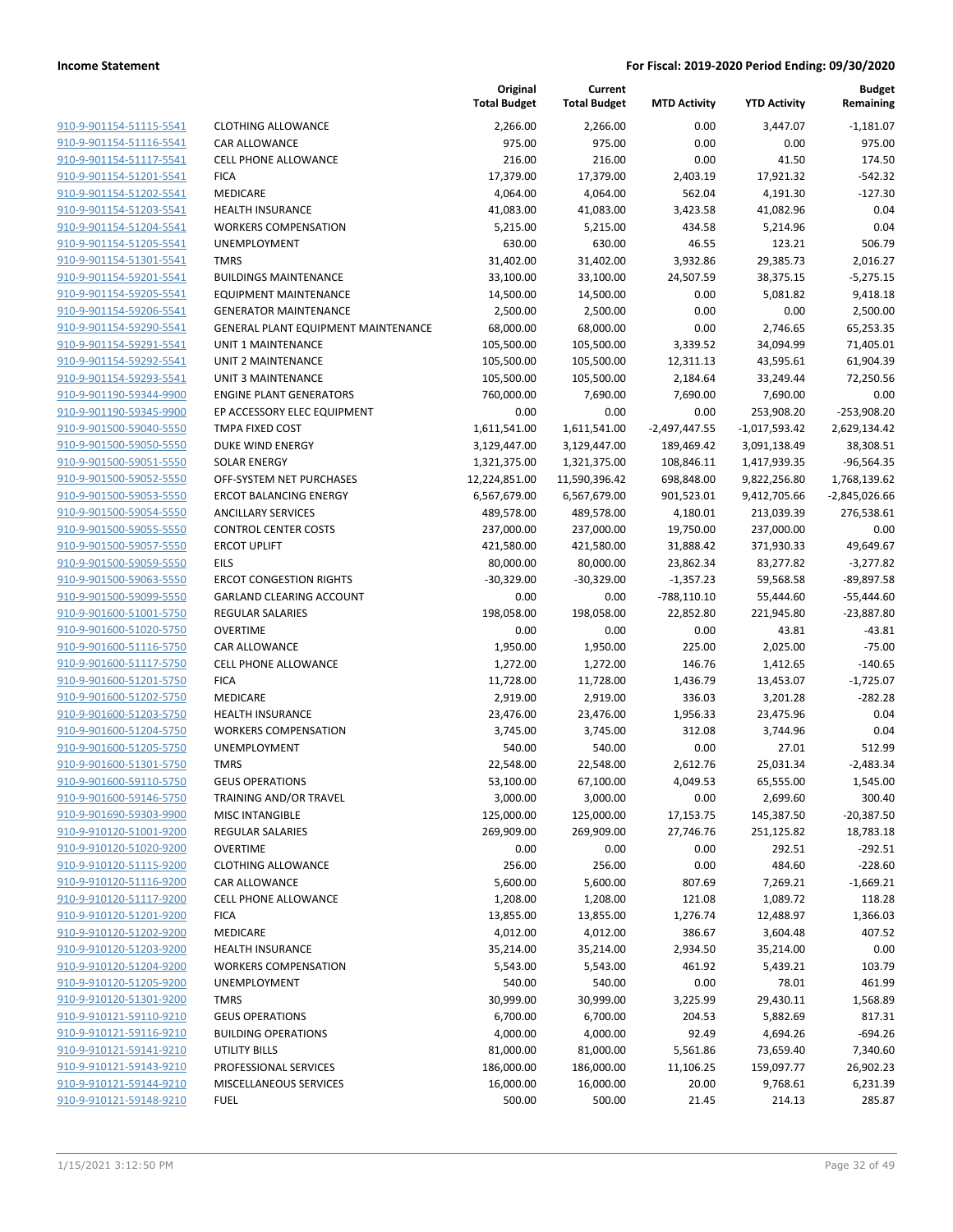|                                                    |                                         | Original<br><b>Total Budget</b> | Current<br><b>Total Budget</b> | <b>MTD Activity</b> | <b>YTD Activity</b> | <b>Budget</b><br>Remaining |
|----------------------------------------------------|-----------------------------------------|---------------------------------|--------------------------------|---------------------|---------------------|----------------------------|
| 910-9-910121-59193-9210                            | <b>GEUS INTERNET SERVICE</b>            | 38,000.00                       | 38,000.00                      | 0.00                | 38,000.00           | 0.00                       |
| 910-9-910121-59198-9210                            | <b>COLOCATION CHARGES</b>               | 10,189.00                       | 10,189.00                      | 0.00                | 10,189.00           | 0.00                       |
| 910-9-910132-59110-9302                            | <b>GEUS OPERATIONS</b>                  | 10,000.00                       | 10,000.00                      | 958.27              | 5,688.06            | 4,311.94                   |
| 910-9-910132-59142-9302                            | <b>MEMBERSHIP FEES</b>                  | 59,850.00                       | 59,850.00                      | 0.00                | 53,314.91           | 6,535.09                   |
| 910-9-910132-59146-9302                            | TRAINING AND/OR TRAVEL                  | 6,000.00                        | 6,000.00                       | 0.00                | 249.02              | 5,750.98                   |
| 910-9-910135-59200-9350                            | LANDSCAPING MAINTENANCE                 | 18,500.00                       | 18,500.00                      | 2,580.00            | 10,580.00           | 7,920.00                   |
| 910-9-910135-59201-9350                            | <b>BUILDING MAINTENANCE</b>             | 33,500.00                       | 33,500.00                      | 2,870.95            | 17,736.60           | 15,763.40                  |
| 910-9-910135-59205-9350                            | <b>EQUIPMENT MAINTENANCE</b>            | 500.00                          | 500.00                         | 10.00               | 237.66              | 262.34                     |
| 910-9-910190-59390-9900                            | <b>STRUCTURES &amp; IMPROVEMENTS</b>    | 85,000.00                       | 85,000.00                      | 0.00                | 117,041.43          | $-32,041.43$               |
| 910-9-911120-51001-9201                            | <b>REGULAR SALARIES</b>                 | 394,108.00                      | 394,108.00                     | 42,541.17           | 404,391.00          | $-10,283.00$               |
| 910-9-911120-51020-9201                            | <b>OVERTIME</b>                         | 518.00                          | 518.00                         | 55.88               | 166.06              | 351.94                     |
| 910-9-911120-51102-9201                            | <b>BILINGUAL PAY</b>                    | 1,872.00                        | 1,872.00                       | 69.24               | 623.16              | 1,248.84                   |
| 910-9-911120-51115-9201                            | <b>CLOTHING ALLOWANCE</b>               | 410.00                          | 410.00                         | 0.00                | 816.34              | -406.34                    |
| 910-9-911120-51116-9201                            | CAR ALLOWANCE                           | 0.00                            | 0.00                           | 225.00              | 1,950.00            | $-1,950.00$                |
| 910-9-911120-51117-9201                            | CELL PHONE ALLOWANCE                    | 1,435.00                        | 1,435.00                       | 165.57              | 1,490.13            | $-55.13$                   |
| 910-9-911120-51201-9201                            | <b>FICA</b>                             | 23,988.00                       | 23,988.00                      | 2,551.79            | 24,293.96           | $-305.96$                  |
| 910-9-911120-51202-9201                            | MEDICARE                                | 5,770.00                        | 5,770.00                       | 596.79              | 5,681.64            | 88.36                      |
| 910-9-911120-51203-9201                            | <b>HEALTH INSURANCE</b>                 | 82,166.00                       | 82,166.00                      | 6,847.17            | 82,166.05           | $-0.05$                    |
| 910-9-911120-51204-9201                            | <b>WORKERS COMPENSATION</b>             | 8,029.00                        | 8,029.00                       | 669.08              | 8,028.96            | 0.04                       |
| 910-9-911120-51205-9201                            | UNEMPLOYMENT                            | 1,260.00                        | 1,260.00                       | 0.00                | 119.28              | 1,140.72                   |
| 910-9-911120-51301-9201                            | <b>TMRS</b>                             | 44,578.00                       | 44,578.00                      | 4,843.91            | 45,769.72           | $-1,191.72$                |
| 910-9-911121-59110-9211                            | <b>GEUS OPERATIONS</b>                  | 28,200.00                       | 28,200.00                      | 8,605.43            | 34,088.05           | $-5,888.05$                |
| 910-9-911121-59142-9211                            | <b>MEMBERSHIP FEES</b>                  | 4,260.00                        | 4,260.00                       | 215.00              | 2,298.00            | 1,962.00                   |
| 910-9-911121-59146-9211                            | TRAINING AND/OR TRAVEL                  | 8,500.00                        | 8,500.00                       | 2,305.00            | 5,873.76            | 2,626.24                   |
| 910-9-911121-59148-9211                            | <b>FUEL</b>                             | 500.00                          | 500.00                         | 16.40               | 256.50              | 243.50                     |
| 910-9-911135-59205-9351                            | <b>EQUIPMENT MAINTENANCE</b>            | 6,000.00                        | 6,000.00                       | 1,758.86            | 3,475.52            | 2,524.48                   |
| 910-9-911190-59393-9900                            | <b>WAREHOUSE EQUIPMENT</b>              | 5,000.00                        | 5,000.00                       | 0.00                | 0.00                | 5,000.00                   |
| 910-9-913101-51001-9301                            | <b>REGULAR SALARIES</b>                 | 212,118.00                      | 212,118.00                     | 24,950.40           | 224,380.44          | $-12,262.44$               |
| 910-9-913101-51020-9301                            | <b>OVERTIME</b>                         | 0.00                            | 0.00                           | 0.00                | 77.97               | $-77.97$                   |
| 910-9-913101-51115-9301                            | <b>CLOTHING ALLOWANCE</b>               | 318.00                          | 318.00                         | 0.00                | 0.00                | 318.00                     |
| 910-9-913101-51117-9301                            | <b>CELL PHONE ALLOWANCE</b>             | 1,068.00                        | 1,068.00                       | 146.76              | 1,345.30            | $-277.30$                  |
| 910-9-913101-51201-9301                            | <b>FICA</b>                             | 13,218.00                       | 13,218.00                      | 1,496.70            | 13,478.27           | $-260.27$                  |
| 910-9-913101-51202-9301                            | MEDICARE                                | 3,091.00                        | 3,091.00                       | 350.04              | 3,152.18            | $-61.18$                   |
| 910-9-913101-51203-9301                            | <b>HEALTH INSURANCE</b>                 | 41,083.00                       | 41,083.00                      | 3,423.58            | 41,082.96           | 0.04                       |
| 910-9-913101-51204-9301                            | <b>WORKERS COMPENSATION</b>             | 5,030.00                        | 5,030.00                       | 419.17              | 5,030.04            | $-0.04$                    |
| 910-9-913101-51205-9301                            | UNEMPLOYMENT                            | 630.00                          | 630.00                         | 0.00                | 48.50               | 581.50                     |
| 910-9-913101-51301-9301<br>910-9-913101-59110-9301 | <b>TMRS</b>                             | 23,882.00                       | 23,882.00                      | 2,823.42            | 25,289.10           | $-1,407.10$                |
| 910-9-913101-59112-9301                            | <b>GEUS OPERATIONS</b><br><b>SAFETY</b> | 13,980.00                       | 13,980.00                      | 1,040.42            | 6,292.69            | 7,687.31                   |
| 910-9-913101-59131-9301                            | NON-BAD DEBT WRITE OFFS                 | 3,175.00<br>3,000.00            | 3,175.00<br>3,000.00           | 0.00                | 216.00<br>706.89    | 2,959.00<br>2,293.11       |
| 910-9-913101-59146-9301                            | TRAINING AND/OR TRAVEL                  | 2,000.00                        | 2,000.00                       | 637.59<br>350.00    | 3,160.51            | $-1,160.51$                |
| 910-9-913101-59160-9301                            | ADVERTISING                             | 49,800.00                       | 49,800.00                      | 8,014.17            | 34,395.68           | 15,404.32                  |
| 910-9-913101-59164-9301                            | <b>CONSUMER INFORMATION</b>             | 0.00                            | 0.00                           | 0.00                | 1,713.96            | $-1,713.96$                |
| 910-9-913101-59167-9301                            | <b>ENERGY EFFICIENCY OPERATIONS</b>     | 10,000.00                       | 10,000.00                      | 5,060.00            | 6,999.88            | 3,000.12                   |
| 910-9-913101-59195-9301                            | PUBLIC SERVICE BY GEUS C/I              | 15,000.00                       | 15,000.00                      | 0.00                | 15,000.00           | 0.00                       |
| 910-9-913102-51001-9020                            | REGULAR SALARIES                        | 309,333.00                      | 309,333.00                     | 30,903.49           | 267,142.95          | 42,190.05                  |
| 910-9-913102-51020-9020                            | <b>OVERTIME</b>                         | 21,384.00                       | 21,384.00                      | 2,556.95            | 23,801.10           | $-2,417.10$                |
| 910-9-913102-51115-9020                            | <b>CLOTHING ALLOWANCE</b>               | 3,255.00                        | 3,255.00                       | 0.00                | 3,923.48            | $-668.48$                  |
| 910-9-913102-51117-9020                            | <b>CELL PHONE ALLOWANCE</b>             | 1,296.00                        | 1,296.00                       | 99.66               | 1,063.04            | 232.96                     |
| 910-9-913102-51201-9020                            | <b>FICA</b>                             | 20,585.00                       | 20,585.00                      | 1,878.29            | 16,320.10           | 4,264.90                   |
| 910-9-913102-51202-9020                            | MEDICARE                                | 4,814.00                        | 4,814.00                       | 439.27              | 3,816.76            | 997.24                     |
| 910-9-913102-51203-9020                            | <b>HEALTH INSURANCE</b>                 | 93,904.00                       | 93,904.00                      | 7,825.33            | 93,904.02           | $-0.02$                    |
| 910-9-913102-51204-9020                            | <b>WORKERS COMPENSATION</b>             | 5,939.00                        | 5,939.00                       | 494.92              | 5,939.04            | $-0.04$                    |
| 910-9-913102-51205-9020                            | UNEMPLOYMENT                            | 1,440.00                        | 1,440.00                       | 49.78               | 404.94              | 1,035.06                   |
| 910-9-913102-51301-9020                            | <b>TMRS</b>                             | 37,194.00                       | 37,194.00                      | 3,775.51            | 32,760.20           | 4,433.80                   |
| 910-9-913102-59110-9020                            | <b>GEUS OPERATIONS</b>                  | 38,000.00                       | 38,000.00                      | 2,740.38            | 30,643.36           | 7,356.64                   |
| 910-9-913102-59148-9020                            | <b>FUEL</b>                             | 16,000.00                       | 16,000.00                      | 1,171.56            | 7,457.74            | 8,542.26                   |
| 910-9-913102-59169-9020                            | PRE PAID METER COSTS                    | 5,100.00                        | 5,100.00                       | 0.00                | 3,708.12            | 1,391.88                   |
| 910-9-913103-59146-9303                            | TRAINING AND/OR TRAVEL                  | 0.00                            | 0.00                           | 350.00              | 350.00              | $-350.00$                  |
|                                                    |                                         |                                 |                                |                     |                     |                            |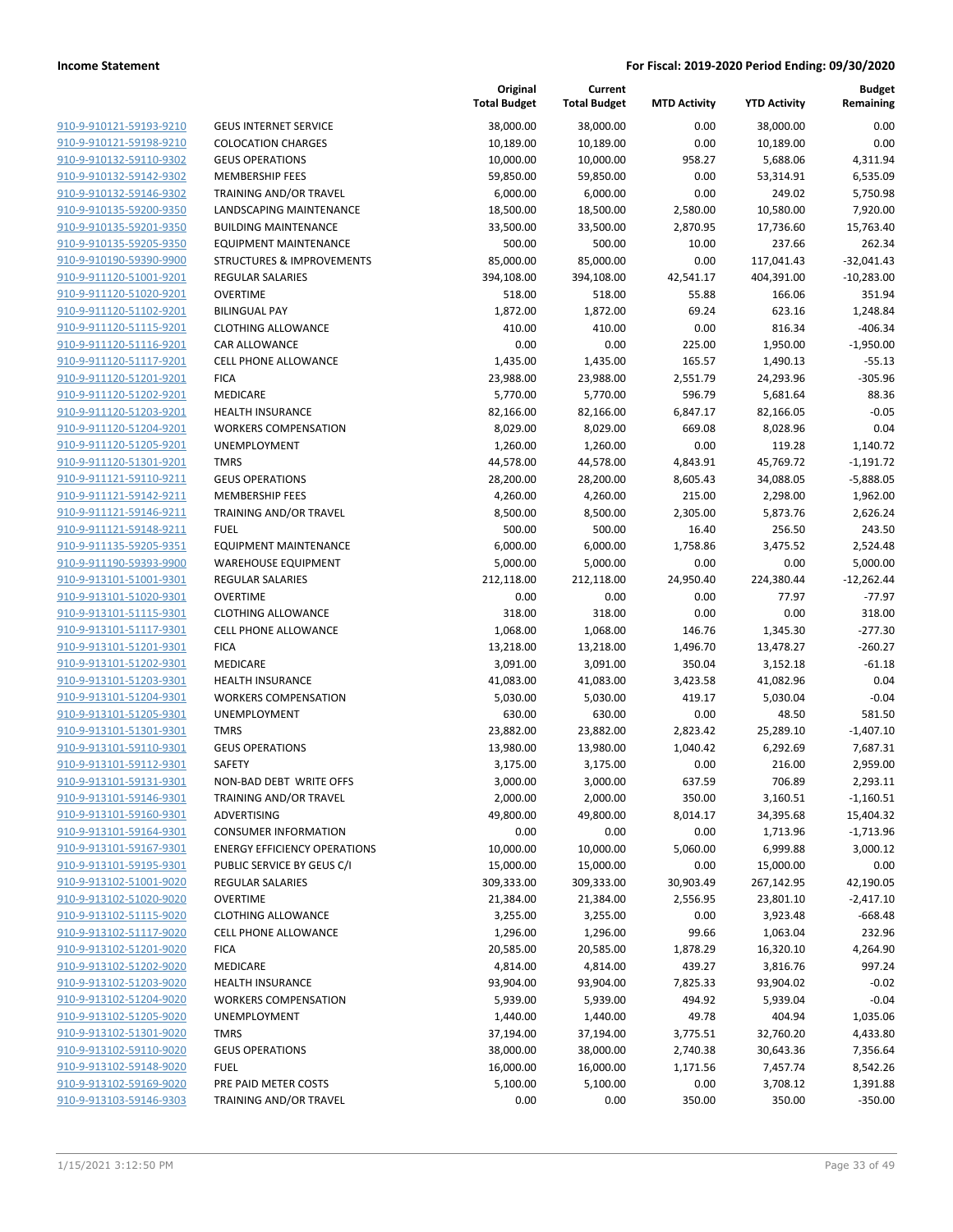| 910-9-913130-51001-9030                                   |
|-----------------------------------------------------------|
| 910-9-913130-51010-9030                                   |
| 910-9-913130-51020-9030                                   |
| 910-9-913130-51102-9030                                   |
| <u>910-9-913130-51201-9030</u>                            |
| 910-9-913130-51202-9030                                   |
| 910-9-913130-51203-9030                                   |
| 910-9-913130-51204-9030                                   |
| 910-9-913130-51205-9030                                   |
| <u>910-9-913130-51301-9030</u>                            |
| 910-9-913130-59110-9030                                   |
| 910-9-913130-59146-9030                                   |
| 910-9-913130-59166-9030                                   |
| 910-9-913131-51001-9031                                   |
| <u>910-9-913131-51020-9031</u>                            |
| 910-9-913131-51102-9031                                   |
| 910-9-913131-51201-9031                                   |
| 910-9-913131-51202-9031                                   |
| 910-9-913131-51203-9031                                   |
| <u>910-9-913131-51204-9031</u>                            |
| 910-9-913131-51205-9031                                   |
| 910-9-913131-51301-9031                                   |
|                                                           |
| 910-9-913131-59110-9031                                   |
| 910-9-913131-59146-9031                                   |
| 910-9-913134-51001-9034                                   |
| 910-9-913134-51020-9034                                   |
| 910-9-913134-51201-9034                                   |
| 910-9-913134-51202-9034                                   |
| 910-9-913134-51203-9034                                   |
| <u>910-9-913134-51204-9034</u>                            |
| 910-9-913134-51205-9034                                   |
| 910-9-913134-51301-9034                                   |
| 910-9-913134-59110-9034                                   |
| 910-9-913134-59146-9034                                   |
| <u>910-9-913135-51001-9035</u>                            |
| 910-9-913135-51020-9035                                   |
| 910-9-913135-51102-9035                                   |
| 910-9-913135-51201-9035                                   |
| 910-9-913135-51202-9035                                   |
| 910-9-913135-51203-9035                                   |
| 910-9-913135-51204-9035                                   |
| 910-9-913135-51205-9035                                   |
| 910-9-913135-51301-9035                                   |
| 910-9-913135-59146-9035                                   |
| 910-9-913135-59170-9035                                   |
| <u>910-9-913135-59172-9035</u>                            |
| 910-9-913135-59173-9035                                   |
| <u>910-9-913135-59174-9035</u>                            |
| 910-9-913135-59175-9035                                   |
| <u>910-9-913136-51001-9036</u>                            |
| 910-9-913136-51020-9036                                   |
| 910-9-913136-51115-9036                                   |
| 910-9-913136-51201-9036                                   |
| 910-9-913136-51202-9036                                   |
|                                                           |
| <u>910-9-913136-51203-9036</u>                            |
| <u>910-9-913136-51204-9036</u>                            |
|                                                           |
| 910-9-913136-51205-9036                                   |
| <u>910-9-913136-51301-9036</u><br>910-9-913136-59110-9036 |

|                                                                 | Tot             |
|-----------------------------------------------------------------|-----------------|
| <b>REGULAR SALARIES</b>                                         | $\overline{2}$  |
| PART TIME REGULAR                                               |                 |
| <b>OVERTIME</b>                                                 |                 |
| <b>BILINGUAL PAY</b>                                            |                 |
| <b>FICA</b>                                                     |                 |
| <b>MEDICARE</b>                                                 |                 |
| <b>HEALTH INSURANCE</b>                                         |                 |
| <b>WORKERS COMPENSATION</b>                                     |                 |
| <b>UNEMPLOYMENT</b>                                             |                 |
| <b>TMRS</b>                                                     |                 |
| <b>GEUS OPERATIONS</b>                                          |                 |
| <b>TRAINING AND/OR TRAVEL</b>                                   |                 |
| LOW INCOME ASSISTANCE                                           |                 |
| <b>REGULAR SALARIES</b>                                         |                 |
| <b>OVERTIME</b>                                                 |                 |
| <b>BILINGUAL PAY</b>                                            |                 |
| <b>FICA</b>                                                     |                 |
| MEDICARE                                                        |                 |
| <b>HEALTH INSURANCE</b>                                         |                 |
| <b>WORKERS COMPENSATION</b>                                     |                 |
| <b>UNEMPLOYMENT</b><br><b>TMRS</b>                              |                 |
| <b>GEUS OPERATIONS</b>                                          |                 |
| <b>TRAINING AND/OR TRAVEL</b>                                   |                 |
| <b>REGULAR SALARIES</b>                                         | 1               |
| <b>OVERTIME</b>                                                 |                 |
| <b>FICA</b>                                                     |                 |
| MEDICARE                                                        |                 |
| <b>HEALTH INSURANCE</b>                                         |                 |
| <b>WORKERS COMPENSATION</b>                                     |                 |
| <b>UNEMPLOYMENT</b>                                             |                 |
| <b>TMRS</b>                                                     |                 |
| <b>GEUS OPERATIONS</b>                                          | $1\,$           |
| <b>TRAINING AND/OR TRAVEL</b>                                   |                 |
| <b>REGULAR SALARIES</b>                                         | $1\phantom{.0}$ |
| <b>OVERTIME</b>                                                 |                 |
| <b>BILINGUAL PAY</b>                                            |                 |
| <b>FICA</b>                                                     |                 |
| <b>MEDICARE</b>                                                 |                 |
| <b>HEALTH INSURANCE</b>                                         |                 |
| <b>WORKERS COMPENSATION</b>                                     |                 |
| UNEMPLOYMENT                                                    |                 |
| <b>TMRS</b>                                                     |                 |
| TRAINING AND/OR TRAVEL                                          |                 |
| <b>CREDIT CARD FEES</b>                                         |                 |
| LOCKBOX OVER/SHORT                                              |                 |
| <b>ONLINE PAYMENT OVER/SHORT</b><br><b>BANK RECS OVER/SHORT</b> |                 |
| <b>CASHIERS OVER/SHORT</b>                                      |                 |
| <b>REGULAR SALARIES</b>                                         |                 |
| <b>OVERTIME</b>                                                 |                 |
| <b>CLOTHING ALLOWANCE</b>                                       |                 |
| <b>FICA</b>                                                     |                 |
| <b>MEDICARE</b>                                                 |                 |
| <b>HEALTH INSURANCE</b>                                         |                 |
| <b>WORKERS COMPENSATION</b>                                     |                 |
| UNEMPLOYMENT                                                    |                 |
| <b>TMRS</b>                                                     |                 |
| <b>GEUS OPERATIONS</b>                                          |                 |

|                         |                                  | Original<br><b>Total Budget</b> | Current<br><b>Total Budget</b> | <b>MTD Activity</b> | <b>YTD Activity</b> | <b>Budget</b><br>Remaining |
|-------------------------|----------------------------------|---------------------------------|--------------------------------|---------------------|---------------------|----------------------------|
| 910-9-913130-51001-9030 | <b>REGULAR SALARIES</b>          | 298,704.00                      | 298,704.00                     | 35,732.90           | 297,643.71          | 1,060.29                   |
| 910-9-913130-51010-9030 | PART TIME REGULAR                | 57,741.00                       | 57,741.00                      | 0.00                | 0.00                | 57,741.00                  |
| 910-9-913130-51020-9030 | <b>OVERTIME</b>                  | 3,975.00                        | 3,975.00                       | 259.90              | 2,413.82            | 1,561.18                   |
| 910-9-913130-51102-9030 | <b>BILINGUAL PAY</b>             | 3,000.00                        | 3,000.00                       | 276.96              | 2,631.12            | 368.88                     |
| 910-9-913130-51201-9030 | <b>FICA</b>                      | 22,532.00                       | 22,532.00                      | 2,132.67            | 18,002.24           | 4,529.76                   |
| 910-9-913130-51202-9030 | <b>MEDICARE</b>                  | 5,270.00                        | 5,270.00                       | 498.78              | 4,210.20            | 1,059.80                   |
| 910-9-913130-51203-9030 | <b>HEALTH INSURANCE</b>          | 93,904.00                       | 93,904.00                      | 7,825.33            | 93,904.02           | $-0.02$                    |
| 910-9-913130-51204-9030 | <b>WORKERS COMPENSATION</b>      | 7,023.00                        | 7,023.00                       | 585.25              | 7,023.00            | 0.00                       |
| 910-9-913130-51205-9030 | UNEMPLOYMENT                     | 1,800.00                        | 1,800.00                       | 88.26               | 546.11              | 1,253.89                   |
| 910-9-913130-51301-9030 | <b>TMRS</b>                      | 40,712.00                       | 40,712.00                      | 4,080.37            | 34,392.82           | 6,319.18                   |
| 910-9-913130-59110-9030 | <b>GEUS OPERATIONS</b>           | 15,800.00                       | 15,800.00                      | 4,313.84            | 19,529.82           | $-3,729.82$                |
| 910-9-913130-59146-9030 | TRAINING AND/OR TRAVEL           | 3,000.00                        | 3,000.00                       | 350.00              | 2,383.32            | 616.68                     |
| 910-9-913130-59166-9030 | LOW INCOME ASSISTANCE            | 15,000.00                       | 15,000.00                      | 1,425.00            | 13,875.00           | 1,125.00                   |
| 910-9-913131-51001-9031 | <b>REGULAR SALARIES</b>          | 47,133.00                       | 47,133.00                      | 5,438.40            | 48,942.81           | $-1,809.81$                |
| 910-9-913131-51020-9031 | <b>OVERTIME</b>                  | 102.00                          | 102.00                         | 0.00                | 0.00                | 102.00                     |
| 910-9-913131-51102-9031 | <b>BILINGUAL PAY</b>             | 600.00                          | 600.00                         | 69.24               | 623.16              | $-23.16$                   |
| 910-9-913131-51201-9031 | <b>FICA</b>                      | 2,966.00                        | 2,966.00                       | 327.51              | 2,962.66            | 3.34                       |
| 910-9-913131-51202-9031 | MEDICARE                         | 694.00                          | 694.00                         | 76.59               | 692.83              | 1.17                       |
| 910-9-913131-51203-9031 | <b>HEALTH INSURANCE</b>          | 11,738.00                       | 11,738.00                      | 978.17              | 11,738.04           | $-0.04$                    |
| 910-9-913131-51204-9031 | <b>WORKERS COMPENSATION</b>      | 890.00                          | 890.00                         | 74.17               | 890.04              | $-0.04$                    |
| 910-9-913131-51205-9031 | UNEMPLOYMENT                     | 180.00                          | 180.00                         | 0.00                | 9.02                | 170.98                     |
| 910-9-913131-51301-9031 | <b>TMRS</b>                      | 5,359.00                        | 5,359.00                       | 619.62              | 5,551.84            | $-192.84$                  |
| 910-9-913131-59110-9031 | <b>GEUS OPERATIONS</b>           | 15,700.00                       | 15,700.00                      | 1,722.99            | 17,285.72           | $-1,585.72$                |
| 910-9-913131-59146-9031 | <b>TRAINING AND/OR TRAVEL</b>    | 750.00                          | 750.00                         | 0.00                | 0.00                | 750.00                     |
| 910-9-913134-51001-9034 | REGULAR SALARIES                 | 146,582.00                      | 146,582.00                     | 13,147.68           | 118,142.74          | 28,439.26                  |
| 910-9-913134-51020-9034 | <b>OVERTIME</b>                  | 1,386.00                        | 1,386.00                       | 47.76               | 258.90              | 1,127.10                   |
| 910-9-913134-51201-9034 | <b>FICA</b>                      | 9,174.00                        | 9,174.00                       | 729.56              | 6,758.55            | 2,415.45                   |
| 910-9-913134-51202-9034 | MEDICARE                         | 2,146.00                        | 2,146.00                       | 170.62              | 1,580.63            | 565.37                     |
| 910-9-913134-51203-9034 | <b>HEALTH INSURANCE</b>          | 41,083.00                       | 41,083.00                      | 3,423.58            | 41,082.96           | 0.04                       |
| 910-9-913134-51204-9034 | <b>WORKERS COMPENSATION</b>      | 2,991.00                        | 2,991.00                       | 249.25              | 2,991.00            | 0.00                       |
| 910-9-913134-51205-9034 | UNEMPLOYMENT                     | 630.00                          | 630.00                         | 0.00                | 114.07              | 515.93                     |
| 910-9-913134-51301-9034 | <b>TMRS</b>                      | 16,576.00                       | 16,576.00                      | 1,484.50            | 13,313.74           | 3,262.26                   |
| 910-9-913134-59110-9034 | <b>GEUS OPERATIONS</b>           | 106,048.68                      | 106,048.68                     | 19,944.58           | 90,658.07           | 15,390.61                  |
| 910-9-913134-59146-9034 | TRAINING AND/OR TRAVEL           | 3,500.00                        | 3,500.00                       | 0.00                | 691.93              | 2,808.07                   |
| 910-9-913135-51001-9035 | REGULAR SALARIES                 | 162,282.00                      | 162,282.00                     | 18,513.18           | 158,347.00          | 3,935.00                   |
| 910-9-913135-51020-9035 | <b>OVERTIME</b>                  | 4,588.00                        | 4,588.00                       | 2,107.86            | 7,424.23            | $-2,836.23$                |
| 910-9-913135-51102-9035 | <b>BILINGUAL PAY</b>             | 600.00                          | 600.00                         | 69.24               | 623.16              | $-23.16$                   |
| 910-9-913135-51201-9035 | <b>FICA</b>                      | 10,383.00                       | 10,383.00                      | 1,197.50            | 9,776.53            | 606.47                     |
| 910-9-913135-51202-9035 | <b>MEDICARE</b>                  | 2,428.00                        | 2,428.00                       | 280.05              | 2,286.44            | 141.56                     |
| 910-9-913135-51203-9035 | <b>HEALTH INSURANCE</b>          | 46,952.00                       | 46,952.00                      | 3,912.67            | 46,952.04           | $-0.04$                    |
| 910-9-913135-51204-9035 | <b>WORKERS COMPENSATION</b>      | 3,116.00                        | 3,116.00                       | 259.67              | 3,116.04            | $-0.04$                    |
| 910-9-913135-51205-9035 | UNEMPLOYMENT                     | 720.00                          | 720.00                         | 58.63               | 347.12              | 372.88                     |
| 910-9-913135-51301-9035 | <b>TMRS</b>                      | 18,761.00                       | 18,761.00                      | 1,874.65            | 16,650.14           | 2,110.86                   |
| 910-9-913135-59146-9035 | TRAINING AND/OR TRAVEL           | 1,500.00                        | 1,500.00                       | 0.00                | 995.66              | 504.34                     |
| 910-9-913135-59170-9035 | <b>CREDIT CARD FEES</b>          | 90,000.00                       | 90,000.00                      | 10,327.34           | 103,766.11          | $-13,766.11$               |
| 910-9-913135-59172-9035 | LOCKBOX OVER/SHORT               | 500.00                          | 500.00                         | 0.00                | 0.00                | 500.00                     |
| 910-9-913135-59173-9035 | <b>ONLINE PAYMENT OVER/SHORT</b> | 500.00                          | 500.00                         | $-1,052.21$         | $-1,052.21$         | 1,552.21                   |
| 910-9-913135-59174-9035 | <b>BANK RECS OVER/SHORT</b>      | 100.00                          | 100.00                         | 0.00                | 0.00                | 100.00                     |
| 910-9-913135-59175-9035 | <b>CASHIERS OVER/SHORT</b>       | 100.00                          | 100.00                         | $-0.30$             | 179.76              | $-79.76$                   |
| 910-9-913136-51001-9036 | REGULAR SALARIES                 | 31,866.00                       | 31,866.00                      | 3,676.80            | 33,079.20           | $-1,213.20$                |
| 910-9-913136-51020-9036 | <b>OVERTIME</b>                  | 115.00                          | 115.00                         | 0.00                | 0.00                | 115.00                     |
| 910-9-913136-51115-9036 | <b>CLOTHING ALLOWANCE</b>        | 256.00                          | 256.00                         | 0.00                | 271.85              | $-15.85$                   |
| 910-9-913136-51201-9036 | <b>FICA</b>                      | 1,983.00                        | 1,983.00                       | 178.53              | 1,639.86            | 343.14                     |
| 910-9-913136-51202-9036 | MEDICARE                         | 464.00                          | 464.00                         | 41.76               | 383.55              | 80.45                      |
| 910-9-913136-51203-9036 | <b>HEALTH INSURANCE</b>          | 11,738.00                       | 11,738.00                      | 978.17              | 11,738.04           | $-0.04$                    |
| 910-9-913136-51204-9036 | <b>WORKERS COMPENSATION</b>      | 595.00                          | 595.00                         | 49.58               | 594.96              | 0.04                       |
| 910-9-913136-51205-9036 | UNEMPLOYMENT                     | 180.00                          | 180.00                         | 0.00                | 52.10               | 127.90                     |
| 910-9-913136-51301-9036 | <b>TMRS</b>                      | 3,583.00                        | 3,583.00                       | 413.64              | 3,705.12            | $-122.12$                  |
| 910-9-913136-59110-9036 | <b>GEUS OPERATIONS</b>           | 21,755.00                       | 21,755.00                      | 4,719.98            | 17,174.07           | 4,580.93                   |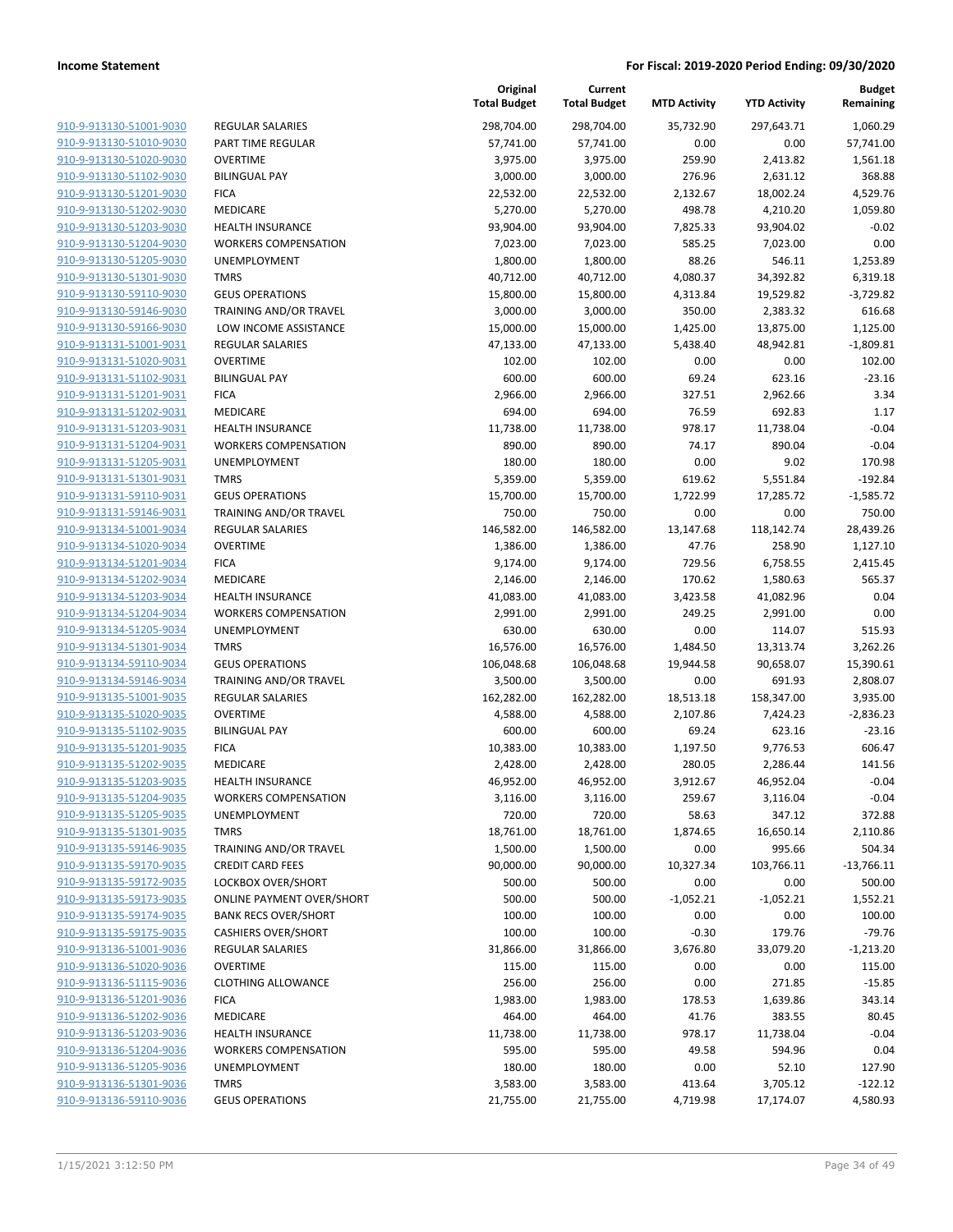|                         |                                         | Original<br><b>Total Budget</b> | Current<br><b>Total Budget</b> | <b>MTD Activity</b> | <b>YTD Activity</b> | <b>Budget</b><br>Remaining |
|-------------------------|-----------------------------------------|---------------------------------|--------------------------------|---------------------|---------------------|----------------------------|
| 910-9-913136-59141-9036 | <b>UTILITY BILLS</b>                    | 51,000.00                       | 51,000.00                      | 4,133.16            | 49,091.25           | 1,908.75                   |
| 910-9-913139-59780-9240 | PROPERTY INSURANCE                      | 9,466.00                        | 9,466.00                       | 0.00                | 7,565.54            | 1,900.46                   |
| 910-9-913139-59781-9250 | LIABILITY INSURANCE                     | 4,559.00                        | 4,559.00                       | 0.00                | 7,842.69            | $-3,283.69$                |
| 910-9-913139-59902-9301 | XFER to COG - ADMIN EXPENSES            | 84,001.00                       | 84,001.00                      | 7,000.08            | 84,000.96           | 0.04                       |
| 910-9-913139-59926-9301 | XFER to COG - GARAGE                    | 19,276.00                       | 19,276.00                      | 1,606.33            | 19,275.96           | 0.04                       |
| 910-9-913139-59927-9301 | XFER to COG - INSURANCE                 | 4,667.00                        | 4,667.00                       | 388.92              | 4,667.04            | $-0.04$                    |
| 910-9-913139-59928-9301 | XFER to COG - IT                        | 15,474.00                       | 15,474.00                      | 7,134.50            | 85,614.00           | $-70,140.00$               |
| 910-9-913159-59200-9353 | LANDSCAPING MAINTENANCE                 | 2,500.00                        | 2,500.00                       | 384.00              | 2,304.00            | 196.00                     |
| 910-9-913159-59201-9353 | <b>BUILDINGS MAINTENANCE</b>            | 19,500.00                       | 19,500.00                      | 6,756.15            | 20,711.18           | $-1,211.18$                |
| 910-9-913159-59205-9353 | <b>EQUIPMENT MAINTENANCE</b>            | 4,000.00                        | 4,000.00                       | 668.81              | 1,986.34            | 2,013.66                   |
| 910-9-913190-59390-9900 | <b>STRUCTURES &amp; IMPROVEMENTS</b>    | 43,500.00                       | 35,810.00                      | 3,585.00            | 3,585.00            | 32,225.00                  |
| 910-9-913190-59391-9900 | <b>FURNITURE &amp; OFFICE EQUIPMENT</b> | 7,000.00                        | 7,000.00                       | 0.00                | 6,125.00            | 875.00                     |
| 910-9-930000-59060-5650 | <b>TRANSMISSION COSTS</b>               | 3,418,905.00                    | 3,418,905.00                   | 316,884.28          | 3,521,928.70        | $-103,023.70$              |
| 910-9-930000-59110-5600 | <b>GEUS OPERATIONS</b>                  | 100,800.00                      | 100,800.00                     | 34,609.86           | 103,226.90          | $-2,426.90$                |
| 910-9-930161-51001-5610 | REGULAR SALARIES                        | 257,306.00                      | 257,306.00                     | 29,174.30           | 259,171.91          | $-1,865.91$                |
| 910-9-930161-51020-5610 | <b>OVERTIME</b>                         | 18,768.00                       | 18,768.00                      | 3,489.48            | 33,464.79           | $-14,696.79$               |
| 910-9-930161-51115-5610 | <b>CLOTHING ALLOWANCE</b>               | 0.00                            | 0.00                           | 0.00                | 59.86               | $-59.86$                   |
| 910-9-930161-51116-5610 | CAR ALLOWANCE                           | 1,950.00                        | 1,950.00                       | 225.00              | 2,025.00            | $-75.00$                   |
| 910-9-930161-51117-5610 | <b>CELL PHONE ALLOWANCE</b>             | 432.00                          | 432.00                         | 49.83               | 448.47              | $-16.47$                   |
| 910-9-930161-51201-5610 | <b>FICA</b>                             | 17,264.00                       | 17,264.00                      | 1,878.51            | 17,065.15           | 198.85                     |
| 910-9-930161-51202-5610 | MEDICARE                                | 4,038.00                        | 4,038.00                       | 439.33              | 3,991.06            | 46.94                      |
| 910-9-930161-51203-5610 | <b>HEALTH INSURANCE</b>                 | 39,616.00                       | 39,616.00                      | 3,301.33            | 39,615.96           | 0.04                       |
| 910-9-930161-51204-5610 | <b>WORKERS COMPENSATION</b>             | 5,181.00                        | 5,181.00                       | 431.75              | 5,181.00            | 0.00                       |
| 910-9-930161-51205-5610 | UNEMPLOYMENT                            | 608.00                          | 608.00                         | 0.00                | 67.14               | 540.86                     |
| 910-9-930161-51301-5610 | <b>TMRS</b>                             | 31,194.00                       | 31,194.00                      | 3,705.59            | 33,286.53           | $-2,092.53$                |
| 910-9-930161-59110-5610 | <b>GEUS OPERATIONS</b>                  | 16,900.00                       | 16,900.00                      | 1,394.95            | 23,393.88           | $-6,493.88$                |
| 910-9-930161-59146-5610 | TRAINING AND/OR TRAVEL                  | 44,000.00                       | 44,000.00                      | 1,300.00            | 28,453.49           | 15,546.51                  |
| 910-9-930181-51001-5810 | <b>REGULAR SALARIES</b>                 | 153,347.00                      | 153,347.00                     | 17,180.07           | 151,024.28          | 2,322.72                   |
| 910-9-930181-51020-5810 | <b>OVERTIME</b>                         | 18,768.00                       | 18,768.00                      | 3,489.45            | 33,464.64           | $-14,696.64$               |
| 910-9-930181-51115-5810 | <b>CLOTHING ALLOWANCE</b>               | 0.00                            | 0.00                           | 0.00                | 843.40              | $-843.40$                  |
| 910-9-930181-51201-5810 | <b>FICA</b>                             | 10,671.00                       | 10,671.00                      | 1,281.51            | 11,438.34           | $-767.34$                  |
| 910-9-930181-51202-5810 | MEDICARE                                | 2,496.00                        | 2,496.00                       | 299.71              | 2,675.08            | $-179.08$                  |
| 910-9-930181-51203-5810 | <b>HEALTH INSURANCE</b>                 | 27,878.00                       | 27,878.00                      | 2,323.17            | 27,878.04           | $-0.04$                    |
| 910-9-930181-51204-5810 | <b>WORKERS COMPENSATION</b>             | 3,202.00                        | 3,202.00                       | 266.83              | 3,201.96            | 0.04                       |
| 910-9-930181-51205-5810 | UNEMPLOYMENT                            | 428.00                          | 428.00                         | 0.00                | 37.01               | 390.99                     |
| 910-9-930181-51301-5810 | <b>TMRS</b>                             | 19,281.00                       | 19,281.00                      | 2,325.31            | 20,661.30           | $-1,380.30$                |
| 910-9-930181-59110-5810 | <b>GEUS OPERATIONS</b>                  | 12,500.00                       | 12,500.00                      | 434.39              | 9,733.65            | 2,766.35                   |
| 910-9-930190-59391-9900 | FURNITURE & OFFICE EQUIPMENT            | 100,000.00                      | 100,000.00                     | 0.00                | 0.00                | 100,000.00                 |
| 910-9-931080-51001-5800 | <b>REGULAR SALARIES</b>                 | 681,691.00                      | 681,691.00                     | 73,180.40           | 707,953.76          | $-26,262.76$               |
| 910-9-931080-51010-5800 | PART TIME REGULAR                       | 75,490.00                       | 75,490.00                      | 0.00                | 0.00                | 75,490.00                  |
| 910-9-931080-51020-5800 | <b>OVERTIME</b>                         | 1,980.00                        | 1,980.00                       | 0.00                | 1,085.20            | 894.80                     |
| 910-9-931080-51115-5800 | <b>CLOTHING ALLOWANCE</b>               | 513.00                          | 513.00                         | 0.00                | 849.85              | $-336.85$                  |
| 910-9-931080-51116-5800 | <b>CAR ALLOWANCE</b>                    | 3,900.00                        | 3,900.00                       | 450.00              | 4,050.00            | $-150.00$                  |
| 910-9-931080-51117-5800 | <b>CELL PHONE ALLOWANCE</b>             | 4,070.00                        | 4,070.00                       | 396.24              | 3,981.98            | 88.02                      |
| 910-9-931080-51201-5800 | <b>FICA</b>                             | 44,660.00                       | 44,660.00                      | 4,363.59            | 41,949.55           | 2,710.45                   |
| 910-9-931080-51202-5800 | MEDICARE                                | 11,123.00                       | 11,123.00                      | 1,020.51            | 9,942.10            | 1,180.90                   |
| 910-9-931080-51203-5800 | <b>HEALTH INSURANCE</b>                 | 93,904.00                       | 93,904.00                      | 7,825.33            | 93,904.02           | $-0.02$                    |
| 910-9-931080-51204-5800 | <b>WORKERS COMPENSATION</b>             | 15,317.00                       | 15,317.00                      | 1,276.42            | 15,317.04           | $-0.04$                    |
| 910-9-931080-51205-5800 | <b>UNEMPLOYMENT</b>                     | 1,800.00                        | 1,800.00                       | 5.14                | 122.78              | 1,677.22                   |
| 910-9-931080-51301-5800 | <b>TMRS</b>                             | 85,938.00                       | 85,938.00                      | 7,710.20            | 74,620.87           | 11,317.13                  |
| 910-9-931080-59110-5800 | <b>GEUS OPERATIONS</b>                  | 8,780.00                        | 8,780.00                       | 1,292.43            | 12,233.59           | $-3,453.59$                |
| 910-9-931080-59146-5800 | TRAINING AND/OR TRAVEL                  | 14,600.00                       | 14,600.00                      | 0.00                | 3,065.78            | 11,534.22                  |
| 910-9-931080-59148-5800 | <b>FUEL</b>                             | 4,000.00                        | 4,000.00                       | 321.18              | 4,208.62            | $-208.62$                  |
| 910-9-931080-59205-5800 | <b>EQUIPMENT MAINTENANCE</b>            | 3,550.00                        | 3,550.00                       | 424.28              | 4,787.17            | $-1,237.17$                |
| 910-9-931088-51001-5880 | REGULAR SALARIES                        | 43,846.00                       | 43,846.00                      | 11,234.40           | 94,351.32           | $-50,505.32$               |
| 910-9-931088-51117-5880 | CELL PHONE ALLOWANCE                    | 0.00                            | 0.00                           | 110.76              | 701.48              | $-701.48$                  |
| 910-9-931088-51201-5880 | <b>FICA</b>                             | 2,718.00                        | 2,718.00                       | 635.43              | 5,307.29            | $-2,589.29$                |
| 910-9-931088-51202-5880 | MEDICARE                                | 636.00                          | 636.00                         | 148.62              | 1,241.28            | $-605.28$                  |
| 910-9-931088-51203-5880 | <b>HEALTH INSURANCE</b>                 | 11,738.00                       | 11,738.00                      | 978.17              | 11,738.04           | $-0.04$                    |
|                         |                                         |                                 |                                |                     |                     |                            |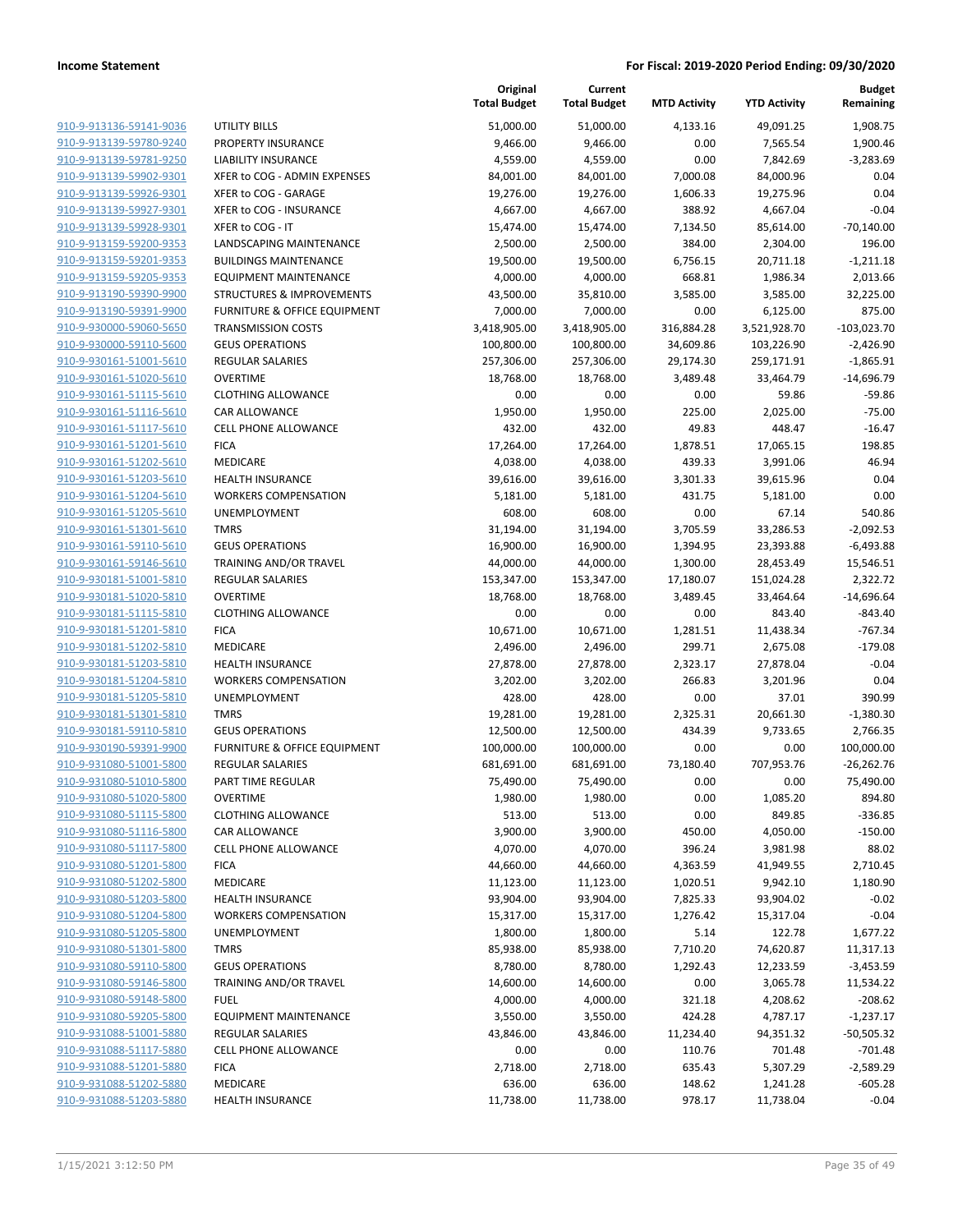| 910-9-931088-51204-5880                            | WOR                 |
|----------------------------------------------------|---------------------|
| 910-9-931088-51205-5880                            | UNEN                |
| 910-9-931088-51301-5880                            | <b>TMRS</b>         |
| 910-9-931088-59110-5880                            | <b>GEUS</b>         |
| 910-9-931088-59146-5880                            | <b>TRAIN</b>        |
| 910-9-931092-51001-9202                            | REGU                |
| 910-9-931092-51020-9202                            | OVER                |
| 910-9-931092-51116-9202                            | CAR /               |
| 910-9-931092-51117-9202                            | <b>CELL</b>         |
| 910-9-931092-51201-9202                            | FICA                |
| 910-9-931092-51202-9202                            | MEDI                |
| 910-9-931092-51203-9202                            | <b>HEAL</b>         |
| 910-9-931092-51204-9202                            | WOR                 |
| 910-9-931092-51205-9202                            | UNEN                |
| 910-9-931092-51301-9202                            | <b>TMRS</b>         |
| 910-9-931092-59110-9212                            | GEUS                |
| 910-9-931092-59130-9212                            | PHON                |
| 910-9-931092-59133-9212                            | OFFIC               |
| 910-9-931092-59146-9212                            | TRAIN               |
| 910-9-931093-59205-9352                            | EQUII               |
| 910-9-931099-59391-9900                            | <b>FURN</b>         |
| 910-9-931099-59392-9900                            | TRAN                |
| 910-9-931462-51001-5620                            | REGU                |
| 910-9-931462-51115-5620                            | CLOT                |
| 910-9-931462-51117-5620                            | <b>CELL</b>         |
| 910-9-931462-51201-5620                            | FICA                |
| 910-9-931462-51202-5620                            | MEDI                |
| 910-9-931462-51203-5620                            | <b>HEAL</b>         |
| 910-9-931462-51204-5620                            | WOR                 |
| 910-9-931462-51205-5620                            | UNEN                |
| 910-9-931462-51301-5620                            | TMRS                |
| 910-9-931462-59110-5620                            | GEUS                |
| 910-9-931462-59146-5620                            | TRAIN               |
| 910-9-931462-59148-5620                            | <b>FUEL</b>         |
| 910-9-931462-59198-5620                            | COLO                |
| 910-9-931462-59199-5620                            | LEASI               |
| 910-9-931470-51001-5700                            | REGU                |
| 910-9-931470-51020-5700                            | <b>OVER</b>         |
| 910-9-931470-51115-5700                            | <b>CLOT</b>         |
| 910-9-931470-51117-5700                            | <b>CELL</b>         |
| 910-9-931470-51201-5700                            | FICA                |
| 910-9-931470-51202-5700                            | MEDI                |
| 910-9-931470-51203-5700                            | <b>HEAL</b>         |
| 910-9-931470-51204-5700                            | WOR                 |
| 910-9-931470-51205-5700<br>910-9-931470-51301-5700 | UNEN<br><b>TMRS</b> |
| 910-9-931470-59205-5700                            | EQUII               |
| 910-9-931470-59253-5700                            | TRAN                |
| 910-9-931490-59353-9900                            | TRAN                |
| <u>910-9-931491-51001-9911</u>                     | REGU                |
| 910-9-931491-51201-9911                            | <b>FICA</b>         |
| 910-9-931491-51202-9911                            | <b>MEDI</b>         |
| 910-9-931491-51205-9911                            | UNEN                |
| 910-9-931491-51301-9911                            | <b>TMRS</b>         |
| 910-9-931528-51001-5820                            | REGU                |
| 910-9-931528-51115-5820                            | CLOT                |
| 910-9-931528-51117-5820                            | <b>CELL</b>         |
| 910-9-931528-51201-5820                            | FICA                |
| 910-9-931528-51202-5820                            | medi                |
|                                                    |                     |

|                         |                                   | Original<br><b>Total Budget</b> | Current<br><b>Total Budget</b> | <b>MTD Activity</b> | <b>YTD Activity</b> | <b>Budget</b><br>Remaining |
|-------------------------|-----------------------------------|---------------------------------|--------------------------------|---------------------|---------------------|----------------------------|
| 910-9-931088-51204-5880 | <b>WORKERS COMPENSATION</b>       | 816.00                          | 816.00                         | 68.00               | 816.00              | 0.00                       |
| 910-9-931088-51205-5880 | UNEMPLOYMENT                      | 180.00                          | 180.00                         | 0.00                | 29.08               | 150.92                     |
| 910-9-931088-51301-5880 | <b>TMRS</b>                       | 4,912.00                        | 4,912.00                       | 1,276.32            | 10,648.30           | $-5,736.30$                |
| 910-9-931088-59110-5880 | <b>GEUS OPERATIONS</b>            | 3,850.00                        | 3,850.00                       | 177.54              | 4,440.42            | $-590.42$                  |
| 910-9-931088-59146-5880 | TRAINING AND/OR TRAVEL            | 3,000.00                        | 3,000.00                       | 0.00                | 0.00                | 3,000.00                   |
| 910-9-931092-51001-9202 | <b>REGULAR SALARIES</b>           | 191,878.00                      | 191,878.00                     | 13,971.75           | 131,354.04          | 60,523.96                  |
| 910-9-931092-51020-9202 | <b>OVERTIME</b>                   | 0.00                            | 0.00                           | 0.00                | 904.30              | $-904.30$                  |
| 910-9-931092-51116-9202 | <b>CAR ALLOWANCE</b>              | 0.00                            | 0.00                           | 225.00              | 600.00              | $-600.00$                  |
| 910-9-931092-51117-9202 | <b>CELL PHONE ALLOWANCE</b>       | 2,064.00                        | 2,064.00                       | 188.31              | 1,672.63            | 391.37                     |
| 910-9-931092-51201-9202 | <b>FICA</b>                       | 12,024.00                       | 12,024.00                      | 891.62              | 9,523.03            | 2,500.97                   |
| 910-9-931092-51202-9202 | <b>MEDICARE</b>                   | 2,812.00                        | 2,812.00                       | 208.53              | 2,227.14            | 584.86                     |
| 910-9-931092-51203-9202 | <b>HEALTH INSURANCE</b>           | 35,214.00                       | 35,214.00                      | 2,934.50            | 35,214.00           | 0.00                       |
| 910-9-931092-51204-9202 | <b>WORKERS COMPENSATION</b>       | 4,002.00                        | 4,002.00                       | 333.50              | 4,002.00            | 0.00                       |
| 910-9-931092-51205-9202 | UNEMPLOYMENT                      | 540.00                          | 540.00                         | 65.02               | 133.42              | 406.58                     |
| 910-9-931092-51301-9202 | <b>TMRS</b>                       | 21,726.00                       | 21,726.00                      | 1,618.31            | 17,720.33           | 4,005.67                   |
| 910-9-931092-59110-9212 | <b>GEUS OPERATIONS</b>            | 15,200.00                       | 15,200.00                      | 3,381.13            | 14,518.07           | 681.93                     |
| 910-9-931092-59130-9212 | PHONE MANAGEMENT SERVICE          | 66,900.00                       | 66,900.00                      | 8,269.45            | 66,983.52           | $-83.52$                   |
| 910-9-931092-59133-9212 | OFFICE 365                        | 10,920.00                       | 10,920.00                      | 0.00                | 9,545.00            | 1,375.00                   |
| 910-9-931092-59146-9212 | TRAINING AND/OR TRAVEL            | 5,000.00                        | 5,000.00                       | 0.00                | 3,613.35            | 1,386.65                   |
| 910-9-931093-59205-9352 | <b>EQUIPMENT MAINTENANCE - IT</b> | 22,500.00                       | 22,500.00                      | 339.90              | 22,377.34           | 122.66                     |
| 910-9-931099-59391-9900 | FURNITURE & OFFICE EQUIPMENT      | 394,400.00                      | 394,400.00                     | 218,574.31          | 330,905.67          | 63,494.33                  |
| 910-9-931099-59392-9900 | <b>TRANSPORTATION EQUIPMENT</b>   | 33,000.00                       | 33,000.00                      | 0.00                | 33,063.00           | $-63.00$                   |
| 910-9-931462-51001-5620 | <b>REGULAR SALARIES</b>           | 63,483.00                       | 63,483.00                      | 5,940.00            | 58,882.46           | 4,600.54                   |
| 910-9-931462-51115-5620 | <b>CLOTHING ALLOWANCE</b>         | 154.00                          | 154.00                         | 0.00                | 0.00                | 154.00                     |
| 910-9-931462-51117-5620 | <b>CELL PHONE ALLOWANCE</b>       | 480.00                          | 480.00                         | 36.69               | 384.68              | 95.32                      |
| 910-9-931462-51201-5620 | <b>FICA</b>                       | 3,924.00                        | 3,924.00                       | 312.69              | 5,452.07            | $-1,528.07$                |
| 910-9-931462-51202-5620 | MEDICARE                          | 927.00                          | 927.00                         | 73.14               | 1,275.14            | $-348.14$                  |
| 910-9-931462-51203-5620 | <b>HEALTH INSURANCE</b>           | 5,869.00                        | 5,869.00                       | 489.08              | 5,868.96            | 0.04                       |
| 910-9-931462-51204-5620 | <b>WORKERS COMPENSATION</b>       | 1,207.00                        | 1,207.00                       | 100.58              | 1,206.96            | 0.04                       |
| 910-9-931462-51205-5620 | UNEMPLOYMENT                      | 89.00                           | 89.00                          | 0.00                | 5.04                | 83.96                      |
| 910-9-931462-51301-5620 | <b>TMRS</b>                       | 7,165.00                        | 7,165.00                       | 672.39              | 10,840.38           | $-3,675.38$                |
| 910-9-931462-59110-5620 | <b>GEUS OPERATIONS</b>            | 11,551.00                       | 11,551.00                      | 912.88              | 7,862.63            | 3,688.37                   |
| 910-9-931462-59146-5620 | TRAINING AND/OR TRAVEL            | 3,470.00                        | 3,470.00                       | 0.00                | 263.92              | 3,206.08                   |
| 910-9-931462-59148-5620 | <b>FUEL</b>                       | 1,000.00                        | 1,000.00                       | 162.49              | 2,274.80            | $-1,274.80$                |
| 910-9-931462-59198-5620 | <b>COLOCATION CHARGES</b>         | 10,189.00                       | 10,189.00                      | 0.00                | 10,189.00           | 0.00                       |
| 910-9-931462-59199-5620 | <b>LEASE OF DARK FIBER</b>        | 210,857.00                      | 210,857.00                     | 0.00                | 210,857.00          | 0.00                       |
| 910-9-931470-51001-5700 | <b>REGULAR SALARIES</b>           | 110,993.00                      | 110,993.00                     | 7,718.85            | 78,397.11           | 32,595.89                  |
| 910-9-931470-51020-5700 | <b>OVERTIME</b>                   | 3,247.00                        | 3,247.00                       | 194.47              | 3,155.68            | 91.32                      |
| 910-9-931470-51115-5700 | <b>CLOTHING ALLOWANCE</b>         | 525.00                          | 525.00                         | 0.00                | 843.77              | $-318.77$                  |
| 910-9-931470-51117-5700 | <b>CELL PHONE ALLOWANCE</b>       | 648.00                          | 648.00                         | 49.86               | 473.67              | 174.33                     |
| 910-9-931470-51201-5700 | <b>FICA</b>                       | 7,120.00                        | 7,120.00                       | 407.25              | 4,249.12            | 2,870.88                   |
| 910-9-931470-51202-5700 | MEDICARE                          | 1,665.00                        | 1,665.00                       | 95.24               | 993.75              | 671.25                     |
| 910-9-931470-51203-5700 | <b>HEALTH INSURANCE</b>           | 17,607.00                       | 17,607.00                      | 1,467.25            | 17,607.00           | 0.00                       |
| 910-9-931470-51204-5700 | <b>WORKERS COMPENSATION</b>       | 2,167.00                        | 2,167.00                       | 180.58              | 2,166.96            | 0.04                       |
| 910-9-931470-51205-5700 | <b>UNEMPLOYMENT</b>               | 266.00                          | 266.00                         | 0.00                | 15.32               | 250.68                     |
| 910-9-931470-51301-5700 | <b>TMRS</b>                       | 12,864.00                       | 12,864.00                      | 895.86              | 9,184.41            | 3,679.59                   |
| 910-9-931470-59205-5700 | EQUIPMENT MAINTENANCE             | 4,650.00                        | 4,650.00                       | 129.00              | 2,469.58            | 2,180.42                   |
| 910-9-931470-59253-5700 | TRANSMISSION SUBSTATION MAINT     | 23,278.00                       | 23,278.00                      | 1,187.48            | 28,220.25           | $-4,942.25$                |
| 910-9-931490-59353-9900 | <b>TRANSMISSION SUBSTATIONS</b>   | 694,000.00                      | 694,000.00                     | 10,224.43           | 651,041.42          | 42,958.58                  |
| 910-9-931491-51001-9911 | <b>REGULAR SALARIES</b>           | 2,510.00                        | 2,510.00                       | 1,111.56            | 2,227.92            | 282.08                     |
| 910-9-931491-51201-9911 | <b>FICA</b>                       | 159.00                          | 159.00                         | 68.92               | 138.13              | 20.87                      |
| 910-9-931491-51202-9911 | MEDICARE                          | 37.00                           | 37.00                          | 16.12               | 32.31               | 4.69                       |
| 910-9-931491-51205-9911 | UNEMPLOYMENT                      | 5.00                            | 5.00                           | 0.00                | 0.00                | 5.00                       |
| 910-9-931491-51301-9911 | <b>TMRS</b>                       | 288.00                          | 288.00                         | 125.06              | 248.52              | 39.48                      |
| 910-9-931528-51001-5820 | <b>REGULAR SALARIES</b>           | 63,636.00                       | 63,636.00                      | 5,940.00            | 58,682.44           | 4,953.56                   |
| 910-9-931528-51115-5820 | <b>CLOTHING ALLOWANCE</b>         | 154.00                          | 154.00                         | 0.00                | 0.00                | 154.00                     |
| 910-9-931528-51117-5820 | CELL PHONE ALLOWANCE              | 480.00                          | 480.00                         | 36.69               | 384.64              | 95.36                      |
| 910-9-931528-51201-5820 | <b>FICA</b>                       | 3,933.00                        | 3,933.00                       | 370.56              | 3,662.24            | 270.76                     |
| 910-9-931528-51202-5820 | MEDICARE                          | 930.00                          | 930.00                         | 86.67               | 856.53              | 73.47                      |
|                         |                                   |                                 |                                |                     |                     |                            |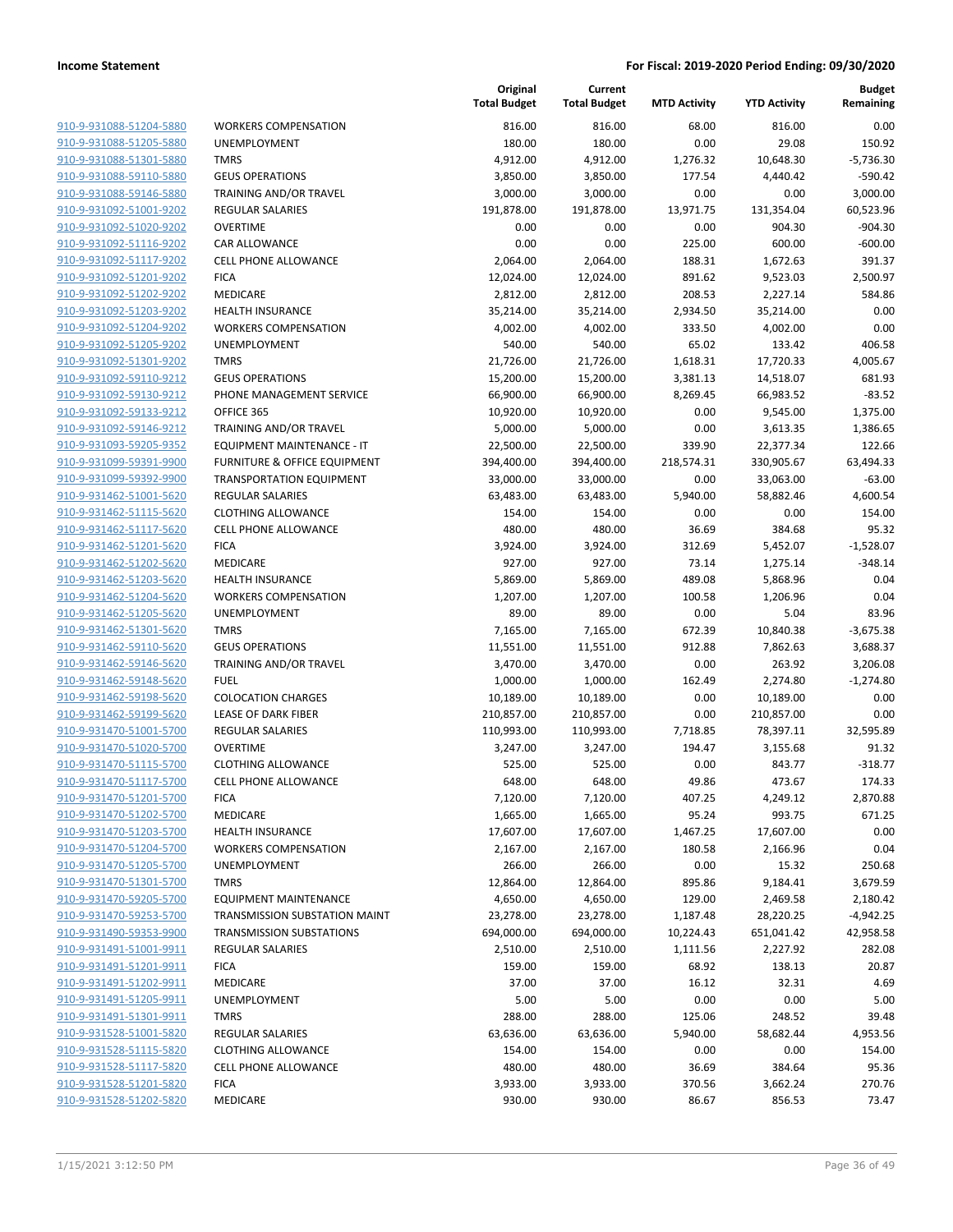| 910-9-931528-51203-5820        |
|--------------------------------|
| 910-9-931528-51204-5820        |
| 910-9-931528-51205-5820        |
| 910-9-931528-51301-5820        |
| <u>910-9-931528-59110-5820</u> |
| 910-9-931528-59146-5820        |
| 910-9-931528-59148-5820        |
| 910-9-931529-51001-5920        |
| 910-9-931529-51020-5920        |
| <u>910-9-931529-51115-5920</u> |
| 910-9-931529-51117-5920        |
| 910-9-931529-51201-5920        |
| 910-9-931529-51202-5920        |
| 910-9-931529-51203-5920        |
| <u>910-9-931529-51204-5920</u> |
| 910-9-931529-51205-5920        |
| 910-9-931529-51301-5920        |
| 910-9-931529-59205-5920        |
|                                |
| 910-9-931529-59262-5920        |
| <u>910-9-931590-59362-9900</u> |
| 910-9-931591-51001-9912        |
| 910-9-931591-51020-9912        |
| 910-9-931591-51201-9912        |
| 910-9-931591-51202-9912        |
| <u>910-9-931591-51205-9912</u> |
| 910-9-931591-51301-9912        |
| 910-9-932467-51001-5671        |
| 910-9-932467-51010-5671        |
| 910-9-932467-51020-5671        |
| <u>910-9-932467-51115-5671</u> |
| 910-9-932467-51201-5671        |
| 910-9-932467-51202-5671        |
| 910-9-932467-51203-5671        |
| 910-9-932467-51204-5671        |
| <u>910-9-932467-51205-5671</u> |
| 910-9-932467-51301-5671        |
| 910-9-932467-59110-5671        |
| 910-9-932467-59146-5671        |
| 910-9-932467-59148-5671        |
| <u>910-9-932474-51001-5740</u> |
| 910-9-932474-51020-5740        |
| 910-9-932474-51115-5740        |
| 910-9-932474-51201-5740        |
| 910-9-932474-51202-5740        |
| <u>910-9-932474-51203-5740</u> |
| 910-9-932474-51204-5740        |
| 910-9-932474-51205-5740        |
|                                |
| 910-9-932474-51301-5740        |
| 910-9-932474-59205-5740        |
| 910-9-932474-59257-5740        |
| 910-9-932490-59356-9900        |
| 910-9-932490-59392-9900        |
| 910-9-932491-51001-9913        |
| 910-9-932491-51011-9913        |
| <u>910-9-932491-51201-9913</u> |
| 910-9-932491-51202-9913        |
| 910-9-932491-51205-9913        |
| 910-9-932491-51301-9913        |
| 910-9-932500-51001-5801        |
|                                |

|                                                    |                                     | Original<br><b>Total Budget</b> | Current<br><b>Total Budget</b> | <b>MTD Activity</b> | <b>YTD Activity</b> | <b>Budget</b><br>Remaining |
|----------------------------------------------------|-------------------------------------|---------------------------------|--------------------------------|---------------------|---------------------|----------------------------|
| 910-9-931528-51203-5820                            | <b>HEALTH INSURANCE</b>             | 5,869.00                        | 5,869.00                       | 489.08              | 5,868.96            | 0.04                       |
| 910-9-931528-51204-5820                            | <b>WORKERS COMPENSATION</b>         | 1,207.00                        | 1,207.00                       | 100.58              | 1,206.96            | 0.04                       |
| 910-9-931528-51205-5820                            | <b>UNEMPLOYMENT</b>                 | 89.00                           | 89.00                          | 0.00                | 3.96                | 85.04                      |
| 910-9-931528-51301-5820                            | <b>TMRS</b>                         | 7,182.00                        | 7,182.00                       | 672.39              | 6,611.55            | 570.45                     |
| 910-9-931528-59110-5820                            | <b>GEUS OPERATIONS</b>              | 10,081.00                       | 10,081.00                      | 605.10              | 7,210.36            | 2,870.64                   |
| 910-9-931528-59146-5820                            | TRAINING AND/OR TRAVEL              | 5,970.00                        | 5,970.00                       | 0.00                | 263.92              | 5,706.08                   |
| 910-9-931528-59148-5820                            | <b>FUEL</b>                         | 3,000.00                        | 3,000.00                       | 198.95              | 2,028.29            | 971.71                     |
| 910-9-931529-51001-5920                            | REGULAR SALARIES                    | 111,260.00                      | 111,260.00                     | 7,718.82            | 78,396.83           | 32,863.17                  |
| 910-9-931529-51020-5920                            | <b>OVERTIME</b>                     | 3,247.00                        | 3,247.00                       | 194.48              | 3,155.76            | 91.24                      |
| 910-9-931529-51115-5920                            | <b>CLOTHING ALLOWANCE</b>           | 525.00                          | 525.00                         | 0.00                | 729.75              | $-204.75$                  |
| 910-9-931529-51117-5920                            | <b>CELL PHONE ALLOWANCE</b>         | 648.00                          | 648.00                         | 49.80               | 473.10              | 174.90                     |
| 910-9-931529-51201-5920                            | <b>FICA</b>                         | 7,137.00                        | 7,137.00                       | 493.71              | 5,085.60            | 2,051.40                   |
| 910-9-931529-51202-5920                            | MEDICARE                            | 1,669.00                        | 1,669.00                       | 115.47              | 1,189.38            | 479.62                     |
| 910-9-931529-51203-5920                            | <b>HEALTH INSURANCE</b>             | 17,607.00                       | 17,607.00                      | 1,467.25            | 17,607.00           | 0.00                       |
| 910-9-931529-51204-5920                            | <b>WORKERS COMPENSATION</b>         | 2,167.00                        | 2,167.00                       | 180.58              | 2,166.96            | 0.04                       |
| 910-9-931529-51205-5920                            | UNEMPLOYMENT                        | 267.00                          | 267.00                         | 0.00                | 11.67               | 255.33                     |
| 910-9-931529-51301-5920                            | <b>TMRS</b>                         | 12,895.00                       | 12,895.00                      | 895.85              | 9,184.30            | 3,710.70                   |
| 910-9-931529-59205-5920                            | <b>EQUIPMENT MAINTENANCE</b>        | 6,050.00                        | 6,050.00                       | 68.12               | 2,544.19            | 3,505.81                   |
| 910-9-931529-59262-5920                            | DISTRIBUTION SUBSTATION MAINTENANCE | 27,278.00                       | 27,278.00                      | 2,371.46            | 18,647.07           | 8,630.93                   |
| 910-9-931590-59362-9900                            | <b>DISTRIBUTION SUBSTATIONS</b>     | 1,494,000.00                    | 1,494,000.00                   | 11,393.49           | 1,466,838.56        | 27,161.44                  |
| 910-9-931591-51001-9912                            | <b>REGULAR SALARIES</b>             | 2,092.00                        | 2,092.00                       | 0.00                | 11,536.92           | $-9,444.92$                |
| 910-9-931591-51020-9912                            | <b>OVERTIME</b>                     | 0.00                            | 0.00                           | 0.00                | 1,172.00            | $-1,172.00$                |
| 910-9-931591-51201-9912                            | <b>FICA</b>                         | 132.00                          | 132.00                         | 0.00                | 787.96              | $-655.96$                  |
| 910-9-931591-51202-9912                            | MEDICARE                            | 31.00                           | 31.00                          | 0.00                | 184.28              | $-153.28$                  |
| 910-9-931591-51205-9912                            | UNEMPLOYMENT                        | 4.00                            | 4.00                           | 0.00                | 0.00                | 4.00                       |
| 910-9-931591-51301-9912                            | <b>TMRS</b>                         | 240.00                          | 240.00                         | 0.00                | 1,429.75            | $-1,189.75$                |
| 910-9-932467-51001-5671                            | REGULAR SALARIES                    | 62,555.00                       | 62,555.00                      | 5,601.11            | 73,104.58           | $-10,549.58$               |
| 910-9-932467-51010-5671                            | PART TIME REGULAR                   | 31,736.00                       | 31,736.00                      | 0.00                | 0.00                | 31,736.00                  |
| 910-9-932467-51020-5671                            | <b>OVERTIME</b>                     | 8,105.00                        | 8,105.00                       | 1,837.02            | 7,145.70            | 959.30                     |
| 910-9-932467-51115-5671                            | <b>CLOTHING ALLOWANCE</b>           | 578.00                          | 578.00                         | 0.00                | 980.60              | $-402.60$                  |
| 910-9-932467-51201-5671                            | <b>FICA</b>                         | 6,266.00                        | 6,266.00                       | 411.28              | 4,643.56            | 1,622.44                   |
| 910-9-932467-51202-5671                            | MEDICARE                            | 1,465.00                        | 1,465.00                       | 96.19               | 1,086.00            | 379.00                     |
| 910-9-932467-51203-5671                            | HEALTH INSURANCE                    | 11,738.00                       | 11,738.00                      | 978.17              | 11,738.04           | $-0.04$                    |
| 910-9-932467-51204-5671                            | <b>WORKERS COMPENSATION</b>         | 2,252.00                        | 2,252.00                       | 187.67              | 2,252.04            | $-0.04$                    |
| 910-9-932467-51205-5671                            | UNEMPLOYMENT                        | 301.00                          | 301.00                         | 0.00                | 21.38               | 279.62                     |
| 910-9-932467-51301-5671                            | <b>TMRS</b>                         | 11,321.00                       | 11,321.00                      | 836.79              | 6,543.49            | 4,777.51                   |
| 910-9-932467-59110-5671                            | <b>GEUS OPERATIONS</b>              | 3,500.00                        | 3,500.00                       | 145.82              | 1,334.26            | 2,165.74                   |
| 910-9-932467-59146-5671                            | TRAINING AND/OR TRAVEL              | 1,000.00                        | 1,000.00                       | 0.00                | 0.00                | 1,000.00                   |
| 910-9-932467-59148-5671                            | <b>FUEL</b>                         | 8,500.00                        | 8,500.00                       | 425.91              | 4,596.29            | 3,903.71                   |
| 910-9-932474-51001-5740                            | REGULAR SALARIES                    | 56,563.00                       | 56,563.00                      | 3,427.60            | 39,124.82           | 17,438.18                  |
| 910-9-932474-51020-5740                            | <b>OVERTIME</b>                     | 6,840.00                        | 6,840.00                       | 984.00              | 3,148.80            | 3,691.20                   |
| 910-9-932474-51115-5740                            | <b>CLOTHING ALLOWANCE</b>           | 578.00                          | 578.00                         | 0.00                | 980.60              | $-402.60$                  |
| 910-9-932474-51201-5740                            | <b>FICA</b>                         | 3,861.00                        | 3,861.00                       | 240.62              | 2,351.67            | 1,509.33                   |
| 910-9-932474-51202-5740                            | MEDICARE                            | 903.00                          | 903.00                         | 56.27               | 549.98              | 353.02                     |
| 910-9-932474-51203-5740                            | <b>HEALTH INSURANCE</b>             | 11,738.00                       | 11,738.00                      | 978.17              | 11,738.04           | $-0.04$                    |
| 910-9-932474-51204-5740                            | <b>WORKERS COMPENSATION</b>         | 1,388.00                        | 1,388.00                       | 115.67              | 1,388.04            | $-0.04$                    |
| 910-9-932474-51205-5740                            | UNEMPLOYMENT                        | 150.00                          | 150.00                         | 0.00                | 6.39                | 143.61                     |
| 910-9-932474-51301-5740                            | <b>TMRS</b>                         | 6,976.00                        | 6,976.00                       | 496.31              | 4,736.52            | 2,239.48                   |
| 910-9-932474-59205-5740                            | <b>EQUIPMENT MAINTENANCE</b>        | 3.00                            | 3.00                           | 0.00                | 0.00                | 3.00                       |
| 910-9-932474-59257-5740                            | TRANSMISSION LINE MAINTENANCE       | 49,280.00                       | 49,280.00                      | 0.00                | 35,455.95           | 13,824.05                  |
| 910-9-932490-59356-9900                            | <b>GEUS TRANSMISSION LINES</b>      | 100,000.00                      | 100,000.00                     | 0.00                | 100,703.41          | $-703.41$                  |
| 910-9-932490-59392-9900                            | <b>TRANSPORTATION EQUIPMENT</b>     | 0.00                            | 0.00                           | 0.00                | 25,113.11           | $-25,113.11$               |
| 910-9-932491-51001-9913                            | REGULAR SALARIES                    | 23,549.00                       | 23,549.00                      | 0.00                | 27,644.06           | $-4,095.06$                |
| 910-9-932491-51011-9913                            | PART TIME TEMPORARY                 | 6,274.00                        | 6,274.00                       | 0.00                | 0.00                | 6,274.00                   |
| 910-9-932491-51201-9913                            | <b>FICA</b>                         | 2,002.00                        | 2,002.00                       | 0.00                | 2,064.52            | $-62.52$                   |
| 910-9-932491-51202-9913                            | MEDICARE                            | 468.00                          | 468.00                         | 0.00                | 482.84              | $-14.84$                   |
|                                                    | UNEMPLOYMENT                        | 89.00                           |                                |                     |                     | 85.03                      |
| 910-9-932491-51205-9913                            |                                     |                                 | 89.00                          | 0.00                | 3.97                |                            |
| 910-9-932491-51301-9913<br>910-9-932500-51001-5801 | <b>TMRS</b>                         | 3,617.00                        | 3,617.00                       | 0.00                | 3,898.81            | $-281.81$                  |
|                                                    | <b>REGULAR SALARIES</b>             | 130,125.00                      | 130,125.00                     | 15,014.91           | 134,988.42          | $-4,863.42$                |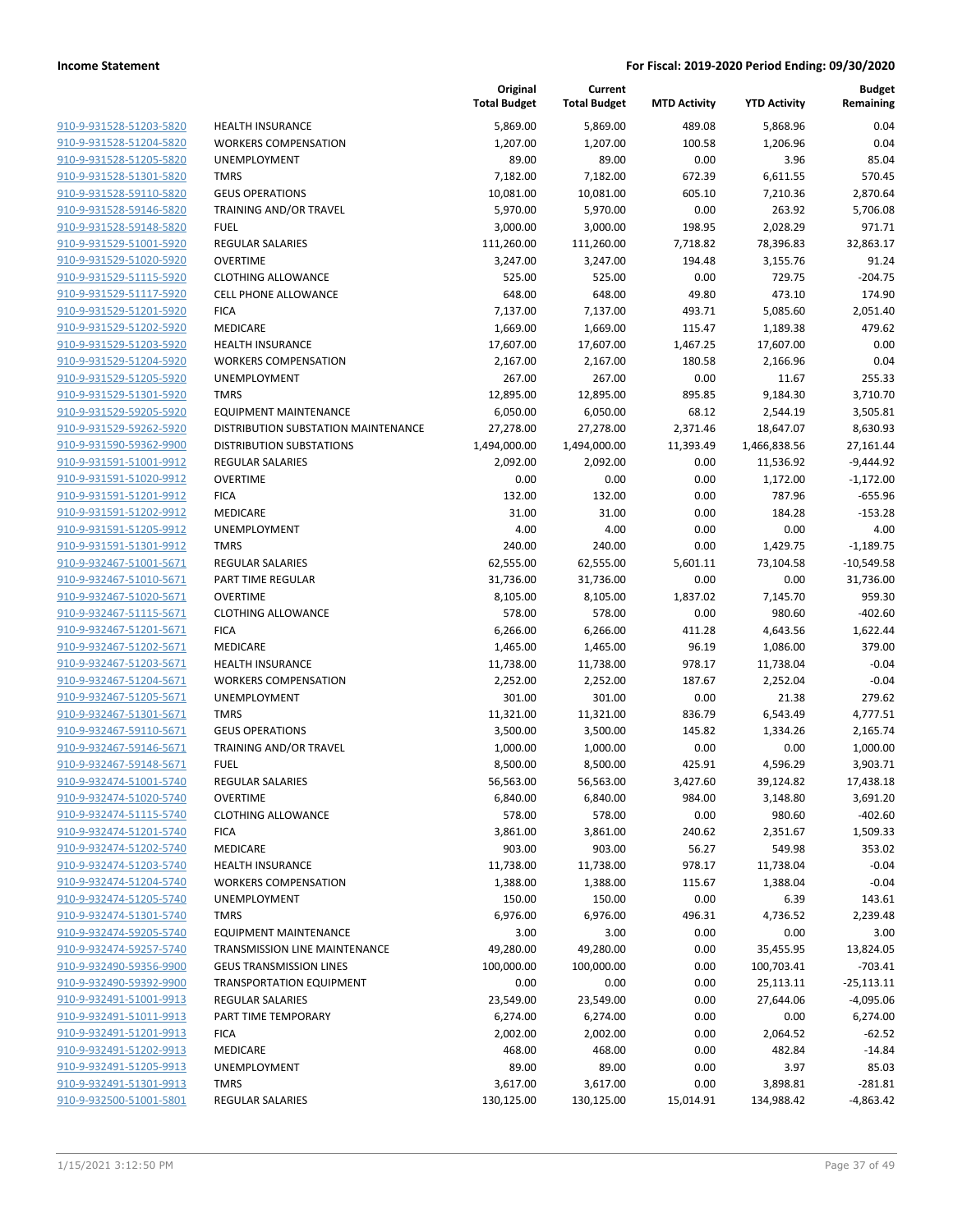| 910-9-932500-51115-5801                    |
|--------------------------------------------|
| 910-9-932500-51117-5801                    |
| 910-9-932500-51201-5801                    |
| 910-9-932500-51202-5801                    |
| <u>910-9-932500-51203-5801</u>             |
| 910-9-932500-51204-5801                    |
| 910-9-932500-51205-5801                    |
| 910-9-932500-51301-5801                    |
| 910-9-932500-59110-5801                    |
| 910-9-932500-59112-5801                    |
| 910-9-932500-59146-5801                    |
| 910-9-932500-59148-5801                    |
| 910-9-932503-51001-5830                    |
| 910-9-932503-51020-5830                    |
|                                            |
| <u>910-9-932503-51115-5830</u>             |
| 910-9-932503-51117-5830                    |
| 910-9-932503-51201-5830                    |
| 910-9-932503-51202-5830                    |
| 910-9-932503-51203-5830                    |
| 910-9-932503-51204-5830                    |
| 910-9-932503-51205-5830                    |
| 910-9-932503-51301-5830                    |
| 910-9-932503-59110-5830                    |
| 910-9-932503-59148-5830                    |
| 910-9-932504-51001-5840                    |
| 910-9-932504-51020-5840                    |
| 910-9-932504-51115-5840                    |
| 910-9-932504-51117-5840                    |
| 910-9-932504-51201-5840                    |
| <u>910-9-932504-51202-5840</u>             |
|                                            |
| 910-9-932504-51203-5840                    |
| 910-9-932504-51204-5840                    |
| 910-9-932504-51205-5840                    |
| 910-9-932504-51301-5840                    |
| <u>910-9-932504-59110-5840</u>             |
| 910-9-932504-59148-5840                    |
| 910-9-932505-51001-5850                    |
| 910-9-932505-51020-5850                    |
| 910-9-932505-51201-5850                    |
| <u>910-9-932505-51202-5850</u>             |
| 910-9-932505-51301-5850                    |
| 910-9-932506-51001-5860                    |
| 910-9-932506-51020-5860                    |
| 910-9-932506-51115-5860                    |
| <u>910-9-932506-51117-5860</u>             |
| 910-9-932506-51201-5860                    |
| 910-9-932506-51202-5860                    |
| 910-9-932506-51203-5860                    |
|                                            |
| 910-9-932506-51204-5860                    |
| 910-9-932506-51205-5860                    |
| <u>910-9-932506-51301-5860</u>             |
| 910-9-932506-59110-5860                    |
| 910-9-932506-59148-5860                    |
| 910-9-932507-51001-5870                    |
| <u>910-9-932507-51020-5870</u>             |
| 910-9-932507-51102-5870                    |
| <u>910-9-932507-51201-</u><br><u>-5870</u> |
| 910-9-932507-51202-5870                    |
| 910-9-932507-51301-5870                    |
|                                            |

|                                                    |                                        | Original<br><b>Total Budget</b> | Current<br><b>Total Budget</b> | <b>MTD Activity</b>   | <b>YTD Activity</b>    | <b>Budget</b><br>Remaining |
|----------------------------------------------------|----------------------------------------|---------------------------------|--------------------------------|-----------------------|------------------------|----------------------------|
| 910-9-932500-51115-5801                            | <b>CLOTHING ALLOWANCE</b>              | 256.00                          | 256.00                         | 0.00                  | 430.44                 | $-174.44$                  |
| 910-9-932500-51117-5801                            | <b>CELL PHONE ALLOWANCE</b>            | 636.00                          | 636.00                         | 73.38                 | 660.42                 | $-24.42$                   |
| 910-9-932500-51201-5801                            | <b>FICA</b>                            | 7,961.00                        | 7,961.00                       | 880.02                | 7,945.73               | 15.27                      |
| 910-9-932500-51202-5801                            | MEDICARE                               | 1,896.00                        | 1,896.00                       | 205.80                | 1,858.20               | 37.80                      |
| 910-9-932500-51203-5801                            | <b>HEALTH INSURANCE</b>                | 11,738.00                       | 11,738.00                      | 978.17                | 11,738.04              | $-0.04$                    |
| 910-9-932500-51204-5801                            | <b>WORKERS COMPENSATION</b>            | 2,433.00                        | 2,433.00                       | 202.75                | 2,433.00               | 0.00                       |
| 910-9-932500-51205-5801                            | UNEMPLOYMENT                           | 180.00                          | 180.00                         | 0.00                  | 9.00                   | 171.00                     |
| 910-9-932500-51301-5801                            | <b>TMRS</b>                            | 14,648.00                       | 14,648.00                      | 1,697.43              | 15,193.83              | $-545.83$                  |
| 910-9-932500-59110-5801                            | <b>GEUS OPERATIONS</b>                 | 4,760.00                        | 4,760.00                       | 1,067.48              | 3,975.18               | 784.82                     |
| 910-9-932500-59112-5801                            | <b>SAFETY</b>                          | 48,970.00                       | 48,970.00                      | 2,214.48              | 31,418.65              | 17,551.35                  |
| 910-9-932500-59146-5801                            | TRAINING AND/OR TRAVEL                 | 16,200.00                       | 16,200.00                      | 0.00                  | 5,664.87               | 10,535.13                  |
| 910-9-932500-59148-5801                            | <b>FUEL</b>                            | 1,800.00                        | 1,800.00                       | 504.77                | 4,964.67               | $-3,164.67$                |
| 910-9-932503-51001-5830                            | <b>REGULAR SALARIES</b>                | 121,230.00                      | 121,230.00                     | 14,067.30             | 122,096.24             | $-866.24$                  |
| 910-9-932503-51020-5830                            | <b>OVERTIME</b>                        | 10,481.00                       | 10,481.00                      | 1,239.60              | 7,908.63               | 2,572.37                   |
| 910-9-932503-51115-5830                            | <b>CLOTHING ALLOWANCE</b>              | 1,257.00                        | 1,257.00                       | 0.00                  | 4,321.48               | $-3,064.48$                |
| 910-9-932503-51117-5830                            | <b>CELL PHONE ALLOWANCE</b>            | 318.00                          | 318.00                         | 36.69                 | 330.21                 | $-12.21$                   |
| 910-9-932503-51201-5830                            | <b>FICA</b>                            | 8,186.00                        | 8,186.00                       | 810.40                | 6,976.36               | 1,209.64                   |
| 910-9-932503-51202-5830                            | MEDICARE                               | 1,914.00                        | 1,914.00                       | 189.52                | 1,631.55               | 282.45                     |
| 910-9-932503-51203-5830                            | <b>HEALTH INSURANCE</b>                | 23,476.00                       | 23,476.00                      | 1,956.33              | 23,475.96              | 0.04                       |
| 910-9-932503-51204-5830                            | <b>WORKERS COMPENSATION</b>            | 3,350.00                        | 3,350.00                       | 279.17                | 3,350.04               | $-0.04$                    |
| 910-9-932503-51205-5830                            | UNEMPLOYMENT                           | 360.00                          | 360.00                         | 0.00                  | 15.79                  | 344.21                     |
| 910-9-932503-51301-5830                            | <b>TMRS</b>                            | 14,790.00                       | 14,790.00                      | 1,726.14              | 14,600.23              | 189.77                     |
| 910-9-932503-59110-5830                            | <b>GEUS OPERATIONS</b>                 | 40,000.00                       | 40,000.00                      | 5,283.49              | 22,064.38              | 17,935.62                  |
| 910-9-932503-59148-5830                            | <b>FUEL</b><br><b>REGULAR SALARIES</b> | 40,000.00                       | 40,000.00                      | 2,608.86              | 22,414.76              | 17,585.24<br>603.26        |
| 910-9-932504-51001-5840<br>910-9-932504-51020-5840 | <b>OVERTIME</b>                        | 122,699.00<br>10,481.00         | 122,699.00<br>10,481.00        | 14,067.24<br>1,239.57 | 122,095.74<br>7,908.57 | 2,572.43                   |
| 910-9-932504-51115-5840                            | <b>CLOTHING ALLOWANCE</b>              | 1,257.00                        | 1,257.00                       | 0.00                  | 0.00                   | 1,257.00                   |
| 910-9-932504-51117-5840                            | <b>CELL PHONE ALLOWANCE</b>            | 318.00                          | 318.00                         | 36.69                 | 330.21                 | $-12.21$                   |
| 910-9-932504-51201-5840                            | <b>FICA</b>                            | 8,276.00                        | 8,276.00                       | 951.30                | 8,080.75               | 195.25                     |
| 910-9-932504-51202-5840                            | MEDICARE                               | 1,935.00                        | 1,935.00                       | 222.49                | 1,889.88               | 45.12                      |
| 910-9-932504-51203-5840                            | <b>HEALTH INSURANCE</b>                | 23,476.00                       | 23,476.00                      | 1,956.33              | 23,475.96              | 0.04                       |
| 910-9-932504-51204-5840                            | <b>WORKERS COMPENSATION</b>            | 3,350.00                        | 3,350.00                       | 279.17                | 3,350.04               | $-0.04$                    |
| 910-9-932504-51205-5840                            | UNEMPLOYMENT                           | 360.00                          | 360.00                         | 0.00                  | 13.58                  | 346.42                     |
| 910-9-932504-51301-5840                            | <b>TMRS</b>                            | 14,956.00                       | 14,956.00                      | 1,726.13              | 14,600.20              | 355.80                     |
| 910-9-932504-59110-5840                            | <b>GEUS OPERATIONS</b>                 | 48,000.00                       | 48,000.00                      | 13,015.17             | 49,003.93              | $-1,003.93$                |
| 910-9-932504-59148-5840                            | <b>FUEL</b>                            | 20,000.00                       | 20,000.00                      | 1,293.14              | 16,463.21              | 3,536.79                   |
| 910-9-932505-51001-5850                            | <b>REGULAR SALARIES</b>                | 817.00                          | 817.00                         | 0.00                  | 0.00                   | 817.00                     |
| 910-9-932505-51020-5850                            | <b>OVERTIME</b>                        | 104.00                          | 104.00                         | 0.00                  | 0.00                   | 104.00                     |
| 910-9-932505-51201-5850                            | <b>FICA</b>                            | 56.00                           | 56.00                          | 0.00                  | 0.00                   | 56.00                      |
| 910-9-932505-51202-5850                            | MEDICARE                               | 14.00                           | 14.00                          | 0.00                  | 0.00                   | 14.00                      |
| 910-9-932505-51301-5850                            | <b>TMRS</b>                            | 103.00                          | 103.00                         | 0.00                  | 0.00                   | 103.00                     |
| 910-9-932506-51001-5860                            | <b>REGULAR SALARIES</b>                | 117,219.00                      | 117,219.00                     | 20,176.80             | 98,852.03              | 18,366.97                  |
| 910-9-932506-51020-5860                            | <b>OVERTIME</b>                        | 1,243.00                        | 1,243.00                       | 61.82                 | 370.78                 | 872.22                     |
| 910-9-932506-51115-5860                            | <b>CLOTHING ALLOWANCE</b>              | 525.00                          | 525.00                         | 0.00                  | 498.85                 | 26.15                      |
| 910-9-932506-51117-5860                            | <b>CELL PHONE ALLOWANCE</b>            | 432.00                          | 432.00                         | 123.21                | 521.85                 | $-89.85$                   |
| 910-9-932506-51201-5860                            | <b>FICA</b>                            | 7,371.00                        | 7,371.00                       | 1,240.55              | 6,149.83               | 1,221.17                   |
| 910-9-932506-51202-5860                            | <b>MEDICARE</b>                        | 1,724.00                        | 1,724.00                       | 290.13                | 1,438.30               | 285.70                     |
| 910-9-932506-51203-5860                            | <b>HEALTH INSURANCE</b>                | 17,607.00                       | 17,607.00                      | 1,467.25              | 17,607.00              | 0.00                       |
| 910-9-932506-51204-5860                            | <b>WORKERS COMPENSATION</b>            | 2,233.00                        | 2,233.00                       | 186.08                | 2,232.96               | 0.04                       |
| 910-9-932506-51205-5860                            | UNEMPLOYMENT                           | 270.00                          | 270.00                         | 0.00                  | 9.01                   | 260.99                     |
| 910-9-932506-51301-5860                            | <b>TMRS</b>                            | 13,319.00                       | 13,319.00                      | 2,290.70              | 11,177.54              | 2,141.46                   |
| 910-9-932506-59110-5860                            | <b>GEUS OPERATIONS</b>                 | 123,150.00                      | 123,150.00                     | 2,422.89              | 9,334.17               | 113,815.83                 |
| 910-9-932506-59148-5860                            | <b>FUEL</b>                            | 4,000.00                        | 4,000.00                       | 397.53                | 2,727.77               | 1,272.23                   |
| 910-9-932507-51001-5870                            | <b>REGULAR SALARIES</b>                | 798.00                          | 798.00                         | 0.00                  | 0.00                   | 798.00                     |
| 910-9-932507-51020-5870                            | <b>OVERTIME</b>                        | 95.00                           | 95.00                          | 0.00                  | 0.00                   | 95.00                      |
| 910-9-932507-51102-5870                            | <b>BILINGUAL PAY</b>                   | 9.00                            | 9.00                           | 0.00                  | 0.00                   | 9.00                       |
| 910-9-932507-51201-5870                            | <b>FICA</b>                            | 56.00                           | 56.00                          | 0.00                  | 0.00                   | 56.00                      |
| 910-9-932507-51202-5870                            | MEDICARE                               | 13.00                           | 13.00                          | 0.00                  | 0.00                   | 13.00                      |
| 910-9-932507-51301-5870                            | <b>TMRS</b>                            | 100.00                          | 100.00                         | 0.00                  | 0.00                   | 100.00                     |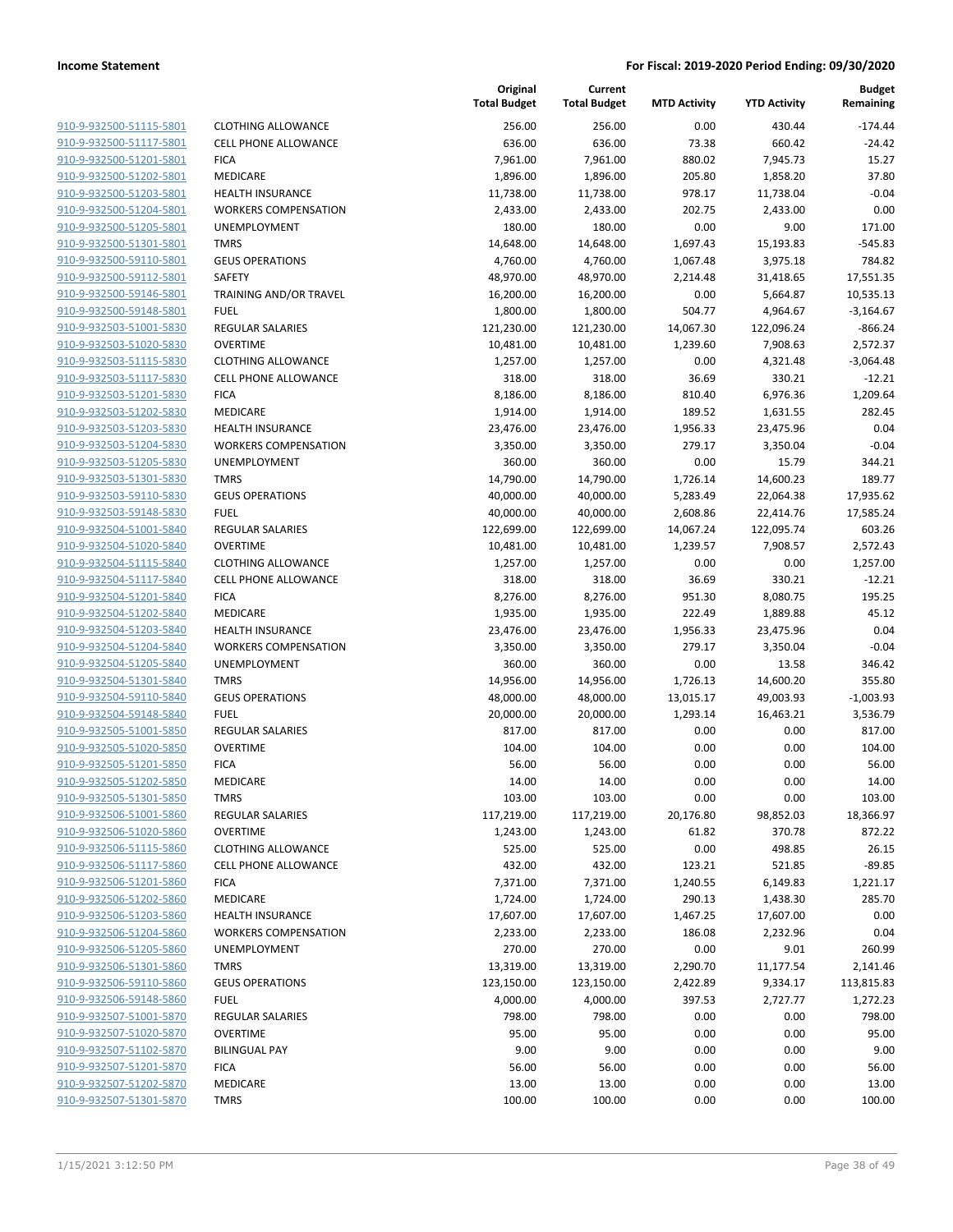| 910-9-932507-59110-5870        |
|--------------------------------|
| 910-9-932509-59147-5890        |
| 910-9-932510-51001-5900        |
| 910-9-932510-51020-5900        |
| 910-9-932510-51102-5900        |
| 910-9-932510-51115-5900        |
| 910-9-932510-51201-5900        |
| 910-9-932510-51202-5900        |
| 910-9-932510-51203-5900        |
| 910-9-932510-51204-5900        |
| 910-9-932510-51205-5900        |
| 910-9-932510-51301-5900        |
| 910-9-932510-59205-5900        |
| 910-9-932514-51001-5941        |
| <u>910-9-932514-51020-5941</u> |
| 910-9-932514-51102-5941        |
| 910-9-932514-51115-5941        |
| 910-9-932514-51201-5941        |
| 910-9-932514-51202-5941        |
| 910-9-932514-51203-5941        |
| 910-9-932514-51204-5941        |
| 910-9-932514-51205-5941        |
| 910-9-932514-51301-5941        |
| 910-9-932514-51401-5941        |
| <u>910-9-932514-59275-5941</u> |
| 910-9-932515-51001-5950        |
| 910-9-932515-51020-5950        |
| 910-9-932515-51102-5870        |
| 910-9-932515-51201-5950        |
| 910-9-932515-51202-5950        |
| 910-9-932515-51301-5950        |
| 910-9-932515-59282-5950        |
| 910-9-932516-51001-5960        |
| 910-9-932516-51020-5960        |
| 910-9-932516-51201-5960        |
| 910-9-932516-51202-5960        |
| 910-9-932516-51205-5960        |
| 910-9-932516-51301-5960        |
| 910-9-932516-59284-5960        |
| 910-9-932517-51001-5970        |
| 910-9-932517-51020-5970        |
| 910-9-932517-51115-5970        |
| 910-9-932517-51201-5970        |
| 910-9-932517-51202-5970        |
| 910-9-932517-51203-5970        |
| 910-9-932517-51204-5970        |
| 910-9-932517-51205-5970        |
|                                |
| 910-9-932517-51301-5970        |
| 910-9-932517-59270-5970        |
| <u>910-9-932518-51001-5980</u> |
| 910-9-932518-51020-5980        |
| 910-9-932518-51201-5980        |
| 910-9-932518-51202-5980        |
| <u>910-9-932518-51205-5980</u> |
| <u>910-9-932518-51301-5980</u> |
| 910-9-932518-59288-5980        |
| 910-9-932519-51001-5990        |
| 910-9-932519-51201-5990        |
| 910-9-932519-51202-5990        |

|                         |                                      | Original<br><b>Total Budget</b> | Current<br><b>Total Budget</b> | <b>MTD Activity</b> | <b>YTD Activity</b> | <b>Budget</b><br>Remaining |
|-------------------------|--------------------------------------|---------------------------------|--------------------------------|---------------------|---------------------|----------------------------|
| 910-9-932507-59110-5870 | <b>GEUS OPERATIONS</b>               | 50.00                           | 50.00                          | 0.00                | 0.00                | 50.00                      |
| 910-9-932509-59147-5890 | RENT                                 | 161.00                          | 161.00                         | 0.00                | 160.91              | 0.09                       |
| 910-9-932510-51001-5900 | <b>REGULAR SALARIES</b>              | 66,602.00                       | 66,602.00                      | 7,648.80            | 68,764.80           | $-2,162.80$                |
| 910-9-932510-51020-5900 | <b>OVERTIME</b>                      | 10,807.00                       | 10,807.00                      | 0.00                | 505.81              | 10,301.19                  |
| 910-9-932510-51102-5900 | <b>BILINGUAL PAY</b>                 | 600.00                          | 600.00                         | 69.24               | 623.16              | $-23.16$                   |
| 910-9-932510-51115-5900 | <b>CLOTHING ALLOWANCE</b>            | 525.00                          | 525.00                         | 0.00                | 0.00                | 525.00                     |
| 910-9-932510-51201-5900 | <b>FICA</b>                          | 4,837.00                        | 4,837.00                       | 403.38              | 3,701.98            | 1,135.02                   |
| 910-9-932510-51202-5900 | MEDICARE                             | 1,131.00                        | 1,131.00                       | 94.35               | 865.86              | 265.14                     |
| 910-9-932510-51203-5900 | HEALTH INSURANCE                     | 11,738.00                       | 11,738.00                      | 978.17              | 11,738.04           | $-0.04$                    |
| 910-9-932510-51204-5900 | <b>WORKERS COMPENSATION</b>          | 1,451.00                        | 1,451.00                       | 120.92              | 1,451.04            | $-0.04$                    |
| 910-9-932510-51205-5900 | <b>UNEMPLOYMENT</b>                  | 180.00                          | 180.00                         | 0.00                | 8.99                | 171.01                     |
| 910-9-932510-51301-5900 | <b>TMRS</b>                          | 8,739.00                        | 8,739.00                       | 868.29              | 7,828.86            | 910.14                     |
| 910-9-932510-59205-5900 | <b>EQUIPMENT MAINTENANCE</b>         | 67,000.00                       | 67,000.00                      | 21,970.78           | 76,730.16           | $-9,730.16$                |
| 910-9-932514-51001-5941 | <b>REGULAR SALARIES</b>              | 517,625.00                      | 517,625.00                     | 46,397.51           | 386,995.35          | 130,629.65                 |
| 910-9-932514-51020-5941 | <b>OVERTIME</b>                      | 54,479.00                       | 54,479.00                      | 4,370.02            | 33,838.48           | 20,640.52                  |
| 910-9-932514-51102-5941 | <b>BILINGUAL PAY</b>                 | 1,185.00                        | 1,185.00                       | 138.48              | 1,223.24            | $-38.24$                   |
| 910-9-932514-51115-5941 | <b>CLOTHING ALLOWANCE</b>            | 5,775.00                        | 5,775.00                       | 0.00                | 12,132.08           | $-6,357.08$                |
| 910-9-932514-51201-5941 | <b>FICA</b>                          | 35,542.00                       | 35,542.00                      | 2,908.02            | 24,168.17           | 11,373.83                  |
| 910-9-932514-51202-5941 | MEDICARE                             | 8,312.00                        | 8,312.00                       | 680.10              | 5,652.22            | 2,659.78                   |
| 910-9-932514-51203-5941 | <b>HEALTH INSURANCE</b>              | 129,118.00                      | 129,118.00                     | 10,759.86           | 129,118.10          | $-0.10$                    |
| 910-9-932514-51204-5941 | <b>WORKERS COMPENSATION</b>          | 11,087.00                       | 11,087.00                      | 923.92              | 11,087.04           | $-0.04$                    |
| 910-9-932514-51205-5941 | UNEMPLOYMENT                         | 1,980.00                        | 1,980.00                       | 0.00                | 200.44              | 1,779.56                   |
| 910-9-932514-51301-5941 | <b>TMRS</b>                          | 64,222.00                       | 64,222.00                      | 5,719.13            | 47,217.21           | 17,004.79                  |
| 910-9-932514-51401-5941 | <b>CONTRA - SALARIES</b>             | 0.00                            | 0.00                           | 0.00                | $-2,054.42$         | 2,054.42                   |
| 910-9-932514-59275-5941 | POLES, OH, UG & SERVICES MAINTENANCE | 266,140.00                      | 266,140.00                     | 9,925.31            | 216,570.76          | 49,569.24                  |
| 910-9-932515-51001-5950 | <b>REGULAR SALARIES</b>              | 579.00                          | 579.00                         | 0.00                | 0.00                | 579.00                     |
| 910-9-932515-51020-5950 | <b>OVERTIME</b>                      | 63.00                           | 63.00                          | 0.00                | 0.00                | 63.00                      |
| 910-9-932515-51102-5870 | <b>BILINGUAL PAY</b>                 | 6.00                            | 6.00                           | 0.00                | 0.00                | 6.00                       |
| 910-9-932515-51201-5950 | <b>FICA</b>                          | 40.00                           | 40.00                          | 0.00                | 0.00                | 40.00                      |
| 910-9-932515-51202-5950 | MEDICARE                             | 9.00                            | 9.00                           | 0.00                | 0.00                | 9.00                       |
| 910-9-932515-51301-5950 | <b>TMRS</b>                          | 73.00                           | 73.00                          | 0.00                | 0.00                | 73.00                      |
| 910-9-932515-59282-5950 | <b>TRANSFORMERS MAINTENANCE</b>      | 15,000.00                       | 15,000.00                      | 115.05              | 115.05              | 14,884.95                  |
| 910-9-932516-51001-5960 | <b>REGULAR SALARIES</b>              | 14,010.00                       | 14,010.00                      | 833.28              | 10,541.90           | 3,468.10                   |
| 910-9-932516-51020-5960 | <b>OVERTIME</b>                      | 1,532.00                        | 1,532.00                       | 99.77               | 2,847.46            | $-1,315.46$                |
| 910-9-932516-51201-5960 | <b>FICA</b>                          | 963.00                          | 963.00                         | 59.28               | 831.45              | 131.55                     |
| 910-9-932516-51202-5960 | MEDICARE                             | 226.00                          | 226.00                         | 13.87               | 194.46              | 31.54                      |
| 910-9-932516-51205-5960 | UNEMPLOYMENT                         | 0.00                            | 0.00                           | 0.00                | 2.95                | $-2.95$                    |
| 910-9-932516-51301-5960 | <b>TMRS</b>                          | 1,741.00                        | 1,741.00                       | 107.57              | 1,503.82            | 237.18                     |
| 910-9-932516-59284-5960 | ST LIGHTING & SIGNALS MAINTENANCE    | 8,000.00                        | 8,000.00                       | 555.54              | 12,302.54           | $-4,302.54$                |
| 910-9-932517-51001-5970 | <b>REGULAR SALARIES</b>              | 35,680.00                       | 35,680.00                      | 4,456.80            | 38,967.06           | $-3,287.06$                |
| 910-9-932517-51020-5970 | <b>OVERTIME</b>                      | 133.00                          | 133.00                         | 27.86               | 653.05              | $-520.05$                  |
| 910-9-932517-51115-5970 | <b>CLOTHING ALLOWANCE</b>            | 525.00                          | 525.00                         | 0.00                | 992.00              | -467.00                    |
| 910-9-932517-51201-5970 | <b>FICA</b>                          | 2,219.00                        | 2,219.00                       | 229.52              | 2,074.10            | 144.90                     |
| 910-9-932517-51202-5970 | MEDICARE                             | 518.00                          | 518.00                         | 53.68               | 485.10              | 32.90                      |
| 910-9-932517-51203-5970 | <b>HEALTH INSURANCE</b>              | 11,738.00                       | 11,738.00                      | 978.17              | 11,738.04           | $-0.04$                    |
| 910-9-932517-51204-5970 | <b>WORKERS COMPENSATION</b>          | 701.00                          | 701.00                         | 58.42               | 701.04              | $-0.04$                    |
| 910-9-932517-51205-5970 | <b>UNEMPLOYMENT</b>                  | 180.00                          | 180.00                         | 0.00                | 35.13               | 144.87                     |
| 910-9-932517-51301-5970 | <b>TMRS</b>                          | 4,012.00                        | 4,012.00                       | 504.52              | 4,438.44            | $-426.44$                  |
| 910-9-932517-59270-5970 | <b>METERS MAINTENANCE</b>            | 900.00                          | 900.00                         | 0.00                | 1,231.98            | $-331.98$                  |
| 910-9-932518-51001-5980 | <b>REGULAR SALARIES</b>              | 1,951.00                        | 1,951.00                       | 303.28              | 1,855.10            | 95.90                      |
| 910-9-932518-51020-5980 | <b>OVERTIME</b>                      | 220.00                          | 220.00                         | 0.00                | 817.87              | $-597.87$                  |
| 910-9-932518-51201-5980 | <b>FICA</b>                          | 134.00                          | 134.00                         | 18.81               | 165.74              | $-31.74$                   |
| 910-9-932518-51202-5980 | MEDICARE                             | 31.00                           | 31.00                          | 4.40                | 38.76               | $-7.76$                    |
| 910-9-932518-51205-5980 | UNEMPLOYMENT                         | 0.00                            | 0.00                           | 0.00                | 0.18                | $-0.18$                    |
| 910-9-932518-51301-5980 | <b>TMRS</b>                          | 242.00                          | 242.00                         | 34.12               | 299.42              | $-57.42$                   |
| 910-9-932518-59288-5980 | <b>VAPOR LIGHTS MAINTENANCE</b>      | 700.00                          | 700.00                         | 14.61               | 577.78              | 122.22                     |
| 910-9-932519-51001-5990 | <b>REGULAR SALARIES</b>              | 751.00                          | 751.00                         | 0.00                | 0.00                | 751.00                     |
| 910-9-932519-51201-5990 | <b>FICA</b>                          | 47.00                           | 47.00                          | 0.00                | 0.00                | 47.00                      |
| 910-9-932519-51202-5990 | MEDICARE                             | 11.00                           | 11.00                          | 0.00                | 0.00                | 11.00                      |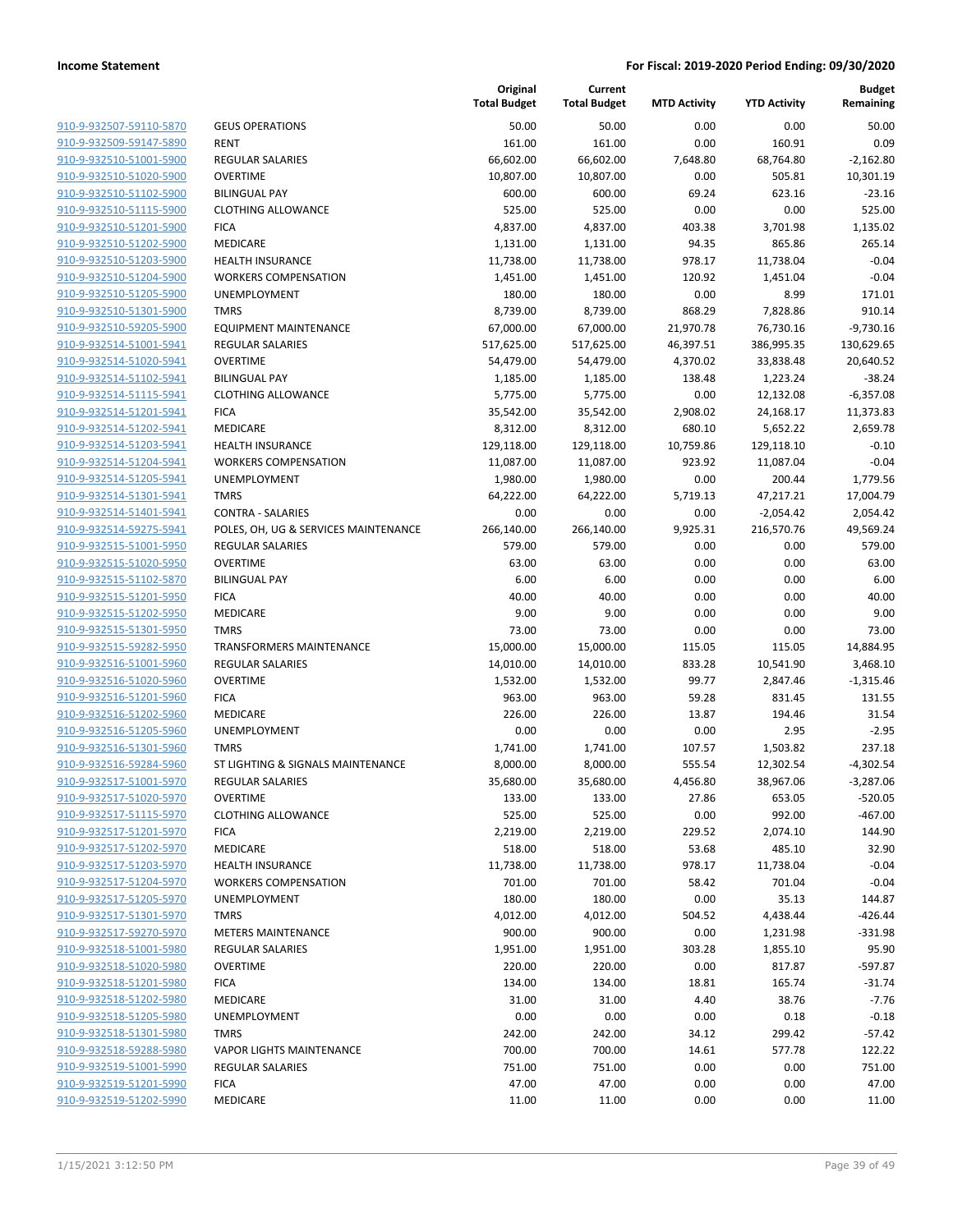|                         |                                      | Original<br><b>Total Budget</b> | Current<br><b>Total Budget</b> | <b>MTD Activity</b> | <b>YTD Activity</b> | <b>Budget</b><br>Remaining |
|-------------------------|--------------------------------------|---------------------------------|--------------------------------|---------------------|---------------------|----------------------------|
| 910-9-932519-51301-5990 | <b>TMRS</b>                          | 84.00                           | 84.00                          | 0.00                | 0.00                | 84.00                      |
| 910-9-932590-59364-9900 | <b>POLES</b>                         | 160,000.00                      | 160,000.00                     | 12,577.65           | 148,032.10          | 11,967.90                  |
| 910-9-932590-59365-9900 | OH CONDUCTOR & DEVICES               | 70,000.00                       | 70,000.00                      | 15,337.19           | 123,777.27          | $-53,777.27$               |
| 910-9-932590-59366-9900 | <b>UG CONDUIT</b>                    | 120,000.00                      | 120,000.00                     | 13,312.27           | 121,120.58          | $-1,120.58$                |
| 910-9-932590-59367-9900 | UG CONDUCTOR & DEVICES               | 89,000.00                       | 89,000.00                      | 10,085.25           | 146,874.72          | $-57,874.72$               |
| 910-9-932590-59368-9900 | <b>TRANSFORMERS &amp; CAPACITORS</b> | 170,000.00                      | 170,000.00                     | 17,291.85           | 241,106.74          | $-71,106.74$               |
| 910-9-932590-59369-9900 | SERVICE CONNECTIONS                  | 1,000.00                        | 1,000.00                       | 0.00                | 0.00                | 1,000.00                   |
| 910-9-932590-59370-9900 | <b>METERS</b>                        | 1,314,895.00                    | 1,314,895.00                   | 231,603.47          | 637,331.22          | 677,563.78                 |
| 910-9-932590-59371-9900 | <b>VAPOR LIGHTS</b>                  | 10,000.00                       | 10,000.00                      | 428.88              | 2,507.81            | 7,492.19                   |
| 910-9-932590-59375-9900 | STREET LIGHTING & SIGNALS            | 10,000.00                       | 10,000.00                      | 321.06              | 9,666.07            | 333.93                     |
| 910-9-932590-59392-9900 | <b>TRANSPORTATION EQUIPMENT</b>      | 365,000.00                      | 365,000.00                     | 0.00                | 166,251.11          | 198,748.89                 |
| 910-9-932591-51001-9914 | <b>REGULAR SALARIES</b>              | 21,289.00                       | 21,289.00                      | 6,766.24            | 57,652.46           | $-36,363.46$               |
| 910-9-932591-51020-9914 | <b>OVERTIME</b>                      | 0.00                            | 0.00                           | 726.92              | 7,355.99            | $-7,355.99$                |
| 910-9-932591-51201-9914 | <b>FICA</b>                          | 1,320.00                        | 1,320.00                       | 464.58              | 4,033.64            | $-2,713.64$                |
| 910-9-932591-51202-9914 | MEDICARE                             | 309.00                          | 309.00                         | 108.65              | 943.35              | $-634.35$                  |
| 910-9-932591-51205-9914 | UNEMPLOYMENT                         | 0.00                            | 0.00                           | 0.00                | 5.52                | $-5.52$                    |
| 910-9-932591-51301-9914 | <b>TMRS</b>                          | 2,385.00                        | 2,385.00                       | 843.00              | 7,067.28            | $-4,682.28$                |
| 910-9-932592-51001-9915 | REGULAR SALARIES                     | 26,741.00                       | 26,741.00                      | 14,480.28           | 108,394.17          | $-81,653.17$               |
| 910-9-932592-51020-9915 | <b>OVERTIME</b>                      | 0.00                            | 0.00                           | 1,421.65            | 20,854.94           | $-20,854.94$               |
| 910-9-932592-51201-9915 | <b>FICA</b>                          | 1,658.00                        | 1,658.00                       | 985.92              | 8,014.88            | $-6,356.88$                |
| 910-9-932592-51202-9915 | MEDICARE                             | 388.00                          | 388.00                         | 230.58              | 1,874.47            | $-1,486.47$                |
| 910-9-932592-51205-9915 | UNEMPLOYMENT                         | 0.00                            | 0.00                           | 0.00                | 14.27               | $-14.27$                   |
| 910-9-932592-51301-9915 | <b>TMRS</b>                          | 2,996.00                        | 2,996.00                       | 1,788.98            | 14,286.16           | $-11,290.16$               |
| 910-9-932593-51001-9916 | <b>REGULAR SALARIES</b>              | 32,052.00                       | 32,052.00                      | 11,282.30           | 100,947.82          | $-68,895.82$               |
| 910-9-932593-51020-9916 | <b>OVERTIME</b>                      | 0.00                            | 0.00                           | 306.19              | 16,110.42           | $-16,110.42$               |
| 910-9-932593-51201-9916 | <b>FICA</b>                          | 1,988.00                        | 1,988.00                       | 718.49              | 7,259.11            | $-5,271.11$                |
| 910-9-932593-51202-9916 | MEDICARE                             | 465.00                          | 465.00                         | 168.03              | 1,697.69            | $-1,232.69$                |
| 910-9-932593-51205-9916 | UNEMPLOYMENT                         | 0.00                            | 0.00                           | 0.00                | 12.63               | $-12.63$                   |
| 910-9-932593-51301-9916 | <b>TMRS</b>                          | 3,590.00                        | 3,590.00                       | 1,303.71            | 13,125.58           | $-9,535.58$                |
| 910-9-932594-51001-9917 | <b>REGULAR SALARIES</b>              | 14,509.00                       | 14,509.00                      | 4,273.71            | 55,839.76           | $-41,330.76$               |
| 910-9-932594-51020-9917 | <b>OVERTIME</b>                      | 0.00                            | 0.00                           | 121.05              | 9,260.46            | $-9,260.46$                |
| 910-9-932594-51201-9917 | <b>FICA</b>                          | 900.00                          | 900.00                         | 272.47              | 4,040.65            | $-3,140.65$                |
| 910-9-932594-51202-9917 | MEDICARE                             | 211.00                          | 211.00                         | 63.72               | 944.97              | $-733.97$                  |
| 910-9-932594-51205-9917 | UNEMPLOYMENT                         | 0.00                            | 0.00                           | 0.00                | 1.40                | $-1.40$                    |
| 910-9-932594-51301-9917 | <b>TMRS</b>                          | 1,625.00                        | 1,625.00                       | 494.42              | 7,315.07            | $-5,690.07$                |
| 910-9-932595-51001-9918 | REGULAR SALARIES                     | 1,336.00                        | 1,336.00                       | 121.72              | 3,885.85            | $-2,549.85$                |
| 910-9-932595-51020-9918 | <b>OVERTIME</b>                      | 0.00                            | 0.00                           | 0.00                | 1,461.82            | $-1,461.82$                |
| 910-9-932595-51201-9918 | <b>FICA</b>                          | 83.00                           | 83.00                          | 7.55                | 334.43              | $-251.43$                  |
| 910-9-932595-51202-9918 | MEDICARE                             | 20.00                           | 20.00                          | 1.76                | 78.17               | $-58.17$                   |
| 910-9-932595-51205-9918 | UNEMPLOYMENT                         | 0.00                            | 0.00                           | 0.00                | 0.57                | $-0.57$                    |
| 910-9-932595-51301-9918 | <b>TMRS</b>                          | 151.00                          | 151.00                         | 13.70               | 604.97              | $-453.97$                  |
| 910-9-932596-51001-9919 | REGULAR SALARIES                     | 671.00                          | 671.00                         | 3,114.17            | 18,031.03           | $-17,360.03$               |
| 910-9-932596-51020-9919 | <b>OVERTIME</b>                      | 0.00                            | 0.00                           | 184.38              | 2,526.72            | $-2,526.72$                |
| 910-9-932596-51201-9919 | <b>FICA</b>                          | 43.00                           | 43.00                          | 207.37              | 1,290.93            | $-1,247.93$                |
| 910-9-932596-51202-9919 | MEDICARE                             | 10.00                           | 10.00                          | 48.50               | 301.92              | $-291.92$                  |
| 910-9-932596-51205-9919 | UNEMPLOYMENT                         | 0.00                            | 0.00                           | 0.00                | 1.55                | $-1.55$                    |
| 910-9-932596-51301-9919 | <b>TMRS</b>                          | 75.00                           | 75.00                          | 376.27              | 2,334.24            | $-2,259.24$                |
| 910-9-932597-51001-9920 | <b>REGULAR SALARIES</b>              | 2,225.00                        | 2,225.00                       | 1,391.25            | 8,977.58            | $-6,752.58$                |
| 910-9-932597-51020-9920 | <b>OVERTIME</b>                      | 0.00                            | 0.00                           | 157.14              | 1,829.19            | $-1,829.19$                |
| 910-9-932597-51201-9920 | <b>FICA</b>                          | 139.00                          | 139.00                         | 96.01               | 678.62              | $-539.62$                  |
| 910-9-932597-51202-9920 | MEDICARE                             | 33.00                           | 33.00                          | 22.44               | 158.70              | $-125.70$                  |
| 910-9-932597-51205-9920 | UNEMPLOYMENT                         | 0.00                            | 0.00                           | 0.00                | 1.63                | $-1.63$                    |
| 910-9-932597-51301-9920 | <b>TMRS</b>                          | 250.00                          | 250.00                         | 174.20              | 1,227.41            | $-977.41$                  |
| 910-9-932598-51001-9921 | <b>REGULAR SALARIES</b>              | 158.00                          | 158.00                         | 0.00                | 292.99              | $-134.99$                  |
| 910-9-932598-51201-9921 | <b>FICA</b>                          | 10.00                           | 10.00                          | 0.00                | 18.17               | $-8.17$                    |
| 910-9-932598-51202-9921 | MEDICARE                             | 3.00                            | 3.00                           | 0.00                | 4.25                | $-1.25$                    |
| 910-9-932598-51301-9921 | <b>TMRS</b>                          | 19.00                           | 19.00                          | 0.00                | 32.88               | $-13.88$                   |
| 910-9-932599-51001-9922 | <b>REGULAR SALARIES</b>              | 295.00                          | 295.00                         | 0.00                | 167.88              | 127.12                     |
| 910-9-932599-51201-9922 | <b>FICA</b>                          | 19.00                           | 19.00                          | 0.00                | 10.41               | 8.59                       |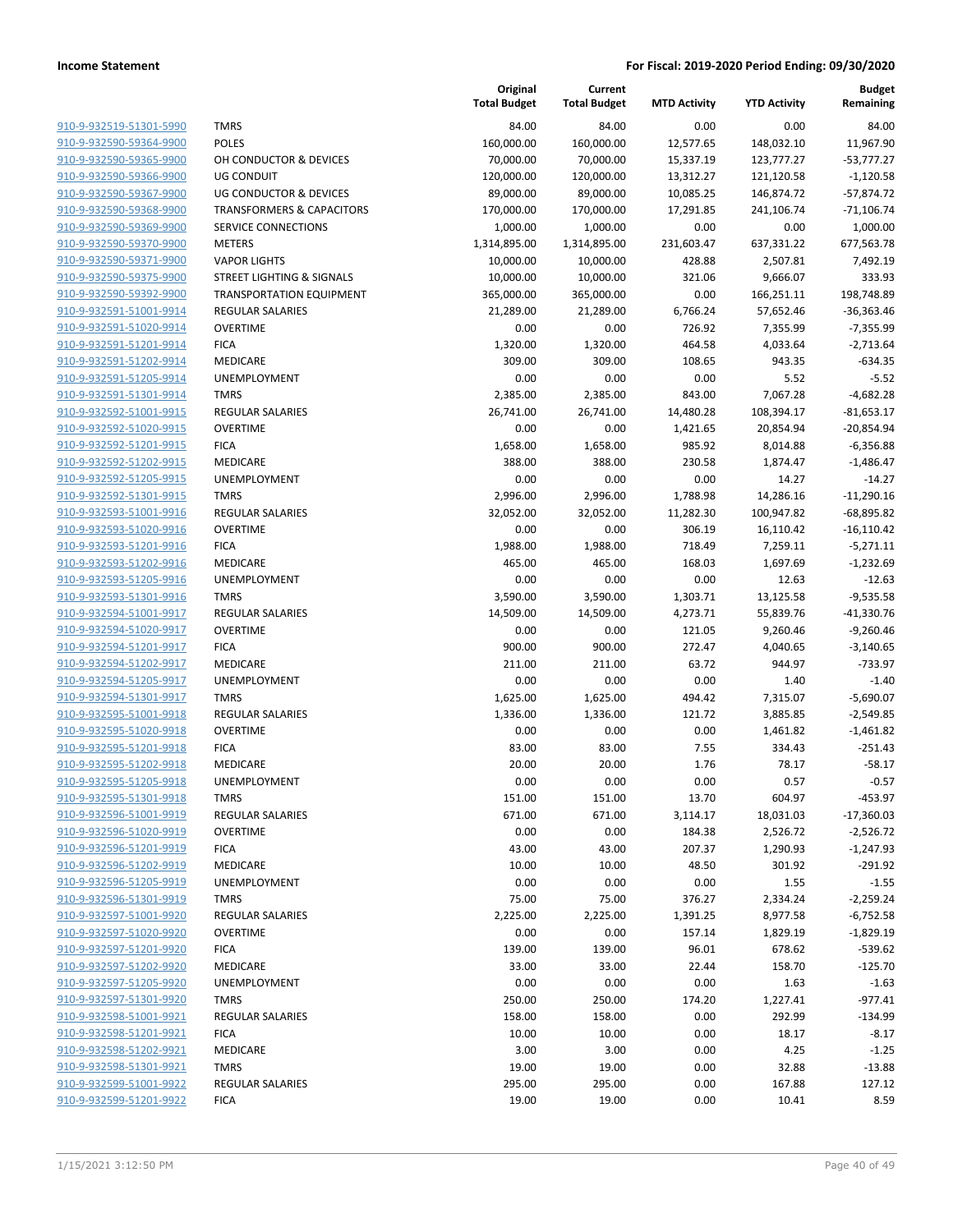|                                               |                                                        | Original<br><b>Total Budget</b> | Current<br><b>Total Budget</b> | <b>MTD Activity</b> | <b>YTD Activity</b> | <b>Budget</b><br>Remaining |
|-----------------------------------------------|--------------------------------------------------------|---------------------------------|--------------------------------|---------------------|---------------------|----------------------------|
| 910-9-932599-51202-9922                       | <b>MEDICARE</b>                                        | 4.00                            | 4.00                           | 0.00                | 2.43                | 1.57                       |
| 910-9-932599-51205-9922                       | UNEMPLOYMENT                                           | 0.00                            | 0.00                           | 0.00                | 0.06                | $-0.06$                    |
| 910-9-932599-51301-9922                       | <b>TMRS</b>                                            | 34.00                           | 34.00                          | 0.00                | 18.68               | 15.32                      |
| 910-9-970000-59111-9211                       | MISCELLANEOUS OFFICE EXPENSES                          | 0.00                            | 0.00                           | $-1,700.29$         | 0.00                | 0.00                       |
| 910-9-970000-59187-9211                       | <b>EMPLOYEE RELATIONS</b>                              | 25,000.00                       | 25,000.00                      | 2,005.53            | 18,429.17           | 6,570.83                   |
| 910-9-970000-59701-9040                       | <b>BAD DEBT</b>                                        | 10,000.00                       | 10,000.00                      | 226,465.97          | 226,465.97          | $-216,465.97$              |
| 910-9-970000-59720-9705                       | <b>BANK FEES</b>                                       | 15,000.00                       | 15,000.00                      | 1,362.36            | 9,321.65            | 5,678.35                   |
| 910-9-970000-59730-9250                       | <b>INVENTORY LOSS/GAIN</b>                             | 1,000.00                        | 1,000.00                       | 0.00                | $-62,450.12$        | 63,450.12                  |
| 910-9-970000-59731-9250                       | <b>GASOLINE LOSSES/GAINS</b>                           | 500.00                          | 500.00                         | 61.61               | 678.91              | $-178.91$                  |
| 910-9-970000-59732-9250                       | FUEL OIL LOSSES/GAINS                                  | 500.00                          | 500.00                         | 5,602.37            | 4,873.28            | $-4,373.28$                |
| 910-9-970000-59734-4210                       | ASSET DISPOSAL LOSSES/GAINS                            | 1,000.00                        | 1,000.00                       | 0.00                | 0.00                | 1,000.00                   |
| 910-9-970000-59750-9260                       | <b>ACCRUED PTO PAY</b>                                 | 125,000.00                      | 125,000.00                     | 92,144.35           | 203,084.40          | $-78,084.40$               |
| 910-9-970000-59770-9997                       | CONTINGENCY                                            | 350,000.00                      | 350,000.00                     | 779.26              | 32,812.27           | 317,187.73                 |
| 910-9-970000-59771-9997                       | PAYROLL CONTINGENCY                                    | 125,000.00                      | 125,000.00                     | 0.00                | 0.00                | 125,000.00                 |
| 910-9-970000-59780-9240                       | PROPERTY INSURANCE                                     | 186,210.00                      | 186,210.00                     | 0.00                | 192,041.01          | $-5,831.01$                |
| 910-9-970000-59781-9250                       | LIABILITY INSURANCE                                    | 81,728.00                       | 81,728.00                      | 0.00                | 97,923.98           | $-16, 195.98$              |
| 910-9-970000-59790-9970                       | CAPITALIZED                                            | 0.00                            | 0.00                           | $-6,617,441.49$     | $-6,617,441.49$     | 6,617,441.49               |
| 910-9-980000-59841-4280                       | AMORTIZATION OF DISCOUNT                               | 0.00                            | 0.00                           | -579,868.42         | -579,868.42         | 579,868.42                 |
| 910-9-990000-59901-9270                       | XFER to COG - FRANCHISE FEES                           | 2,891,383.00                    | 2,891,383.00                   | 776,893.02          | 2,453,117.03        | 438,265.97                 |
| 910-9-990000-59902-9200                       | XFER to COG- ADMIN EXPENSES                            | 274,025.00                      | 274,025.00                     | 22,835.42           | 274,025.04          | $-0.04$                    |
| 910-9-990000-59903-4082                       | XFER to COG - PILOT                                    | 336,332.00                      | 336,332.00                     | 0.00                | 336,332.28          | $-0.28$                    |
| 910-9-990000-59912-9999                       | XFER TO 912 - DEBT SERVICE                             | 7,843,475.00                    | 7,843,475.00                   | 653,622.88          | 7,843,475.00        | 0.00                       |
| 910-9-990000-59926-9330                       | XFER to COG - GARAGE                                   | 62,883.00                       | 62,883.00                      | 5,240.25            | 62,883.00           | 0.00                       |
| 910-9-990000-59927-9200                       | XFER to COG - INSURANCE                                | 15,223.00                       | 15,223.00                      | 1,268.58            | 15,222.96           | 0.04                       |
| 910-9-990000-59928-9200                       | XFER to COG - IT                                       | 50,479.00                       | 50,479.00                      | 6,709.08            | 80,508.96           | $-30,029.96$               |
| 910-9-990000-59930-9270                       | XFER to GBOD                                           | 578,277.00                      | 578,277.00                     | 169,493.82          | 662,285.44          | $-84,008.44$               |
|                                               | <b>Expense Total:</b>                                  | 64,092,352.68                   | 64,092,352.68                  | $-3,988,607.31$     | 52,469,352.72       | 11,622,999.96              |
|                                               | Fund: 910 - ELECTRIC OPERATING FUND Surplus (Deficit): | 3,349,765.32                    | 3,349,765.32                   | 15,178,946.83       | 17,542,371.89       |                            |
| Fund: 911 - ELECTRIC DEBT REDUCTION           |                                                        |                                 |                                |                     |                     |                            |
| Revenue<br>911-9-000000-49801-4190            | <b>INTEREST INCOME</b>                                 | 0.00                            | 0.00                           | 9.43                | 94.48               | $-94.48$                   |
|                                               | <b>Revenue Total:</b>                                  | 0.00                            | 0.00                           | 9.43                | 94.48               | $-94.48$                   |
|                                               | Fund: 911 - ELECTRIC DEBT REDUCTION Total:             | 0.00                            | 0.00                           | 9.43                | 94.48               |                            |
|                                               |                                                        |                                 |                                |                     |                     |                            |
| Fund: 912 - ELECTRIC DEBT SERVICE<br>Revenue  |                                                        |                                 |                                |                     |                     |                            |
| 912-9-000000-49710-4999                       | TRANFSER FROM GEUS 910 - ELECTRIC OP                   | 7,843,475.00                    | 7,843,475.00                   | 653,622.88          | 7,843,475.00        | 0.00                       |
|                                               | <b>Revenue Total:</b>                                  | 7,843,475.00                    | 7,843,475.00                   | 653,622.88          | 7,843,475.00        | 0.00                       |
|                                               |                                                        |                                 |                                |                     |                     |                            |
| <b>Expense</b>                                |                                                        |                                 |                                |                     |                     |                            |
| 912-9-980000-59801-9800                       | PAYING AGENT FEES                                      | 900.00                          | 900.00                         | 0.00                | 2,060.00            | $-1,160.00$                |
| 912-9-980000-59810-9800                       | ARBITRAGE                                              | 4,900.00                        | 4,900.00                       | 0.00                | 0.00                | 4,900.00                   |
| 912-9-980000-59811-9800                       | CONTINUING DISCLOSURE                                  | 1,000.00                        | 1,000.00                       | 0.00                | 0.00                | 1,000.00                   |
| 912-9-980000-59820-9800                       | <b>SURETY BOND</b>                                     | 800.00                          | 800.00                         | 0.00                | 0.00                | 800.00                     |
| 912-9-980000-59862-9800                       | PRINCIPAL 2019A ISSUE                                  | 1,935,000.00                    | 1,935,000.00                   | 0.00                | 1,934,590.16        | 409.84                     |
| 912-9-980000-59863-4270                       | INTEREST 2019A ISSUE                                   | 2,032,125.00                    | 2,032,125.00                   | -31,992.53          | 2,000,132.47        | 31,992.53                  |
| 912-9-980000-59864-9800                       | PRINCIPAL 2019B ISSUE                                  | 3,525,000.00                    | 3,525,000.00                   | 3,500,000.00        | 3,498,750.00        | 26,250.00                  |
| 912-9-980000-59865-4270                       | INTEREST 2019B ISSUE                                   | 343,750.00                      | 343,750.00                     | 8,137.80            | 263,887.80          | 79,862.20                  |
|                                               | <b>Expense Total:</b>                                  | 7,843,475.00                    | 7,843,475.00                   | 3,476,145.27        | 7,699,420.43        | 144,054.57                 |
|                                               | Fund: 912 - ELECTRIC DEBT SERVICE Surplus (Deficit):   | 0.00                            | 0.00                           | -2,822,522.39       | 144,054.57          |                            |
| <b>Fund: 913 - ELECTRIC CONSTRUCTION FUND</b> |                                                        |                                 |                                |                     |                     |                            |
| Revenue                                       |                                                        |                                 |                                |                     |                     |                            |
| 913-9-000000-49801-4190                       | <b>INTEREST INCOME</b>                                 | 0.00                            | 0.00                           | 113.02              | 1,133.09            | $-1,133.09$                |
|                                               | <b>Revenue Total:</b>                                  | 0.00                            | 0.00                           | 113.02              | 1,133.09            | $-1,133.09$                |
|                                               | Fund: 913 - ELECTRIC CONSTRUCTION FUND Total:          | 0.00                            | 0.00                           | 113.02              | 1,133.09            |                            |
| Fund: 950 - CABLE / INTERNET                  |                                                        |                                 |                                |                     |                     |                            |
|                                               |                                                        |                                 |                                |                     |                     |                            |
| Revenue<br>950-9-000000-48001-3950            | <b>CABLE REVENUES</b>                                  | 2,555,687.00                    | 2,555,687.00                   | 212,255.11          | 2,673,594.72        | $-117,907.72$              |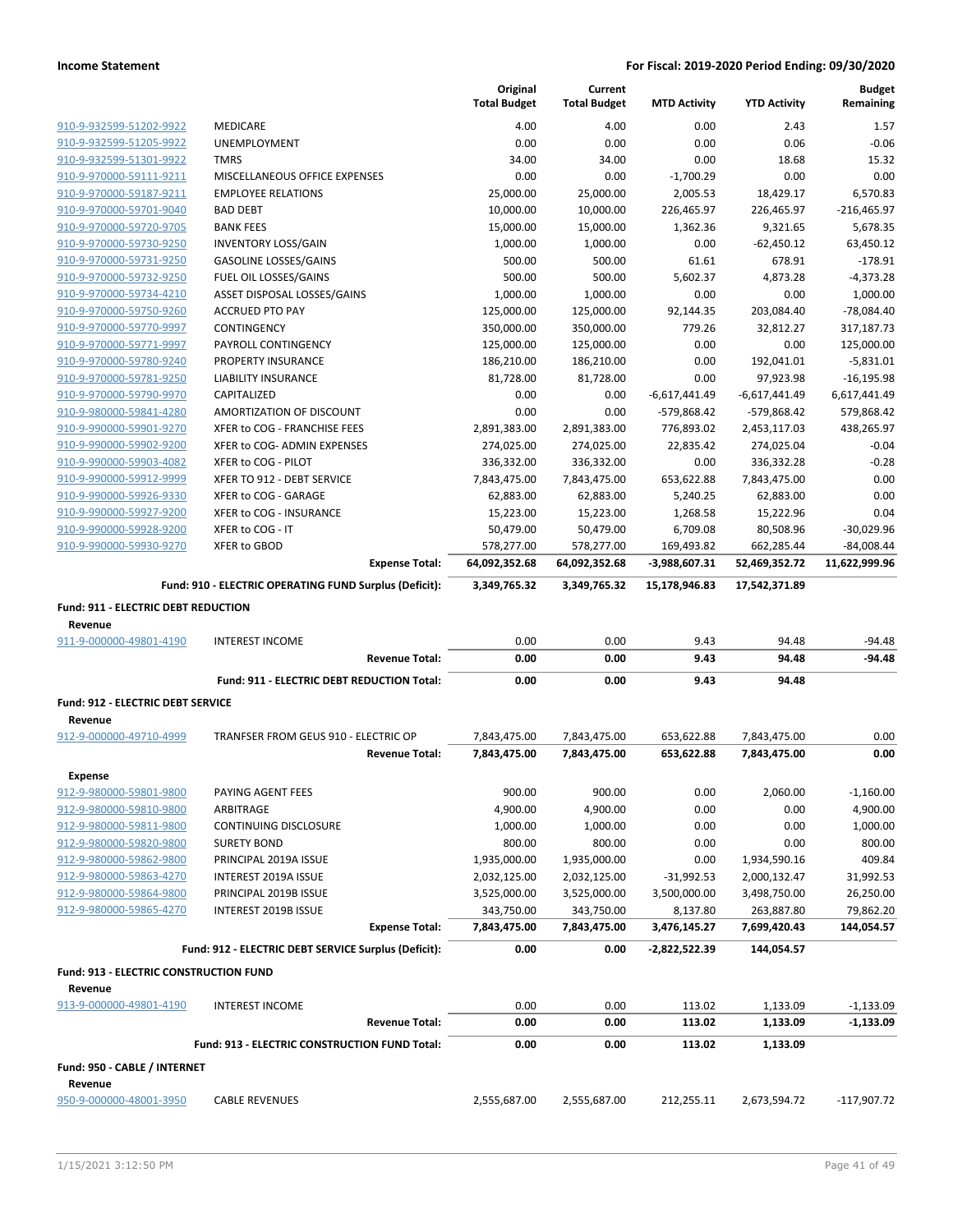**Budget Remaining**

**MTD Activity YTD Activity**

**Current Total Budget**

**Original Total Budget**

| 950-9-000000-48002-3950 |
|-------------------------|
| 950-9-000000-48003-3950 |
| 950-9-000000-48030-3950 |
| 950-9-000000-48040-3950 |
| 950-9-000000-48101-3950 |
| 950-9-000000-48201-3950 |
| 950-9-000000-48202-3950 |
| 950-9-000000-48203-3950 |
| 950-9-000000-48301-3950 |
| 950-9-000000-48307-3950 |
| 950-9-000000-48434-3950 |
| 950-9-000000-48488-3950 |
| 950-9-000000-48498-3950 |
| 950-9-000000-48501-3950 |
| 950-9-000000-48502-3950 |
| 950-9-000000-48503-3950 |
| 950-9-000000-48801-4190 |
| 950-9-000000-48991-3950 |
| 950-9-000000-48993-3950 |
| 950-9-000000-48994-3950 |
| 950-9-000000-48995-3950 |

| 950-9-000000-48002-3950 | MOVIE PAY-PER-VIEW                             | 0.00         | 0.00         | 0.00       | 1.37         | $-1.37$      |
|-------------------------|------------------------------------------------|--------------|--------------|------------|--------------|--------------|
| 950-9-000000-48003-3950 | SET-TOP                                        | 150,000.00   | 150,000.00   | 10,607.62  | 135,265.56   | 14,734.44    |
| 950-9-000000-48030-3950 | <b>CONTRACT CHANNELS</b>                       | 9,600.00     | 9,600.00     | 0.00       | $-9.21$      | 9,609.21     |
| 950-9-000000-48040-3950 | <b>BROADCASTS</b>                              | 1,000.00     | 1,000.00     | 300.00     | 2,496.67     | $-1,496.67$  |
| 950-9-000000-48101-3950 | <b>INTERNET REVENUES</b>                       | 2,714,637.00 | 2,714,637.00 | 255,310.76 | 2,700,861.58 | 13,775.42    |
| 950-9-000000-48201-3950 | <b>LATE CHARGES</b>                            | 60,000.00    | 60,000.00    | 0.00       | 29,680.94    | 30,319.06    |
| 950-9-000000-48202-3950 | <b>SERVICE CHARGES</b>                         | 40,000.00    | 40,000.00    | 2,678.85   | 42,158.04    | $-2,158.04$  |
| 950-9-000000-48203-3950 | LOST/DAMAGED EQUIPMENT                         | 30,000.00    | 30,000.00    | 3,172.84   | 31,842.84    | $-1,842.84$  |
| 950-9-000000-48301-3950 | <b>TRANSFER TO COG</b>                         | 278,046.00   | 278,046.00   | 22,252.22  | 259,402.65   | 18,643.35    |
| 950-9-000000-48307-3950 | <b>TRANSFER TO GBOD</b>                        | 55,609.00    | 55,609.00    | 4,457.08   | 51,870.62    | 3,738.38     |
| 950-9-000000-48434-3950 | <b>CHANNEL 34</b>                              | 1,500.00     | 1,500.00     | 225.08     | 1,349.68     | 150.32       |
| 950-9-000000-48488-3950 | AD INSERTIONS                                  | 45,000.00    | 45,000.00    | 4,700.17   | 31,075.44    | 13,924.56    |
| 950-9-000000-48498-3950 | PRODUCTION REVENUES                            | 75.00        | 75.00        | 0.00       | 0.00         | 75.00        |
| 950-9-000000-48501-3950 | <b>CUSTOMER AID TO CONSTRUCTION</b>            | 1,000.00     | 1,000.00     | 0.00       | 0.00         | 1,000.00     |
| 950-9-000000-48502-3950 | OTHER REIMBURSEMENTS                           | 500.00       | 500.00       | 0.00       | 0.00         | 500.00       |
| 950-9-000000-48503-3950 | FIBER MAINTENANCE FEES                         | 2,772.00     | 2,772.00     | 5,544.00   | 5,544.00     | $-2,772.00$  |
| 950-9-000000-48801-4190 | INTEREST INCOME                                | 16,000.00    | 16,000.00    | 1,154.40   | 11,969.06    | 4,030.94     |
| 950-9-000000-48991-3950 | <b>GEUS ELECTRIC PAYMENT FOR INTERNET</b>      | 38,000.00    | 38,000.00    | 0.00       | 38,000.00    | 0.00         |
| 950-9-000000-48993-3950 | GEUS ELECTRIC PAYMENT FOR PUBLIC SVC           | 15,000.00    | 15,000.00    | 0.00       | 15,000.00    | 0.00         |
| 950-9-000000-48994-3950 | LEASE OF DARK FIBER                            | 210,857.00   | 210,857.00   | 0.00       | 210,857.00   | 0.00         |
| 950-9-000000-48995-3950 | <b>COLOCATION FOR SCADA &amp; PHONE SYSTEM</b> | 20,378.00    | 20,378.00    | 0.00       | 20,378.00    | 0.00         |
|                         | <b>Revenue Total:</b>                          | 6,245,661.00 | 6,245,661.00 | 522,658.13 | 6,261,338.96 | $-15,677.96$ |
|                         |                                                |              |              |            |              |              |
| <b>Expense</b>          |                                                |              |              |            |              |              |
| 950-9-951050-51001-8500 | REGULAR SALARIES                               | 78,283.00    | 78,283.00    | 7,636.55   | 69,416.55    | 8,866.45     |
| 950-9-951050-51115-8500 | <b>CLOTHING ALLOWANCE</b>                      | 123.00       | 123.00       | 0.00       | 0.00         | 123.00       |
| 950-9-951050-51116-8500 | <b>CAR ALLOWANCE</b>                           | 975.00       | 975.00       | 225.00     | 2,025.00     | $-1,050.00$  |
| 950-9-951050-51117-8500 | <b>CELL PHONE ALLOWANCE</b>                    | 504.00       | 504.00       | 36.00      | 331.38       | 172.62       |
| 950-9-951050-51201-8500 | <b>FICA</b>                                    | 4,945.00     | 4,945.00     | 387.35     | 3,629.71     | 1,315.29     |
| 950-9-951050-51202-8500 | MEDICARE                                       | 1,157.00     | 1,157.00     | 90.59      | 848.91       | 308.09       |
| 950-9-951050-51203-8500 | HEALTH INSURANCE                               | 5,869.00     | 5,869.00     | 489.08     | 5,868.96     | 0.04         |
| 950-9-951050-51204-8500 | <b>WORKERS COMPENSATION</b>                    | 1,090.00     | 1,090.00     | 90.83      | 1,089.96     | 0.04         |
| 950-9-951050-51205-8500 | UNEMPLOYMENT                                   | 90.00        | 90.00        | 0.00       | 5.28         | 84.72        |
| 950-9-951050-51301-8500 | <b>TMRS</b>                                    | 8,935.00     | 8,935.00     | 888.48     | 8,039.56     | 895.44       |
| 950-9-951050-59110-8500 | <b>GEUS OPERATIONS</b>                         | 81,900.00    | 81,900.00    | 5,580.75   | 51,684.52    | 30,215.48    |
| 950-9-951050-59141-8500 | <b>UTILITY BILLS</b>                           | 69,600.00    | 69,600.00    | 7,208.41   | 86,205.00    | $-16,605.00$ |
| 950-9-951050-59148-8500 | <b>FUEL</b>                                    | 10,000.00    | 10,000.00    | 1,088.03   | 7,805.04     | 2,194.96     |
| 950-9-951050-59191-8500 | POLE USE                                       | 30,000.00    | 30,000.00    | 0.00       | 30,000.00    | 0.00         |
| 950-9-951051-51001-8510 | <b>REGULAR SALARIES</b>                        | 66,914.00    | 66,914.00    | 7,965.60   | 71,392.63    | $-4,478.63$  |
| 950-9-951051-51020-8510 | <b>OVERTIME</b>                                | 4,826.00     | 4,826.00     | 132.44     | 1,334.61     | 3,491.39     |
| 950-9-951051-51102-8510 | <b>BILINGUAL PAY</b>                           | 0.00         | 0.00         | 69.24      | 600.08       | $-600.08$    |
| 950-9-951051-51117-8510 | <b>CELL PHONE ALLOWANCE</b>                    | 432.00       | 432.00       | 49.83      | 448.47       | $-16.47$     |
| 950-9-951051-51201-8510 | <b>FICA</b>                                    | 4,475.00     | 4,475.00     | 501.49     | 4,504.14     | $-29.14$     |
| 950-9-951051-51202-8510 | MEDICARE                                       | 1,046.00     | 1,046.00     | 117.28     | 1,053.36     | -7.36        |
| 950-9-951051-51203-8510 | <b>HEALTH INSURANCE</b>                        | 23,476.00    | 23,476.00    | 1,956.33   | 23,475.96    | 0.04         |
| 950-9-951051-51204-8510 | <b>WORKERS COMPENSATION</b>                    | 1,343.00     | 1,343.00     | 111.92     | 1,231.12     | 111.88       |
| 950-9-951051-51205-8510 | <b>UNEMPLOYMENT</b>                            | 360.00       | 360.00       | 0.00       | 87.96        | 272.04       |
| 950-9-951051-51301-8510 | <b>TMRS</b>                                    | 8,085.00     | 8,085.00     | 924.42     | 8,263.56     | $-178.56$    |
| 950-9-951051-59110-8510 | <b>GEUS OPERATIONS</b>                         | 10,100.00    | 9,900.00     | 525.68     | 2,721.59     | 7,178.41     |
| 950-9-951051-59146-8510 | TRAINING AND/OR TRAVEL                         | 500.00       | 500.00       | 0.00       | 0.00         | 500.00       |
| 950-9-951051-59148-8510 | <b>FUEL</b>                                    | 0.00         | 200.00       | 0.00       | 50.45        | 149.55       |
| 950-9-951051-59151-8510 | <b>BASIC PROGRAM EXPENSE</b>                   | 2,711,543.00 | 2,711,543.00 | 377,673.27 | 2,368,576.42 | 342,966.58   |
| 950-9-951051-59152-8510 | PREMIUM PROGRAM EXPENSE                        | 66,000.00    | 66,000.00    | 10,167.49  | 63,169.85    | 2,830.15     |
| 950-9-951051-59154-8510 | <b>TIVO Fees</b>                               | 29,365.00    | 29,365.00    | 4,616.45   | 27,737.05    | 1,627.95     |
| 950-9-951051-59155-8510 | OTHER PROGRAM EXPENSE                          | 7,500.00     | 7,500.00     | 0.00       | 2,581.23     | 4,918.77     |
| 950-9-951052-51001-8520 | REGULAR SALARIES                               | 57,398.00    | 57,398.00    | 7,834.80   | 70,175.78    | $-12,777.78$ |
| 950-9-951052-51020-8520 | <b>OVERTIME</b>                                | 0.00         | 0.00         | 0.00       | 226.08       | $-226.08$    |
| 950-9-951052-51115-8520 | <b>CLOTHING ALLOWANCE</b>                      | 123.00       | 123.00       | 0.00       | 0.00         | 123.00       |
| 950-9-951052-51116-8520 | <b>CAR ALLOWANCE</b>                           | 975.00       | 975.00       | 0.00       | 0.00         | 975.00       |
|                         |                                                |              |              |            |              |              |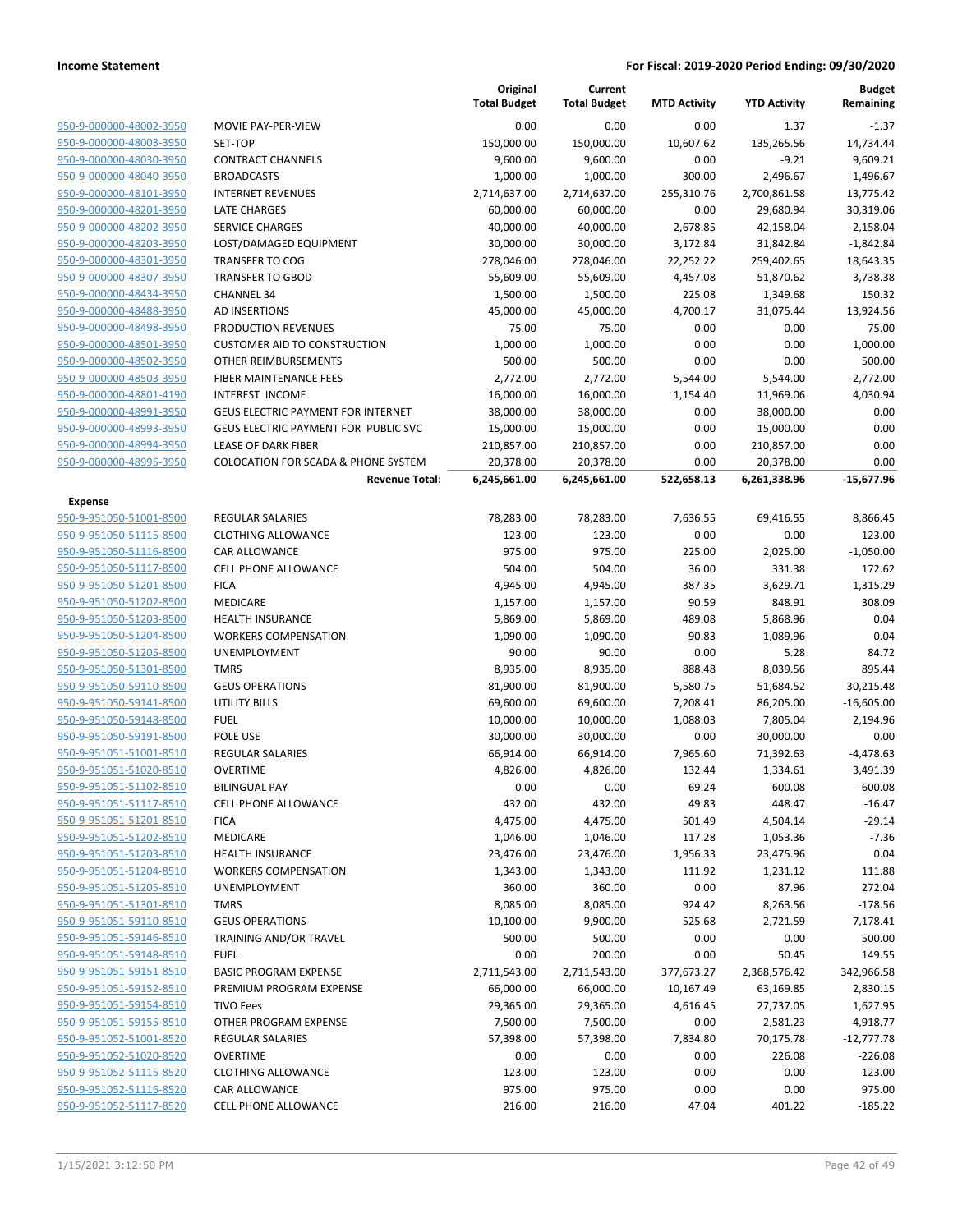|                         |                              | Original<br><b>Total Budget</b> | Current<br><b>Total Budget</b> | <b>MTD Activity</b> | <b>YTD Activity</b> | <b>Budget</b><br>Remaining |
|-------------------------|------------------------------|---------------------------------|--------------------------------|---------------------|---------------------|----------------------------|
| 950-9-951052-51201-8520 | <b>FICA</b>                  | 3,632.00                        | 3,632.00                       | 488.67              | 4,389.73            | $-757.73$                  |
| 950-9-951052-51202-8520 | <b>MEDICARE</b>              | 850.00                          | 850.00                         | 114.30              | 1,026.74            | $-176.74$                  |
| 950-9-951052-51203-8520 | <b>HEALTH INSURANCE</b>      | 5,869.00                        | 5,869.00                       | 489.08              | 5,868.96            | 0.04                       |
| 950-9-951052-51204-8520 | <b>WORKERS COMPENSATION</b>  | 1,090.00                        | 1,090.00                       | 90.83               | 1,089.96            | 0.04                       |
| 950-9-951052-51205-8520 | UNEMPLOYMENT                 | 90.00                           | 90.00                          | 13.16               | 32.30               | 57.70                      |
| 950-9-951052-51301-8520 | <b>TMRS</b>                  | 6,563.00                        | 6,563.00                       | 886.71              | 7,929.85            | $-1,366.85$                |
| 950-9-951052-59110-8520 | <b>GEUS OPERATIONS</b>       | 105,760.00                      | 98,760.00                      | 21,627.73           | 68,427.95           | 30,332.05                  |
| 950-9-951052-59148-8520 | <b>FUEL</b>                  | 0.00                            | 7,000.00                       | 1,088.04            | 7,805.05            | $-805.05$                  |
| 950-9-951052-59150-8520 | <b>ISP SERVICE EXPENSE</b>   | 732,640.00                      | 732,640.00                     | 52,321.80           | 723,675.59          | 8,964.41                   |
| 950-9-951053-51001-8530 | <b>REGULAR SALARIES</b>      | 111,608.00                      | 111,608.00                     | 5,949.60            | 53,358.85           | 58,249.15                  |
| 950-9-951053-51020-8530 | <b>OVERTIME</b>              | 3,719.00                        | 3,719.00                       | 18.75               | 374.87              | 3,344.13                   |
| 950-9-951053-51117-8530 | <b>CELL PHONE ALLOWANCE</b>  | 909.00                          | 909.00                         | 49.83               | 448.47              | 460.53                     |
| 950-9-951053-51201-8530 | <b>FICA</b>                  | 7,207.00                        | 7,207.00                       | 367.82              | 3,324.38            | 3,882.62                   |
| 950-9-951053-51202-8530 | MEDICARE                     | 1,685.00                        | 1,685.00                       | 86.02               | 777.43              | 907.57                     |
| 950-9-951053-51203-8530 | <b>HEALTH INSURANCE</b>      | 17,607.00                       | 17,607.00                      | 1,467.25            | 17,607.00           | 0.00                       |
| 950-9-951053-51204-8530 | <b>WORKERS COMPENSATION</b>  | 1,631.00                        | 1,631.00                       | 135.92              | 1,742.96            | $-111.96$                  |
| 950-9-951053-51205-8530 | <b>UNEMPLOYMENT</b>          | 270.00                          | 270.00                         | 0.00                | 9.00                | 261.00                     |
| 950-9-951053-51301-8530 | <b>TMRS</b>                  | 13,021.00                       | 13,021.00                      | 677.05              | 6,068.75            | 6,952.25                   |
| 950-9-951053-59110-8530 | <b>GEUS OPERATIONS</b>       | 6,840.00                        | 6,840.00                       | 1,637.96            | 7,569.96            | $-729.96$                  |
| 950-9-951053-59146-8530 | TRAINING AND/OR TRAVEL       | 3,500.00                        | 3,500.00                       | 700.00              |                     | 2,486.70                   |
|                         | <b>ADVERTISING</b>           | 26,300.00                       |                                |                     | 1,013.30            |                            |
| 950-9-951053-59160-8530 |                              |                                 | 26,300.00                      | 2,015.30            | 16,729.70           | 9,570.30                   |
| 950-9-951053-59164-8530 | <b>CONSUMER INFORMATION</b>  | 3,500.00                        | 3,500.00                       | 0.00                | 0.00                | 3,500.00                   |
| 950-9-951054-51001-8540 | <b>REGULAR SALARIES</b>      | 83,788.00                       | 83,788.00                      | 13,438.40           | 127,541.18          | $-43,753.18$               |
| 950-9-951054-51020-8540 | <b>OVERTIME</b>              | 6,042.00                        | 6,042.00                       | 139.67              | 1,518.27            | 4,523.73                   |
| 950-9-951054-51117-8540 | <b>CELL PHONE ALLOWANCE</b>  | 216.00                          | 216.00                         | 36.69               | 334.60              | $-118.60$                  |
| 950-9-951054-51201-8540 | <b>FICA</b>                  | 5,569.00                        | 5,569.00                       | 802.23              | 7,510.23            | $-1,941.23$                |
| 950-9-951054-51202-8540 | MEDICARE                     | 1,303.00                        | 1,303.00                       | 187.61              | 1,756.41            | $-453.41$                  |
| 950-9-951054-51203-8540 | <b>HEALTH INSURANCE</b>      | 35,214.00                       | 35,214.00                      | 2,934.50            | 35,214.00           | 0.00                       |
| 950-9-951054-51204-8540 | <b>WORKERS COMPENSATION</b>  | 1,409.00                        | 1,409.00                       | 117.42              | 1,409.04            | $-0.04$                    |
| 950-9-951054-51205-8540 | UNEMPLOYMENT                 | 540.00                          | 540.00                         | 0.00                | 123.63              | 416.37                     |
| 950-9-951054-51301-8540 | <b>TMRS</b>                  | 10,063.00                       | 10,063.00                      | 1,531.66            | 14,487.82           | $-4,424.82$                |
| 950-9-951054-59110-8540 | <b>GEUS OPERATIONS</b>       | 8,000.00                        | 8,000.00                       | 261.75              | 6,026.73            | 1,973.27                   |
| 950-9-951055-51001-8550 | REGULAR SALARIES             | 97,789.00                       | 97,789.00                      | 19,292.77           | 171,635.22          | $-73,846.22$               |
| 950-9-951055-51020-8550 | <b>OVERTIME</b>              | 2,067.00                        | 2,067.00                       | 377.06              | 3,763.52            | $-1,696.52$                |
| 950-9-951055-51115-8550 | <b>CLOTHING ALLOWANCE</b>    | 42.00                           | 42.00                          | 0.00                | 0.69                | 41.31                      |
| 950-9-951055-51116-8550 | <b>CAR ALLOWANCE</b>         | 1,400.00                        | 1,400.00                       | 0.00                | 0.00                | 1,400.00                   |
| 950-9-951055-51117-8550 | <b>CELL PHONE ALLOWANCE</b>  | 287.00                          | 287.00                         | 69.84               | 608.47              | $-321.47$                  |
| 950-9-951055-51201-8550 | <b>FICA</b>                  | 5,470.00                        | 5,470.00                       | 1,026.63            | 10,079.95           | -4,609.95                  |
| 950-9-951055-51202-8550 | MEDICARE                     | 1,472.00                        | 1,472.00                       | 282.84              | 2,548.71            | $-1,076.71$                |
| 950-9-951055-51203-8550 | <b>HEALTH INSURANCE</b>      | 2,935.00                        | 2,935.00                       | 244.58              | 2,934.96            | 0.04                       |
| 950-9-951055-51204-8550 | <b>WORKERS COMPENSATION</b>  | 337.00                          | 337.00                         | 28.08               | 336.96              | 0.04                       |
| 950-9-951055-51205-8550 | UNEMPLOYMENT                 | 45.00                           | 45.00                          | 0.00                | 72.44               | $-27.44$                   |
| 950-9-951055-51301-8550 | <b>TMRS</b>                  | 11,375.00                       | 11,375.00                      | 2,194.48            | 19,696.40           | -8,321.40                  |
| 950-9-951055-59110-8550 | <b>GEUS OPERATIONS</b>       | 6,100.00                        | 6,100.00                       | 481.13              | 20,096.69           | $-13,996.69$               |
| 950-9-951055-59112-8550 | SAFETY                       | 2,480.00                        | 2,480.00                       | 0.00                | 2,396.20            | 83.80                      |
| 950-9-951055-59158-8550 | C/I BILLING                  | 44,500.00                       | 44,500.00                      | 0.00                | 42,700.41           | 1,799.59                   |
| 950-9-951060-51001-8600 | <b>REGULAR SALARIES</b>      | 189,697.00                      | 189,697.00                     | 23,521.50           | 210,115.90          | $-20,418.90$               |
| 950-9-951060-51010-8600 | PART TIME REGULAR            | 16,110.00                       | 16,110.00                      | 0.00                | 0.00                | 16,110.00                  |
| 950-9-951060-51020-8600 | <b>OVERTIME</b>              | 11,275.00                       | 11,275.00                      | 1,081.13            | 9,948.67            | 1,326.33                   |
| 950-9-951060-51115-8600 | <b>CLOTHING ALLOWANCE</b>    | 2,079.00                        | 2,079.00                       | 0.00                | 3,812.69            | $-1,733.69$                |
| 950-9-951060-51116-8600 | <b>CAR ALLOWANCE</b>         | 1,950.00                        | 1,950.00                       | 450.00              | 4,050.00            | $-2,100.00$                |
| 950-9-951060-51117-8600 | <b>CELL PHONE ALLOWANCE</b>  | 1,512.00                        | 1,512.00                       | 174.45              | 1,570.05            | $-58.05$                   |
| 950-9-951060-51201-8600 | <b>FICA</b>                  | 13,666.00                       | 13,666.00                      | 1,349.14            | 12,228.02           | 1,437.98                   |
|                         |                              |                                 |                                |                     |                     |                            |
| 950-9-951060-51202-8600 | MEDICARE                     | 3,196.00                        | 3,196.00                       | 315.52              | 2,859.77            | 336.23                     |
| 950-9-951060-51203-8600 | <b>HEALTH INSURANCE</b>      | 41,083.00                       | 41,083.00                      | 3,423.58            | 41,082.96           | 0.04                       |
| 950-9-951060-51204-8600 | <b>WORKERS COMPENSATION</b>  | 3,420.00                        | 3,420.00                       | 285.00              | 3,420.00            | 0.00                       |
| 950-9-951060-51205-8600 | UNEMPLOYMENT                 | 810.00                          | 810.00                         | 0.00                | 83.25               | 726.75                     |
| 950-9-951060-51301-8600 | <b>TMRS</b>                  | 24,692.00                       | 24,692.00                      | 2,744.90            | 24,461.75           | 230.25                     |
| 950-9-951060-59201-8600 | <b>BUILDINGS MAINTENANCE</b> | 23,550.00                       | 23,550.00                      | 5,294.00            | 20,886.75           | 2,663.25                   |
|                         |                              |                                 |                                |                     |                     |                            |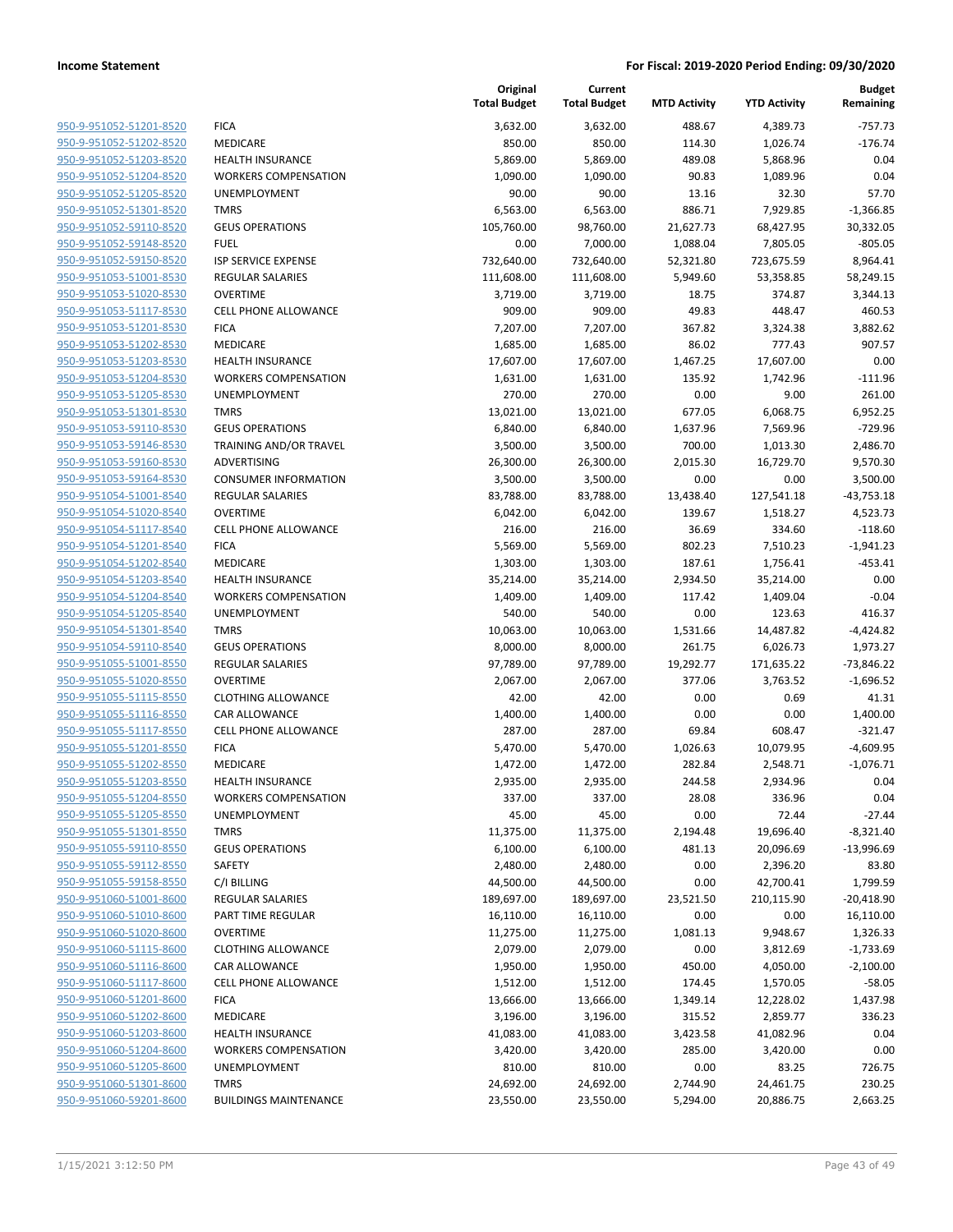|                         |                                                       | Original<br><b>Total Budget</b> | Current<br><b>Total Budget</b> | <b>MTD Activity</b>    | <b>YTD Activity</b>       | <b>Budget</b><br>Remaining |
|-------------------------|-------------------------------------------------------|---------------------------------|--------------------------------|------------------------|---------------------------|----------------------------|
| 950-9-951060-59205-8600 | <b>EQUIPMENT MAINTENANCE</b>                          | 20,000.00                       | 20,000.00                      | 14,525.94              | 25,250.12                 | $-5,250.12$                |
| 950-9-951060-59231-8600 | <b>CABLE PLANT MAINTENANCE</b>                        | 22,500.00                       | 22,500.00                      | 0.00                   | 4,308.51                  | 18,191.49                  |
| 950-9-951060-59235-8600 | FIBER OPTICS PLANT MAINTENANCE                        | 20,000.00                       | 20,000.00                      | 300.00                 | 25,859.26                 | $-5,859.26$                |
| 950-9-951061-51001-8610 | <b>REGULAR SALARIES</b>                               | 189,697.00                      | 189,697.00                     | 23,521.45              | 210,115.62                | $-20,418.62$               |
| 950-9-951061-51020-8610 | <b>OVERTIME</b>                                       | 11,275.00                       | 11,275.00                      | 1,080.70               | 9,942.29                  | 1,332.71                   |
| 950-9-951061-51115-8610 | <b>CLOTHING ALLOWANCE</b>                             | 2,079.00                        | 2,079.00                       | 0.00                   | 3,812.67                  | $-1,733.67$                |
| 950-9-951061-51116-8610 | CAR ALLOWANCE                                         | 1,950.00                        | 1,950.00                       | 0.00                   | 0.00                      | 1,950.00                   |
| 950-9-951061-51117-8610 | <b>CELL PHONE ALLOWANCE</b>                           | 1,512.00                        | 1,512.00                       | 174.36                 | 1,569.24                  | $-57.24$                   |
| 950-9-951061-51201-8610 | <b>FICA</b>                                           | 12,667.00                       | 12,667.00                      | 1,481.11               | 13,321.44                 | $-654.44$                  |
| 950-9-951061-51202-8610 | MEDICARE                                              | 2,962.00                        | 2,962.00                       | 346.39                 | 3,115.48                  | $-153.48$                  |
| 950-9-951061-51203-8610 | <b>HEALTH INSURANCE</b>                               | 52,821.00                       | 52,821.00                      | 4,401.75               | 52,821.00                 | 0.00                       |
| 950-9-951061-51204-8610 | <b>WORKERS COMPENSATION</b>                           | 5,038.00                        | 5,038.00                       | 419.83                 | 5,037.96                  | 0.04                       |
| 950-9-951061-51205-8610 | UNEMPLOYMENT                                          | 810.00                          | 810.00                         | 0.00                   | 79.41                     | 730.59                     |
| 950-9-951061-51301-8610 | <b>TMRS</b>                                           | 22,887.00                       | 22,887.00                      | 2,694.19               | 24,007.20                 | $-1,120.20$                |
| 950-9-951061-59205-8610 | <b>EQUIPMENT MAINTENANCE</b>                          | 100.00                          | 100.00                         | 0.00                   | 0.00                      | 100.00                     |
| 950-9-951061-59233-8610 | <b>INTERNET PLANT MAINTENANCE</b>                     | 6,000.00                        | 6,000.00                       | 0.00                   | 0.00                      | 6,000.00                   |
| 950-9-951090-59510-9900 | HEADEND, TRUNK & DISTRIBUTION SYSTEM                  | 100,000.00                      | 100,000.00                     | 2,428.50               | 25,120.67                 | 74,879.33                  |
| 950-9-951090-59511-9900 | <b>HEADEND EQUIPMENT</b>                              | 95,000.00                       | 95,000.00                      | 0.00                   | 38,353.65                 | 56,646.35                  |
| 950-9-951090-59512-9900 | <b>DROPS</b>                                          | 100,000.00                      | 100,000.00                     | 14,307.05              | 157,702.46                | $-57,702.46$               |
| 950-9-951090-59591-9900 | <b>FURNITURE &amp; OFFICE EQUIPMENT</b>               | 5,900.00                        | 5,900.00                       | 2,037.00               | 6,751.11                  | $-851.11$                  |
| 950-9-951091-51001-9958 | <b>REGULAR SALARIES</b>                               | 25,665.00                       | 25,665.00                      | 3,248.80               | 28,806.50                 | $-3,141.50$                |
| 950-9-951091-51020-9958 | <b>OVERTIME</b>                                       | 3,979.00                        | 3,979.00                       | 312.18                 | 2,705.12                  | 1,273.88                   |
| 950-9-951091-51201-9958 | <b>FICA</b>                                           | 1,864.00                        | 1,864.00                       | 222.64                 | 1,970.41                  | $-106.41$                  |
| 950-9-951091-51202-9958 | MEDICARE                                              | 434.00                          | 434.00                         | 52.07                  | 460.83                    | $-26.83$                   |
| 950-9-951091-51205-9958 | UNEMPLOYMENT                                          | 0.00                            | 0.00                           | 0.00                   | 4.88                      | $-4.88$                    |
| 950-9-951091-51301-9958 | <b>TMRS</b>                                           | 3,350.00                        | 3,350.00                       | 403.98                 | 3,560.31                  | $-210.31$                  |
| 950-9-970000-59701-9040 | <b>BAD DEBT</b>                                       | 0.00                            | 0.00                           | 37,243.30              | 37,243.30                 | $-37,243.30$               |
| 950-9-970000-59703-4030 | <b>DEPRECIATION EXPENSE</b>                           | 0.00                            | 0.00                           | $-1,087.10$            | $-1,087.10$               | 1,087.10                   |
| 950-9-970000-59720-9705 | <b>CREDIT CARD &amp; BANK FEES</b>                    | 15,000.00                       | 15,000.00                      | 1,185.76               | 12,990.57                 | 2,009.43                   |
| 950-9-970000-59730-9250 | <b>INVENTORY LOSS/GAIN</b>                            | 1,000.00                        | 1,000.00                       | 0.00                   | $-36.40$                  | 1,036.40                   |
| 950-9-970000-59734-4210 | ASSET DISPOSAL LOSSES/GAINS                           | 1,000.00                        | 1,000.00                       | 0.00                   | 0.00                      | 1,000.00                   |
| 950-9-970000-59750-9260 | <b>ACCRUED PTO PAY</b>                                | 5,000.00                        | 5,000.00                       | 10,055.98              | 10,055.98                 | $-5,055.98$                |
| 950-9-970000-59770-9970 | CONTINGENCY                                           | 50,000.00                       | 50,000.00                      | 0.00                   | 344.28                    | 49,655.72                  |
| 950-9-970000-59771-9970 | PAYROLL CONTINGENCY                                   | 11,800.00                       | 11,800.00                      | 0.00                   | 0.00                      | 11,800.00                  |
| 950-9-970000-59780-9240 | PROPERTY INSURANCE                                    | 15,201.00                       | 15,201.00                      | 0.00                   | 16,183.71                 | $-982.71$                  |
| 950-9-970000-59781-9250 | <b>LIABILITY INSURANCE</b>                            | 13,142.00                       | 13,142.00                      | 0.00                   | 14,319.76                 | $-1,177.76$                |
| 950-9-970000-59790-9970 | CAPITALIZED                                           | 0.00                            | 0.00                           | $-265,435.94$          | $-265,435.94$             | 265,435.94                 |
| 950-9-990000-59901-9270 | TRANSFER to COG - FRANCHISE FEES                      | 280,375.00                      | 280,375.00                     | 71,373.00              | 282,089.11                | $-1,714.11$                |
| 950-9-990000-59902-9200 | TRANSFER to COG - ADMIN EXPENSES                      | 52,638.00                       | 52,638.00                      | 4,386.50               | 52,638.00                 | 0.00                       |
| 950-9-990000-59903-4082 | TRANSFER to COG - PILOT                               | 40,937.00                       | 40,937.00                      | 0.00                   | 40,936.89                 | 0.11                       |
| 950-9-990000-59926-9330 | TRANSFER to COG - GARAGE                              | 12,622.00                       | 12,622.00                      | 1,051.83               | 12,621.96                 | 0.04                       |
| 950-9-990000-59927-9200 | TRANSFER to COG - INSURANCE                           | 2,993.00                        | 2,993.00                       | 249.42                 | 2,993.04                  | $-0.04$                    |
| 950-9-990000-59928-9200 | XFER to COG - IT                                      | 9,986.00                        |                                |                        |                           |                            |
| 950-9-990000-59930-9270 | TRANSFER to GBOD                                      |                                 | 9,986.00                       | 1,234.67               | 14,816.04                 | $-4,830.04$<br>$-342.82$   |
| 950-9-990000-59954-8559 | TRANSFER TO 910 - BILLING                             | 56,075.00<br>61,828.00          | 56,075.00                      | 14,274.60              | 56,417.82<br>61,828.00    |                            |
| 950-9-990000-59955-8559 |                                                       |                                 | 61,828.00                      | 5,152.37               |                           | 0.00                       |
|                         | TRANSFER TO 910 - CASHIERING<br><b>Expense Total:</b> | 78,306.00<br>6,420,315.00       | 78,306.00<br>6,420,315.00      | 6,525.50<br>566,894.56 | 78,306.00<br>5,723,465.73 | 0.00<br>696,849.27         |
|                         | Fund: 950 - CABLE / INTERNET Surplus (Deficit):       | -174,654.00                     | $-174,654.00$                  | -44,236.43             | 537,873.23                |                            |
|                         |                                                       |                                 |                                |                        |                           |                            |
|                         | <b>Total Surplus (Deficit):</b>                       | 3,395,325.48                    | 1,963,809.63                   | 13,429,534.44          | 46,040,376.38             |                            |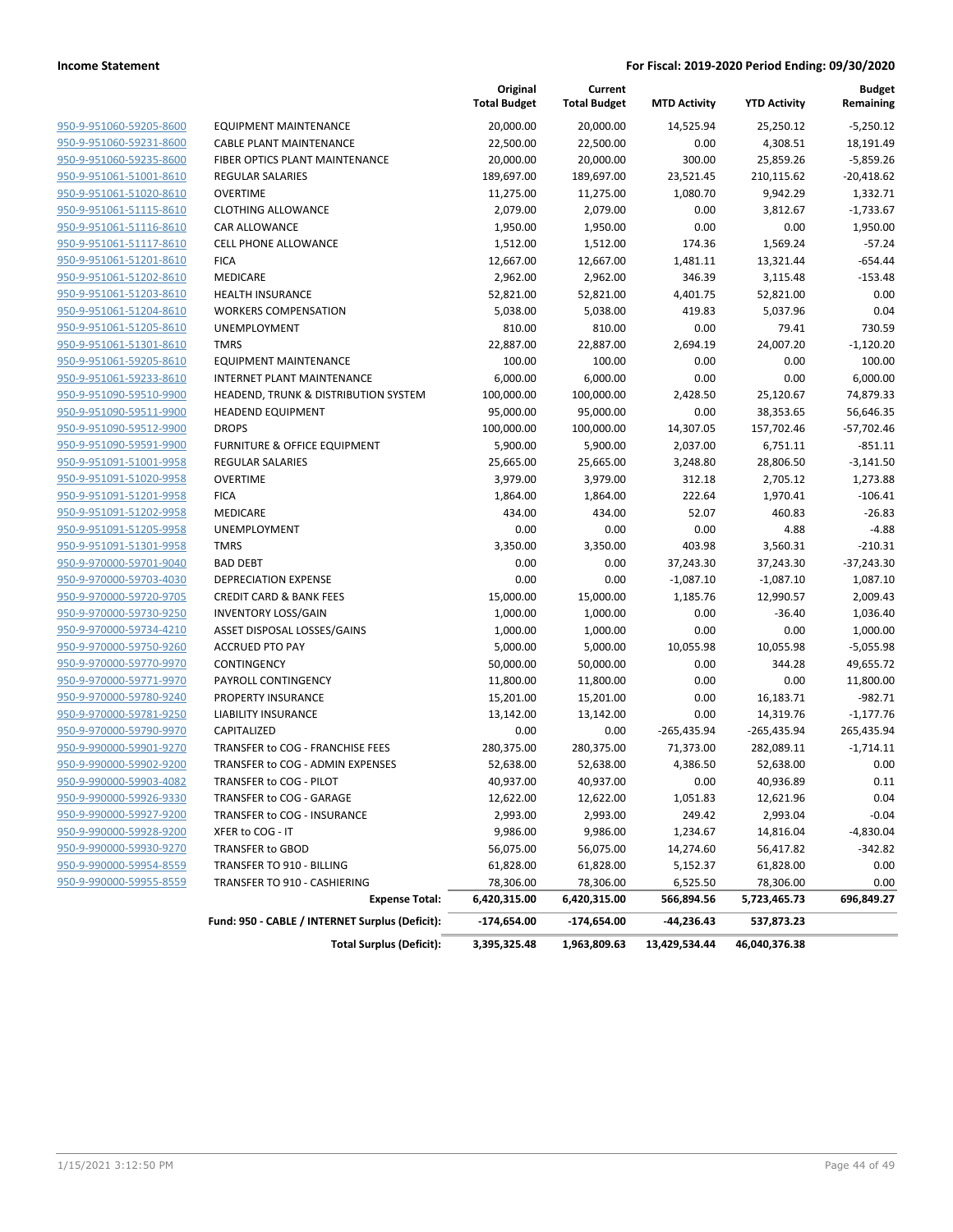# **Group Summary**

|                                                                                      | Original                 | Current                  |                          |                          | <b>Budget</b>             |
|--------------------------------------------------------------------------------------|--------------------------|--------------------------|--------------------------|--------------------------|---------------------------|
| <b>Account Type</b>                                                                  | <b>Total Budget</b>      | <b>Total Budget</b>      | <b>MTD Activity</b>      | <b>YTD Activity</b>      | Remaining                 |
| Fund: 100 - GENERAL FUND                                                             |                          |                          |                          |                          |                           |
| Revenue                                                                              | 25,401,947.17            | 25,401,947.17            | 2,331,642.70             | 26,315,285.87            | -913,338.70               |
| Expense                                                                              | 26,072,457.79            | 26,076,217.79            | 2,758,898.63             | 26,231,306.33            | $-155,088.54$             |
| Fund: 100 - GENERAL FUND Surplus (Deficit):                                          | -670,510.62              | -674,270.62              | -427,255.93              | 83,979.54                | -758,250.16               |
| <b>Fund: 101 - MUNICIPAL COURT BUILDING SECURITY FEES</b>                            |                          |                          |                          |                          |                           |
| Revenue                                                                              | 0.00                     | 0.00                     | 679.16                   | 6,127.09                 | $-6,127.09$               |
| Expense<br>Fund: 101 - MUNICIPAL COURT BUILDING SECURITY FEES Surplus (Deficit):     | 0.00<br>0.00             | 0.00<br>0.00             | 3.10<br>676.06           | 10.59<br>6,116.50        | $-10.59$<br>$-6,116.50$   |
|                                                                                      |                          |                          |                          |                          |                           |
| Fund: 102 - MUNICIPAL COURT TECH FUND                                                |                          |                          |                          |                          |                           |
| Revenue<br>Expense                                                                   | 0.00<br>0.00             | 0.00<br>0.00             | 586.97<br>2.15           | 6,091.73<br>17.59        | $-6,091.73$<br>$-17.59$   |
| Fund: 102 - MUNICIPAL COURT TECH FUND Surplus (Deficit):                             | 0.00                     | 0.00                     | 584.82                   | 6,074.14                 | $-6,074.14$               |
|                                                                                      |                          |                          |                          |                          |                           |
| Fund: 103 - MUNICIPAL COURT CHILD SAFETY FUND                                        |                          |                          | 87.20                    |                          |                           |
| Revenue<br>Expense                                                                   | 27,250.00<br>25,000.00   | 27,250.00<br>25,000.00   | 10,276.36                | 10,851.12<br>34,070.46   | 16,398.88<br>$-9,070.46$  |
| Fund: 103 - MUNICIPAL COURT CHILD SAFETY FUND Surplus (Deficit):                     | 2,250.00                 | 2,250.00                 | $-10,189.16$             | $-23,219.34$             | 25,469.34                 |
|                                                                                      |                          |                          |                          |                          |                           |
| <b>Fund: 110 - EXCHANGE BUILDING FUND</b>                                            |                          |                          |                          |                          |                           |
| Expense<br>Fund: 110 - EXCHANGE BUILDING FUND Total:                                 | 30.37<br>30.37           | 30.37<br>30.37           | 0.00<br>0.00             | 0.00<br>0.00             | 30.37<br>30.37            |
|                                                                                      |                          |                          |                          |                          |                           |
| <b>Fund: 111 - RECREATION ACTIVITIES FUND</b>                                        |                          |                          |                          |                          |                           |
| Revenue                                                                              | 268,435.50               | 268,435.50               | 7,513.17                 | 62,282.58                | 206,152.92                |
| Expense<br>Fund: 111 - RECREATION ACTIVITIES FUND Surplus (Deficit):                 | 263,096.93<br>5,338.57   | 263,096.93<br>5,338.57   | 12,983.03<br>$-5,469.86$ | 155,340.85<br>-93,058.27 | 107,756.08<br>98,396.84   |
|                                                                                      |                          |                          |                          |                          |                           |
| Fund: 112 - GUN RANGE FUND                                                           |                          |                          |                          |                          |                           |
| Revenue                                                                              | 1,500.00<br>1,000.00     | 1,500.00                 | 1.12<br>216.56           | 1,282.97                 | 217.03<br>$-82.97$        |
| Expense<br>Fund: 112 - GUN RANGE FUND Surplus (Deficit):                             | 500.00                   | 1,000.00<br>500.00       | $-215.44$                | 1,082.97<br>200.00       | 300.00                    |
|                                                                                      |                          |                          |                          |                          |                           |
| Fund: 113 - HOTEL / MOTEL OCCUPANCY TAX FUND                                         |                          |                          |                          |                          |                           |
| Revenue                                                                              | 578,097.00<br>573,583.98 | 578,097.00<br>573,583.98 | 60,491.73<br>54,412.99   | 506,228.94<br>529,642.92 | 71,868.06                 |
| Expense<br>Fund: 113 - HOTEL / MOTEL OCCUPANCY TAX FUND Surplus (Deficit):           | 4,513.02                 | 4,513.02                 | 6,078.74                 | -23,413.98               | 43,941.06<br>27,927.00    |
|                                                                                      |                          |                          |                          |                          |                           |
| Fund: 114 - VENUE MANAGEMENT FUND                                                    |                          |                          |                          |                          |                           |
| Revenue<br>Expense                                                                   | 341,720.00<br>192,701.04 | 341,720.00<br>192,701.04 | 15,140.33<br>21,260.47   | 201,974.51<br>196,120.42 | 139,745.49<br>$-3,419.38$ |
| Fund: 114 - VENUE MANAGEMENT FUND Surplus (Deficit):                                 | 149,018.96               | 149,018.96               | $-6,120.14$              | 5,854.09                 | 143,164.87                |
|                                                                                      |                          |                          |                          |                          |                           |
| <b>Fund: 123 - PTRAIN - POLICE REIMBURSEMENT GRANTS &amp; CONT EDUCAT</b><br>Revenue | 0.00                     | 0.00                     | 7.93                     | 3,756.55                 | $-3,756.55$               |
| Expense                                                                              | 0.00                     | 0.00                     | 0.32                     | 1,510.75                 | $-1,510.75$               |
| Fund: 123 - PTRAIN - POLICE REIMBURSEMENT GRANTS & CONT EDUCAT Surp                  | 0.00                     | 0.00                     | 7.61                     | 2,245.80                 | $-2,245.80$               |
| <b>Fund: 124 - FIRE HAZMAT GRANT</b>                                                 |                          |                          |                          |                          |                           |
| Expense                                                                              | 0.00                     | 0.00                     | 0.04                     | 0.35                     | $-0.35$                   |
| Fund: 124 - FIRE HAZMAT GRANT Total:                                                 | 0.00                     | 0.00                     | 0.04                     | 0.35                     | $-0.35$                   |
| Fund: 140 - DEBT SERVICE FUND                                                        |                          |                          |                          |                          |                           |
| Revenue                                                                              | 6,826,247.00             | 6,826,247.00             | 136,006.83               | 6,827,918.99             | $-1,671.99$               |
| Expense                                                                              | 7,218,192.40             | 7,218,192.40             | 38,844.60                | 7,206,708.18             | 11,484.22                 |
| Fund: 140 - DEBT SERVICE FUND Surplus (Deficit):                                     | -391,945.40              | -391,945.40              | 97,162.23                | -378,789.19              | $-13,156.21$              |
|                                                                                      |                          |                          |                          |                          |                           |
| Fund: 160 - GENERAL CAPITAL IMPROVEMENT FUND<br>Revenue                              | 17,270,151.00            | 17,270,151.00            | 293,945.79               | 17,356,325.37            | $-86, 174.37$             |
| Expense                                                                              | 17,188,433.00            | 17,221,665.00            | 561,048.72               | 2,497,248.61             | 14,724,416.39             |
| Fund: 160 - GENERAL CAPITAL IMPROVEMENT FUND Surplus (Deficit):                      | 81,718.00                | 48,486.00                | -267,102.93              | 14,859,076.76            | -14,810,590.76            |
| Fund: 161 - STREET CONSTRUCTION FUND                                                 |                          |                          |                          |                          |                           |
| Revenue                                                                              | 14,250.00                | 14,250.00                | 934.04                   | 9,764.31                 | 4,485.69                  |
| Expense                                                                              | 400.00                   | 50,400.00                | 149,554.45               | 222,283.10               | $-171,883.10$             |
|                                                                                      |                          |                          |                          |                          |                           |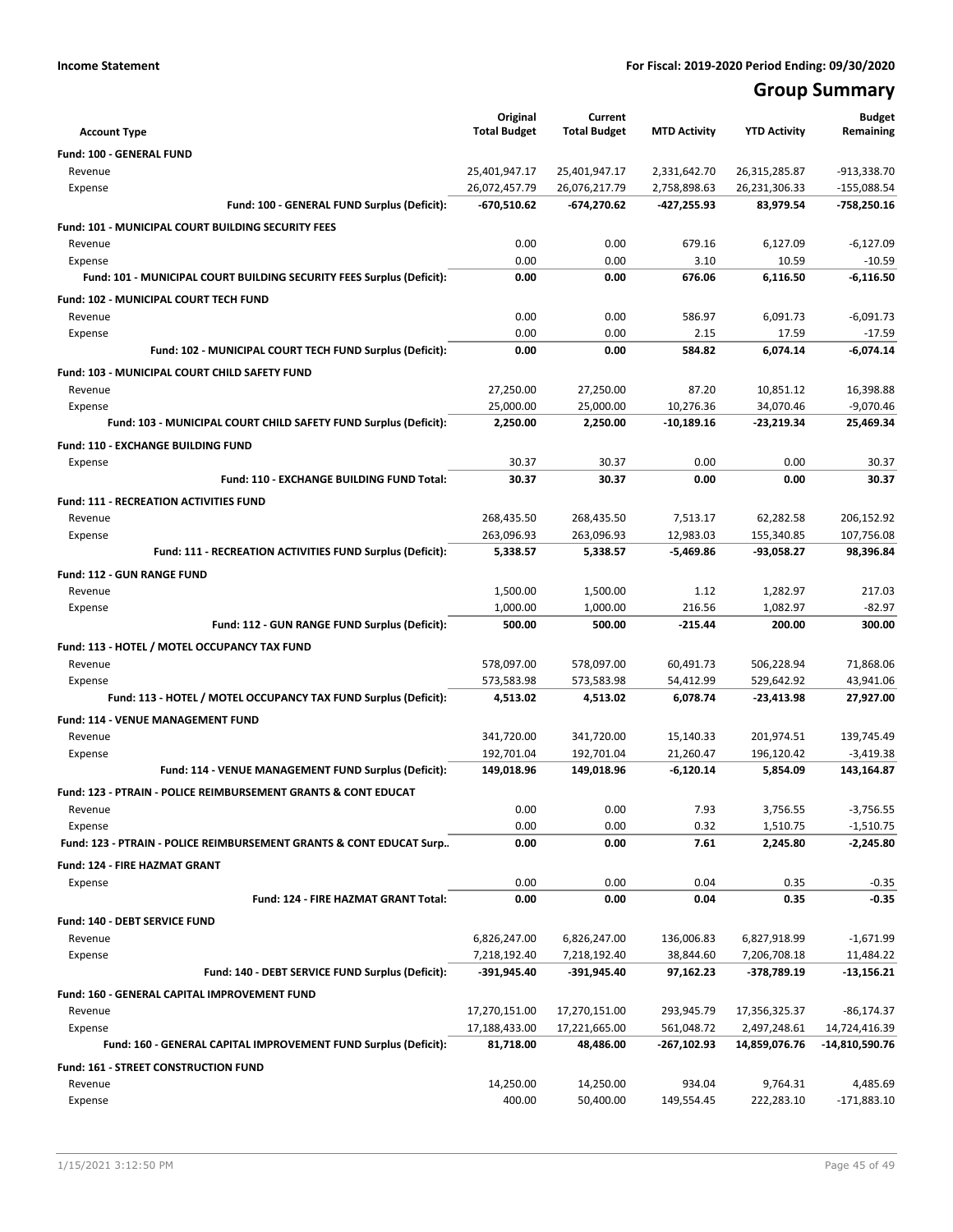| <b>Account Type</b>                                               | Original<br><b>Total Budget</b> | Current<br><b>Total Budget</b> | <b>MTD Activity</b>             | <b>YTD Activity</b>            | <b>Budget</b><br>Remaining   |
|-------------------------------------------------------------------|---------------------------------|--------------------------------|---------------------------------|--------------------------------|------------------------------|
| Fund: 161 - STREET CONSTRUCTION FUND Surplus (Deficit):           | 13,850.00                       | $-36,150.00$                   | $-148,620.41$                   | $-212,518.79$                  | 176,368.79                   |
| Fund: 164 - 2013 CO CAPITAL FUND                                  |                                 |                                |                                 |                                |                              |
| Revenue                                                           | 450.00                          | 450.00                         | 37.12                           | 387.42                         | 62.58                        |
| Expense                                                           | 15.00                           | 15.00                          | 1.46                            | 12.46                          | 2.54                         |
| Fund: 164 - 2013 CO CAPITAL FUND Surplus (Deficit):               | 435.00                          | 435.00                         | 35.66                           | 374.96                         | 60.04                        |
| Fund: 165 - 2014 GO FUND                                          |                                 |                                |                                 |                                |                              |
| Revenue                                                           | 15,000.00                       | 15,000.00                      | 90.63                           | 7,811.25                       | 7,188.75                     |
| Expense                                                           | 0.00                            | 0.00                           | 0.00                            | 0.00                           | 0.00                         |
| Fund: 165 - 2014 GO FUND Surplus (Deficit):                       | 15.000.00                       | 15,000.00                      | 90.63                           | 7,811.25                       | 7,188.75                     |
| <b>Fund: 171 - MAIN STREET SPECIAL REVENUE</b>                    |                                 |                                |                                 |                                |                              |
| Revenue                                                           | 0.00                            | 0.00                           | 0.00                            | 210,219.00                     | $-210,219.00$                |
| Expense                                                           | 0.00<br>0.00                    | 0.00<br>0.00                   | 90,085.40<br>$-90,085.40$       | 226,946.03<br>$-16,727.03$     | -226,946.03<br>16,727.03     |
| Fund: 171 - MAIN STREET SPECIAL REVENUE Surplus (Deficit):        |                                 |                                |                                 |                                |                              |
| <b>Fund: 172 - MINOR GRANTS FUND</b>                              |                                 |                                |                                 |                                |                              |
| Revenue                                                           | 0.00<br>0.00                    | 0.00<br>0.00                   | 0.00<br>0.00                    | 3,660.00<br>1,413.87           | $-3,660.00$<br>$-1,413.87$   |
| Expense<br>Fund: 172 - MINOR GRANTS FUND Surplus (Deficit):       | 0.00                            | 0.00                           | 0.00                            | 2,246.13                       | $-2,246.13$                  |
|                                                                   |                                 |                                |                                 |                                |                              |
| Fund: 175 - JUSTICE ASSISTANCE GRANT - JAG<br>Revenue             | 0.00                            | 0.00                           | 0.00                            |                                |                              |
| Fund: 175 - JUSTICE ASSISTANCE GRANT - JAG Total:                 | 0.00                            | 0.00                           | 0.00                            | 11,553.00<br>11,553.00         | $-11,553.00$<br>$-11,553.00$ |
|                                                                   |                                 |                                |                                 |                                |                              |
| <b>Fund: 191 - DEBT</b>                                           |                                 |                                |                                 |                                |                              |
| Expense<br>Fund: 191 - DEBT Total:                                | 0.00<br>0.00                    | 0.00<br>0.00                   | $-158,629.72$<br>$-158,629.72$  | $-158,629.72$<br>$-158,629.72$ | 158,629.72<br>158,629.72     |
|                                                                   |                                 |                                |                                 |                                |                              |
| Fund: 200 - WATER / WASTEWATER FUND                               |                                 |                                |                                 |                                |                              |
| Revenue<br>Expense                                                | 14,373,110.00<br>12,100,356.36  | 14,373,110.00<br>13,244,640.21 | 1,386,937.62<br>$-1,141,595.72$ | 14,091,997.56<br>11,184,928.32 | 281,112.44<br>2,059,711.89   |
| Fund: 200 - WATER / WASTEWATER FUND Surplus (Deficit):            | 2,272,753.64                    | 1,128,469.79                   | 2,528,533.34                    | 2,907,069.24                   | -1,778,599.45                |
| Fund: 212 - TX COMMUNITY DEV SWR SYSTEM IMPROV PROG GRANT         |                                 |                                |                                 |                                |                              |
| Revenue                                                           | 0.00                            | 0.00                           | 0.00                            | 168,130.00                     | $-168,130.00$                |
| Expense                                                           | 0.00                            | 0.00                           | 0.00                            | 1,255.00                       | $-1,255.00$                  |
| Fund: 212 - TX COMMUNITY DEV SWR SYSTEM IMPROV PROG GRANT Surplus | 0.00                            | 0.00                           | 0.00                            | 166,875.00                     | -166,875.00                  |
| Fund: 216 - UTILIITY CIP FUND                                     |                                 |                                |                                 |                                |                              |
| Revenue                                                           | 314,621.00                      | 314,621.00                     | 194,085.96                      | 13,837,565.94                  | -13,522,944.94               |
| Expense                                                           | 454,000.00                      | 654,000.00                     | 49,335.59                       | 3,328,190.99                   | $-2,674,190.99$              |
| Fund: 216 - UTILIITY CIP FUND Surplus (Deficit):                  | -139,379.00                     | -339,379.00                    | 144,750.37                      | 10,509,374.95                  | -10,848,753.95               |
| <b>Fund: 217 - WASTEWATER RECLAMATION FUND</b>                    |                                 |                                |                                 |                                |                              |
| Revenue                                                           | 14,000.00                       | 14,000.00                      | 87.92                           | 7,577.80                       | 6,422.20                     |
| Expense                                                           | 0.00                            | 0.00                           | 0.00                            | 0.00                           | 0.00                         |
| Fund: 217 - WASTEWATER RECLAMATION FUND Surplus (Deficit):        | 14,000.00                       | 14,000.00                      | 87.92                           | 7,577.80                       | 6,422.20                     |
| Fund: 300 - AIRPORT FUND                                          |                                 |                                |                                 |                                |                              |
| Revenue                                                           | 721,537.30                      | 721,537.30                     | 66,233.36                       | 722,737.27                     | $-1,199.97$                  |
| Expense                                                           | 141,387.03                      | 141,387.03                     | 17,004.57                       | 147,039.54                     | $-5,652.51$                  |
| Fund: 300 - AIRPORT FUND Surplus (Deficit):                       | 580,150.27                      | 580,150.27                     | 49,228.79                       | 575,697.73                     | 4,452.54                     |
| Fund: 360 - AIRPORT CAPITAL FUND                                  |                                 |                                |                                 |                                |                              |
| Revenue                                                           | 68,598.00                       | 68,598.00                      | 8,751.68                        | 88,492.85                      | $-19,894.85$                 |
| Expense                                                           | 221,381.00                      | 221,381.00                     | 347.40                          | 281,327.91                     | -59,946.91                   |
| Fund: 360 - AIRPORT CAPITAL FUND Surplus (Deficit):               | -152,783.00                     | -152,783.00                    | 8,404.28                        | $-192,835.06$                  | 40,052.06                    |
| Fund: 362 - AIRPORT FBO FUEL                                      |                                 |                                |                                 |                                |                              |
| Revenue                                                           | 0.00                            | 0.00                           | 35,717.01                       | 427,276.63                     | -427,276.63                  |
| Expense                                                           | 0.00                            | 0.00                           | 64,379.17                       | 329,111.02                     | $-329,111.02$                |
| Fund: 362 - AIRPORT FBO FUEL Surplus (Deficit):                   | 0.00                            | 0.00                           | -28,662.16                      | 98,165.61                      | -98,165.61                   |
| Fund: 400 - GOLF FUND                                             |                                 |                                |                                 |                                |                              |
| Revenue                                                           | 244,398.00<br>247,776.38        | 244,398.00<br>247,776.38       | 24,030.81                       | 185,633.38<br>232,667.04       | 58,764.62<br>15,109.34       |
| Expense                                                           |                                 |                                | 31,555.22                       |                                |                              |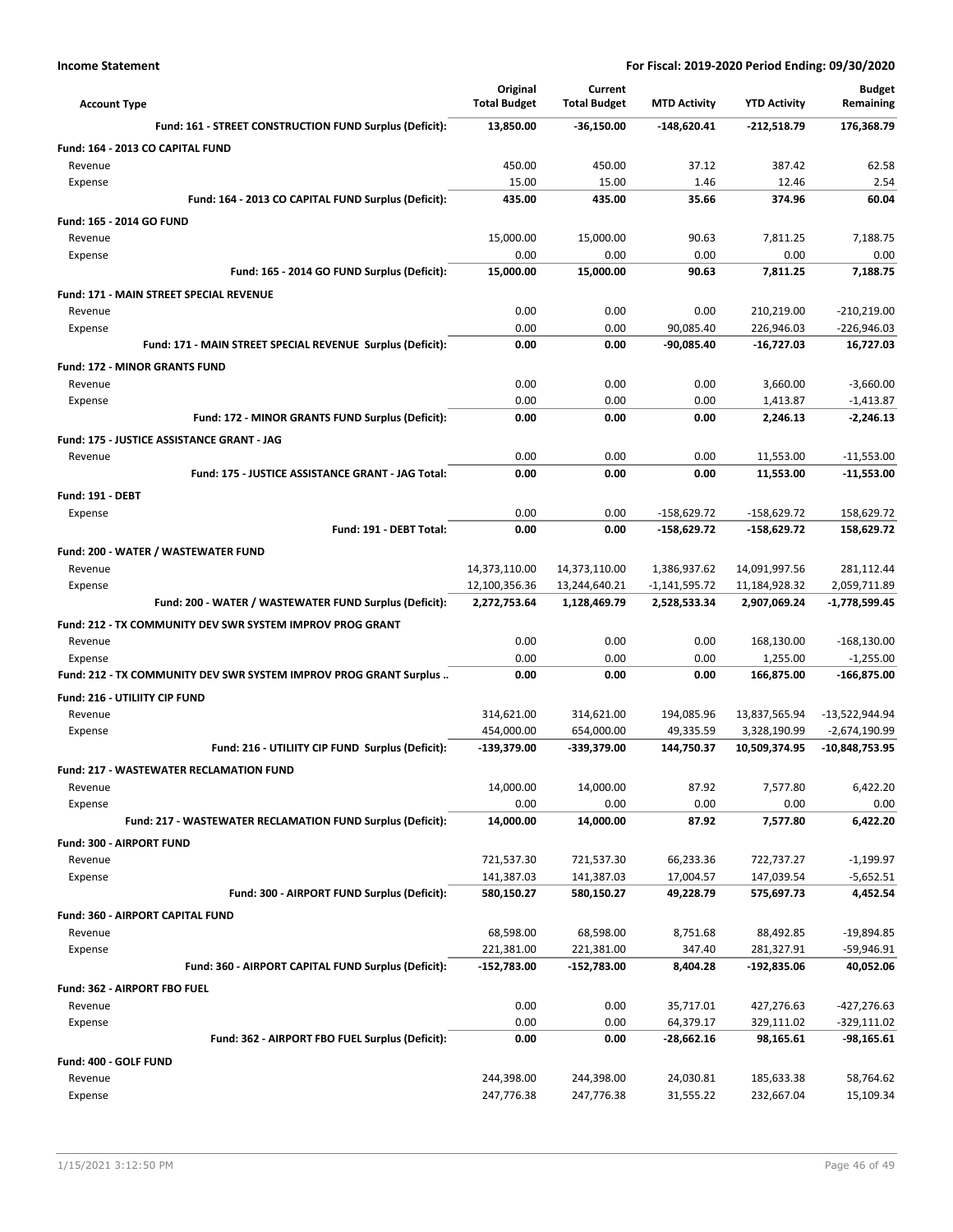| <b>Account Type</b>                                                        | Original<br><b>Total Budget</b> | Current<br><b>Total Budget</b> | <b>MTD Activity</b> | <b>YTD Activity</b> | <b>Budget</b><br>Remaining |
|----------------------------------------------------------------------------|---------------------------------|--------------------------------|---------------------|---------------------|----------------------------|
| Fund: 400 - GOLF FUND Surplus (Deficit):                                   | $-3,378.38$                     | $-3,378.38$                    | $-7,524.41$         | -47,033.66          | 43,655.28                  |
| <b>Fund: 500 - SANITATION FUND</b>                                         |                                 |                                |                     |                     |                            |
| Revenue                                                                    | 4,968,708.00                    | 4,968,708.00                   | 430,295.37          | 5,134,839.59        | $-166, 131.59$             |
| Expense                                                                    | 5,392,448.79                    | 5,392,448.79                   | 969,528.50          | 5,639,510.15        | $-247,061.36$              |
| Fund: 500 - SANITATION FUND Surplus (Deficit):                             | -423,740.79                     | -423,740.79                    | -539,233.13         | -504,670.56         | 80,929.77                  |
| Fund: 601 - CENTRAL SERVICE FUND                                           |                                 |                                |                     |                     |                            |
| Revenue                                                                    | 897,529.00                      | 897,529.00                     | 74,794.07           | 897,528.83          | 0.17                       |
| Expense                                                                    | 1,099,461.48                    | 1,099,498.91                   | 124,114.19          | 1,107,299.49        | $-7,800.58$                |
| Fund: 601 - CENTRAL SERVICE FUND Surplus (Deficit):                        | $-201,932.48$                   | -201,969.91                    | -49,320.12          | -209,770.66         | 7.800.75                   |
| Fund: 602 - INSURANCE FUND                                                 |                                 |                                |                     |                     |                            |
| Revenue                                                                    | 6,163,286.88                    | 6,163,286.88                   | 537,561.14          | 6,073,723.44        | 89,563.44                  |
| Expense                                                                    | 6,846,533.00                    | 6,846,533.00                   | 933,000.38          | 6,467,650.71        | 378,882.29                 |
| Fund: 602 - INSURANCE FUND Surplus (Deficit):                              | -683,246.12                     | $-683,246.12$                  | -395,439.24         | -393,927.27         | -289,318.85                |
| Fund: 604 - MIS FUND                                                       |                                 |                                |                     |                     |                            |
| Revenue                                                                    | 502,314.00                      | 502,314.00                     | 41,859.50           | 502,314.00          | 0.00                       |
| Expense                                                                    | 1,167,850.06                    | 1,168,090.06                   | 203,490.38          | 1,063,969.89        | 104,120.17                 |
| Fund: 604 - MIS FUND Surplus (Deficit):                                    | -665,536.06                     | -665,776.06                    | $-161,630.88$       | -561,655.89         | $-104, 120.17$             |
| Fund: 660 - VEHICLE REPLACEMENT FUND                                       |                                 |                                |                     |                     |                            |
| Revenue                                                                    | 227,000.00                      | 227,000.00                     | 38,435.63           | 469,583.86          | -242,583.86                |
| Expense                                                                    | 460,000.00                      | 459,962.57                     | 23,196.58           | 973,930.45          | -513,967.88                |
| Fund: 660 - VEHICLE REPLACEMENT FUND Surplus (Deficit):                    | $-233,000.00$                   | -232,962.57                    | 15,239.05           | -504,346.59         | 271,384.02                 |
| Fund: 800 - SPENCE FUND                                                    |                                 |                                |                     |                     |                            |
| Revenue                                                                    | 10,210.00                       | 10,210.00                      | 68.06               | 5,865.72            | 4,344.28                   |
| Expense                                                                    | 600.00                          | 600.00                         | 50.00               | 600.00              | 0.00                       |
| Fund: 800 - SPENCE FUND Surplus (Deficit):                                 | 9,610.00                        | 9,610.00                       | 18.06               | 5,265.72            | 4,344.28                   |
| Fund: 801 - JONES LIBRARY TRUST                                            |                                 |                                |                     |                     |                            |
| Revenue                                                                    | 0.00                            | 0.00                           | 18.06               | 264.80              | $-264.80$                  |
| Expense                                                                    | 0.00                            | 0.00                           | 0.71                | 9.87                | $-9.87$                    |
| Fund: 801 - JONES LIBRARY TRUST Surplus (Deficit):                         | 0.00                            | 0.00                           | 17.35               | 254.93              | $-254.93$                  |
| Fund: 809 - GREENVILLE IDC (L-3)                                           |                                 |                                |                     |                     |                            |
| Revenue                                                                    | 0.00                            | 0.00                           | 0.00                | 1,073,848.79        | $-1,073,848.79$            |
| Expense                                                                    | 0.00                            | 0.00                           | 0.00                | 193,233.74          | -193,233.74                |
| Fund: 809 - GREENVILLE IDC (L-3) Surplus (Deficit):                        | 0.00                            | 0.00                           | 0.00                | 880,615.05          | $-880,615.05$              |
| Fund: 810 - SEIZURE FUNDS - STATE RULES                                    |                                 |                                |                     |                     |                            |
| Revenue                                                                    | 3,000.00                        | 3,000.00                       | 290.67              | $-4,743.98$         | 7,743.98                   |
| Expense                                                                    | 220.00                          | 220.00                         | 11.54               | 18,300.60           | $-18,080.60$               |
| Fund: 810 - SEIZURE FUNDS - STATE RULES Surplus (Deficit):                 | 2,780.00                        | 2,780.00                       | 279.13              | -23,044.58          | 25,824.58                  |
| Fund: 811 - SEIZURE FUNDS - FED RULES                                      |                                 |                                |                     |                     |                            |
| Revenue                                                                    | 3,900.00                        | 3,900.00                       | 249.44              | 3,305.90            | 594.10                     |
| Expense                                                                    | 125.00                          | 125.00                         | 9.90                | 29,836.13           | $-29,711.13$               |
| Fund: 811 - SEIZURE FUNDS - FED RULES Surplus (Deficit):                   | 3,775.00                        | 3,775.00                       | 239.54              | -26,530.23          | 30,305.23                  |
| Fund: 820 - TIRZ FUND (Tax Increment Reinvestment Zone)                    |                                 |                                |                     |                     |                            |
| Revenue                                                                    | 774,228.92                      | 774,228.92                     | 244,152.35          | 758,732.29          | 15,496.63                  |
| Expense                                                                    | 144,225.00                      | 144,225.00                     | 122.42              | 23,753.16           | 120,471.84                 |
| Fund: 820 - TIRZ FUND (Tax Increment Reinvestment Zone) Surplus (Deficit): | 630,003.92                      | 630,003.92                     | 244,029.93          | 734,979.13          | -104,975.21                |
| Fund: 899 - POOLED CASH                                                    |                                 |                                |                     |                     |                            |
| Revenue                                                                    | 0.00                            | 0.00                           | 0.00                | $-3,646.48$         | 3,646.48                   |
| Fund: 899 - POOLED CASH Total:                                             | 0.00                            | 0.00                           | 0.00                | $-3,646.48$         | 3,646.48                   |
| Fund: 910 - ELECTRIC OPERATING FUND                                        |                                 |                                |                     |                     |                            |
| Revenue                                                                    | 67,442,118.00                   | 67,442,118.00                  | 11,190,339.52       | 70,011,724.61       | $-2,569,606.61$            |
| Expense                                                                    | 64,092,352.68                   | 64,092,352.68                  | -3,988,607.31       | 52,469,352.72       | 11,622,999.96              |
| Fund: 910 - ELECTRIC OPERATING FUND Surplus (Deficit):                     | 3,349,765.32                    | 3,349,765.32                   | 15,178,946.83       | 17,542,371.89       | -14,192,606.57             |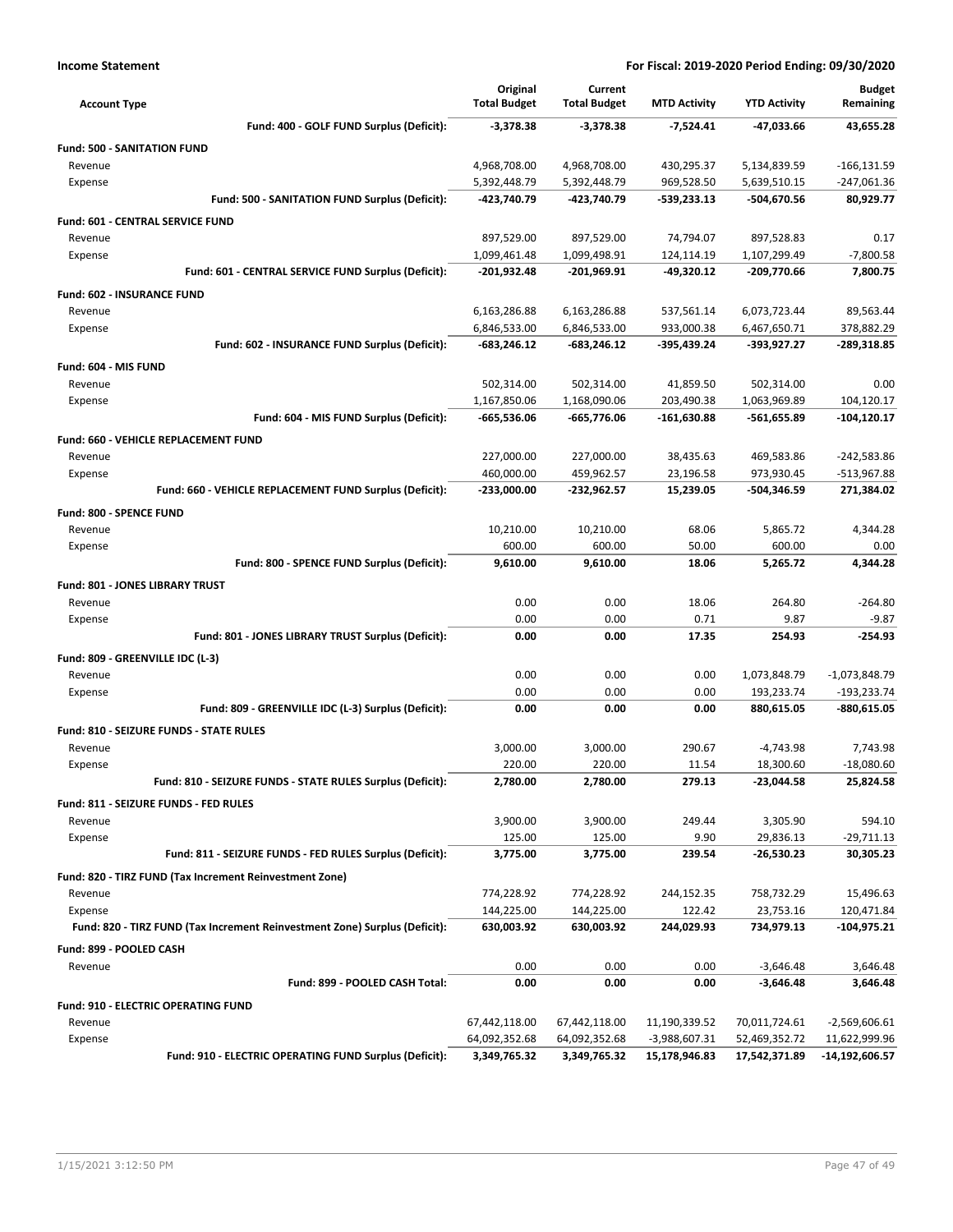| For Fiscal: 2019-2020 Period Ending: 09/30/2020 |
|-------------------------------------------------|
|-------------------------------------------------|

| <b>Account Type</b>                           |                                                      | Original<br><b>Total Budget</b> | Current<br><b>Total Budget</b> | <b>MTD Activity</b> | <b>YTD Activity</b> | <b>Budget</b><br>Remaining |
|-----------------------------------------------|------------------------------------------------------|---------------------------------|--------------------------------|---------------------|---------------------|----------------------------|
| <b>Fund: 911 - ELECTRIC DEBT REDUCTION</b>    |                                                      |                                 |                                |                     |                     |                            |
| Revenue                                       |                                                      | 0.00                            | 0.00                           | 9.43                | 94.48               | $-94.48$                   |
|                                               | Fund: 911 - ELECTRIC DEBT REDUCTION Total:           | 0.00                            | 0.00                           | 9.43                | 94.48               | $-94.48$                   |
| Fund: 912 - ELECTRIC DEBT SERVICE             |                                                      |                                 |                                |                     |                     |                            |
| Revenue                                       |                                                      | 7,843,475.00                    | 7,843,475.00                   | 653,622.88          | 7,843,475.00        | 0.00                       |
| Expense                                       |                                                      | 7,843,475.00                    | 7,843,475.00                   | 3,476,145.27        | 7,699,420.43        | 144,054.57                 |
|                                               | Fund: 912 - ELECTRIC DEBT SERVICE Surplus (Deficit): | 0.00                            | 0.00                           | $-2,822,522.39$     | 144,054.57          | $-144,054.57$              |
| <b>Fund: 913 - ELECTRIC CONSTRUCTION FUND</b> |                                                      |                                 |                                |                     |                     |                            |
| Revenue                                       |                                                      | 0.00                            | 0.00                           | 113.02              | 1,133.09            | $-1,133.09$                |
|                                               | Fund: 913 - ELECTRIC CONSTRUCTION FUND Total:        | 0.00                            | 0.00                           | 113.02              | 1,133.09            | $-1,133.09$                |
| Fund: 950 - CABLE / INTERNET                  |                                                      |                                 |                                |                     |                     |                            |
| Revenue                                       |                                                      | 6,245,661.00                    | 6,245,661.00                   | 522,658.13          | 6,261,338.96        | $-15,677.96$               |
| Expense                                       |                                                      | 6,420,315.00                    | 6,420,315.00                   | 566,894.56          | 5,723,465.73        | 696,849.27                 |
|                                               | Fund: 950 - CABLE / INTERNET Surplus (Deficit):      | $-174,654.00$                   | $-174,654.00$                  | $-44,236.43$        | 537,873.23          | -712,527.23                |
|                                               | <b>Total Surplus (Deficit):</b>                      | 3,395,325.48                    | 1,963,809.63                   | 13,429,534.44       | 46,040,376.38       |                            |

**Income Statement**